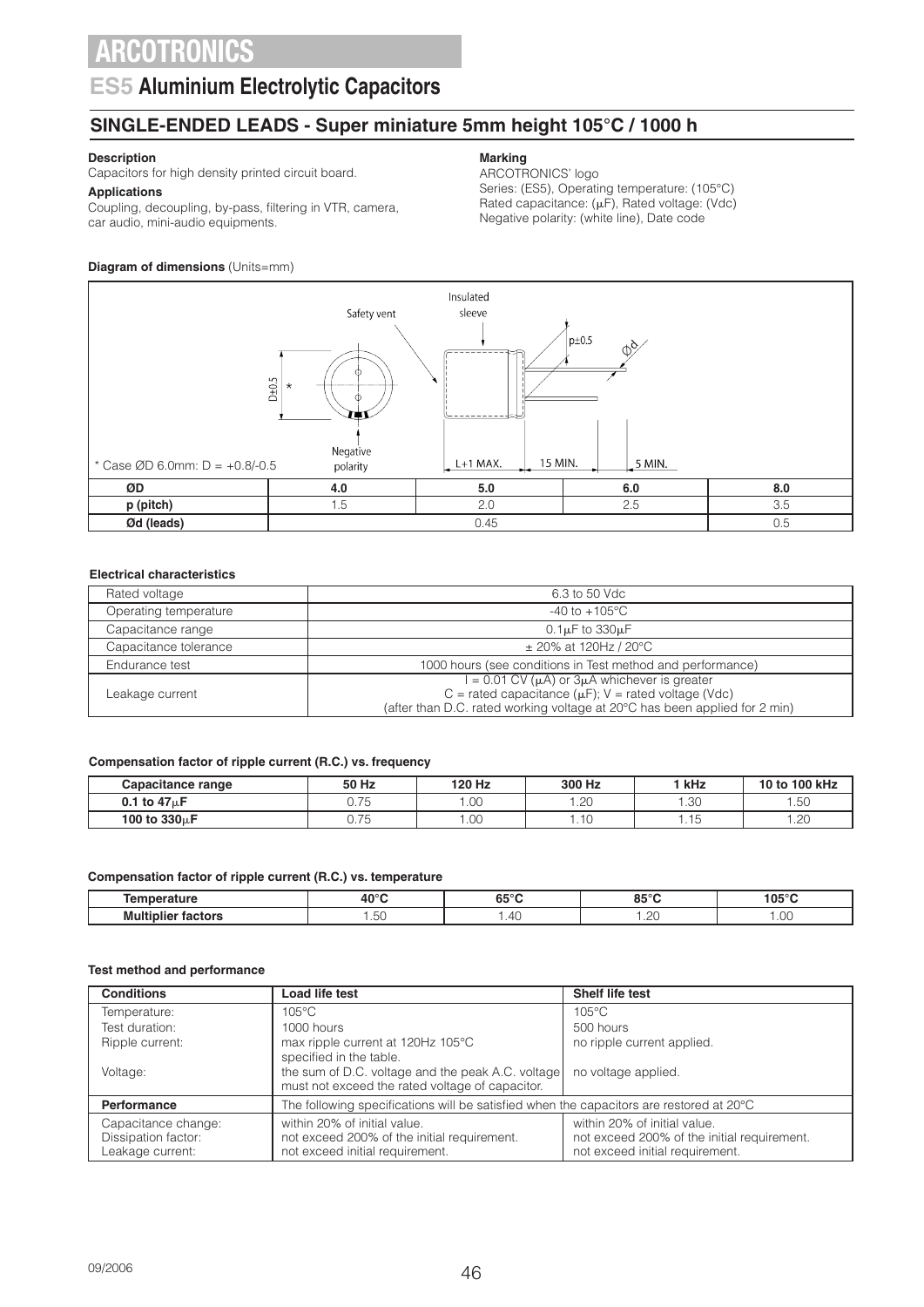## **ES5 Aluminium Electrolytic Capacitors**

### **SINGLE-ENDED LEADS - Super miniature 5mm height 105°C / 1000 h**

#### **Technical data and ordering codes**

|                                                       | 6.3 Vdc Rated voltage - 8 Vdc Surge voltage |                                                        |                                                             |                                               |                 |  |  |  |
|-------------------------------------------------------|---------------------------------------------|--------------------------------------------------------|-------------------------------------------------------------|-----------------------------------------------|-----------------|--|--|--|
| Rated cap.<br>$120$ Hz<br>$20^{\circ}$ C<br>$(\mu F)$ | Case<br>size<br><b>DxL</b><br>(mm)          | D.F.<br>$120$ Hz<br>$25^{\circ}$ C<br>$(tq\delta \% )$ | R.C.<br>$120$ Hz<br>$105^{\circ}$ C<br>(mA <sub>rms</sub> ) | L.C.<br>$20^{\circ}$ C<br>2 min.<br>$(\mu A)$ | Arcotronics P/N |  |  |  |
| 10                                                    | $4 \times 5$                                | 24                                                     | 18                                                          | 3                                             | ES5106M6R3AB1AA |  |  |  |
| 22                                                    | $4 \times 5$                                | 24                                                     | 28                                                          | 3                                             | ES5226M6R3AB1AA |  |  |  |
| 33                                                    | $4 \times 5$                                | 24                                                     | 33                                                          | 3                                             | ES5336M6R3AB1AA |  |  |  |
| 47                                                    | $4 \times 5$                                | 24                                                     | 35                                                          | 3                                             | ES5476M6R3AB1AA |  |  |  |
| 47                                                    | $5 \times 5$                                | 24                                                     | 45                                                          | 3                                             | ES5476M6R3AC1AA |  |  |  |
| 100                                                   | $6 \times 5$                                | 24                                                     | 70                                                          | 6                                             | ES5107M6R3AE1AA |  |  |  |
| 220                                                   | $6 \times 5$                                | 24                                                     | 90                                                          | 14                                            | ES5227M6R3AE1AA |  |  |  |
| 330                                                   | $8 \times 5$                                | 24                                                     | 115                                                         | 21                                            | ES5337M6R3AG5AA |  |  |  |

| 10 Vdc Rated voltage - 13 Vdc Surge voltage |              |                  |                      |                |                 |  |  |
|---------------------------------------------|--------------|------------------|----------------------|----------------|-----------------|--|--|
| Rated cap.                                  | Case         | D.F.             | R.C.                 | L.C.           |                 |  |  |
| 120 Hz                                      | size         | 120 Hz           | $120$ Hz             | $20^{\circ}$ C | Arcotronics P/N |  |  |
| $20^{\circ}$ C                              | <b>DxL</b>   | $25^{\circ}$ C   | $105^{\circ}$ C      | $2$ min.       |                 |  |  |
| $(\mu F)$                                   | (mm)         | $(tq\delta \% )$ | (mA <sub>rms</sub> ) | $(\mu A)$      |                 |  |  |
| 10                                          | $4 \times 5$ | 20               | 20                   | 3              | ES5106M010AB1AA |  |  |
| 22                                          | $5 \times 5$ | 20               | 33                   | 3              | ES5226M010AC1AA |  |  |
| 33                                          | $5 \times 5$ | 20               | 41                   | 3              | ES5336M010AC1AA |  |  |
| 47                                          | $5 \times 5$ | 20               | 46                   | 5              | ES5476M010AC1AA |  |  |
| 100                                         | $6 \times 5$ | 20               | 80                   | 10             | ES5107M010AE1AA |  |  |

|                                                       | 16 Vdc Rated voltage - 20 Vdc Surge voltage |                                                      |                                                             |                                                 |                 |  |  |  |
|-------------------------------------------------------|---------------------------------------------|------------------------------------------------------|-------------------------------------------------------------|-------------------------------------------------|-----------------|--|--|--|
| Rated cap.<br>$120$ Hz<br>$20^{\circ}$ C<br>$(\mu F)$ | Case<br>size<br>DxL<br>(mm)                 | DE<br>$120$ Hz<br>$25^{\circ}$ C<br>$(tq\delta \% )$ | R.C.<br>$120$ Hz<br>$105^{\circ}$ C<br>(mA <sub>rms</sub> ) | L.C.<br>$20^{\circ}$ C<br>$2$ min.<br>$(\mu A)$ | Arcotronics P/N |  |  |  |
| 4.7                                                   | $4 \times 5$                                | 16                                                   | 20                                                          | 3                                               | ES5475M016AB1AA |  |  |  |
| 10                                                    | $4 \times 5$                                | 16                                                   | 23                                                          | 3                                               | ES5106M016AB1AA |  |  |  |
| 22                                                    | $4 \times 5$                                | 16                                                   | 29                                                          | 3                                               | ES5226M016AB1AA |  |  |  |
| 22                                                    | $5 \times 5$                                | 16                                                   | 37                                                          | 3                                               | ES5226M016AC1AA |  |  |  |
| 33                                                    | $5 \times 5$                                | 16                                                   | 44                                                          | 5                                               | ES5336M016AC1AA |  |  |  |
| 33                                                    | $6 \times 5$                                | 16                                                   | 49                                                          | 5                                               | ES5336M016AE1AA |  |  |  |
| 47                                                    | $5 \times 5$                                | 16                                                   | 54                                                          |                                                 | ES5476M016AC1AA |  |  |  |
| 47                                                    | 6x5                                         | 16                                                   | 58                                                          |                                                 | ES5476M016AE1AA |  |  |  |
| 100                                                   | $6 \times 5$                                | 16                                                   | 85                                                          | 16                                              | ES5107M016AE1AA |  |  |  |

| 25 Vdc Rated voltage - 32 Vdc Surge voltage         |                             |                                             |                                                             |                                               |                 |  |  |
|-----------------------------------------------------|-----------------------------|---------------------------------------------|-------------------------------------------------------------|-----------------------------------------------|-----------------|--|--|
| Rated cap.<br>120 Hz<br>$20^{\circ}$ C<br>$(\mu F)$ | Case<br>size<br>DxL<br>(mm) | D.F.<br>120 Hz<br>$25^{\circ}$ C<br>(tgδ %) | R.C.<br>$120$ Hz<br>$105^{\circ}$ C<br>(mA <sub>rms</sub> ) | L.C.<br>$20^{\circ}$ C<br>2 min.<br>$(\mu A)$ | Arcotronics P/N |  |  |
| 4.7                                                 | $4 \times 5$                | 14                                          | 16                                                          | 3                                             | ES5475M025AB1AA |  |  |
| 10                                                  | $4 \times 5$                | 14                                          | 20                                                          | 3                                             | ES5106M025AB1AA |  |  |
| 10                                                  | $5 \times 5$                | 14                                          | 27                                                          | 3                                             | ES5106M025AC1AA |  |  |
| 22                                                  | 6x5                         | 14                                          | 42                                                          | 5                                             | ES5226M025AE1AA |  |  |
| 33                                                  | $5 \times 5$                | 14                                          | 45                                                          | 8                                             | ES5336M025AC1AA |  |  |
| 33                                                  | $6 \times 5$                | 14                                          | 53                                                          | 8                                             | ES5336M025AE1AA |  |  |
| 47                                                  | 6 x 5                       | 14                                          | 65                                                          | 12                                            | ES5476M025AE1AA |  |  |

| 35 Vdc Rated voltage - 44 Vdc Surge voltage |              |                  |                      |                |                 |  |
|---------------------------------------------|--------------|------------------|----------------------|----------------|-----------------|--|
| Rated cap.                                  | Case         | DE               | R.C.                 | L.C.           |                 |  |
| $120$ Hz                                    | size         | $120$ Hz         | $120$ Hz             | $20^{\circ}$ C | Arcotronics P/N |  |
| $20^{\circ}$ C                              | DxL          | $25^{\circ}$ C   | $105^{\circ}$ C      | $2$ min.       |                 |  |
| $(\mu F)$                                   | (mm)         | $(tq\delta \% )$ | (mA <sub>rms</sub> ) | $(\mu A)$      |                 |  |
| 4.7                                         | $4 \times 5$ | 12               | 18                   | 3              | ES5475M035AB1AA |  |
| 10                                          | $5 \times 5$ | 12               | 30                   | 3              | ES5106M035AC1AA |  |
| 22                                          | $6 \times 5$ | 12               | 48                   | 8              | ES5226M035AE1AA |  |

|                | 50 Vdc Rated voltage - 63 Vdc Surge voltage |                  |                          |                |                 |  |  |  |
|----------------|---------------------------------------------|------------------|--------------------------|----------------|-----------------|--|--|--|
| Rated cap.     | Case                                        | D.F.             | R.C.                     | L.C.           |                 |  |  |  |
| 120 Hz         | size                                        | $120$ Hz         | $120$ Hz                 | $20^{\circ}$ C | Arcotronics P/N |  |  |  |
| $20^{\circ}$ C | DxL                                         | $25^{\circ}$ C   | $105^{\circ}$ C          | $2$ min.       |                 |  |  |  |
| $(\mu F)$      | (mm)                                        | $(tq\delta \% )$ | (mA <sub>rms</sub> )     | $(\mu A)$      |                 |  |  |  |
| 0.1            | $4 \times 5$                                | 10               |                          | З              | ES5104M050AB1AA |  |  |  |
| 0.22           | $4 \times 5$                                | 10               | $\mathcal{P}$            | 3              | ES5224M050AB1AA |  |  |  |
| 0.33           | $4 \times 5$                                | 10               | 3                        | 3              | ES5334M050AB1AA |  |  |  |
| 0.47           | $4 \times 5$                                | 10               | $\overline{\mathcal{A}}$ | 3              | FS5474M050AB1AA |  |  |  |
| 1.0            | $4 \times 5$                                | $10^{-1}$        | 9                        | 3              | ES5105M050AB1AA |  |  |  |
| 2.2            | $4 \times 5$                                | 10               | 13                       | 3              | ES5225M050AB1AA |  |  |  |
| 3.3            | $4 \times 5$                                | $10^{-1}$        | 17                       | З              | ES5335M050AB1AA |  |  |  |
| 4.7            | $5 \times 5$                                | 10               | 20                       | 3              | ES5475M050AC1AA |  |  |  |
| 10             | 6 x 5                                       | 10               | 33                       | 5              | ES5106M050AE1AA |  |  |  |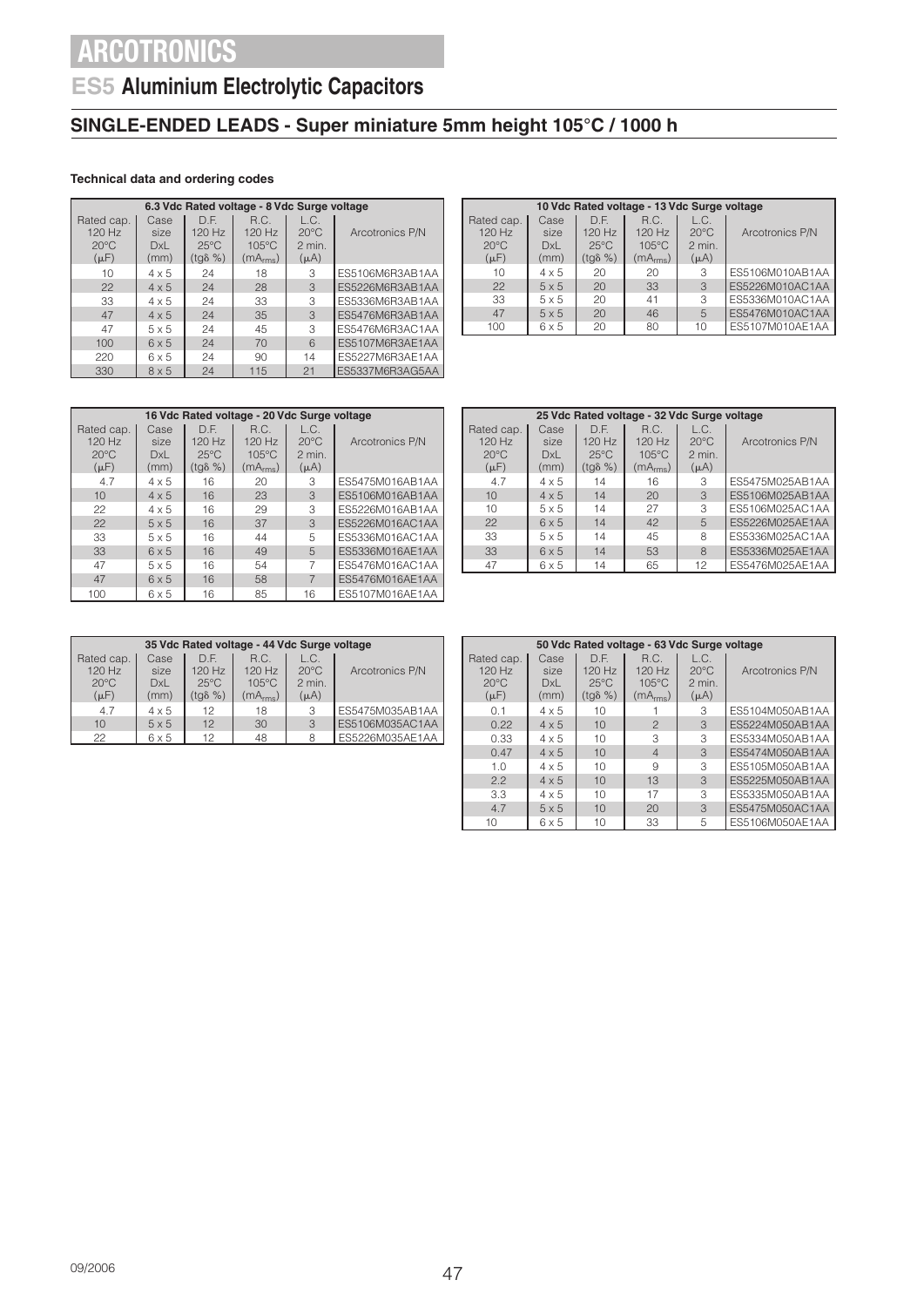### **ESS Aluminium Electrolytic Capacitors**

### **SINGLE-ENDED LEADS - Miniature 7mm height 105°C / 1000 h**

### **Description**

Capacitors for high density printed circuit board.

**Applications** Coupling, by-pass, filtering in portable micro computers, disk drivers, small calculators and audio equipments.

### **Diagram of dimensions (Units=mm)**

### **Marking**

ARCOTRONICS' logo

Series: (ESS), Operating temperature: (105°C) Rated capacitance:  $(\mu F)$ , Rated voltage: (Vdc) Negative polarity: (white line), Date code



#### **Electrical characteristics**

| Rated voltage         | 6.3 to 50 Vdc                                                                                                                           |
|-----------------------|-----------------------------------------------------------------------------------------------------------------------------------------|
| Operating temperature | $-40$ to $+105^{\circ}$ C                                                                                                               |
| Capacitance range     | $0.1\mu$ F to 220 $\mu$ F                                                                                                               |
| Capacitance tolerance | $\pm$ 20% at 120Hz / 20°C                                                                                                               |
| Endurance test        | 1000 hours (see conditions in Test method and performance)                                                                              |
|                       | $= 0.01$ CV or $3\mu A$ whichever is greater                                                                                            |
| Leakage current       | C = rated capacitance ( $\mu$ F); V = rated voltage (Vdc)<br>(after than D.C. rated working voltage at 20°C has been applied for 2 min) |

#### **Compensation factor of ripple current (R.C.) vs. frequency**

| Capacitance range         | 50 Hz          | 120 Hz | 300 Hz | ' kHz       | 10 to 100 kHz |
|---------------------------|----------------|--------|--------|-------------|---------------|
| 0.1 to $47\mu$ F          | - 75<br>U. I J | .00    | .20    | - 30<br>.טט | $\sim$<br>.5U |
| 100 to 220 <sub>u</sub> F | 75<br>U. I J   | .00    | .10    | .           | ാറ<br>ں ے .   |

#### **Compensation factor of ripple current (R.C.) vs. temperature**

| . <i>.</i><br>יסג                       | $40^{\circ}$ C | 65 $^{\circ}$ C | 0.50C<br>.      | $105^\circ$ C    |
|-----------------------------------------|----------------|-----------------|-----------------|------------------|
| <b>Multiplier f</b><br>.<br>™τors<br>ıa | .90            | $\sim$ $\sim$   | $\cap$<br>ںں. ، | $\cap$<br>$\sim$ |

#### **Test method and performance**

| <b>Conditions</b>                                              | Load life test                                                                                                                                                                                                                   | <b>Shelf life test</b>     |
|----------------------------------------------------------------|----------------------------------------------------------------------------------------------------------------------------------------------------------------------------------------------------------------------------------|----------------------------|
| Temperature:                                                   | $105^{\circ}$ C                                                                                                                                                                                                                  | $105^{\circ}$ C            |
| Test duration:                                                 | 1000 hours                                                                                                                                                                                                                       | 500 hours                  |
| Ripple current:                                                | max ripple current at 120Hz 105°C                                                                                                                                                                                                | no ripple current applied. |
|                                                                | specified in the table.                                                                                                                                                                                                          |                            |
| Voltage:                                                       | the sum of D.C. voltage and the peak A.C. voltage<br>must not exceed the rated voltage of capacitor.                                                                                                                             | no voltage applied.        |
| Performance                                                    | The following specifications will be satisfied when the capacitors are restored at 20°C                                                                                                                                          |                            |
| Capacitance change:<br>Dissipation factor:<br>Leakage current: | within 20% of initial value.<br>within 20% of initial value.<br>not exceed 200% of the initial requirement.<br>not exceed 200% of the initial requirement.<br>not exceed initial requirement.<br>not exceed initial requirement. |                            |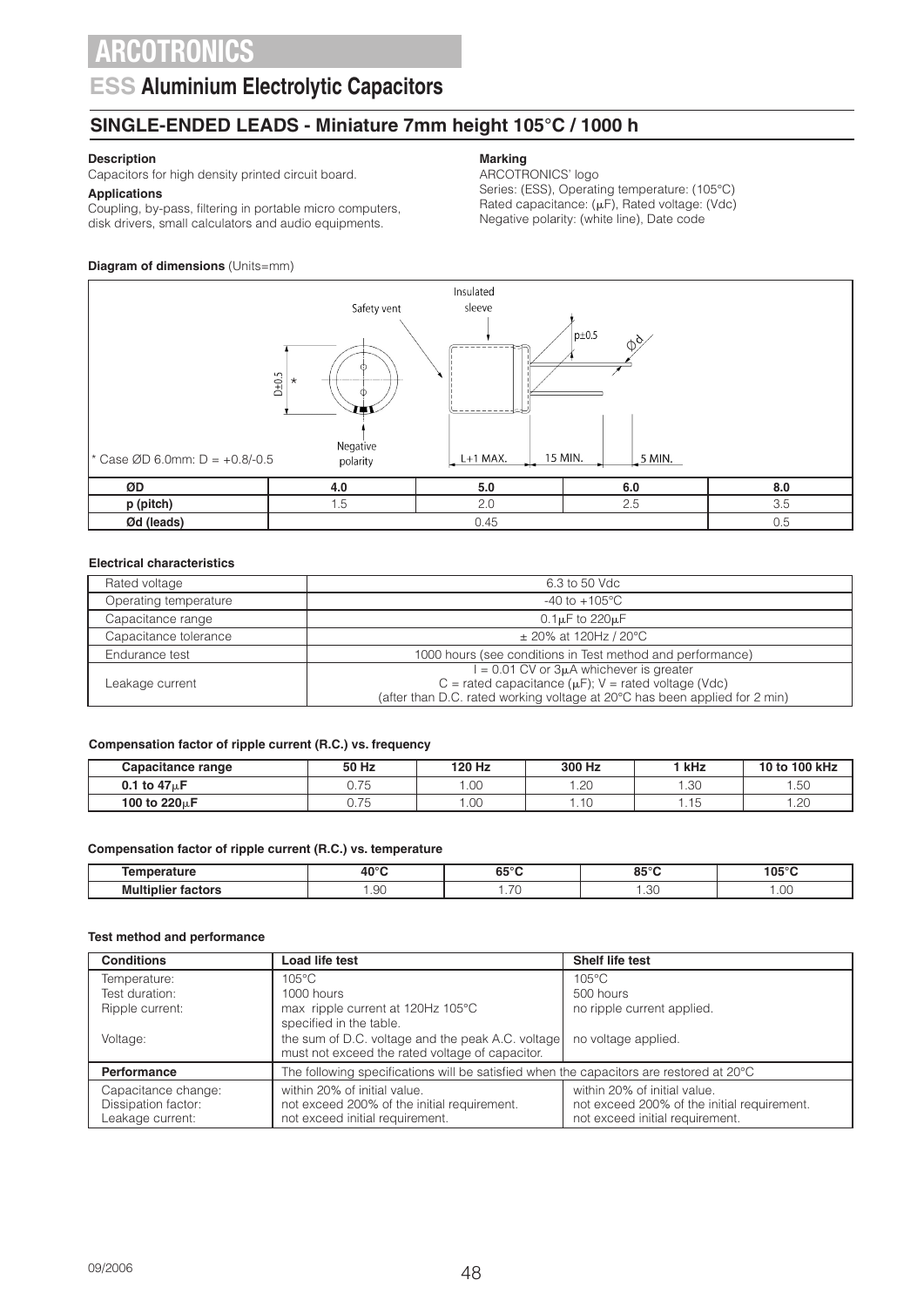## **ESS Aluminium Electrolytic Capacitors**

### **SINGLE-ENDED LEADS - Miniature 7mm height 105°C / 1000 h**

#### **Technical data and ordering codes**

| 6.3 Vdc Rated voltage - 8 Vdc Surge voltage           |                             |                                                      |                                                             |                                               |                 |  |  |
|-------------------------------------------------------|-----------------------------|------------------------------------------------------|-------------------------------------------------------------|-----------------------------------------------|-----------------|--|--|
| Rated cap.<br>$120$ Hz<br>$20^{\circ}$ C<br>$(\mu F)$ | Case<br>size<br>DxL<br>(mm) | D.F.<br>120 Hz<br>$25^{\circ}$ C<br>$(tq\delta \% )$ | R.C.<br>$120$ Hz<br>$105^{\circ}$ C<br>(mA <sub>rms</sub> ) | L.C.<br>$20^{\circ}$ C<br>2 min.<br>$(\mu A)$ | Arcotronics P/N |  |  |
| 22                                                    | $4 \times 7$                | 24                                                   | 37                                                          | 3                                             | ESS226M6R3AB2AA |  |  |
| 33                                                    | $5 \times 7$                | 24                                                   | 42                                                          | 3                                             | ESS336M6R3AC2AA |  |  |
| 47                                                    | $5 \times 7$                | 24                                                   | 55                                                          | 3                                             | ESS476M6R3AC2AA |  |  |
| 100                                                   | 5x7                         | 24                                                   | 75                                                          | 6                                             | ESS107M6R3AC2AA |  |  |
| 100                                                   | 6x7                         | 24                                                   | 90                                                          | 6                                             | ESS107M6R3AE2AA |  |  |
| 220                                                   | $6 \times 7$                | 24                                                   | 130                                                         | 14                                            | ESS227M6R3AE2AA |  |  |

|                                                       | 10 Vdc Rated voltage - 13 Vdc Surge voltage |                                                      |                                                             |                                                 |                 |  |  |  |
|-------------------------------------------------------|---------------------------------------------|------------------------------------------------------|-------------------------------------------------------------|-------------------------------------------------|-----------------|--|--|--|
| Rated cap.<br>$120$ Hz<br>$20^{\circ}$ C<br>$(\mu F)$ | Case<br>size<br><b>DxL</b><br>(mm)          | D.F.<br>120 Hz<br>$25^{\circ}$ C<br>$(tq\delta \% )$ | R.C.<br>$120$ Hz<br>$105^{\circ}$ C<br>(mA <sub>rms</sub> ) | L.C.<br>$20^{\circ}$ C<br>$2$ min.<br>$(\mu A)$ | Arcotronics P/N |  |  |  |
| 22                                                    | $4 \times 7$                                | 20                                                   | 31                                                          | 3                                               | ESS226M010AB2AA |  |  |  |
| 22                                                    | $5 \times 7$                                | 20                                                   | 38                                                          | 3                                               | ESS226M010AC2AA |  |  |  |
| 33                                                    | $4 \times 7$                                | 20                                                   | 39                                                          | 3                                               | ESS336M010AB2AA |  |  |  |
| 33                                                    | $5 \times 7$                                | 20                                                   | 47                                                          | 3                                               | ESS336M010AC2AA |  |  |  |
| 47                                                    | $5 \times 7$                                | 20                                                   | 60                                                          | 5                                               | ESS476M010AC2AA |  |  |  |
| 100                                                   | $5 \times 7$                                | 20                                                   | 85                                                          | 10                                              | ESS107M010AC2AA |  |  |  |
| 100                                                   | $6 \times 7$                                | 20                                                   | 100                                                         | 10                                              | ESS107M010AE2AA |  |  |  |
| 100                                                   | $8 \times 7$                                | 20                                                   | 200                                                         | 10                                              | ESS107M010AG1AA |  |  |  |
| 220                                                   | $6 \times 7$                                | 20                                                   | 135                                                         | 22                                              | ESS227M010AE2AA |  |  |  |

|                                                       | 16 Vdc Rated voltage - 20 Vdc Surge voltage |                                                        |                                                             |                                               |                 |  |  |
|-------------------------------------------------------|---------------------------------------------|--------------------------------------------------------|-------------------------------------------------------------|-----------------------------------------------|-----------------|--|--|
| Rated cap.<br>$120$ Hz<br>$20^{\circ}$ C<br>$(\mu F)$ | Case<br>size<br><b>DxL</b><br>(mm)          | D.F.<br>$120$ Hz<br>$25^{\circ}$ C<br>$(tq\delta \% )$ | R.C.<br>$120$ Hz<br>$105^{\circ}$ C<br>(mA <sub>rms</sub> ) | L.C.<br>$20^{\circ}$ C<br>2 min.<br>$(\mu A)$ | Arcotronics P/N |  |  |
| 4.7                                                   | $4 \times 7$                                | 17                                                     | 19                                                          | 3                                             | ESS475M016AB2AA |  |  |
| 10                                                    | $4 \times 7$                                | 17                                                     | 29                                                          | 3                                             | ESS106M016AB2AA |  |  |
| 22                                                    | $4 \times 7$                                | 17                                                     | 36                                                          | 3                                             | ESS226M016AB2AA |  |  |
| 22                                                    | $5 \times 7$                                | 17                                                     | 44                                                          | 3                                             | ESS226M016AC2AA |  |  |
| 33                                                    | $4 \times 7$                                | 17                                                     | 50                                                          | 5                                             | ESS336M016AB2AA |  |  |
| 33                                                    | $5 \times 7$                                | 17                                                     | 57                                                          | 5                                             | ESS336M016AC2AA |  |  |
| 47                                                    | $5 \times 7$                                | 17                                                     | 75                                                          |                                               | ESS476M016AC2AA |  |  |
| 47                                                    | 6x7                                         | 17                                                     | 77                                                          | $\overline{7}$                                | ESS476M016AE2AA |  |  |
| 100                                                   | 6x7                                         | 17                                                     | 110                                                         | 16                                            | ESS107M016AE2AA |  |  |
| 220                                                   | $8 \times 7$                                | 17                                                     | 140                                                         | 35                                            | ESS227M016AG1AA |  |  |

|                                                       | 25 Vdc Rated voltage - 32 Vdc Surge voltage |                                               |                                                             |                                                 |                 |  |  |  |
|-------------------------------------------------------|---------------------------------------------|-----------------------------------------------|-------------------------------------------------------------|-------------------------------------------------|-----------------|--|--|--|
| Rated cap.<br>$120$ Hz<br>$20^{\circ}$ C<br>$(\mu F)$ | Case<br>size<br>DxL<br>(mm)                 | D.F.<br>$120$ Hz<br>$25^{\circ}$ C<br>(tgδ %) | R.C.<br>$120$ Hz<br>$105^{\circ}$ C<br>(mA <sub>rms</sub> ) | L.C.<br>$20^{\circ}$ C<br>$2$ min.<br>$(\mu A)$ | Arcotronics P/N |  |  |  |
| 4.7                                                   | $4 \times 7$                                | 15                                            | 24                                                          | 3                                               | ESS475M025AB2AA |  |  |  |
| 10                                                    | $4 \times 7$                                | 15                                            | 33                                                          | 3                                               | ESS106M025AB2AA |  |  |  |
| 10                                                    | $5 \times 7$                                | 15                                            | 35                                                          | 3                                               | ESS106M025AC2AA |  |  |  |
| 22                                                    | $5 \times 7$                                | 15                                            | 51                                                          | 5                                               | ESS226M025AC2AA |  |  |  |
| 22                                                    | $6 \times 7$                                | 15                                            | 53                                                          | 5                                               | ESS226M025AE2AA |  |  |  |
| 33                                                    | 6x7                                         | 15                                            | 65                                                          | 8                                               | ESS336M025AE2AA |  |  |  |
| 47                                                    | 6x7                                         | 15                                            | 79                                                          | 12                                              | ESS476M025AE2AA |  |  |  |
| 100                                                   | $6 \times 7$                                | 15                                            | 120                                                         | 25                                              | ESS107M025AE2AA |  |  |  |

| 35 Vdc Rated voltage - 44 Vdc Surge voltage         |                             |                                                      |                                                           |                                               |                 |  |
|-----------------------------------------------------|-----------------------------|------------------------------------------------------|-----------------------------------------------------------|-----------------------------------------------|-----------------|--|
| Rated cap.<br>120 Hz<br>$20^{\circ}$ C<br>$(\mu F)$ | Case<br>size<br>DxL<br>(mm) | D.F.<br>120 Hz<br>$25^{\circ}$ C<br>$(tq\delta \% )$ | R.C.<br>120 Hz<br>$105^{\circ}$ C<br>(mA <sub>rms</sub> ) | L.C.<br>$20^{\circ}$ C<br>2 min.<br>$(\mu A)$ | Arcotronics P/N |  |
| 4.7                                                 | $4 \times 7$                | 12                                                   | 24                                                        | 3                                             | ESS475M035AB2AA |  |
| 10                                                  | $4 \times 7$                | 12                                                   | 34                                                        | $\mathcal{S}$                                 | ESS106M035AB2AA |  |
| 10                                                  | $5 \times 7$                | 12                                                   | 36                                                        | 3                                             | ESS106M035AC2AA |  |
| 22                                                  | 6x7                         | 12                                                   | 57                                                        | 8                                             | ESS226M035AE2AA |  |
| 33                                                  | $6 \times 7$                | 12                                                   | 70                                                        | 11                                            | ESS336M035AE2AA |  |
| 47                                                  | 6x7                         | 12                                                   | 81                                                        | 16                                            | ESS476M035AE2AA |  |

| 50 Vdc Rated voltage - 63 Vdc Surge voltage |                     |                                    |                                     |                                  |                        |  |  |
|---------------------------------------------|---------------------|------------------------------------|-------------------------------------|----------------------------------|------------------------|--|--|
| Rated cap.<br>$120$ Hz<br>$20^{\circ}$ C    | Case<br>size<br>DxL | D.F.<br>$120$ Hz<br>$25^{\circ}$ C | R.C.<br>$120$ Hz<br>$105^{\circ}$ C | L.C.<br>$20^{\circ}$ C<br>2 min. | Arcotronics P/N        |  |  |
| $(\mu F)$                                   | (mm)                | $(tq\delta \% )$                   | (mA <sub>rms</sub> )                | $(\mu A)$                        |                        |  |  |
| 0.1                                         | 4 x 7               | 10                                 |                                     | 3                                | ESS104M050AB2AA        |  |  |
| 0.22                                        | $4 \times 7$        | 10                                 | $\mathfrak{D}$                      | 3                                | ESS224M050AB2AA        |  |  |
| 0.33                                        | $4 \times 7$        | 10                                 | 3                                   | 3                                | ESS334M050AB2AA        |  |  |
| 0.47                                        | $4 \times 7$        | 10                                 | 5                                   | 3                                | FSS474M050AB2AA        |  |  |
| 1.0                                         | 4 x 7               | 10                                 | 10                                  | 3                                | ESS105M050AB2AA        |  |  |
| 2.2                                         | $4 \times 7$        | 10                                 | 19                                  | 3                                | <b>FSS225M050AB2AA</b> |  |  |
| 3.3                                         | 4 x 7               | 10                                 | 24                                  | 3                                | ESS335M050AB2AA        |  |  |
| 4.7                                         | $4 \times 7$        | 10                                 | 29                                  | 3                                | <b>FSS475M050AB2AA</b> |  |  |
| 4.7                                         | 5 x 7               | 10                                 | 31                                  | 3                                | ESS475M050AC2AA        |  |  |
| 10                                          | $5 \times 7$        | 10                                 | 45                                  | 5                                | ESS106M050AC2AA        |  |  |
| 22                                          | $6 \times 7$        | 10                                 | 65                                  | 11                               | ESS226M050AE2AA        |  |  |

|                | 63 Vdc Rated voltage - 79 Vdc Surge voltage |                  |                      |                |                        |  |  |
|----------------|---------------------------------------------|------------------|----------------------|----------------|------------------------|--|--|
| Rated cap.     | Case                                        | DE               | R.C.                 | L.C.           |                        |  |  |
| $120$ Hz       | size                                        | $120$ Hz         | $120$ Hz             | $20^{\circ}$ C | Arcotronics P/N        |  |  |
| $20^{\circ}$ C | DxL                                         | $25^{\circ}$ C   | $105^{\circ}$ C      | $2$ min.       |                        |  |  |
| $(\mu F)$      | (mm)                                        | $(tq\delta \% )$ | (mA <sub>rms</sub> ) | $(\mu A)$      |                        |  |  |
| 0.1            | 4 x 7                                       | 8                |                      | 3              | ESS104M063AB2AA        |  |  |
| 0.22           | $4 \times 7$                                | 8                | $\mathcal{P}$        | 3              | <b>FSS224M063AB2AA</b> |  |  |
| 0.33           | 4 x 7                                       | 8                |                      | 3              | ESS334M063AB2AA        |  |  |
| 0.47           | $4 \times 7$                                | 8                | 6                    | 3              | ESS474M063AB2AA        |  |  |
| 1.0            | $4 \times 7$                                | 8                | 13                   | 3              | ESS105M063AB2AA        |  |  |
| 2.2            | $4 \times 7$                                | 8                | 21                   | 3              | ESS225M063AB2AA        |  |  |
| 3.3            | 4 x 7                                       | 8                | 26                   | 3              | ESS335M063AB2AA        |  |  |
| 4.7            | 6x7                                         | 8                | 33                   | 3              | ESS475M063AE2AA        |  |  |
| 10             | 6 x 7                                       | 8                | 50                   | 6              | ESS106M063AE2AA        |  |  |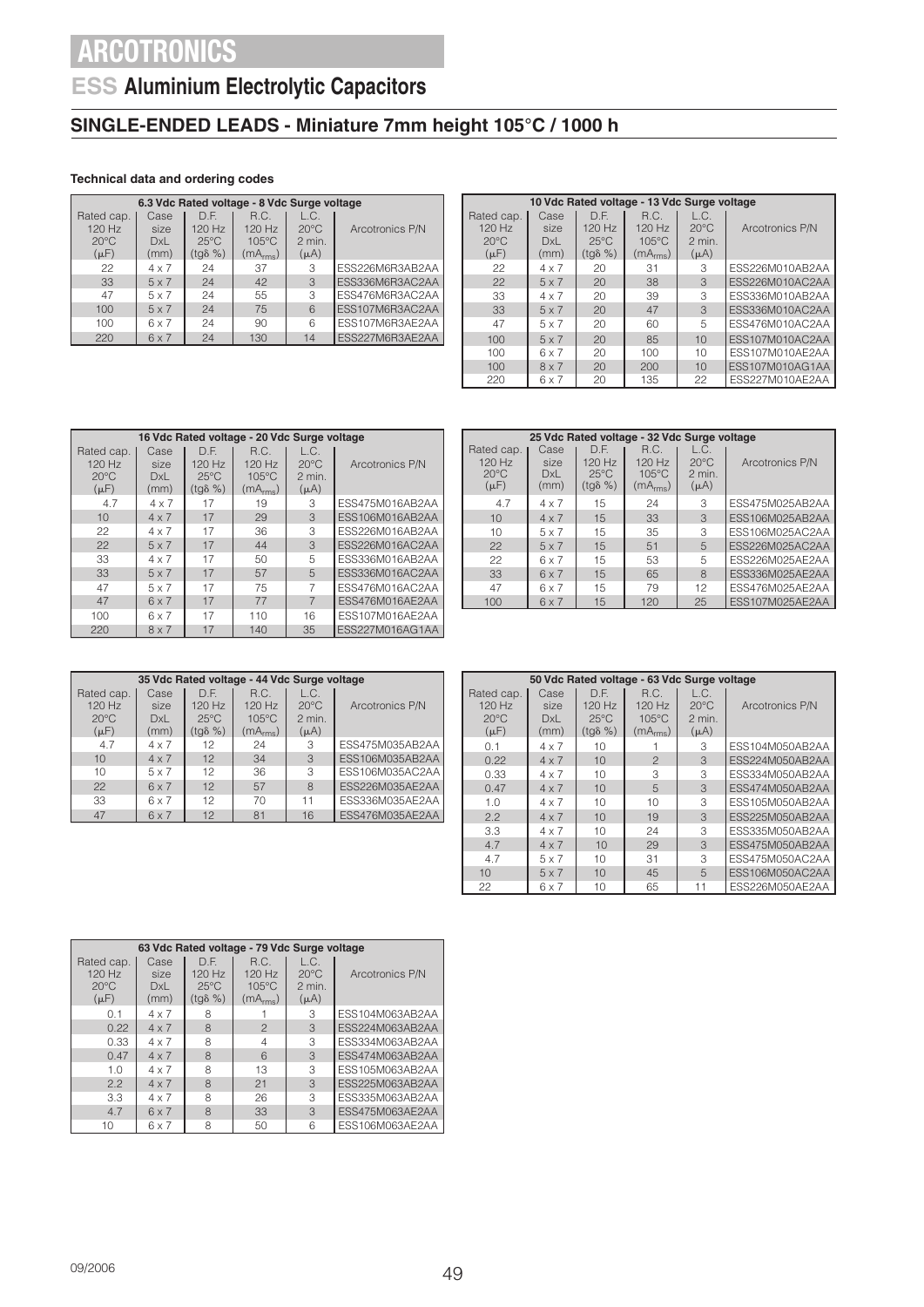### **ESK Aluminium Electrolytic Capacitors**

### **SINGLE-ENDED LEADS - General purpose 85°C / 2000 h**

#### **Description**

Capacitors for high density printed circuit board. **Applications**

### Coupling, decoupling, by-pass, filtering.

**Features**

Case with  $ØD \ge 6.0$  mm has the safety vent at the bottom.

#### **Diagram of dimensions** (Units=mm)

#### Insulated Safety vent sleeve  $p_{\pm 0.5}$ Ø  $D_{\pm}0.5$ \*  $L \le 12: L+1.5$  MAX. Negative L≥13: L+2.0 MAX. 15 MIN. 5 MIN. \* Case ØD 6.0mm: D = +0.8/-0.5polarity **ØD** 5.0 6.0 8.0 10.0 13.0 16.0 18.0 22.0 **p (pitch)** 2.0 | 2.5 | 3.5 | 5.0 | 7.5 | 10.0 *Ød* **(leads) | 0.5 | 0.6 | 0.8 | 0.8**

#### **Electrical characteristics**

| Rated voltage         | 6.3 to 100 Vdc                                                                                                                  | 160 to 450 Vdc                      |  |  |
|-----------------------|---------------------------------------------------------------------------------------------------------------------------------|-------------------------------------|--|--|
| Operating temperature | $-40$ to $+85^{\circ}$ C                                                                                                        | -25 to +85°C                        |  |  |
| Capacitance range     | $0.1\mu$ F to 22000 $\mu$ F                                                                                                     | $0.47\mu$ F to $470\mu$ F.          |  |  |
| Capacitance tolerance | $\pm$ 20% at 120Hz / 20°C                                                                                                       |                                     |  |  |
| Endurance test        | 2000 hours (see conditions in Test method and performance)                                                                      |                                     |  |  |
| Leakage current       | $= 0.01$ CV ( $\mu$ A)<br>or 3µA whichever is greater                                                                           | $= 0.03$ CV ( $\mu$ A) + 10 $\mu$ A |  |  |
|                       | $C$ = rated capacitance ( $\mu$ F); V = rated voltage (Vdc)<br>(after that DC rated voltage at 20°C has been applied for 2 min) |                                     |  |  |

#### **Compensation factor of ripple current (R.C.) vs. frequency**

| <b>Rated voltage</b> | Capacitance range            | 50 Hz | 120 Hz | 300 Hz | 1 kHz | 10 to 100 kHz |
|----------------------|------------------------------|-------|--------|--------|-------|---------------|
| 6.3 to 100 Vdc       | $0.1$ to $68\mu F$           | 0.75  | 1.00   | 1.20   | 1.30  | 1.45          |
| 6.3 to 100 Vdc       | 100 to 680µF                 | 0.75  | 1.00   | 1.10   | 1.15  | 1.25          |
| 6.3 to 100 Vdc       | 1000 to 22000 <sub>k</sub> F | 0.75  | 1.00   | .05    | 1.10  | 1.15          |
| 160 to 450 Vdc       | $0.47$ to $220\mu F$         | 0.80  | 1.00   | 1.25   | 1.40  | 1.40          |
| 160 to 450 Vdc       | 330 to 470 <sub>µ</sub> F    | 0.80  | 1.00   | 1.10   | 1.13  | 1.15          |

#### **Compensation factor of ripple current (R.C.) vs. temperature**

| .<br>___ | $E^{\alpha}$<br>יר | 700C<br>___ | $\sim$ $\sim$ $\sim$<br>.<br>$ -$ |
|----------|--------------------|-------------|-----------------------------------|
|          | $\sim$             |             | - -                               |
|          | .1.11.             |             | ヽ                                 |

#### **Marking**

ARCOTRONICS' logo Series: (ESK), Operating temperature: (85°C) Rated capacitance  $(\mu F)$ , Rated voltage: (Vdc), Negative polarity: (white line), Date code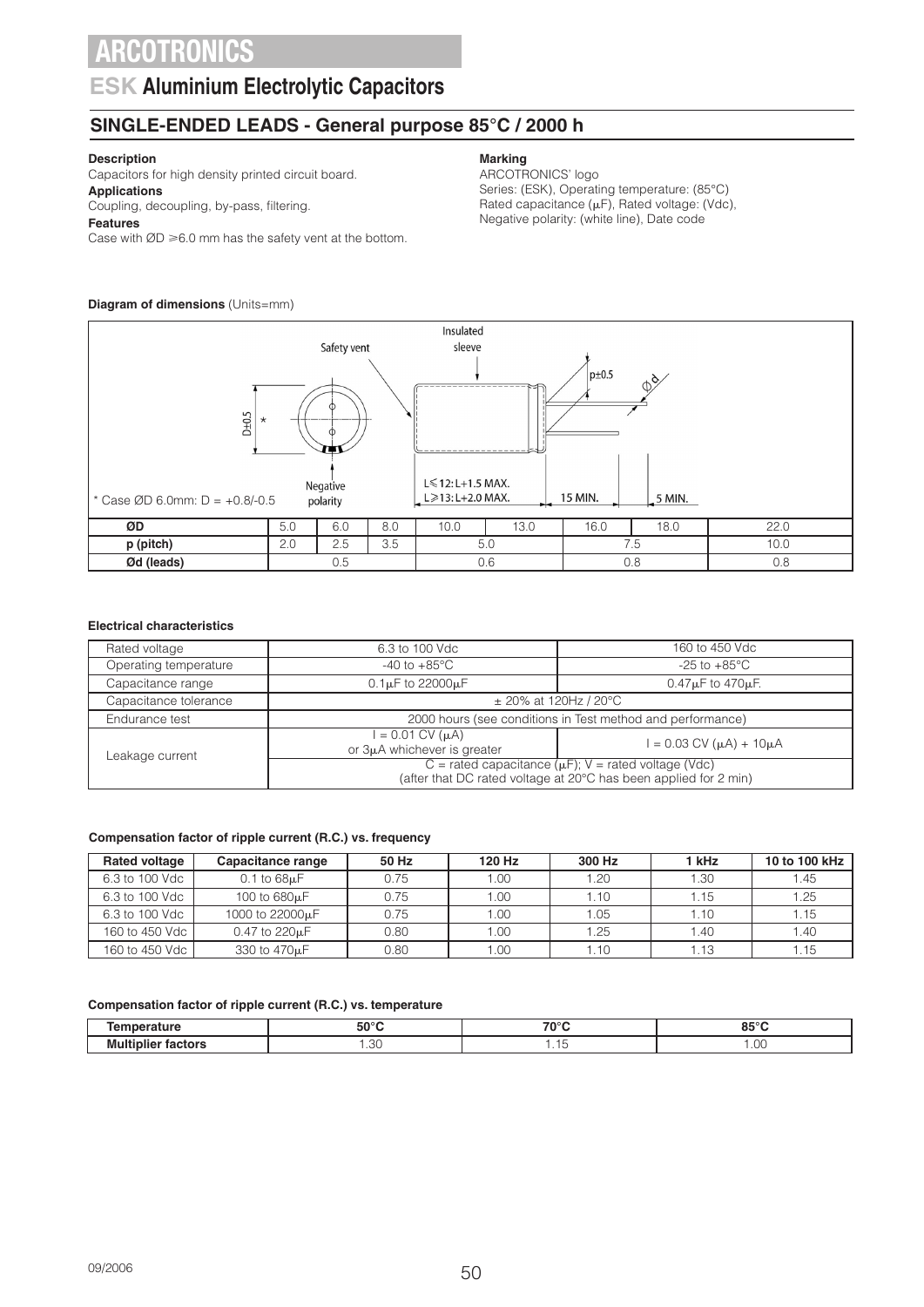### **ESK Aluminium Electrolytic Capacitors**

### **SINGLE-ENDED LEADS - General purpose 85°C / 2000 h**

#### **Test method and performance**

| <b>Conditions</b>                                              | Load life test                                                                                                 | Shelf life test                                                                                                |
|----------------------------------------------------------------|----------------------------------------------------------------------------------------------------------------|----------------------------------------------------------------------------------------------------------------|
| Temperature:                                                   | $85^{\circ}$ C                                                                                                 | $85^{\circ}$ C                                                                                                 |
| Test duration:                                                 | 2000 hours                                                                                                     | 1000 hours                                                                                                     |
| Ripple current:                                                | max ripple current at 120Hz 85°C                                                                               | no ripple current applied                                                                                      |
|                                                                | specified in the table.                                                                                        |                                                                                                                |
| Voltage:                                                       | the sum of D.C. voltage and the peak A.C. voltage<br>must not exceed the rated voltage of capacitor.           | no voltage applied.                                                                                            |
| <b>Performance</b>                                             | The following specifications will be satisfied when the capacitors are restored at 20°C                        |                                                                                                                |
| Capacitance change:<br>Dissipation factor:<br>Leakage current: | within 20% of initial value.<br>not exceed 200% of the initial requirement.<br>not exceed initial requirement. | within 20% of initial value.<br>not exceed 200% of the initial requirement.<br>not exceed initial requirement. |

#### **Technical data and ordering codes**

| 6.3 Vdc Rated voltage - 8 Vdc Surge voltage |                                                           |                  |                      |                         | 10 Vdc Rated voltage - 13 Vdc Surge voltage |  |                                                                  |                       |                  |                      |                         |                 |
|---------------------------------------------|-----------------------------------------------------------|------------------|----------------------|-------------------------|---------------------------------------------|--|------------------------------------------------------------------|-----------------------|------------------|----------------------|-------------------------|-----------------|
| Rated cap.                                  | Case                                                      | D.F.             | R.C.                 | L.C.                    |                                             |  | Rated cap.                                                       | Case                  | D.F.             | R.C.                 | L.C.                    |                 |
| 120 Hz                                      | size                                                      | 120 Hz           | 120 Hz               | $20^{\circ}$ C          | Arcotronics P/N                             |  | 120 Hz                                                           | size                  | 120 Hz           | 120 Hz               | $20^{\circ}$ C          | Arcotronics P/N |
| $20^{\circ}$ C                              | <b>DxL</b>                                                | $25^{\circ}$ C   | $85^{\circ}$ C       | 2 min.                  |                                             |  | $20^{\circ}$ C                                                   | <b>DxL</b>            | $25^{\circ}$ C   | 85°C                 | 2 min.                  |                 |
| $(\mu F)$                                   | (mm)                                                      | $(tq\delta \% )$ | (mA <sub>rms</sub> ) | $(\mu A)$               |                                             |  | $(\mu F)$                                                        | (mm)                  | $(tq\delta \% )$ | (mA <sub>rms</sub> ) | $(\mu A)$               |                 |
| 22                                          | $5 \times 11$                                             | 22               | 35                   | 3                       | ESK226M6R3AC3AA                             |  | 4.7                                                              | $5 \times 11$         | 19               | 20                   | 3                       | ESK475M010AC3AA |
| 33                                          | $5 \times 11$                                             | 22               | 55                   | $\overline{\mathbf{3}}$ | ESK336M6R3AC3AA                             |  | 10                                                               | $5 \times 11$         | 19               | 35                   | 3                       | ESK106M010AC3AA |
| 47                                          | $5 \times 11$                                             | 22               | 75                   | 3                       | ESK476M6R3AC3AA                             |  | 22                                                               | $5 \times 11$         | 19               | 55                   | 3                       | ESK226M010AC3AA |
| 100                                         | $5 \times 11$                                             | 22               | 130                  | 6                       | ESK107M6R3AC3AA                             |  | 33                                                               | $5 \times 11$         | 19               | 80                   | 3                       | ESK336M010AC3AA |
| 220                                         | $5 \times 11$                                             | 22               | 200                  | 14                      | ESK227M6R3AC3AA                             |  | 47                                                               | $5 \times 11$         | 19               | 95                   | 5                       | ESK476M010AC3AA |
| 220                                         | $6 \times 11$                                             | 22               | 240                  | 14                      | ESK227M6R3AE3AA                             |  | 100                                                              | $5 \times 11$         | 19               | 180                  | 10                      | ESK107M010AC3AA |
| 330                                         | 6 x 11                                                    | 22               | 260                  | 21                      | ESK337M6R3AE3AA                             |  | 220                                                              | $5 \times 11$         | 19               | 230                  | 22                      | ESK227M010AC3AA |
| 330                                         | $8 \times 11$                                             | 22               | 300                  | 21                      | ESK337M6R3AG3AA                             |  | 220                                                              | 6 x 11                | 19               | 250                  | 22                      | ESK227M010AE3AA |
| 470                                         | 6 x 11                                                    | 22               | 330                  | 30                      | ESK477M6R3AE3AA                             |  | 330                                                              | 8 x 11                | 19               | 330                  | 33                      | ESK337M010AG3AA |
| 470                                         | $8 \times 11$                                             | 22               | 380                  | 30                      | ESK477M6R3AG3AA                             |  | 470                                                              | 6 x 11                | 19               | 360                  | 47                      | ESK477M010AE3AA |
| 1000                                        | $8 \times 11$                                             | 22               | 460                  | 63                      | ESK108M6R3AG3AA                             |  | 470                                                              | 8 x 11                | 19               | 400                  | 47                      | ESK477M010AG3AA |
| 1000                                        | $10 \times 12$                                            | 22               | 580                  | 63                      | ESK108M6R3AH1AA                             |  | 680                                                              | $8 \times 15$         | 19               | 430                  | 68                      | ESK687M010AG4AA |
| 2200                                        | $10 \times 19$                                            | 22               | 840                  | 139                     | ESK228M6R3AH4AA                             |  | 680                                                              | 10 x 15               | 19               | 460                  | 68                      | ESK687M010AH2AA |
| 2200                                        | $13 \times 20$                                            | 22               | 1050                 | 139                     | ESK228M6R3AL3AA                             |  | 1000                                                             | $10 \times 12$        | 19               | 580                  | 100                     | ESK108M010AH1AA |
| 3300                                        | $10 \times 19$                                            | 22               | 1000                 | 208                     | ESK338M6R3AH4AA                             |  | 1000                                                             | 10 x 15               | 19               | 630                  | 100                     | ESK108M010AH2AA |
| 3300                                        | 13 x 20                                                   | 22               | 1250                 | 208                     | ESK338M6R3AL3AA                             |  | 2200                                                             | $10 \times 19$        | 19               | 880                  | 220                     | ESK228M010AH4AA |
| 4700                                        | $13 \times 20$                                            | 22               | 1300                 | 296                     | ESK478M6R3AL3AA                             |  | 2200                                                             | 13 x 20               | 19               | 1100                 | 220                     | ESK228M010AL3AA |
| 4700                                        | 16 x 25                                                   | 22               | 1700                 | 296                     | ESK478M6R3AM7AA                             |  | 3300                                                             | $13 \times 20$        | 19               | 1250                 | 330                     | ESK338M010AL3AA |
| 6800                                        | 16 x 25                                                   | 22               | 1900                 | 428                     | ESK688M6R3AM7AA                             |  | 3300                                                             | $13 \times 25$        | 19               | 1400                 | 330                     | ESK338M010AL4AA |
| 10000                                       | 16 x 25                                                   | 22               | 1900                 | 630                     | ESK109M6R3AM7AA                             |  | 4700                                                             | 13 x 25               | 19               | 1500                 | 470                     | ESK478M010AL4AA |
| 10000                                       | 16 x 32                                                   | 22               | 2250                 | 630                     | ESK109M6R3AM2AA                             |  | 4700                                                             | $16 \times 25$        | 19               | 1800                 | 470                     | ESK478M010AM7AA |
| 15000                                       | $16 \times 36$                                            | 22               | 2500                 | 945                     | ESK159M6R3AM3AA                             |  | 6800                                                             | $16 \times 25$        | 19               | 1900                 | 680                     | ESK688M010AM7AA |
| 15000                                       | $18 \times 36$                                            | 22               | 2880                 | 945                     | ESK159M6R3AN2AA                             |  | 6800                                                             | 16 x 32               | 19               | 2150                 | 680                     | ESK688M010AM2AA |
| 22000                                       | 18 x 40                                                   | 22               | 3650                 | 1386                    | ESK229M6R3AN3AA                             |  | 10000                                                            | 16 x 36               | 19               | 2500                 | 1000                    | ESK109M010AM3AA |
|                                             |                                                           |                  |                      |                         |                                             |  | 10000                                                            | $18 \times 36$        | 19               | 2500                 | 1000                    | ESK109M010AN2AA |
|                                             |                                                           |                  |                      |                         |                                             |  | 15000                                                            | 18 x 36               | 19               | 2950                 | 1500                    | ESK159M010AN2AA |
|                                             | 2200<br>ESK229M010AQ4AA<br>22000<br>19<br>3700<br>22 x 40 |                  |                      |                         |                                             |  |                                                                  |                       |                  |                      |                         |                 |
|                                             |                                                           |                  |                      | $\sim$ $\sim$ $\sim$    |                                             |  | $\epsilon$ $\sim$ $\epsilon$ $\sim$ $\epsilon$ $\sim$ $\epsilon$ | $\cdots$ and $\cdots$ |                  | 1.11.1               | $\epsilon$ , $\epsilon$ |                 |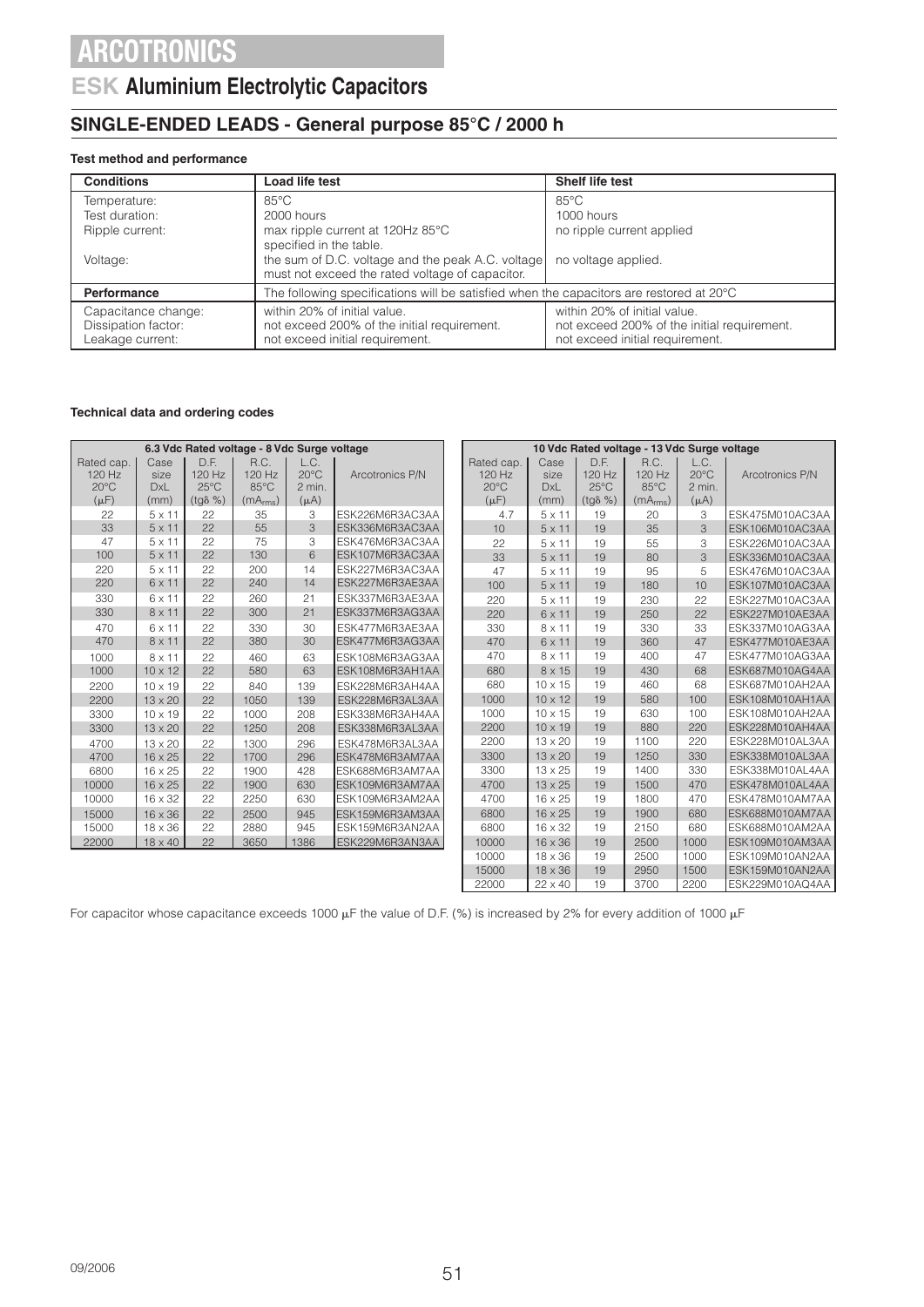## **ESK Aluminium Electrolytic Capacitors**

### **SINGLE-ENDED LEADS - General purpose 85°C / 2000 h**

| 16 Vdc Rated voltage - 20 Vdc Surge voltage         |                                    |                                                      |                                                          |                                               |                 |  |  |  |  |  |
|-----------------------------------------------------|------------------------------------|------------------------------------------------------|----------------------------------------------------------|-----------------------------------------------|-----------------|--|--|--|--|--|
| Rated cap.<br>120 Hz<br>$20^{\circ}$ C<br>$(\mu F)$ | Case<br>size<br><b>DxL</b><br>(mm) | D.F.<br>120 Hz<br>$25^{\circ}$ C<br>$(tg\delta \% )$ | R.C.<br>120 Hz<br>$85^{\circ}$ C<br>(mA <sub>rms</sub> ) | L.C.<br>$20^{\circ}$ C<br>2 min.<br>$(\mu A)$ | Arcotronics P/N |  |  |  |  |  |
| 1.0                                                 | $5 \times 11$                      | 16                                                   | 9.3                                                      | 3                                             | ESK105M016AC3AA |  |  |  |  |  |
| 4.7                                                 | $5 \times 11$                      | 16                                                   | 25                                                       | 3                                             | ESK475M016AC3AA |  |  |  |  |  |
| 10                                                  | $5 \times 11$                      | 16                                                   | 40                                                       | 3                                             | ESK106M016AC3AA |  |  |  |  |  |
| 22                                                  | $5 \times 11$                      | 16                                                   | 75                                                       | $\overline{4}$                                | ESK226M016AC3AA |  |  |  |  |  |
| 33                                                  | $5 \times 11$                      | 16                                                   | 110                                                      | 5                                             | ESK336M016AC3AA |  |  |  |  |  |
| 47                                                  | $5 \times 11$                      | 16                                                   | 130                                                      | $\overline{7}$                                | ESK476M016AC3AA |  |  |  |  |  |
| 100                                                 | $5 \times 11$                      | 16                                                   | 185                                                      | 16                                            | ESK107M016AC3AA |  |  |  |  |  |
| 100                                                 | 6 x 11                             | 16                                                   | 185                                                      | 16                                            | ESK107M016AE3AA |  |  |  |  |  |
| 220                                                 | $6 \times 11$                      | 16                                                   | 320                                                      | 35                                            | ESK227M016AE3AA |  |  |  |  |  |
| 220                                                 | $8 \times 11$                      | 16                                                   | 320                                                      | 35                                            | ESK227M016AG3AA |  |  |  |  |  |
| 330                                                 | $8 \times 11$                      | 16                                                   | 360                                                      | 53                                            | ESK337M016AG3AA |  |  |  |  |  |
| 470                                                 | $8 \times 11$                      | 16                                                   | 400                                                      | 75                                            | ESK477M016AG3AA |  |  |  |  |  |
| 470                                                 | $10 \times 12$                     | 16                                                   | 470                                                      | 75                                            | ESK477M016AH1AA |  |  |  |  |  |
| 680                                                 | $10 \times 15$                     | 16                                                   | 560                                                      | 109                                           | ESK687M016AH2AA |  |  |  |  |  |
| 1000                                                | $10 \times 15$                     | 16                                                   | 630                                                      | 160                                           | ESK108M016AH2AA |  |  |  |  |  |
| 1000                                                | $10 \times 19$                     | 16                                                   | 790                                                      | 160                                           | ESK108M016AH4AA |  |  |  |  |  |
| 2200                                                | $13 \times 20$                     | 16                                                   | 1100                                                     | 352                                           | ESK228M016AL3AA |  |  |  |  |  |
| 2200                                                | $13 \times 25$                     | 16                                                   | 1350                                                     | 352                                           | ESK228M016AL4AA |  |  |  |  |  |
| 3300                                                | $13 \times 25$                     | 16                                                   | 1400                                                     | 528                                           | ESK338M016AL4AA |  |  |  |  |  |
| 3300                                                | $16 \times 25$                     | 16                                                   | 1700                                                     | 528                                           | ESK338M016AM7AA |  |  |  |  |  |
| 4700                                                | $16 \times 25$                     | 16                                                   | 1800                                                     | 752                                           | ESK478M016AM7AA |  |  |  |  |  |
| 4700                                                | 16 x 32                            | 16                                                   | 2100                                                     | 752                                           | ESK478M016AM2AA |  |  |  |  |  |
| 6800                                                | $16 \times 36$                     | 16                                                   | 2200                                                     | 1088                                          | ESK688M016AM3AA |  |  |  |  |  |
| 6800                                                | $18 \times 36$                     | 16                                                   | 2500                                                     | 1088                                          | ESK688M016AN2AA |  |  |  |  |  |
| 10000                                               | $18 \times 36$                     | 16                                                   | 2700                                                     | 1600                                          | ESK109M016AN2AA |  |  |  |  |  |
| 15000                                               | $22 \times 40$                     | 16                                                   | 3150                                                     | 2400                                          | ESK159M016AQ4AA |  |  |  |  |  |
| 22000                                               | 22 x 40                            | 16                                                   | 3800                                                     | 3520                                          | ESK229M016AQ4AA |  |  |  |  |  |

| 25 Vdc Rated voltage - 32 Vdc Surge voltage |                            |                                  |                          |                                  |                        |  |  |  |  |
|---------------------------------------------|----------------------------|----------------------------------|--------------------------|----------------------------------|------------------------|--|--|--|--|
| Rated cap.<br>120 Hz<br>$20^{\circ}$ C      | Case<br>size<br><b>DxL</b> | D.F.<br>120 Hz<br>$25^{\circ}$ C | R.C.<br>$120$ Hz<br>85°C | L.C.<br>$20^{\circ}$ C<br>2 min. | Arcotronics P/N        |  |  |  |  |
| $(\mu F)$                                   | (mm)                       | $(tq\delta \% )$                 | (mA <sub>rms</sub> )     | $(\mu A)$                        |                        |  |  |  |  |
| 4.7                                         | $5 \times 11$              | 14                               | 30                       | 3                                | ESK475M025AC3AA        |  |  |  |  |
| 10                                          | $5 \times 11$              | 14                               | 50                       | $\overline{\mathcal{E}}$         | ESK106M025AC3AA        |  |  |  |  |
| 22                                          | $5 \times 11$              | 14                               | 90                       | 5                                | ESK226M025AC3AA        |  |  |  |  |
| 33                                          | $5 \times 11$              | 14                               | 115                      | $\overline{\mathcal{B}}$         | ESK336M025AC3AA        |  |  |  |  |
| 47                                          | $5 \times 11$              | 14                               | 135                      | 12                               | ESK476M025AC3AA        |  |  |  |  |
| 100                                         | $6 \times 11$              | 14                               | 200                      | 25                               | ESK107M025AE3AA        |  |  |  |  |
| 220                                         | $8 \times 11$              | 14                               | 290                      | 55                               | ESK227M025AG3AA        |  |  |  |  |
| 220                                         | $10 \times 12$             | 14                               | 340                      | 55                               | ESK227M025AH1AA        |  |  |  |  |
| 330                                         | 8 x 15                     | 14                               | 380                      | 82                               | ESK337M025AG4AA        |  |  |  |  |
| 330                                         | $10 \times 12$             | 14                               | 420                      | 82                               | ESK337M025AH1AA        |  |  |  |  |
| 330                                         | $10 \times 15$             | 14                               | 420                      | 82                               | ESK337M025AH2AA        |  |  |  |  |
| 470                                         | $10 \times 12$             | 14                               | 460                      | 117                              | ESK477M025AH1AA        |  |  |  |  |
| 470                                         | $10 \times 15$             | 14                               | 540                      | 117                              | ESK477M025AH2AA        |  |  |  |  |
| 1000                                        | $10 \times 19$             | 14                               | 760                      | 250                              | FSK108M025AH4AA        |  |  |  |  |
| 1000                                        | $13 \times 20$             | 14                               | 950                      | 250                              | ESK108M025AL3AA        |  |  |  |  |
| 2200                                        | $13 \times 25$             | 14                               | 1300                     | 550                              | <b>FSK228M025AL4AA</b> |  |  |  |  |
| 2200                                        | $16 \times 25$             | 14                               | 1550                     | 550                              | ESK228M025AM7AA        |  |  |  |  |
| 3300                                        | $16 \times 25$             | 14                               | 1660                     | 825                              | ESK338M025AM7AA        |  |  |  |  |
| 3300                                        | 16 x 32                    | 14                               | 1950                     | 825                              | ESK338M025AM2AA        |  |  |  |  |
| 4700                                        | $16 \times 32$             | 14                               | 1950                     | 1175                             | FSK478M025AM2AA        |  |  |  |  |
| 4700                                        | $18 \times 36$             | 14                               | 2360                     | 1175                             | ESK478M025AN2AA        |  |  |  |  |
| 6800                                        | 18 x 36                    | 14                               | 2550                     | 1700                             | ESK688M025AN2AA        |  |  |  |  |
| 10000                                       | $22 \times 40$             | 14                               | 2800                     | 2500                             | ESK109M025AQ4AA        |  |  |  |  |
| 15000                                       | $22 \times 40$             | 14                               | 3200                     | 3750                             | ESK159M025AQ4AA        |  |  |  |  |

| 35 Vdc Rated voltage - 44 Vdc Surge voltage           |                                    |                                                      |                                                |                                               |                 |  |  |  |  |  |  |
|-------------------------------------------------------|------------------------------------|------------------------------------------------------|------------------------------------------------|-----------------------------------------------|-----------------|--|--|--|--|--|--|
| Rated cap.<br>$120$ Hz<br>$20^{\circ}$ C<br>$(\mu F)$ | Case<br>size<br><b>DxL</b><br>(mm) | D.E.<br>120 Hz<br>$25^{\circ}$ C<br>$(tg\delta \% )$ | R.C.<br>120 Hz<br>85°C<br>(mA <sub>rms</sub> ) | L.C.<br>$20^{\circ}$ C<br>2 min.<br>$(\mu A)$ | Arcotronics P/N |  |  |  |  |  |  |
| 4.7                                                   | $5 \times 11$                      | 12                                                   | 35                                             | 3                                             | ESK475M035AC3AA |  |  |  |  |  |  |
| 10                                                    | $5 \times 11$                      | 12                                                   | 60                                             | 3                                             | ESK106M035AC3AA |  |  |  |  |  |  |
| 22                                                    | $5 \times 11$                      | 12                                                   | 95                                             | 8                                             | ESK226M035AC3AA |  |  |  |  |  |  |
| 33                                                    | $5 \times 11$                      | 12                                                   | 120                                            | 11                                            | ESK336M035AC3AA |  |  |  |  |  |  |
| 47                                                    | $5 \times 11$                      | 12                                                   | 120                                            | 16                                            | ESK476M035AC3AA |  |  |  |  |  |  |
| 47                                                    | $6 \times 11$                      | 12                                                   | 140                                            | 16                                            | ESK476M035AE3AA |  |  |  |  |  |  |
| 100                                                   | 6 x 11                             | 12                                                   | 200                                            | 35                                            | ESK107M035AE3AA |  |  |  |  |  |  |
| 100                                                   | $8 \times 11$                      | 12                                                   | 230                                            | 35                                            | ESK107M035AG3AA |  |  |  |  |  |  |
| 220                                                   | $8 \times 11$                      | 12                                                   | 290                                            | 77                                            | ESK227M035AG3AA |  |  |  |  |  |  |
| 220                                                   | $10 \times 12$                     | 12                                                   | 370                                            | 77                                            | ESK227M035AH1AA |  |  |  |  |  |  |
| 330                                                   | $10 \times 12$                     | 12                                                   | 420                                            | 115                                           | ESK337M035AH1AA |  |  |  |  |  |  |
| 330                                                   | $10 \times 15$                     | 12                                                   | 490                                            | 115                                           | ESK337M035AH2AA |  |  |  |  |  |  |
| 470                                                   | $10 \times 15$                     | 12                                                   | 480                                            | 164                                           | ESK477M035AH2AA |  |  |  |  |  |  |
| 470                                                   | $10 \times 19$                     | 12                                                   | 510                                            | 164                                           | ESK477M035AH4AA |  |  |  |  |  |  |
| 470                                                   | 13 x 20                            | 12                                                   | 640                                            | 164                                           | ESK477M035AL3AA |  |  |  |  |  |  |
| 1000                                                  | $13 \times 20$                     | 12                                                   | 950                                            | 350                                           | ESK108M035AL3AA |  |  |  |  |  |  |
| 1000                                                  | $13 \times 25$                     | 12                                                   | 1100                                           | 350                                           | ESK108M035AL4AA |  |  |  |  |  |  |
| 2200                                                  | $16 \times 25$                     | 12                                                   | 1600                                           | 770                                           | ESK228M035AM7AA |  |  |  |  |  |  |
| 2200                                                  | $16 \times 32$                     | 12                                                   | 1800                                           | 770                                           | ESK228M035AM2AA |  |  |  |  |  |  |
| 3300                                                  | $16 \times 36$                     | 12                                                   | 1970                                           | 1155                                          | ESK338M035AM3AA |  |  |  |  |  |  |
| 3300                                                  | $18 \times 36$                     | 12                                                   | 2220                                           | 1155                                          | ESK338M035AN2AA |  |  |  |  |  |  |
| 4700                                                  | $18 \times 36$                     | 12                                                   | 2400                                           | 1645                                          | ESK478M035AN2AA |  |  |  |  |  |  |
| 6800                                                  | $22 \times 40$                     | 12                                                   | 2600                                           | 2380                                          | ESK688M035AQ4AA |  |  |  |  |  |  |

| 50 Vdc Rated voltage - 63 Vdc Surge voltage         |                                    |                                                      |                                                |                                               |                 |  |  |  |  |
|-----------------------------------------------------|------------------------------------|------------------------------------------------------|------------------------------------------------|-----------------------------------------------|-----------------|--|--|--|--|
| Rated cap.<br>120 Hz<br>$20^{\circ}$ C<br>$(\mu F)$ | Case<br>size<br><b>DxL</b><br>(mm) | D.F.<br>120 Hz<br>$25^{\circ}$ C<br>$(tq\delta \% )$ | R.C.<br>120 Hz<br>85°C<br>(mA <sub>rms</sub> ) | L.C.<br>$20^{\circ}$ C<br>2 min.<br>$(\mu A)$ | Arcotronics P/N |  |  |  |  |
| 0.1                                                 | $5 \times 11$                      | 10                                                   | 1                                              | 3                                             | ESK104M050AC3AA |  |  |  |  |
| 0.22                                                | $5 \times 11$                      | 10                                                   | $\overline{c}$                                 | 3                                             | ESK224M050AC3AA |  |  |  |  |
| 0.33                                                | $5 \times 11$                      | 10                                                   | 3                                              | 3                                             | ESK334M050AC3AA |  |  |  |  |
| 0.47                                                | $5 \times 11$                      | 10                                                   | 5                                              | 3                                             | ESK474M050AC3AA |  |  |  |  |
| 1.0                                                 | $5 \times 11$                      | 10                                                   | 10                                             | 3                                             | ESK105M050AC3AA |  |  |  |  |
| 2.2                                                 | $5 \times 11$                      | 10                                                   | 23                                             | 3                                             | ESK225M050AC3AA |  |  |  |  |
| 3.3                                                 | $5 \times 11$                      | 10                                                   | 35                                             | 3                                             | ESK335M050AC3AA |  |  |  |  |
| 4.7                                                 | $5 \times 11$                      | 10                                                   | 40                                             | 3                                             | ESK475M050AC3AA |  |  |  |  |
| 10                                                  | $5 \times 11$                      | 10                                                   | 65                                             | 5                                             | ESK106M050AC3AA |  |  |  |  |
| 22                                                  | $5 \times 11$                      | 10                                                   | 100                                            | 11                                            | ESK226M050AC3AA |  |  |  |  |
| 33                                                  | $6 \times 11$                      | 10                                                   | 125                                            | 16                                            | ESK336M050AE3AA |  |  |  |  |
| 47                                                  | $6 \times 11$                      | 10                                                   | 140                                            | 23                                            | ESK476M050AE3AA |  |  |  |  |
| 47                                                  | $8 \times 11$                      | 10                                                   | 150                                            | 23                                            | ESK476M050AG3AA |  |  |  |  |
| 100                                                 | $8 \times 11$                      | 10                                                   | 230                                            | 50                                            | ESK107M050AG3AA |  |  |  |  |
| 100                                                 | $10 \times 12$                     | 10                                                   | 250                                            | 50                                            | ESK107M050AH1AA |  |  |  |  |
| 220                                                 | $10 \times 12$                     | 10                                                   | 360                                            | 110                                           | ESK227M050AH1AA |  |  |  |  |
| 220                                                 | $10 \times 15$                     | 10                                                   | 440                                            | 110                                           | ESK227M050AH2AA |  |  |  |  |
| 330                                                 | $10 \times 15$                     | 10                                                   | 490                                            | 165                                           | ESK337M050AH2AA |  |  |  |  |
| 330                                                 | $10 \times 19$                     | 10                                                   | 580                                            | 165                                           | ESK337M050AH4AA |  |  |  |  |
| 470                                                 | $10 \times 19$                     | 10                                                   | 610                                            | 235                                           | ESK477M050AH4AA |  |  |  |  |
| 470                                                 | $13 \times 20$                     | 10                                                   | 760                                            | 235                                           | ESK477M050AL3AA |  |  |  |  |
| 1000                                                | $13 \times 25$                     | 10                                                   | 1100                                           | 500                                           | ESK108M050AL4AA |  |  |  |  |
| 1000                                                | 16 x 25                            | 10                                                   | 1350                                           | 500                                           | ESK108M050AM7AA |  |  |  |  |
| 2200                                                | 16 x 36                            | 10                                                   | 1850                                           | 1100                                          | ESK228M050AM3AA |  |  |  |  |
| 2200                                                | 18 x 36                            | 10                                                   | 2090                                           | 1100                                          | ESK228M050AN2AA |  |  |  |  |
| 3300                                                | 18 x 36                            | 10                                                   | 2170                                           | 1650                                          | ESK338M050AN2AA |  |  |  |  |
| 3300                                                | 18 x 40                            | 10                                                   | 2400                                           | 1650                                          | ESK338M050AN3AA |  |  |  |  |
| 4700                                                | 22 x 35                            | 10                                                   | 2500                                           | 2350                                          | ESK478M050AQ3AA |  |  |  |  |
| 4700                                                | 22 x 40                            | 10                                                   | 2500                                           | 2350                                          | ESK478M050AQ4AA |  |  |  |  |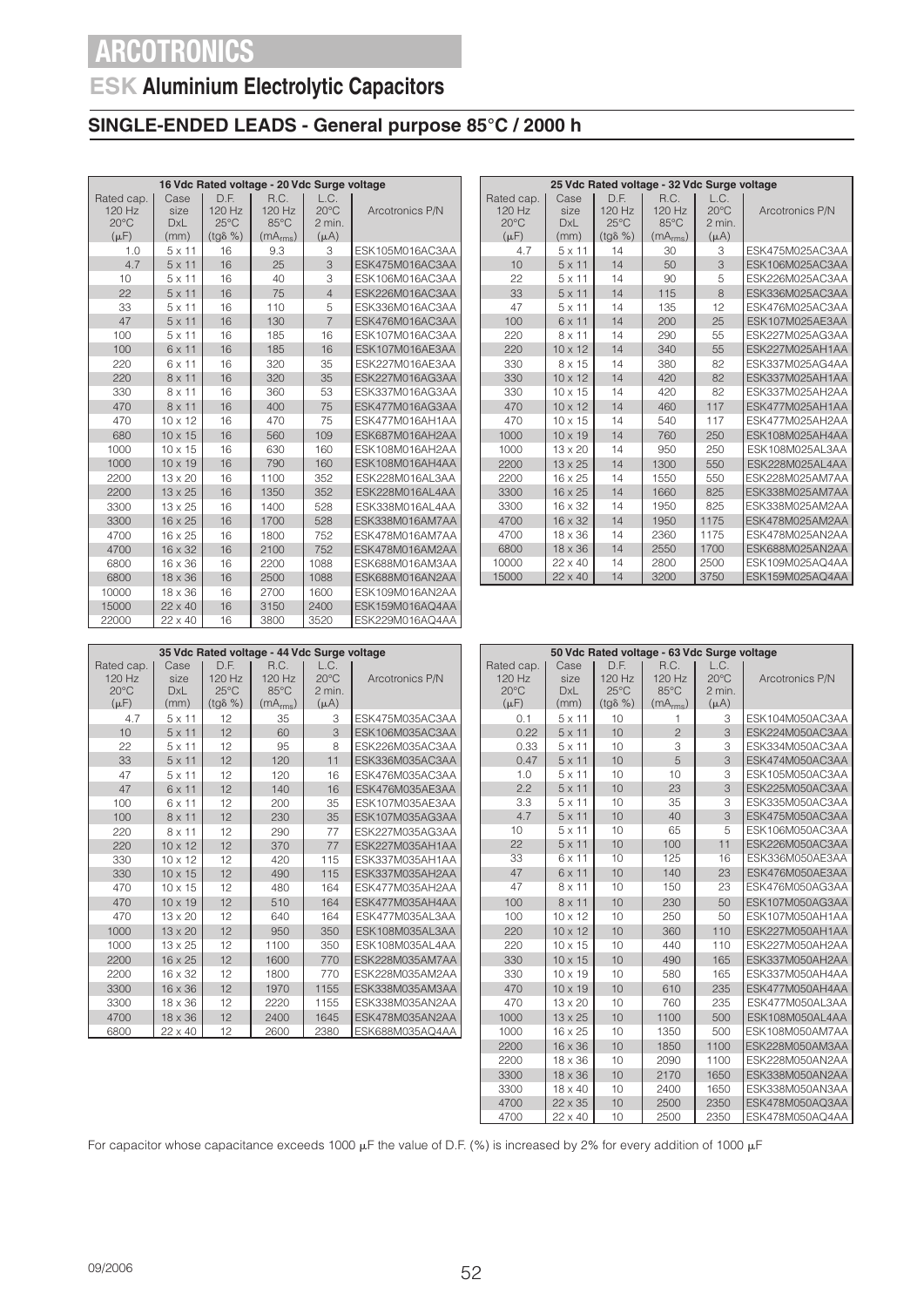## **ESK Aluminium Electrolytic Capacitors**

### **SINGLE-ENDED LEADS - General purpose 85°C / 2000 h**

| 63 Vdc Rated voltage - 79 Vdc Surge voltage |                            |                                    |                          |                                  |                 |  |  |  |  |
|---------------------------------------------|----------------------------|------------------------------------|--------------------------|----------------------------------|-----------------|--|--|--|--|
| Rated cap.<br>120 Hz<br>$20^{\circ}$ C      | Case<br>size<br><b>DxL</b> | D.F.<br>$120$ Hz<br>$25^{\circ}$ C | R.C.<br>$120$ Hz<br>85°C | L.C.<br>$20^{\circ}$ C<br>2 min. | Arcotronics P/N |  |  |  |  |
| $(\mu F)$                                   | (mm)                       | $(tg\delta \% )$                   | (mA <sub>rms</sub> )     | $(\mu A)$                        |                 |  |  |  |  |
| 0.47                                        | $5 \times 11$              | 9                                  | 5                        | 3                                | ESK474M063AC3AA |  |  |  |  |
| 1.0                                         | $5 \times 11$              | 9                                  | 10                       | 3                                | ESK105M063AC3AA |  |  |  |  |
| 2.2                                         | $5 \times 11$              | 9                                  | 29                       | 3                                | ESK225M063AC3AA |  |  |  |  |
| 3.3                                         | $5 \times 11$              | 9                                  | 40                       | 3                                | ESK335M063AC3AA |  |  |  |  |
| 4.7                                         | $5 \times 11$              | 9                                  | 45                       | 3                                | ESK475M063AC3AA |  |  |  |  |
| 10                                          | $5 \times 11$              | 9                                  | 70                       | 6                                | ESK106M063AC3AA |  |  |  |  |
| 22                                          | 6 x 11                     | 9                                  | 115                      | 14                               | ESK226M063AE3AA |  |  |  |  |
| 33                                          | 6 x 11                     | 9                                  | 130                      | 21                               | ESK336M063AE3AA |  |  |  |  |
| 33                                          | $8 \times 11$              | 9                                  | 140                      | 21                               | ESK336M063AG3AA |  |  |  |  |
| 47                                          | $6 \times 11$              | 9                                  | 190                      | 30                               | ESK476M063AE3AA |  |  |  |  |
| 47                                          | $8 \times 11$              | 9                                  | 190                      | 30                               | ESK476M063AG3AA |  |  |  |  |
| 100                                         | $10 \times 12$             | 9                                  | 300                      | 63                               | ESK107M063AH1AA |  |  |  |  |
| 220                                         | $10 \times 15$             | 9                                  | 410                      | 139                              | ESK227M063AH2AA |  |  |  |  |
| 220                                         | $10 \times 19$             | 9                                  | 490                      | 139                              | ESK227M063AH4AA |  |  |  |  |
| 330                                         | $10 \times 19$             | 9                                  | 540                      | 208                              | ESK337M063AH4AA |  |  |  |  |
| 330                                         | $13 \times 20$             | 9                                  | 680                      | 208                              | ESK337M063AL3AA |  |  |  |  |
| 470                                         | $13 \times 25$             | 9                                  | 880                      | 296                              | ESK477M063AL4AA |  |  |  |  |
| 1000                                        | $16 \times 25$             | 9                                  | 1310                     | 630                              | ESK108M063AM7AA |  |  |  |  |
| 1000                                        | $16 \times 32$             | 9                                  | 1550                     | 630                              | ESK108M063AM2AA |  |  |  |  |
| 2200                                        | 18 x 40                    | 9                                  | 2200                     | 1386                             | ESK228M063AN3AA |  |  |  |  |
| 3300                                        | 22 x 40                    | 9                                  | 2500                     | 2079                             | ESK338M063AQ4AA |  |  |  |  |

| 100 Vdc Rated voltage - 125 Vdc Surge voltage |                     |                                  |                                  |                                  |                 |  |  |  |  |
|-----------------------------------------------|---------------------|----------------------------------|----------------------------------|----------------------------------|-----------------|--|--|--|--|
| Rated cap.<br>$120$ Hz<br>$20^{\circ}$ C      | Case<br>size<br>DxL | D.F.<br>120 Hz<br>$25^{\circ}$ C | R.C.<br>120 Hz<br>$85^{\circ}$ C | L.C.<br>$20^{\circ}$ C<br>2 min. | Arcotronics P/N |  |  |  |  |
| $(\mu F)$                                     | (mm)                | $(tg\delta \% )$                 | (mA <sub>rms</sub> )             | $(\mu A)$                        |                 |  |  |  |  |
| 0.47                                          | $5 \times 11$       | 8                                | 10                               | 3                                | ESK474M100AC3AA |  |  |  |  |
| 1.0                                           | $5 \times 11$       | 8                                | 21                               | 3                                | ESK105M100AC3AA |  |  |  |  |
| 2.2                                           | $5 \times 11$       | 8                                | 30                               | 3                                | ESK225M100AC3AA |  |  |  |  |
| 3.3                                           | $5 \times 11$       | 8                                | 45                               | 3                                | ESK335M100AC3AA |  |  |  |  |
| 4.7                                           | $5 \times 11$       | 8                                | 50                               | 5                                | ESK475M100AC3AA |  |  |  |  |
| 10                                            | 6 x 11              | 8                                | 75                               | 10                               | ESK106M100AE3AA |  |  |  |  |
| 22                                            | $8 \times 11$       | 8                                | 130                              | 12                               | ESK226M100AG3AA |  |  |  |  |
| 33                                            | 8 x 11              | 8                                | 140                              | 33                               | ESK336M100AG3AA |  |  |  |  |
| 33                                            | $10 \times 12$      | 8                                | 170                              | 33                               | ESK336M100AH1AA |  |  |  |  |
| 47                                            | $10 \times 12$      | 8                                | 190                              | 47                               | ESK476M100AH1AA |  |  |  |  |
| 47                                            | $10 \times 15$      | 8                                | 230                              | 47                               | ESK476M100AH2AA |  |  |  |  |
| 100                                           | $10 \times 19$      | 8                                | 400                              | 160                              | ESK107M100AH4AA |  |  |  |  |
| 220                                           | $13 \times 25$      | 8                                | 710                              | 220                              | ESK227M100AL4AA |  |  |  |  |
| 330                                           | $13 \times 25$      | 8                                | 720                              | 330                              | ESK337M100AL4AA |  |  |  |  |
| 330                                           | $16 \times 25$      | 8                                | 860                              | 330                              | ESK337M100AM7AA |  |  |  |  |
| 470                                           | $16 \times 25$      | 8                                | 1100                             | 470                              | ESK477M100AM7AA |  |  |  |  |
| 1000                                          | 16 x 32             | 8                                | 1350                             | 1000                             | ESK108M100AM2AA |  |  |  |  |
| 1000                                          | 18 x 40             | 8                                | 1680                             | 1000                             | ESK108M100AN3AA |  |  |  |  |
| 2200                                          | $22 \times 40$      | 8                                | 2300                             | 2200                             | ESK228M100AQ4AA |  |  |  |  |

|                | 160 Vdc Rated voltage - 200 Vdc Surge voltage |                 |                      |                |                 |  | 200 Vdc Rated voltage - 250 Vdc Surge voltage |                |                  |                      |                |                 |
|----------------|-----------------------------------------------|-----------------|----------------------|----------------|-----------------|--|-----------------------------------------------|----------------|------------------|----------------------|----------------|-----------------|
| Rated cap.     | Case                                          | D.F.            | R.C.                 | L.C.           |                 |  | Rated cap.                                    | Case           | D.F.             | R.C.                 | L.C.           |                 |
| $120$ Hz       | size                                          | 120 Hz          | 120 Hz               | $20^{\circ}$ C | Arcotronics P/N |  | $120$ Hz                                      | size           | 120 Hz           | 120 Hz               | $20^{\circ}$ C | Arcotronics P/N |
| $20^{\circ}$ C | <b>DxL</b>                                    | $25^{\circ}$ C  | 85°C                 | 2 min.         |                 |  | $20^{\circ}$ C                                | <b>DxL</b>     | $25^{\circ}$ C   | $85^{\circ}$ C       | 2 min.         |                 |
| $(\mu F)$      | (mm)                                          | $(tq\delta\% )$ | (mA <sub>rms</sub> ) | $(\mu A)$      |                 |  | $(\mu F)$                                     | (mm)           | $(tq\delta \% )$ | (mA <sub>rms</sub> ) | $(\mu A)$      |                 |
| 0.47           | $5 \times 11$                                 | 15              | 12                   | 12             | ESK474M160AC3AA |  | 0.47                                          | $5 \times 11$  | 15               | 14                   | 13             | ESK474M200AC3AA |
| 1.0            | $5 \times 11$                                 | 15              | 17                   | 15             | ESK105M160AC3AA |  | 1.0                                           | $5 \times 11$  | 15               | 19                   | 16             | ESK105M200AC3AA |
| 2.2            | $6 \times 11$                                 | 15              | 26                   | 20             | ESK225M160AE3AA |  | 2.2                                           | $6 \times 11$  | 15               | 22                   | 23             | ESK225M200AE3AA |
| 3.3            | 6 x 11                                        | 15              | 30                   | 26             | ESK335M160AE3AA |  | 2.2                                           | $8 \times 11$  | 15               | 27                   | 23             | ESK225M200AG3AA |
| 3.3            | $8 \times 11$                                 | 15              | 35                   | 26             | ESK335M160AG3AA |  | 3.3                                           | $6 \times 11$  | 15               | 30                   | 30             | ESK335M200AE3AA |
| 4.7            | 6 x 11                                        | 15              | 32                   | 32             | ESK475M160AE3AA |  | 3.3                                           | $8 \times 11$  | 15               | 37                   | 30             | ESK335M200AG3AA |
| 4.7            | 8 x 11                                        | 15              | 40                   | 32             | ESK475M160AG3AA |  | 4.7                                           | $8 \times 11$  | 15               | 36                   | 38             | ESK475M200AG3AA |
| 10             | $8 \times 11$                                 | 15              | 50                   | 58             | ESK106M160AG3AA |  | 4.7                                           | $10 \times 12$ | 15               | 45                   | 38             | ESK475M200AH1AA |
| 10             | $10 \times 12$                                | 15              | 65                   | 58             | ESK106M160AH1AA |  | 10                                            | $10 \times 12$ | 15               | 57                   | 70             | ESK106M200AH1AA |
| 22             | $10 \times 15$                                | 15              | 110                  | 116            | ESK226M160AH2AA |  | 10                                            | $10 \times 15$ | 15               | 70                   | 70             | ESK106M200AH2AA |
| 33             | $10 \times 19$                                | 15              | 150                  | 168            | ESK336M160AH4AA |  | 22                                            | $10 \times 15$ | 15               | 120                  | 142            | ESK226M200AH2AA |
| 47             | 13 x 20                                       | 15              | 180                  | 236            | ESK476M160AL3AA |  | 33                                            | $10 \times 19$ | 15               | 160                  | 208            | ESK336M200AH4AA |
| 100            | $13 \times 25$                                | 15              | 250                  | 490            | ESK107M160AL4AA |  | 47                                            | $13 \times 20$ | 15               | 160                  | 292            | ESK476M200AL3AA |
| 100            | 16 x 25                                       | 15              | 300                  | 490            | ESK107M160AM7AA |  | 47                                            | $13 \times 25$ | 15               | 190                  | 292            | ESK476M200AL4AA |
| 220            | 16 x 32                                       | 15              | 450                  | 1066           | ESK227M160AM2AA |  | 100                                           | 16 x 25        | 15               | 330                  | 610            | ESK107M200AM7AA |
| 220            | 16 x 36                                       | 15              | 510                  | 1066           | ESK227M160AM3AA |  | 220                                           | 18 x 32        | 15               | 600                  | 1330           | ESK227M200AN1AA |
| 330            | $18 \times 36$                                | 15              | 540                  | 1594           | ESK337M160AN2AA |  | 220                                           | $18 \times 36$ | 15               | 600                  | 1330           | ESK227M200AN2AA |
| 330            | $18 \times 40$                                | 15              | 600                  | 1594           | ESK337M160AN3AA |  | 330                                           | $18 \times 36$ | 15               | 800                  | 1990           | ESK337M200AN2AA |
| 470            | 22 x 40                                       | 15              | 900                  | 2266           | ESK477M160AQ4AA |  | 330                                           | $18 \times 40$ | 15               | 800                  | 1990           | ESK337M200AN3AA |
|                |                                               |                 |                      |                |                 |  | 470                                           | $18 \times 40$ | 15               | 1000                 | 2830           | ESK477M200AN3AA |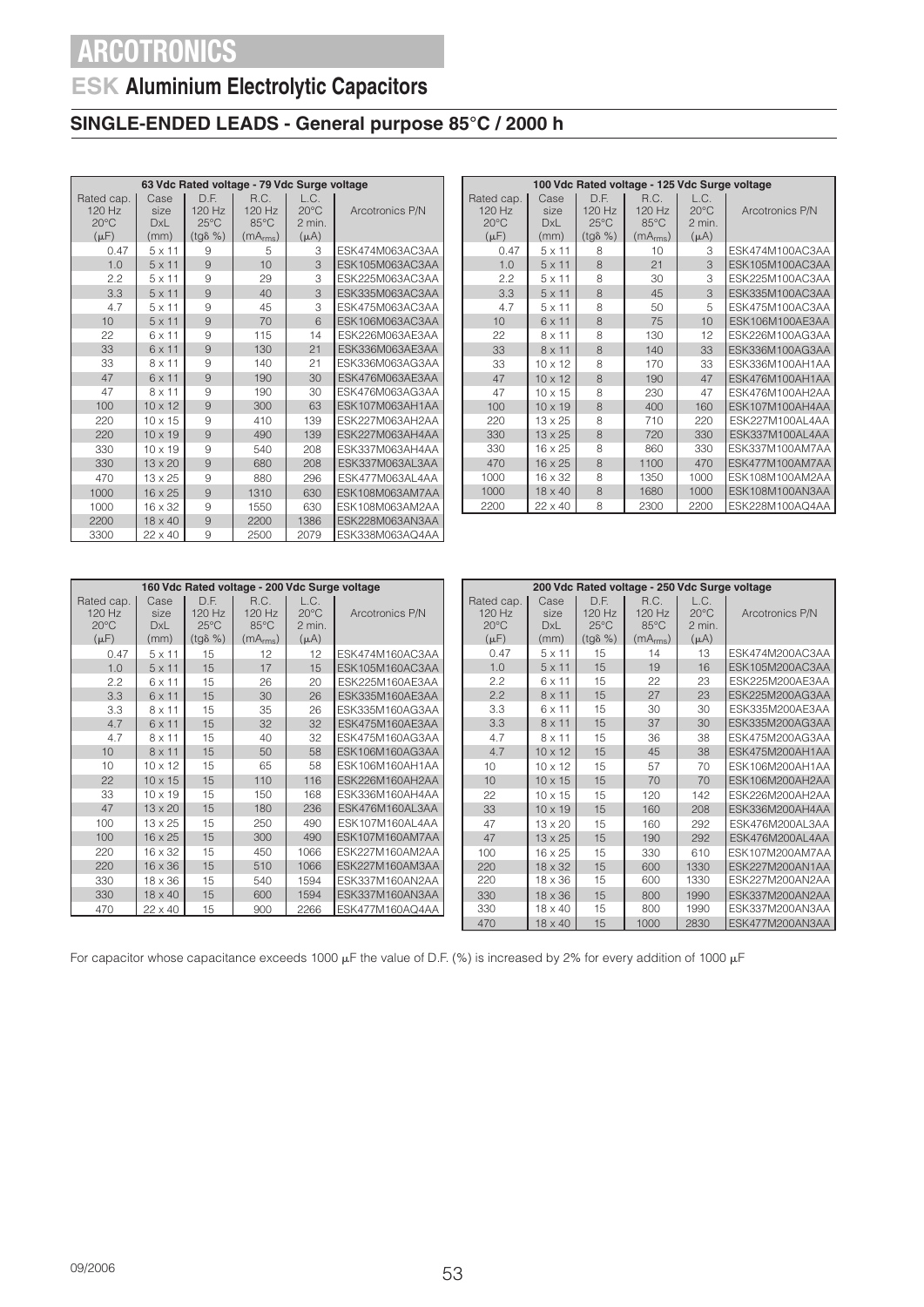## **ESK Aluminium Electrolytic Capacitors**

## **SINGLE-ENDED LEADS - General purpose 85°C / 2000 h**

|                                                     | 250 Vdc Rated voltage - 300 Vdc Surge voltage |                                                      |                                                          |                                               |                 |  |  |  |  |  |
|-----------------------------------------------------|-----------------------------------------------|------------------------------------------------------|----------------------------------------------------------|-----------------------------------------------|-----------------|--|--|--|--|--|
| Rated cap.<br>120 Hz<br>$20^{\circ}$ C<br>$(\mu F)$ | Case<br>size<br>DxL<br>(mm)                   | D.E.<br>120 Hz<br>$25^{\circ}$ C<br>$(tq\delta \% )$ | R.C.<br>120 Hz<br>$85^{\circ}$ C<br>(mA <sub>rms</sub> ) | L.C.<br>$20^{\circ}$ C<br>2 min.<br>$(\mu A)$ | Arcotronics P/N |  |  |  |  |  |
| 0.47                                                | $5 \times 11$                                 | 15                                                   | 14                                                       | 13                                            | ESK474M250AC3AA |  |  |  |  |  |
| 1.0                                                 | $6 \times 11$                                 | 15                                                   | 19                                                       | 17                                            | ESK105M250AE3AA |  |  |  |  |  |
| 2.2                                                 | 6 x 11                                        | 15                                                   | 24                                                       | 26                                            | ESK225M250AE3AA |  |  |  |  |  |
| 2.2                                                 | $8 \times 11$                                 | 15                                                   | 30                                                       | 26                                            | ESK225M250AG3AA |  |  |  |  |  |
| 3.3                                                 | $8 \times 11$                                 | 15                                                   | 30                                                       | 35                                            | ESK335M250AG3AA |  |  |  |  |  |
| 3.3                                                 | $10 \times 12$                                | 15                                                   | 38                                                       | 35                                            | ESK335M250AH1AA |  |  |  |  |  |
| 4.7                                                 | $8 \times 11$                                 | 15                                                   | 36                                                       | 45                                            | ESK475M250AG3AA |  |  |  |  |  |
| 4.7                                                 | $10 \times 12$                                | 15                                                   | 45                                                       | 45                                            | ESK475M250AH1AA |  |  |  |  |  |
| 10                                                  | $10 \times 12$                                | 15                                                   | 70                                                       | 85                                            | ESK106M250AH1AA |  |  |  |  |  |
| 10                                                  | $10 \times 15$                                | 15                                                   | 70                                                       | 85                                            | ESK106M250AH2AA |  |  |  |  |  |
| 22                                                  | $10 \times 19$                                | 15                                                   | 130                                                      | 175                                           | ESK226M250AH4AA |  |  |  |  |  |
| 33                                                  | $13 \times 20$                                | 15                                                   | 140                                                      | 257                                           | ESK336M250AL3AA |  |  |  |  |  |
| 33                                                  | $13 \times 25$                                | 15                                                   | 160                                                      | 257                                           | ESK336M250AL4AA |  |  |  |  |  |
| 47                                                  | $13 \times 25$                                | 15                                                   | 210                                                      | 362                                           | ESK476M250AL4AA |  |  |  |  |  |
| 100                                                 | $16 \times 32$                                | 15                                                   | 310                                                      | 760                                           | ESK107M250AM2AA |  |  |  |  |  |
| 220                                                 | $18 \times 40$                                | 15                                                   | 600                                                      | 1660                                          | ESK227M250AN3AA |  |  |  |  |  |

|                                                       | 350 Vdc Rated voltage - 400 Vdc Surge voltage |                                                        |                                                            |                                                 |                        |  |  |  |  |  |  |
|-------------------------------------------------------|-----------------------------------------------|--------------------------------------------------------|------------------------------------------------------------|-------------------------------------------------|------------------------|--|--|--|--|--|--|
| Rated cap.<br>$120$ Hz<br>$20^{\circ}$ C<br>$(\mu F)$ | Case<br>size<br>DxL<br>(mm)                   | D.E.<br>$120$ Hz<br>$25^{\circ}$ C<br>$(tq\delta \% )$ | R.C.<br>$120$ Hz<br>$85^{\circ}$ C<br>(mA <sub>rms</sub> ) | L.C.<br>$20^{\circ}$ C<br>$2$ min.<br>$(\mu A)$ | Arcotronics P/N        |  |  |  |  |  |  |
| 0.47                                                  | $5 \times 11$                                 | 20                                                     | 14                                                         | 15                                              | ESK474M350AC3AA        |  |  |  |  |  |  |
| 1.0                                                   | 6 x 11                                        | 20                                                     | 19                                                         | 20                                              | ESK105M350AE3AA        |  |  |  |  |  |  |
| 2.2                                                   | $8 \times 11$                                 | 20                                                     | 33                                                         | 33                                              | ESK225M350AG3AA        |  |  |  |  |  |  |
| 3.3                                                   | $8 \times 11$                                 | 20                                                     | 33                                                         | 45                                              | ESK335M350AG3AA        |  |  |  |  |  |  |
| 3.3                                                   | 10 x 12                                       | 20                                                     | 39                                                         | 45                                              | ESK335M350AH1AA        |  |  |  |  |  |  |
| 4.7                                                   | $10 \times 12$                                | 20                                                     | 39                                                         | 59                                              | <b>FSK475M350AH1AA</b> |  |  |  |  |  |  |
| 4.7                                                   | $10 \times 15$                                | 20                                                     | 45                                                         | 59                                              | ESK475M350AH2AA        |  |  |  |  |  |  |
| 10                                                    | $10 \times 15$                                | 20                                                     | 70                                                         | 115                                             | <b>FSK106M350AH2AA</b> |  |  |  |  |  |  |
| 22                                                    | $13 \times 20$                                | 20                                                     | 130                                                        | 241                                             | ESK226M350AL3AA        |  |  |  |  |  |  |
| 33                                                    | $13 \times 25$                                | 20                                                     | 170                                                        | 356                                             | ESK336M350AL4AA        |  |  |  |  |  |  |
| 47                                                    | 16 x 25                                       | 20                                                     | 220                                                        | 503                                             | ESK476M350AM7AA        |  |  |  |  |  |  |
| 100                                                   | 18 x 36                                       | 20                                                     | 360                                                        | 1060                                            | ESK107M350AN2AA        |  |  |  |  |  |  |

| 400 Vdc Rated voltage - 450 Vdc Surge voltage       |                             |                                                      |                                                          |                                               |                 |  |  |  |  |
|-----------------------------------------------------|-----------------------------|------------------------------------------------------|----------------------------------------------------------|-----------------------------------------------|-----------------|--|--|--|--|
| Rated cap.<br>120 Hz<br>$20^{\circ}$ C<br>$(\mu F)$ | Case<br>size<br>DxL<br>(mm) | D.E.<br>120 Hz<br>$25^{\circ}$ C<br>$(tg\delta \% )$ | R.C.<br>120 Hz<br>$85^{\circ}$ C<br>(mA <sub>rms</sub> ) | L.C.<br>$20^{\circ}$ C<br>2 min.<br>$(\mu A)$ | Arcotronics P/N |  |  |  |  |
| 0.47                                                | 6 x 11                      | 20                                                   | 14                                                       | 16                                            | ESK474M400AE3AA |  |  |  |  |
| 1.0                                                 | $6 \times 11$               | 20                                                   | 19                                                       | 22                                            | ESK105M400AE3AA |  |  |  |  |
| 1.0                                                 | $8 \times 11$               | 20                                                   | 19                                                       | 22                                            | ESK105M400AG3AA |  |  |  |  |
| 2.2                                                 | $8 \times 11$               | 20                                                   | 26                                                       | 36                                            | ESK225M400AG3AA |  |  |  |  |
| 2.2                                                 | $10 \times 12$              | 20                                                   | 33                                                       | 36                                            | ESK225M400AH1AA |  |  |  |  |
| 3.3                                                 | $10 \times 12$              | 20                                                   | 40                                                       | 50                                            | ESK335M400AH1AA |  |  |  |  |
| 4.7                                                 | $10 \times 15$              | 20                                                   | 45                                                       | 66                                            | ESK475M400AH2AA |  |  |  |  |
| 10                                                  | $10 \times 19$              | 20                                                   | 56                                                       | 130                                           | ESK106M400AH4AA |  |  |  |  |
| 10                                                  | $13 \times 20$              | 20                                                   | 70                                                       | 130                                           | ESK106M400AL3AA |  |  |  |  |
| 22                                                  | $13 \times 25$              | 20                                                   | 110                                                      | 274                                           | ESK226M400AL4AA |  |  |  |  |
| 22                                                  | $16 \times 25$              | 20                                                   | 130                                                      | 274                                           | ESK226M400AM7AA |  |  |  |  |
| 33                                                  | $16 \times 25$              | 20                                                   | 170                                                      | 406                                           | ESK336M400AM7AA |  |  |  |  |
| 33                                                  | $18 \times 20$              | 20                                                   | 130                                                      | 406                                           | ESK336M400AN4AA |  |  |  |  |
| 47                                                  | $16 \times 25$              | 20                                                   | 180                                                      | 574                                           | ESK476M400AM7AA |  |  |  |  |
| 47                                                  | $16 \times 32$              | 20                                                   | 220                                                      | 574                                           | ESK476M400AM2AA |  |  |  |  |
| 100                                                 | $18 \times 36$              | 20                                                   | 360                                                      | 1210                                          | ESK107M400AN2AA |  |  |  |  |

|                                                       | 450 Vdc Rated voltage - 500 Vdc Surge voltage |                                                        |                                                          |                                               |                        |  |  |  |  |  |  |
|-------------------------------------------------------|-----------------------------------------------|--------------------------------------------------------|----------------------------------------------------------|-----------------------------------------------|------------------------|--|--|--|--|--|--|
| Rated cap.<br>$120$ Hz<br>$20^{\circ}$ C<br>$(\mu F)$ | Case<br>size<br>DxL<br>(mm)                   | D.E.<br>$120$ Hz<br>$25^{\circ}$ C<br>$(tq\delta \% )$ | R.C.<br>120 Hz<br>$85^{\circ}$ C<br>(mA <sub>rms</sub> ) | L.C.<br>$20^{\circ}$ C<br>2 min.<br>$(\mu A)$ | Arcotronics P/N        |  |  |  |  |  |  |
| 0.47                                                  | 6 x 11                                        | 20                                                     | 14                                                       | 16                                            | ESK474M450AE3AA        |  |  |  |  |  |  |
| 1.0                                                   | $8 \times 11$                                 | 20                                                     | 19                                                       | 23                                            | <b>FSK105M450AG3AA</b> |  |  |  |  |  |  |
| 22                                                    | $10 \times 12$                                | 20                                                     | 33                                                       | 40                                            | ESK225M450AH1AA        |  |  |  |  |  |  |
| 3.3                                                   | $10 \times 15$                                | 20                                                     | 42                                                       | 54                                            | ESK335M450AH2AA        |  |  |  |  |  |  |
| 4.7                                                   | $10 \times 15$                                | 20                                                     | 50                                                       | 73                                            | ESK475M450AH2AA        |  |  |  |  |  |  |
| 10                                                    | $13 \times 20$                                | 20                                                     | 60                                                       | 145                                           | ESK106M450AL3AA        |  |  |  |  |  |  |
| 10                                                    | 13 x 25                                       | 20                                                     | 75                                                       | 145                                           | ESK106M450AL4AA        |  |  |  |  |  |  |
| 22                                                    | $16 \times 25$                                | 20                                                     | 130                                                      | 307                                           | ESK226M450AM7AA        |  |  |  |  |  |  |
| 33                                                    | $16 \times 32$                                | 20                                                     | 160                                                      | 455                                           | ESK336M450AM2AA        |  |  |  |  |  |  |
| 33                                                    | $16 \times 36$                                | 20                                                     | 180                                                      | 455                                           | ESK336M450AM3AA        |  |  |  |  |  |  |
| 47                                                    | 18 x 36                                       | 20                                                     | 200                                                      | 644                                           | ESK476M450AN2AA        |  |  |  |  |  |  |
| 47                                                    | $18 \times 40$                                | 20                                                     | 230                                                      | 644                                           | ESK476M450AN3AA        |  |  |  |  |  |  |
| 100                                                   | 22 x 40                                       | 20                                                     | 370                                                      | 1360                                          | ESK107M450AQ4AA        |  |  |  |  |  |  |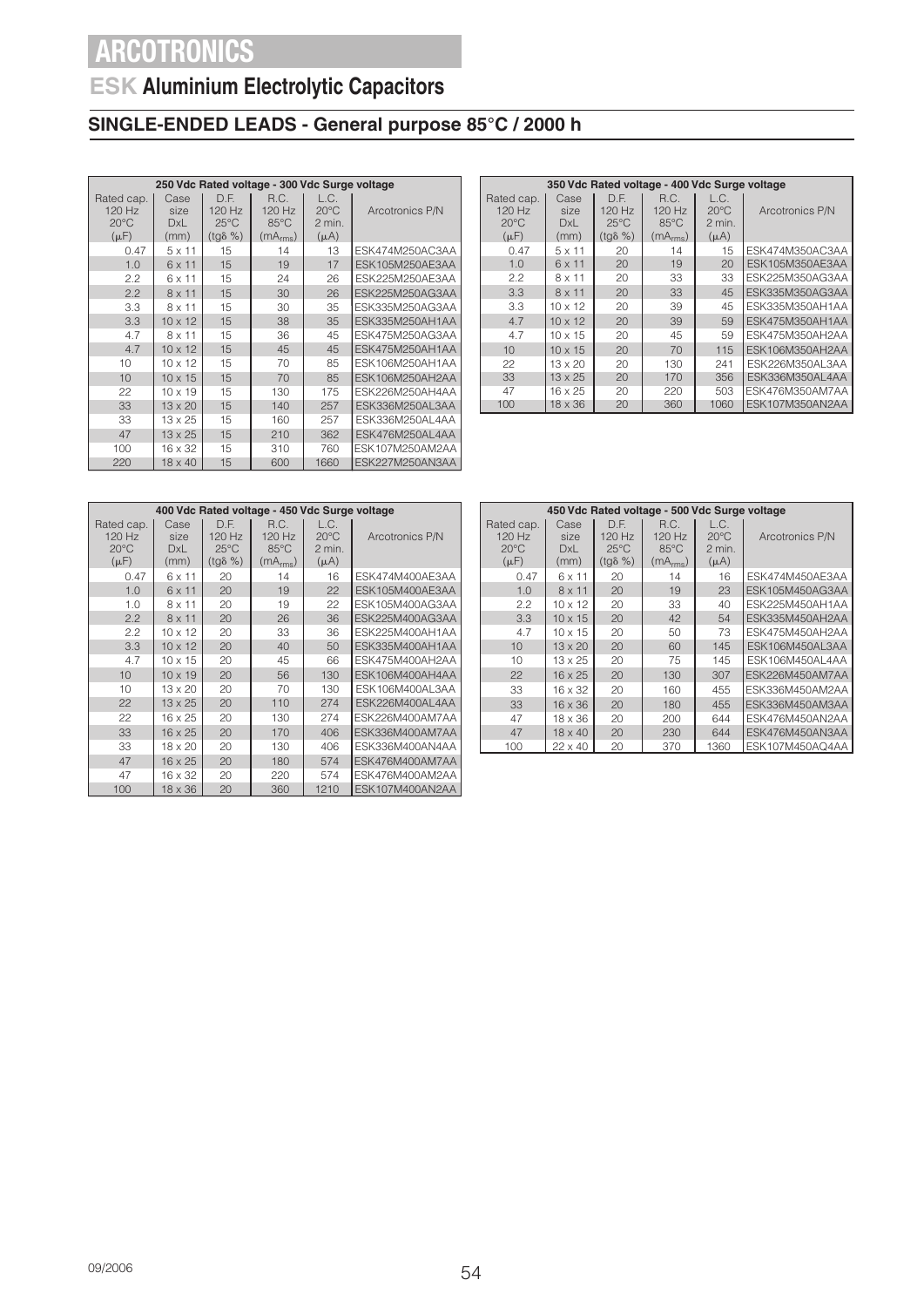### **ESE Aluminium Electrolytic Capacitors**

### **SINGLE-ENDED LEADS - General purpose 105°C / 1000 h**

### **Description**

Capacitors for high density printed circuit board.

#### **Applications**

Coupling, decoupling, by-pass, filtering.

### **Features**

Case with  $ØD \ge 6.0$  mm has the safety vent at the bottom.

### **Diagram of dimensions** (Units=mm)

#### Insulated Safety vent sleeve  $p\pm 0.5$ Ø  $D + 0.5$ \*L≤12: L+1.5 MAX. Negative 15 MIN polarity L≥13: L+2.0 MAX. 5 MIN. \* Case ØD 6.0mm: D = +0.8/-0.5 **ØD** 5.0 6.0 8.0 10.0 13.0 16.0 18.0 22.0 **p (pitch)** 2.0 2.5 3.5 5.0 7.5 10.0 *Ød* **(leads) | 0.5 | 0.6 | 0.8 | 0.8**

### **Electrical characteristics**

| Rated voltage                                      | 6.3 to 100 Vdc                                                                                                                | 160 to 450 Vdc                                             |  |  |  |  |
|----------------------------------------------------|-------------------------------------------------------------------------------------------------------------------------------|------------------------------------------------------------|--|--|--|--|
| Operating temperature<br>$-40$ to $+105^{\circ}$ C |                                                                                                                               | $-25$ to $+105^{\circ}$ C                                  |  |  |  |  |
| Capacitance range                                  | $0.47 \mu$ F to 22000 $\mu$ F                                                                                                 | $0.47\mu$ F to $470\mu$ F.                                 |  |  |  |  |
| Capacitance tolerance                              | $\pm$ 20% at 120Hz / 20°C                                                                                                     |                                                            |  |  |  |  |
| Endurance test                                     |                                                                                                                               | 1000 hours (see conditions in Test method and performance) |  |  |  |  |
| Leakage current                                    | $= 0.03$ CV ( $\mu$ A) + 10 $\mu$ A<br>$= 0.01$ CV ( $\mu$ A)                                                                 |                                                            |  |  |  |  |
|                                                    | C = rated capacitance ( $\mu$ F); V = rated voltage (Vdc)<br>(after that DC rated voltage at 20°C has been applied for 2 min) |                                                            |  |  |  |  |

### **Compensation factor of ripple current (R.C.) vs. frequency**

| <b>Rated voltage</b> | Capacitance range            | 50 Hz | 120 Hz | 300 Hz | 1 kHz | 10 to 100 kHz |
|----------------------|------------------------------|-------|--------|--------|-------|---------------|
| 6.3 to 100 Vdc       | $0.47$ to $68\mu F$          | 0.75  | 1.00   | 1.20   | 1.30  | 1.45          |
| 6.3 to 100 Vdc       | 100 to 680 <sub>u</sub> F    | 0.75  | 1.00   | 1.10   | 1.15  | 1.25          |
| 6.3 to 100 Vdc       | 1000 to 22000 <sub>k</sub> F | 0.75  | 1.00   | 1.05   | 1.10  | 1.15          |
| 160 to 450 Vdc       | 0.47 to 470 <sub>u</sub> F   | 0.80  | 0.00   | .05    | 1.10  | 1.50          |

### **Compensation factor of ripple current (R.C.) vs. temperature**

|     | $C = C$<br>ວວ | 0.50<br>oə | י⊼^1 ח<br>1 U.V<br>` |
|-----|---------------|------------|----------------------|
| . . | $\sim$        | . 40       | $\sim$               |
| M.  | .ul           |            | .uc                  |

### **Marking**

ARCOTRONICS' logo Series: (ESE), Operating temperature: (105°C) Rated capacitance  $(\mu F)$ , Rated voltage: (Vdc), Negative polarity: (white line), Date code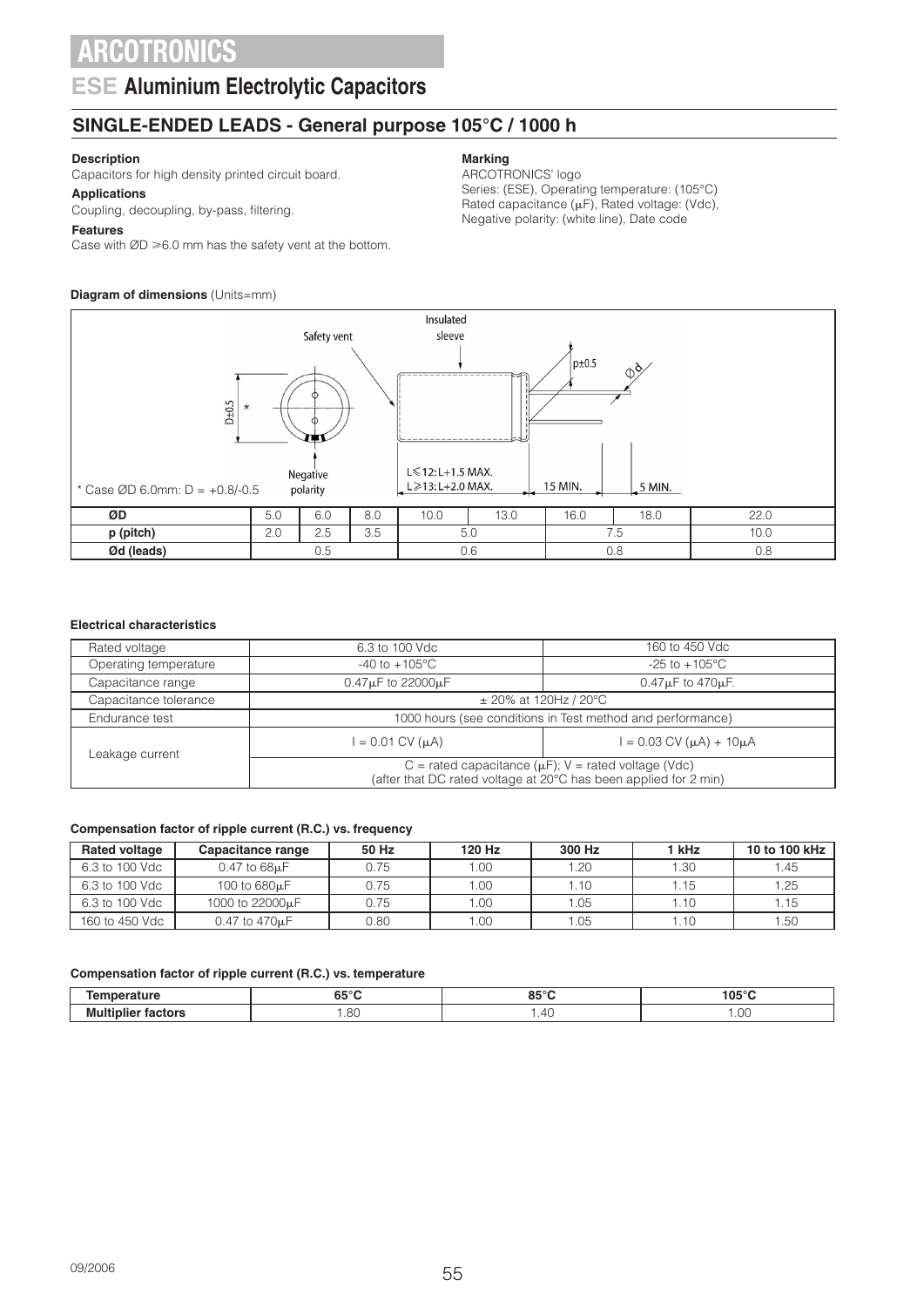### **ESE Aluminium Electrolytic Capacitors**

### **SINGLE-ENDED LEADS - General purpose 105°C / 1000 h**

### **Test method and performance**

| <b>Conditions</b>                                              | Load life test                                                                                                 | Shelf life test                                                                                                |  |  |
|----------------------------------------------------------------|----------------------------------------------------------------------------------------------------------------|----------------------------------------------------------------------------------------------------------------|--|--|
| Temperature:                                                   | $105^{\circ}$ C                                                                                                | $105^{\circ}$ C                                                                                                |  |  |
| Test duration:                                                 | 1000 hours                                                                                                     | 500 hours                                                                                                      |  |  |
| Ripple current:                                                | max ripple current at 120Hz 105°C<br>specified in the table.                                                   | no ripple current applied.                                                                                     |  |  |
| Voltage:                                                       | the sum of D.C. voltage and the peak A.C. voltage<br>must not exceed the rated voltage of capacitor.           | no voltage applied.                                                                                            |  |  |
| <b>Performance</b>                                             | The following specifications will be satisfied when the capacitors are restored at $20^{\circ}$ C              |                                                                                                                |  |  |
| Capacitance change:<br>Dissipation factor:<br>Leakage current: | within 20% of initial value.<br>not exceed 200% of the initial requirement.<br>not exceed initial requirement. | within 20% of initial value.<br>not exceed 200% of the initial requirement.<br>not exceed initial requirement. |  |  |

#### **Technical data and ordering codes**

| 6.3 Vdc Rated voltage - 8 Vdc Surge voltage |                |                |                  | 10 Vdc Rated voltage - 13 Vdc Surge voltage |                |                 |                |                |                  |                      |                |                 |
|---------------------------------------------|----------------|----------------|------------------|---------------------------------------------|----------------|-----------------|----------------|----------------|------------------|----------------------|----------------|-----------------|
|                                             | Rated cap.     | Case           | D.F.             | R.C.                                        | L.C.           |                 | Rated cap.     | Case           | D.F.             | R.C.                 | L.C.           |                 |
|                                             | 120 Hz         | size           | 120 Hz           | $120$ Hz                                    | $20^{\circ}$ C | Arcotronics P/N | 120 Hz         | size           | $120$ Hz         | 120 Hz               | $20^{\circ}$ C | Arcotronics P/N |
|                                             | $20^{\circ}$ C | <b>DxL</b>     | $25^{\circ}$ C   | $105^{\circ}$ C                             | 2 min.         |                 | $20^{\circ}$ C | <b>DxL</b>     | $25^{\circ}$ C   | 105°C                | 2 min.         |                 |
|                                             | $(\mu F)$      | (mm)           | $(tg\delta \% )$ | (mA <sub>rms</sub> )                        | $(\mu A)$      |                 | $(\mu F)$      | (mm)           | $(tg\delta \% )$ | (mA <sub>rms</sub> ) | $(\mu A)$      |                 |
|                                             | 47             | $5 \times 11$  | 26               | 60                                          | 6              | ESE476M6R3AC3AA | 22             | $5 \times 11$  | 22               | 45                   | 5              | ESE226M010AC3AA |
|                                             | 68             | $5 \times 11$  | 26               | 75                                          | $\overline{7}$ | ESE686M6R3AC3AA | 33             | $5 \times 11$  | 22               | 60                   | 6              | ESE336M010AC3AA |
|                                             | 100            | $5 \times 11$  | 26               | 100                                         | 9              | ESE107M6R3AC3AA | 47             | $5 \times 11$  | 22               | 75                   | 8              | ESE476M010AC3AA |
|                                             | 150            | $5 \times 11$  | 26               | 120                                         | 12             | ESE157M6R3AC3AA | 68             | $5 \times 11$  | 22               | 80                   | 10             | ESE686M010AC3AA |
|                                             | 220            | $5 \times 11$  | 26               | 140                                         | 17             | ESE227M6R3AC3AA | 100            | $5 \times 11$  | 22               | 110                  | 13             | ESE107M010AC3AA |
|                                             | 220            | $6 \times 11$  | 26               | 165                                         | 17             | ESE227M6R3AE3AA | 150            | $6 \times 11$  | 22               | 130                  | 18             | ESE157M010AE3AA |
|                                             | 330            | $6 \times 11$  | 26               | 160                                         | 24             | ESE337M6R3AE3AA | 220            | $6 \times 11$  | 22               | 180                  | 25             | ESE227M010AE3AA |
|                                             | 330            | $8 \times 11$  | 26               | 200                                         | 24             | ESE337M6R3AG3AA | 330            | $8 \times 11$  | 22               | 255                  | 36             | ESE337M010AG3AA |
|                                             | 470            | 6 x 11         | 26               | 220                                         | 33             | ESE477M6R3AE3AA | 470            | 8 x 11         | 22               | 305                  | 50             | ESE477M010AG3AA |
|                                             | 470            | $8 \times 11$  | 26               | 280                                         | 33             | ESE477M6R3AG3AA | 680            | $10 \times 12$ | 22               | 420                  | 71             | ESE687M010AH1AA |
|                                             | 680            | $10 \times 12$ | 26               | 320                                         | 46             | ESE687M6R3AH1AA | 1000           | $10 \times 12$ | 22               | 490                  | 103            | ESE108M010AH1AA |
|                                             | 1000           | $8 \times 11$  | 26               | 370                                         | 66             | ESE108M6R3AG3AA | 1000           | $10 \times 15$ | 22               | 570                  | 103            | ESE108M010AH2AA |
|                                             | 1000           | $10 \times 12$ | 26               | 470                                         | 66             | ESE108M6R3AH1AA | 1500           | $10 \times 19$ | 22               | 750                  | 153            | ESE158M010AH4AA |
|                                             | 1500           | $10 \times 15$ | 26               | 600                                         | 97             | ESE158M6R3AH2AA | 2200           | $10 \times 19$ | 22               | 800                  | 223            | ESE228M010AH4AA |
|                                             | 2200           | $10 \times 19$ | 26               | 740                                         | 142            | ESE228M6R3AH4AA | 2200           | $13 \times 20$ | 22               | 1010                 | 223            | ESE228M010AL3AA |
|                                             | 2200           | $13 \times 20$ | 26               | 930                                         | 142            | ESE228M6R3AL3AA | 3300           | $13 \times 20$ | 22               | 1050                 | 333            | ESE338M010AL3AA |
|                                             | 3300           | $10 \times 19$ | 26               | 880                                         | 211            | ESE338M6R3AH4AA | 3300           | $13 \times 25$ | 22               | 1220                 | 333            | ESE338M010AL4AA |
|                                             | 3300           | $13 \times 20$ | 26               | 1100                                        | 211            | ESE338M6R3AL3AA | 4700           | $13 \times 25$ | 22               | 1190                 | 473            | ESE478M010AL4AA |
|                                             | 4700           | $13 \times 25$ | 26               | 1100                                        | 299            | ESE478M6R3AL4AA | 4700           | $16 \times 25$ | 22               | 1410                 | 473            | ESE478M010AM7AA |
|                                             | 4700           | $16 \times 15$ | 26               | 1172                                        | 299            | ESE478M6R3AM6AA | 6800           | $16 \times 25$ | 22               | 1370                 | 683            | ESE688M010AM7AA |
|                                             | 4700           | 16 x 25        | 26               | 1320                                        | 299            | ESE478M6R3AM7AA | 6800           | $16 \times 32$ | 22               | 1610                 | 683            | ESE688M010AM2AA |
|                                             | 6800           | $13 \times 25$ | 26               | 1250                                        | 431            | ESE688M6R3AL4AA | 10000          | $16 \times 36$ | 22               | 1760                 | 1003           | ESE109M010AM3AA |
|                                             | 6800           | 16 x 25        | 26               | 1490                                        | 431            | ESE688M6R3AM7AA | 10000          | $18 \times 36$ | 22               | 1980                 | 1003           | ESE109M010AN2AA |
|                                             | 6800           | $18 \times 16$ | 26               | 1490                                        | 431            | ESE688M6R3AN6AA |                |                |                  |                      |                |                 |
|                                             | 10000          | $16 \times 25$ | 26               | 1560                                        | 633            | ESE109M6R3AM7AA |                |                |                  |                      |                |                 |
|                                             | 10000          | 16 x 32        | 26               | 1830                                        | 633            | ESE109M6R3AM2AA |                |                |                  |                      |                |                 |
|                                             | 15000          | $16 \times 36$ | 26               | 1560                                        | 948            | ESE159M6R3AM3AA |                |                |                  |                      |                |                 |
|                                             | 15000          | 18 x 36        | 26               | 1830                                        | 948            | ESE159M6R3AN2AA |                |                |                  |                      |                |                 |
|                                             |                |                |                  |                                             |                |                 |                |                |                  |                      |                |                 |

For capacitor whose capacitance exceeds 1000  $\mu$ F the value of D.F. (%) is increased by 2% for every addition of 1000  $\mu$ F

22000 18 x 40 26 2280 1389 ESE229M6R3AN3AA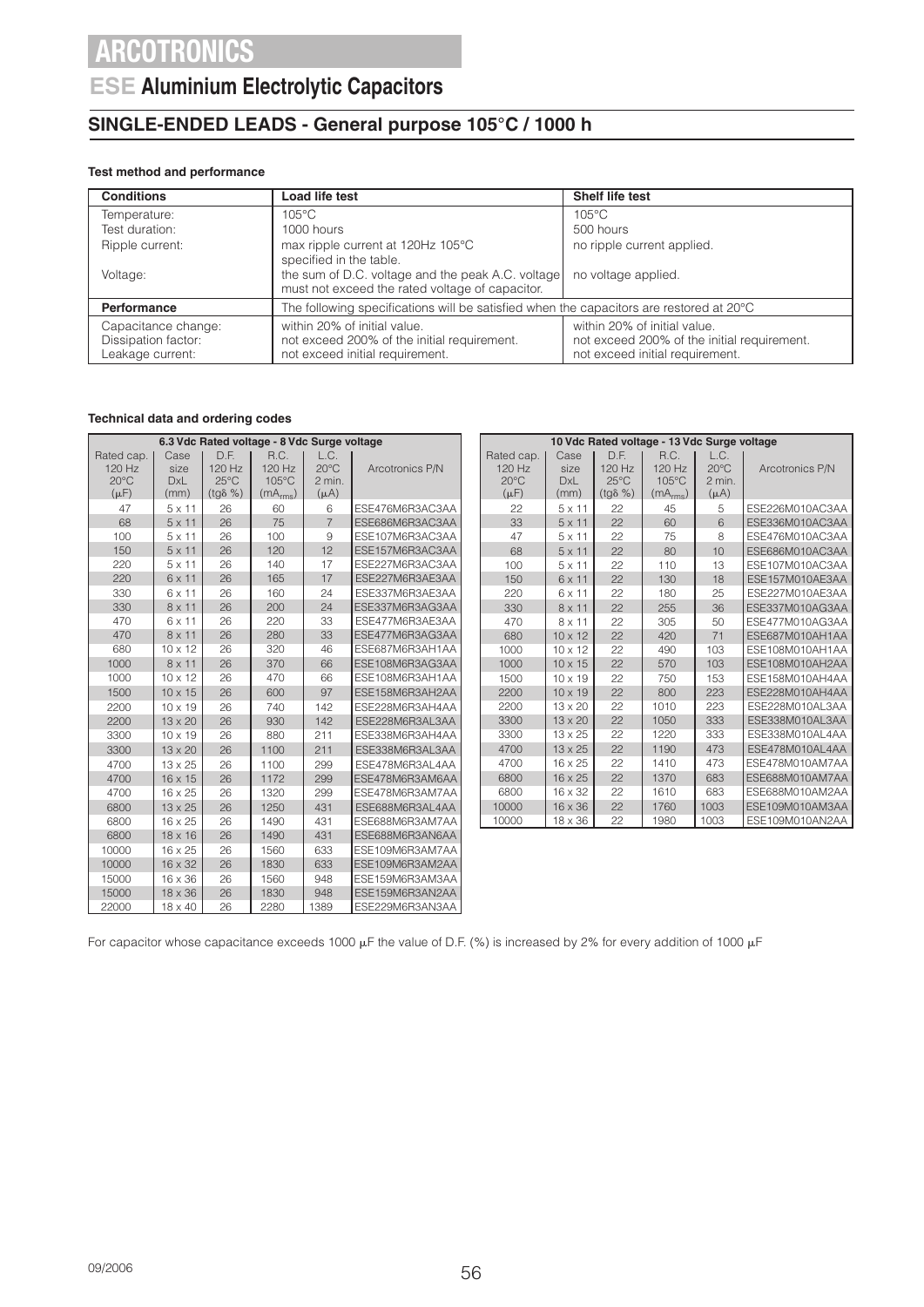## **ESE Aluminium Electrolytic Capacitors**

### **SINGLE-ENDED LEADS - General purpose 105°C / 1000 h**

|                                                     | 16 Vdc Rated voltage - 20 Vdc Surge voltage |                                                      |                                                 |                                               |                        |  |  |  |  |
|-----------------------------------------------------|---------------------------------------------|------------------------------------------------------|-------------------------------------------------|-----------------------------------------------|------------------------|--|--|--|--|
| Rated cap.<br>120 Hz<br>$20^{\circ}$ C<br>$(\mu F)$ | Case<br>size<br><b>DxL</b><br>(mm)          | D.F.<br>120 Hz<br>$25^{\circ}$ C<br>$(tq\delta \% )$ | R.C.<br>120 Hz<br>105°C<br>(mA <sub>rms</sub> ) | L.C.<br>$20^{\circ}$ C<br>2 min.<br>$(\mu A)$ | Arcotronics P/N        |  |  |  |  |
| 10                                                  | $5 \times 11$                               | 18                                                   | 25                                              | 5                                             | ESE106M016AC3AA        |  |  |  |  |
| 15                                                  | $5 \times 11$                               | 18                                                   | 40                                              | 5                                             | ESE156M016AC3AA        |  |  |  |  |
| 22                                                  | $5 \times 11$                               | 18                                                   | 55                                              | 6                                             | ESE226M016AC3AA        |  |  |  |  |
| 33                                                  | $5 \times 11$                               | 18                                                   | 70                                              | $\overline{8}$                                | ESE336M016AC3AA        |  |  |  |  |
| 47                                                  | $5 \times 11$                               | 18                                                   | 85                                              | 10                                            | ESE476M016AC3AA        |  |  |  |  |
| 68                                                  | $5 \times 11$                               | 18                                                   | 100                                             | 14                                            | ESE686M016AC3AA        |  |  |  |  |
| 100                                                 | $5 \times 11$                               | 18                                                   | 110                                             | 19                                            | ESE107M016AC3AA        |  |  |  |  |
| 100                                                 | $6 \times 11$                               | 18                                                   | 135                                             | 19                                            | ESE107M016AE3AA        |  |  |  |  |
| 150                                                 | $8 \times 11$                               | 18                                                   | 180                                             | 27                                            | ESE157M016AG3AA        |  |  |  |  |
| 220                                                 | $6 \times 11$                               | 18                                                   | 180                                             | 38                                            | <b>FSE227M016AE3AA</b> |  |  |  |  |
| 220                                                 | $8 \times 11$                               | 18                                                   | 235                                             | 38                                            | ESE227M016AG3AA        |  |  |  |  |
| 330                                                 | $8 \times 11$                               | 18                                                   | 285                                             | 56                                            | ESE337M016AG3AA        |  |  |  |  |
| 470                                                 | $8 \times 11$                               | 18                                                   | 310                                             | 78                                            | ESE477M016AG3AA        |  |  |  |  |
| 470                                                 | $8 \times 15$                               | 18                                                   | 395                                             | 78                                            | ESE477M016AG4AA        |  |  |  |  |
| 470                                                 | $10 \times 12$                              | 18                                                   | 395                                             | 78                                            | ESE477M016AH1AA        |  |  |  |  |
| 680                                                 | $10 \times 15$                              | 18                                                   | 530                                             | 112                                           | ESE687M016AH2AA        |  |  |  |  |
| 1000                                                | $10 \times 15$                              | 18                                                   | 590                                             | 163                                           | ESE108M016AH2AA        |  |  |  |  |
| 1000                                                | $10 \times 19$                              | 18                                                   | 700                                             | 163                                           | ESE108M016AH4AA        |  |  |  |  |
| 1500                                                | $10 \times 19$                              | 18                                                   | 680                                             | 243                                           | ESE158M016AH4AA        |  |  |  |  |
| 1500                                                | $13 \times 20$                              | 18                                                   | 860                                             | 243                                           | ESE158M016AL3AA        |  |  |  |  |
| 2200                                                | $13 \times 20$                              | 18                                                   | 990                                             | 355                                           | ESE228M016AL3AA        |  |  |  |  |
| 2200                                                | $13 \times 25$                              | 18                                                   | 1150                                            | 355                                           | ESE228M016AL4AA        |  |  |  |  |
| 3300                                                | $13 \times 25$                              | 18                                                   | 1140                                            | 531                                           | ESE338M016AL4AA        |  |  |  |  |
| 3300                                                | $16 \times 25$                              | 18                                                   | 1350                                            | 531                                           | ESE338M016AM7AA        |  |  |  |  |
| 4700                                                | 16 x 25                                     | 18                                                   | 1330                                            | 755                                           | ESE478M016AM7AA        |  |  |  |  |
| 4700                                                | 16 x 32                                     | 18                                                   | 1560                                            | 755                                           | ESE478M016AM2AA        |  |  |  |  |
| 6800                                                | 16 x 36                                     | 18                                                   | 1590                                            | 1091                                          | ESE688M016AM3AA        |  |  |  |  |
| 6800                                                | 18 x 36                                     | 18                                                   | 1790                                            | 1091                                          | ESE688M016AN2AA        |  |  |  |  |
| 10000                                               | 18 x 36                                     | 18                                                   | 2100                                            | 1603                                          | ESE109M016AN2AA        |  |  |  |  |

| 25 Vdc Rated voltage - 32 Vdc Surge voltage |                |                  |                      |                        |                        |  |  |  |  |
|---------------------------------------------|----------------|------------------|----------------------|------------------------|------------------------|--|--|--|--|
|                                             |                | D.F.             | R.C.                 |                        |                        |  |  |  |  |
| Rated cap.<br>120Hz                         | Case<br>size   | $120$ Hz         | $120$ Hz             | L.C.<br>$20^{\circ}$ C | Arcotronics P/N        |  |  |  |  |
| $20^{\circ}$ C                              | <b>DxL</b>     | $25^{\circ}$ C   | 105°C                | 2 min.                 |                        |  |  |  |  |
| $(\mu F)$                                   | (mm)           | $(tq\delta \% )$ | (mA <sub>rms</sub> ) | $(\mu A)$              |                        |  |  |  |  |
| 4.7                                         | $5 \times 11$  | 16               | 20                   | 4                      | ESE475M025AC3AA        |  |  |  |  |
| 6.8                                         | $5 \times 11$  | 16               | 25                   | 5                      | ESE685M025AC3AA        |  |  |  |  |
| 10                                          | $5 \times 11$  | 16               | 30                   | 5                      | ESE106M025AC3AA        |  |  |  |  |
| 15                                          | $5 \times 11$  | 16               | 45                   | $\overline{7}$         | ESE156M025AC3AA        |  |  |  |  |
| 22                                          | $5 \times 11$  | 16               | 60                   | 8                      | ESE226M025AC3AA        |  |  |  |  |
| 33                                          | $5 \times 11$  | 16               | 75                   | 11                     | ESE336M025AC3AA        |  |  |  |  |
| 47                                          | $5 \times 11$  | 16               | 90                   | 15                     | ESE476M025AC3AA        |  |  |  |  |
| 68                                          | 6 x 11         | 16               | 125                  | 20                     | ESE686M025AE3AA        |  |  |  |  |
| 100                                         | 6 x 11         | 16               | 145                  | 28                     | ESE107M025AE3AA        |  |  |  |  |
| 150                                         | $8 \times 11$  | 16               | 200                  | 40                     | ESE157M025AG3AA        |  |  |  |  |
| 220                                         | $8 \times 11$  | 16               | 200                  | 58                     | ESE227M025AG3AA        |  |  |  |  |
| 220                                         | $10 \times 12$ | 16               | 250                  | 58                     | ESE227M025AH1AA        |  |  |  |  |
| 330                                         | 8 x 15         | 16               | 320                  | 85                     | ESE337M025AG4AA        |  |  |  |  |
| 330                                         | $10 \times 12$ | 16               | 355                  | 85                     | <b>FSE337M025AH1AA</b> |  |  |  |  |
| 470                                         | $10 \times 12$ | 16               | 400                  | 120                    | ESE477M025AH1AA        |  |  |  |  |
| 470                                         | $10 \times 15$ | 16               | 470                  | 120                    | ESE477M025AH2AA        |  |  |  |  |
| 680                                         | $10 \times 19$ | 16               | 650                  | 173                    | ESE687M025AH4AA        |  |  |  |  |
| 1000                                        | $10 \times 19$ | 16               | 680                  | 253                    | FSE108M025AH4AA        |  |  |  |  |
| 1000                                        | $13 \times 20$ | 16               | 855                  | 253                    | ESE108M025AL3AA        |  |  |  |  |
| 1500                                        | $13 \times 25$ | 16               | 1020                 | 378                    | ESE158M025AL4AA        |  |  |  |  |
| 2200                                        | $13 \times 25$ | 16               | 1030                 | 553                    | ESE228M025AL4AA        |  |  |  |  |
| 2200                                        | $16 \times 25$ | 16               | 1230                 | 553                    | ESE228M025AM7AA        |  |  |  |  |
| 3300                                        | $16 \times 25$ | 16               | 1230                 | 828                    | ESE338M025AM7AA        |  |  |  |  |
| 3300                                        | $16 \times 32$ | 16               | 1450                 | 828                    | ESE338M025AM2AA        |  |  |  |  |
| 4700                                        | $16 \times 32$ | 16               | 1420                 | 1178                   | ESE478M025AM2AA        |  |  |  |  |
| 4700                                        | $18 \times 36$ | 16               | 1690                 | 1178                   | ESE478M025AN2AA        |  |  |  |  |
| 6800                                        | $18 \times 36$ | 16               | 1850                 | 1703                   | ESE688M025AN2AA        |  |  |  |  |

|                                                     | 35 Vdc Rated voltage - 44 Vdc Surge voltage |                                                      |                                                 |                                               |                 |
|-----------------------------------------------------|---------------------------------------------|------------------------------------------------------|-------------------------------------------------|-----------------------------------------------|-----------------|
| Rated cap.<br>120 Hz<br>$20^{\circ}$ C<br>$(\mu F)$ | Case<br>size<br><b>DxL</b><br>(mm)          | D.F.<br>120 Hz<br>$25^{\circ}$ C<br>$(tq\delta \% )$ | R.C.<br>120 Hz<br>105°C<br>(mA <sub>rms</sub> ) | L.C.<br>$20^{\circ}$ C<br>2 min.<br>$(\mu A)$ | Arcotronics P/N |
| 4.7                                                 | $5 \times 11$                               | 14                                                   | 25                                              | 5                                             | ESE475M035AC3AA |
| 6.8                                                 | $5 \times 11$                               | 14                                                   | 30                                              | 5                                             | ESE685M035AC3AA |
| 10                                                  | $5 \times 11$                               | 14                                                   | 40                                              | 6                                             | ESE106M035AC3AA |
| 15                                                  | $5 \times 11$                               | 14                                                   | 50                                              | 8                                             | ESE156M035AC3AA |
| 22                                                  | $5 \times 11$                               | 14                                                   | 65                                              | 11                                            | ESE226M035AC3AA |
| 33                                                  | $5 \times 11$                               | 14                                                   | 85                                              | 14                                            | ESE336M035AC3AA |
| 47                                                  | $5 \times 11$                               | 14                                                   | 95                                              | 19                                            | ESE476M035AC3AA |
| 47                                                  | 6 x 11                                      | 14                                                   | 115                                             | 19                                            | ESE476M035AE3AA |
| 68                                                  | $8 \times 11$                               | 14                                                   | 130                                             | 27                                            | ESE686M035AG3AA |
| 100                                                 | $8 \times 11$                               | 14                                                   | 190                                             | 38                                            | ESE107M035AG3AA |
| 150                                                 | $10 \times 12$                              | 14                                                   | 240                                             | 55                                            | ESE157M035AH1AA |
| 220                                                 | 8 x 15                                      | 14                                                   | 280                                             | 80                                            | ESE227M035AG4AA |
| 220                                                 | $10 \times 12$                              | 14                                                   | 315                                             | 80                                            | ESE227M035AH1AA |
| 330                                                 | $10 \times 12$                              | 14                                                   | 380                                             | 118                                           | ESE337M035AH1AA |
| 330                                                 | $10 \times 15$                              | 14                                                   | 440                                             | 118                                           | ESE337M035AH2AA |
| 470                                                 | $10 \times 19$                              | 14                                                   | 490                                             | 167                                           | ESE477M035AH4AA |
| 470                                                 | $13 \times 20$                              | 14                                                   | 580                                             | 167                                           | ESE477M035AL3AA |
| 680                                                 | $13 \times 20$                              | 14                                                   | 730                                             | 241                                           | ESE687M035AL3AA |
| 1000                                                | $13 \times 20$                              | 14                                                   | 850                                             | 353                                           | ESE108M035AL3AA |
| 1000                                                | $13 \times 25$                              | 14                                                   | 995                                             | 353                                           | ESE108M035AL4AA |
| 1500                                                | $16 \times 25$                              | 14                                                   | 1100                                            | 528                                           | ESE158M035AM7AA |
| 2200                                                | 16 x 25                                     | 14                                                   | 1230                                            | 773                                           | ESE228M035AM7AA |
| 2200                                                | $16 \times 32$                              | 14                                                   | 1450                                            | 773                                           | ESE228M035AM2AA |
| 3300                                                | $16 \times 36$                              | 14                                                   | 1470                                            | 1158                                          | ESE338M035AM3AA |
| 3300                                                | $18 \times 36$                              | 14                                                   | 1660                                            | 1158                                          | ESE338M035AN2AA |
| 4700                                                | $18 \times 36$                              | 14                                                   | 1580                                            | 1648                                          | ESE478M035AN2AA |
| 4700                                                | 18 x 40                                     | 14                                                   | 1750                                            | 1648                                          | ESE478M035AN3AA |
|                                                     |                                             |                                                      |                                                 |                                               |                 |

| 50 Vdc Rated voltage - 63 Vdc Surge voltage         |                                    |                                                     |                                                           |                                               |                 |  |  |  |
|-----------------------------------------------------|------------------------------------|-----------------------------------------------------|-----------------------------------------------------------|-----------------------------------------------|-----------------|--|--|--|
| Rated cap.<br>120 Hz<br>$20^{\circ}$ C<br>$(\mu F)$ | Case<br>size<br><b>DxL</b><br>(mm) | D.F.<br>120 Hz<br>$25^{\circ}$ C<br>$(tg\delta\% )$ | R.C.<br>120 Hz<br>$105^{\circ}$ C<br>(mA <sub>rms</sub> ) | L.C.<br>$20^{\circ}$ C<br>2 min.<br>$(\mu A)$ | Arcotronics P/N |  |  |  |
| 0.47                                                | $5 \times 11$                      | 12                                                  | $\overline{7}$                                            | 3                                             | ESE474M050AC3AA |  |  |  |
| 1.0                                                 | $5 \times 11$                      | 12                                                  | 12                                                        | 3                                             | ESE105M050AC3AA |  |  |  |
| 2.2                                                 | $5 \times 11$                      | 12                                                  | 18                                                        | 4                                             | ESE225M050AC3AA |  |  |  |
| 3.3                                                 | $5 \times 11$                      | 12                                                  | 25                                                        | 5                                             | ESE335M050AC3AA |  |  |  |
| 4.7                                                 | $5 \times 11$                      | 12                                                  | 30                                                        | 5                                             | ESE475M050AC3AA |  |  |  |
| 6.8                                                 | $5 \times 11$                      | 12                                                  | 32                                                        | 6                                             | ESE685M050AC3AA |  |  |  |
| 10                                                  | $5 \times 11$                      | 12                                                  | 50                                                        | 8                                             | ESE106M050AC3AA |  |  |  |
| 15                                                  | $5 \times 11$                      | 12                                                  | 60                                                        | 10                                            | ESE156M050AC3AA |  |  |  |
| 22                                                  | $5 \times 11$                      | 12                                                  | 75                                                        | 14                                            | ESE226M050AC3AA |  |  |  |
| 33                                                  | $6 \times 11$                      | 12                                                  | 105                                                       | 19                                            | ESE336M050AE3AA |  |  |  |
| 47                                                  | 6 x 11                             | 12                                                  | 100                                                       | 26                                            | ESE476M050AE3AA |  |  |  |
| 47                                                  | $8 \times 11$                      | 12                                                  | 125                                                       | 26                                            | ESE476M050AG3AA |  |  |  |
| 68                                                  | $8 \times 11$                      | 12                                                  | 159                                                       | 37                                            | ESE686M050AG3AA |  |  |  |
| 100                                                 | $8 \times 11$                      | 12                                                  | 160                                                       | 53                                            | ESE107M050AG3AA |  |  |  |
| 100                                                 | $10 \times 12$                     | 12                                                  | 210                                                       | 53                                            | ESE107M050AH1AA |  |  |  |
| 150                                                 | $10 \times 12$                     | 12                                                  | 289                                                       | 78                                            | ESE157M050AH1AA |  |  |  |
| 150                                                 | $10 \times 15$                     | 12                                                  | 310                                                       | 78                                            | ESE157M050AH2AA |  |  |  |
| 220                                                 | $10 \times 15$                     | 12                                                  | 400                                                       | 113                                           | ESE227M050AH2AA |  |  |  |
| 330                                                 | $10 \times 15$                     | 12                                                  | 450                                                       | 168                                           | ESE337M050AH2AA |  |  |  |
| 330                                                 | $10 \times 19$                     | 12                                                  | 535                                                       | 168                                           | ESE337M050AH4AA |  |  |  |
| 470                                                 | $13 \times 20$                     | 12                                                  | 730                                                       | 238                                           | ESE477M050AL3AA |  |  |  |
| 680                                                 | $13 \times 25$                     | 12                                                  | 860                                                       | 343                                           | ESE687M050AL4AA |  |  |  |
| 1000                                                | $13 \times 25$                     | 12                                                  | 930                                                       | 503                                           | ESE108M050AL4AA |  |  |  |
| 1000                                                | 16 x 25                            | 12                                                  | 1110                                                      | 503                                           | ESE108M050AM7AA |  |  |  |
| 1500                                                | $16 \times 32$                     | 12                                                  | 1350                                                      | 753                                           | ESE158M050AM2AA |  |  |  |
| 2200                                                | $16 \times 36$                     | 12                                                  | 1360                                                      | 1103                                          | ESE228M050AM3AA |  |  |  |
| 2200                                                | $18 \times 36$                     | 12                                                  | 1530                                                      | 1103                                          | ESE228M050AN2AA |  |  |  |
| 3300                                                | $18 \times 40$                     | 12                                                  | 1700                                                      | 1653                                          | ESE338M050AN3AA |  |  |  |
| 4700                                                | 22 x 35                            | 12                                                  | 1900                                                      | 2353                                          | ESE478M050AQ3AA |  |  |  |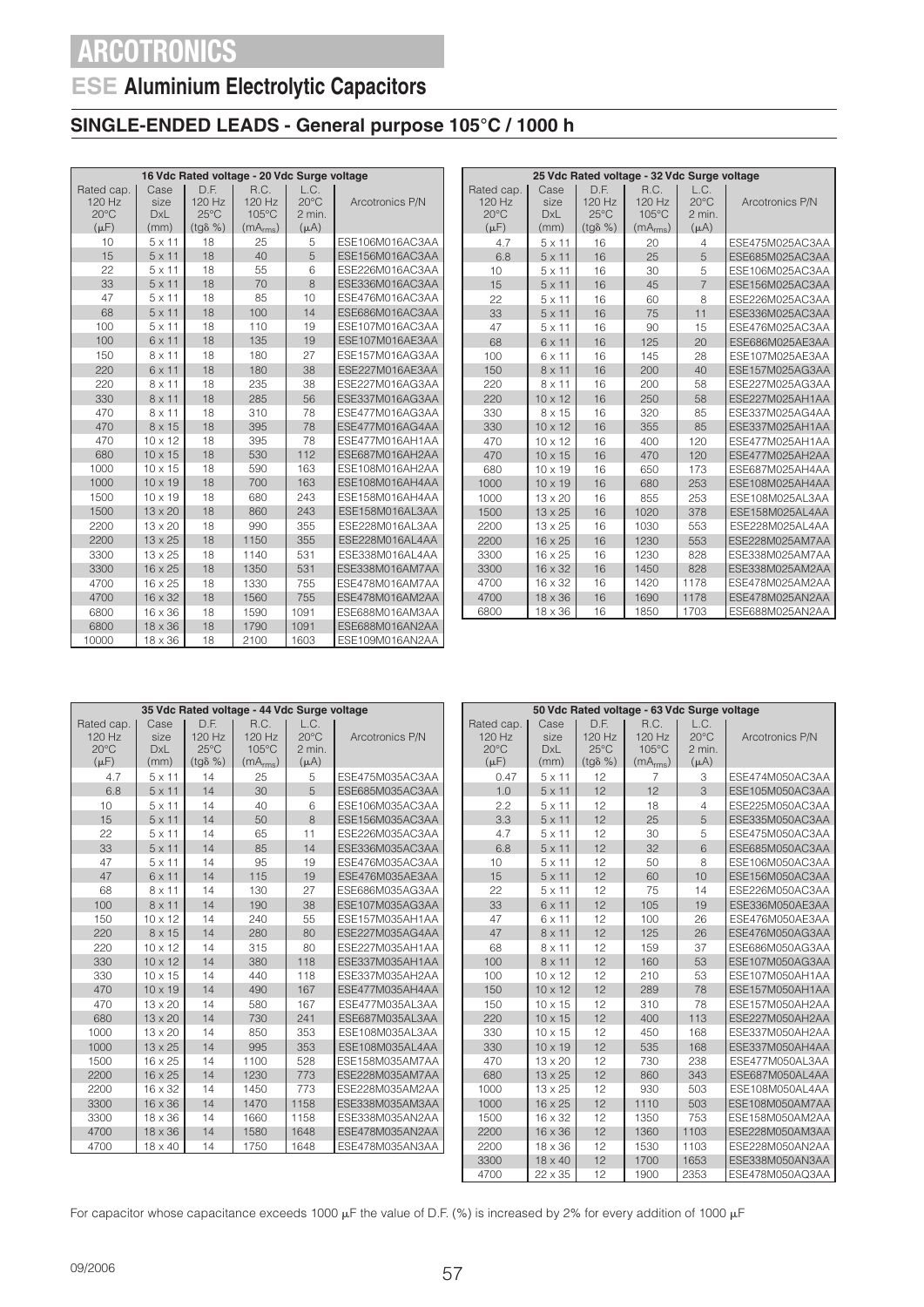### **ESE Aluminium Electrolytic Capacitors**

### **SINGLE-ENDED LEADS - General purpose 105°C / 1000 h**

|                                                     | 63 Vdc Rated voltage - 79 Vdc Surge voltage |                                                        |                                                 |                                               |                 |  |  |  |  |
|-----------------------------------------------------|---------------------------------------------|--------------------------------------------------------|-------------------------------------------------|-----------------------------------------------|-----------------|--|--|--|--|
| Rated cap.<br>120 Hz<br>$20^{\circ}$ C<br>$(\mu F)$ | Case<br>size<br><b>DxL</b><br>(mm)          | D.F.<br>$120$ Hz<br>$25^{\circ}$ C<br>$(tg\delta \% )$ | R.C.<br>120 Hz<br>105°C<br>(mA <sub>rms</sub> ) | L.C.<br>$20^{\circ}$ C<br>2 min.<br>$(\mu A)$ | Arcotronics P/N |  |  |  |  |
| 0.47                                                | $5 \times 11$                               | 10                                                     | 8                                               | 3                                             | ESE474M063AC3AA |  |  |  |  |
| 1.0                                                 | $5 \times 11$                               | 10                                                     | 13                                              | $\overline{4}$                                | ESE105M063AC3AA |  |  |  |  |
| 2.2                                                 | $5 \times 11$                               | 10                                                     | 20                                              | 4                                             | ESE225M063AC3AA |  |  |  |  |
| 3.3                                                 | $5 \times 11$                               | 10                                                     | 27                                              | 5                                             | ESE335M063AC3AA |  |  |  |  |
| 4.7                                                 | $5 \times 11$                               | 10                                                     | 34                                              | 6                                             | ESE475M063AC3AA |  |  |  |  |
| 6.8                                                 | $5 \times 11$                               | 10                                                     | 37                                              | $\overline{7}$                                | ESE685M063AC3AA |  |  |  |  |
| 10                                                  | $5 \times 11$                               | 10                                                     | 55                                              | 9                                             | ESE106M063AC3AA |  |  |  |  |
| 15                                                  | $5 \times 11$                               | 10                                                     | 65                                              | 12                                            | ESE156M063AC3AA |  |  |  |  |
| 22                                                  | 6 x 11                                      | 10                                                     | 90                                              | 17                                            | ESE226M063AE3AA |  |  |  |  |
| 33                                                  | $6 \times 11$                               | 10                                                     | 110                                             | 24                                            | ESE336M063AE3AA |  |  |  |  |
| 33                                                  | $8 \times 11$                               | 10                                                     | 120                                             | 24                                            | ESE336M063AG3AA |  |  |  |  |
| 47                                                  | $8 \times 11$                               | 10                                                     | 155                                             | 33                                            | ESE476M063AG3AA |  |  |  |  |
| 68                                                  | $10 \times 12$                              | 10                                                     | 198                                             | 46                                            | ESE686M063AH1AA |  |  |  |  |
| 100                                                 | $8 \times 15$                               | 10                                                     | 230                                             | 66                                            | ESE107M063AG4AA |  |  |  |  |
| 100                                                 | $10 \times 12$                              | 10                                                     | 260                                             | 66                                            | ESE107M063AH1AA |  |  |  |  |
| 150                                                 | $10 \times 15$                              | 10                                                     | 330                                             | 97                                            | ESE157M063AH2AA |  |  |  |  |
| 220                                                 | $10 \times 15$                              | 10                                                     | 400                                             | 142                                           | ESE227M063AH2AA |  |  |  |  |
| 220                                                 | $10 \times 19$                              | 10                                                     | 460                                             | 142                                           | ESE227M063AH4AA |  |  |  |  |
| 330                                                 | $13 \times 20$                              | 10                                                     | 650                                             | 211                                           | ESE337M063AL3AA |  |  |  |  |
| 470                                                 | $13 \times 20$                              | 10                                                     | 700                                             | 299                                           | ESE477M063AL3AA |  |  |  |  |
| 470                                                 | $13 \times 25$                              | 10                                                     | 800                                             | 299                                           | ESE477M063AL4AA |  |  |  |  |
| 680                                                 | $13 \times 25$                              | 10                                                     | 840                                             | 431                                           | ESE687M063AL4AA |  |  |  |  |
| 680                                                 | $16 \times 25$                              | 10                                                     | 1000                                            | 431                                           | ESE687M063AM7AA |  |  |  |  |
| 1000                                                | $16 \times 25$                              | 10                                                     | 1020                                            | 633                                           | ESE108M063AM7AA |  |  |  |  |
| 1000                                                | $16 \times 32$                              | 10                                                     | 1200                                            | 633                                           | ESE108M063AM2AA |  |  |  |  |
| 1500                                                | $16 \times 32$                              | 10                                                     | 1300                                            | 948                                           | ESE158M063AM2AA |  |  |  |  |
| 1500                                                | 16 x 36                                     | 10                                                     | 1450                                            | 948                                           | ESE158M063AM3AA |  |  |  |  |

| 100 Vdc Rated voltage - 125 Vdc Surge voltage |                |                  |                      |                |                 |  |  |  |  |  |
|-----------------------------------------------|----------------|------------------|----------------------|----------------|-----------------|--|--|--|--|--|
| Rated cap.                                    | Case           | D.F.             | R.C.                 | L.C.           |                 |  |  |  |  |  |
| 120 Hz                                        | size           | 120 Hz           | 120 Hz               | $20^{\circ}$ C | Arcotronics P/N |  |  |  |  |  |
| $20^{\circ}$ C                                | <b>DxL</b>     | $25^{\circ}$ C   | 105°C                | 2 min.         |                 |  |  |  |  |  |
| $(\mu F)$                                     | (mm)           | $(tq\delta \% )$ | (mA <sub>rms</sub> ) | $(\mu A)$      |                 |  |  |  |  |  |
| 0.47                                          | $5 \times 11$  | 10               | 10                   | 3              | ESE474M100AC3AA |  |  |  |  |  |
| 1.0                                           | $5 \times 11$  | 10               | 15                   | $\overline{4}$ | ESE105M100AC3AA |  |  |  |  |  |
| 2.2                                           | $5 \times 11$  | 10               | 22                   | 5              | ESE225M100AC3AA |  |  |  |  |  |
| 3.3                                           | $5 \times 11$  | 10               | 29                   | 6              | ESE335M100AC3AA |  |  |  |  |  |
| 4.7                                           | $5 \times 11$  | 10               | 37                   | 8              | ESE475M100AC3AA |  |  |  |  |  |
| 6.8                                           | $5 \times 11$  | 10               | 46                   | 10             | ESE685M100AC3AA |  |  |  |  |  |
| 10                                            | $5 \times 11$  | 10               | 55                   | 13             | ESE106M100AC3AA |  |  |  |  |  |
| 10                                            | $6 \times 11$  | 10               | 65                   | 13             | ESE106M100AE3AA |  |  |  |  |  |
| 15                                            | $8 \times 11$  | 10               | 82                   | 18             | ESE156M100AG3AA |  |  |  |  |  |
| 22                                            | $8 \times 11$  | 10               | 115                  | 25             | ESE226M100AG3AA |  |  |  |  |  |
| 33                                            | $8 \times 11$  | 10               | 120                  | 36             | ESE336M100AG3AA |  |  |  |  |  |
| 33                                            | $10 \times 12$ | 10               | 160                  | 36             | ESE336M100AH1AA |  |  |  |  |  |
| 47                                            | $10 \times 12$ | 10               | 180                  | 50             | ESE476M100AH1AA |  |  |  |  |  |
| 47                                            | $10 \times 15$ | 10               | 210                  | 50             | FSE476M100AH2AA |  |  |  |  |  |
| 68                                            | $10 \times 15$ | 10               | 241                  | 71             | ESE686M100AH2AA |  |  |  |  |  |
| 100                                           | $10 \times 19$ | 10               | 385                  | 103            | FSE107M100AH4AA |  |  |  |  |  |
| 150                                           | $13 \times 25$ | 10               | 414                  | 153            | ESE157M100AL4AA |  |  |  |  |  |
| 220                                           | $13 \times 25$ | 10               | 590                  | 223            | ESE227M100AL4AA |  |  |  |  |  |
| 330                                           | 13 x 25        | 10               | 600                  | 333            | ESE337M100AL4AA |  |  |  |  |  |
| 330                                           | 16 x 25        | 10               | 720                  | 333            | ESE337M100AM7AA |  |  |  |  |  |
| 470                                           | $16 \times 25$ | 10               | 740                  | 473            | ESE477M100AM7AA |  |  |  |  |  |
| 470                                           | $16 \times 32$ | 10               | 875                  | 473            | ESE477M100AM2AA |  |  |  |  |  |
| 680                                           | $16 \times 36$ | 10               | 1200                 | 683            | ESE687M100AM3AA |  |  |  |  |  |
| 1000                                          | $18 \times 40$ | 10               | 1340                 | 1003           | ESE108M100AN3AA |  |  |  |  |  |
| 1000                                          | $22 \times 40$ | 10               | 1500                 | 1003           | ESE108M100AQ4AA |  |  |  |  |  |

|                                                     |                             |                                                      | 160 Vdc Rated voltage - 200 Vdc Surge voltage             |                                                 |                 |                                                     |                                    |                                                     | 200 Vdc Rated voltage - 250 Vdc Surge voltage             |                                                 |                 |
|-----------------------------------------------------|-----------------------------|------------------------------------------------------|-----------------------------------------------------------|-------------------------------------------------|-----------------|-----------------------------------------------------|------------------------------------|-----------------------------------------------------|-----------------------------------------------------------|-------------------------------------------------|-----------------|
| Rated cap.<br>120 Hz<br>$20^{\circ}$ C<br>$(\mu F)$ | Case<br>size<br>DxL<br>(mm) | D.F.<br>120 Hz<br>$25^{\circ}$ C<br>$(tg\delta \% )$ | R.C.<br>120 Hz<br>$105^{\circ}$ C<br>(mA <sub>rms</sub> ) | L.C.<br>$20^{\circ}$ C<br>$2$ min.<br>$(\mu A)$ | Arcotronics P/N | Rated cap.<br>120 Hz<br>$20^{\circ}$ C<br>$(\mu F)$ | Case<br>size<br><b>DxL</b><br>(mm) | D.E.<br>120 Hz<br>$25^{\circ}$ C<br>$(tg\delta\% )$ | R.C.<br>120 Hz<br>$105^{\circ}$ C<br>(mA <sub>rms</sub> ) | L.C.<br>$20^{\circ}$ C<br>$2$ min.<br>$(\mu A)$ | Arcotronics P/N |
| 0.47                                                | $5 \times 11$               | 15                                                   | 12                                                        | 12                                              | ESE474M160AC3AA | 0.47                                                | $5 \times 11$                      | 15                                                  | 14                                                        | 13                                              | ESE474M200AC3AA |
| 1.0                                                 | $5 \times 11$               | 15                                                   | 17                                                        | 15                                              | ESE105M160AC3AA | 1.0                                                 | $5 \times 11$                      | 15                                                  | 19                                                        | 16                                              | ESE105M200AC3AA |
| 2.2                                                 | $6 \times 11$               | 15                                                   | 25                                                        | 20                                              | ESE225M160AE3AA | 2.2                                                 | 6 x 11                             | 15                                                  | 22                                                        | 23                                              | ESE225M200AE3AA |
| 3.3                                                 | $6 \times 11$               | 15                                                   | 30                                                        | 26                                              | ESE335M160AE3AA | 2.2                                                 | $8 \times 11$                      | 15                                                  | 28                                                        | 23                                              | ESE225M200AG3AA |
| 3.3                                                 | $8 \times 11$               | 15                                                   | 36                                                        | 26                                              | ESE335M160AG3AA | 3.3                                                 | $6 \times 11$                      | 15                                                  | 32                                                        | 30                                              | ESE335M200AE3AA |
| 4.7                                                 | $6 \times 11$               | 15                                                   | 34                                                        | 32                                              | ESE475M160AE3AA | 3.3                                                 | $8 \times 11$                      | 15                                                  | 40                                                        | 30                                              | ESE335M200AG3AA |
| 4.7                                                 | $8 \times 11$               | 15                                                   | 43                                                        | 32                                              | ESE475M160AG3AA | 4.7                                                 | 8 x 11                             | 15                                                  | 40                                                        | 38                                              | ESE475M200AG3AA |
| 6.8                                                 | $10 \times 12$              | 15                                                   | 54                                                        | 43                                              | ESE685M160AH1AA | 4.7                                                 | $10 \times 12$                     | 15                                                  | 50                                                        | 38                                              | ESE475M200AH1AA |
| 10                                                  | $8 \times 11$               | 15                                                   | 56                                                        | 58                                              | ESE106M160AG3AA | 6.8                                                 | $10 \times 12$                     | 15                                                  | 60                                                        | 51                                              | ESE685M200AH1AA |
| 10                                                  | 8 x 15                      | 15                                                   | 70                                                        | 58                                              | ESE106M160AG4AA | 10                                                  | $10 \times 12$                     | 15                                                  | 69                                                        | 70                                              | ESE106M200AH1AA |
| 10                                                  | $10 \times 12$              | 15                                                   | 70                                                        | 58                                              | ESE106M160AH1AA | 10                                                  | $10 \times 15$                     | 15                                                  | 80                                                        | 70                                              | ESE106M200AH2AA |
| 15                                                  | $10 \times 15$              | 15                                                   | 90                                                        | 82                                              | ESE156M160AH2AA | 15                                                  | $10 \times 15$                     | 15                                                  | 110                                                       | 100                                             | ESE156M200AH2AA |
| 22                                                  | $10 \times 15$              | 15                                                   | 130                                                       | 116                                             | ESE226M160AH2AA | 22                                                  | $10 \times 15$                     | 15                                                  | 140                                                       | 142                                             | ESE226M200AH2AA |
| 33                                                  | $10 \times 19$              | 15                                                   | 180                                                       | 168                                             | ESE336M160AH4AA | 33                                                  | $10 \times 19$                     | 15                                                  | 190                                                       | 208                                             | ESE336M200AH4AA |
| 47                                                  | $13 \times 20$              | 15                                                   | 270                                                       | 236                                             | ESE476M160AL3AA | 47                                                  | 13 x 20                            | 15                                                  | 240                                                       | 292                                             | ESE476M200AL3AA |
| 68                                                  | $13 \times 25$              | 15                                                   | 300                                                       | 336                                             | ESE686M160AL4AA | 47                                                  | $13 \times 25$                     | 15                                                  | 290                                                       | 292                                             | ESE476M200AL4AA |
| 100                                                 | $13 \times 25$              | 15                                                   | 330                                                       | 490                                             | ESE107M160AL4AA | 68                                                  | $13 \times 25$                     | 15                                                  | 330                                                       | 418                                             | ESE686M200AL4AA |
| 100                                                 | 16 x 25                     | 15                                                   | 400                                                       | 490                                             | ESE107M160AM7AA | 100                                                 | $16 \times 25$                     | 15                                                  | 410                                                       | 610                                             | ESE107M200AM7AA |
| 150                                                 | $16 \times 32$              | 15                                                   | 435                                                       | 730                                             | ESE157M160AM2AA | 150                                                 | $16 \times 36$                     | 15                                                  | 450                                                       | 910                                             | ESE157M200AM3AA |
| 220                                                 | $16 \times 32$              | 15                                                   | 550                                                       | 1066                                            | ESE227M160AM2AA | 220                                                 | $18 \times 36$                     | 15                                                  | 580                                                       | 1330                                            | ESE227M200AN2AA |
| 220                                                 | $16 \times 36$              | 15                                                   | 620                                                       | 1066                                            | ESE227M160AM3AA | 220                                                 | $18 \times 40$                     | 15                                                  | 650                                                       | 1330                                            | ESE227M200AN3AA |
| 330                                                 | $18 \times 36$              | 15                                                   | 770                                                       | 1594                                            | ESE337M160AN2AA | 330                                                 | 18 x 40                            | 15                                                  | 780                                                       | 1990                                            | ESE337M200AN3AA |
| 330                                                 | $18 \times 40$              | 15                                                   | 850                                                       | 1594                                            | ESE337M160AN3AA | 330                                                 | $22 \times 40$                     | 15                                                  | 920                                                       | 1990                                            | ESE337M200AQ4AA |
| 470                                                 | $22 \times 40$              | 15                                                   | 980                                                       | 2266                                            | ESE477M160AQ4AA |                                                     |                                    |                                                     |                                                           |                                                 |                 |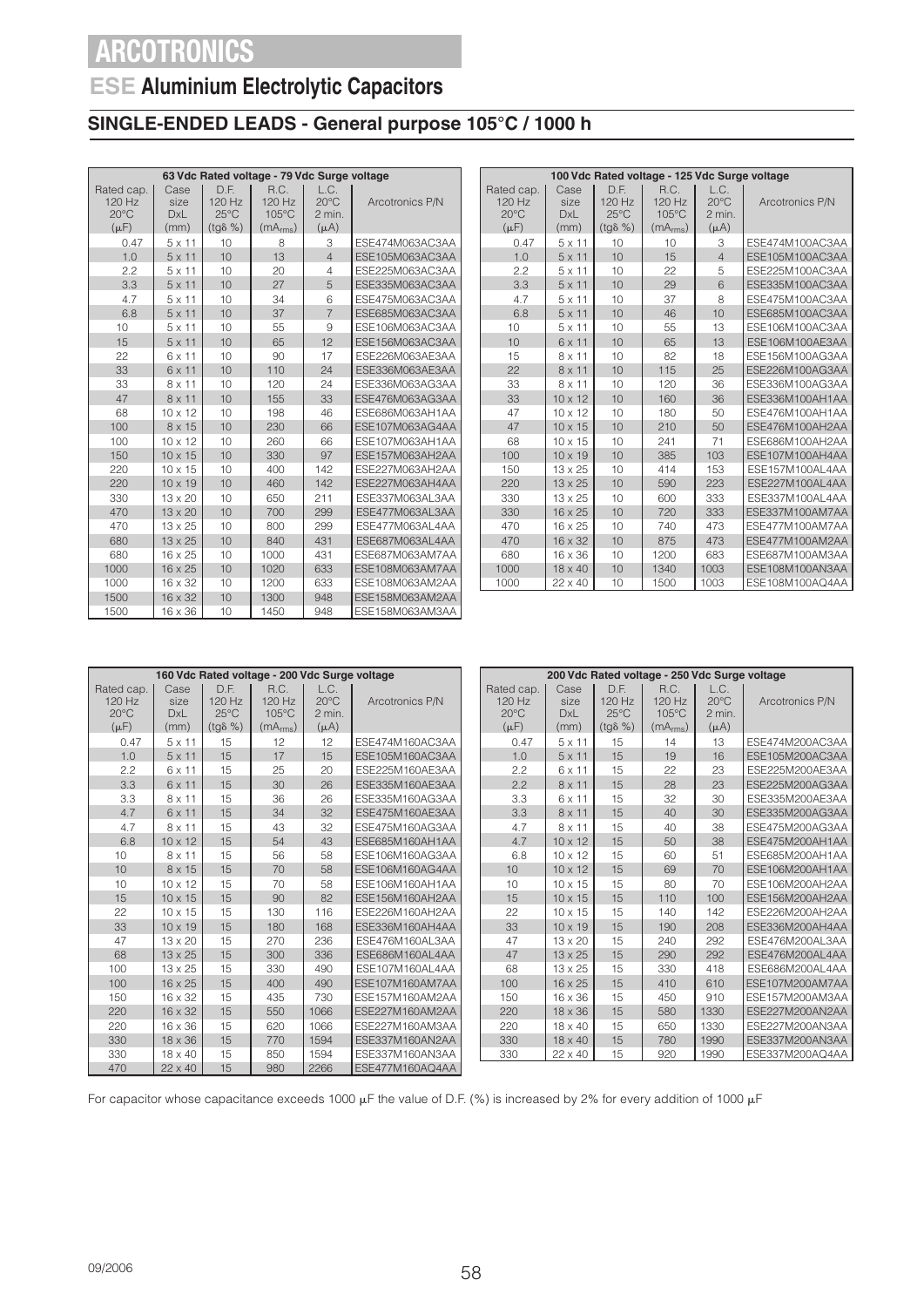## **ESE Aluminium Electrolytic Capacitors**

### **SINGLE-ENDED LEADS - General purpose 105°C / 1000 h**

| 250 Vdc Rated voltage - 300 Vdc Surge voltage         |                                    |                                                        |                                                           |                                               |                 |  |  |  |
|-------------------------------------------------------|------------------------------------|--------------------------------------------------------|-----------------------------------------------------------|-----------------------------------------------|-----------------|--|--|--|
| Rated cap.<br>$120$ Hz<br>$20^{\circ}$ C<br>$(\mu F)$ | Case<br>size<br><b>DxL</b><br>(mm) | D.F.<br>$120$ Hz<br>$25^{\circ}$ C<br>$(tg\delta \% )$ | R.C.<br>120 Hz<br>$105^{\circ}$ C<br>(mA <sub>rms</sub> ) | L.C.<br>$20^{\circ}$ C<br>2 min.<br>$(\mu A)$ | Arcotronics P/N |  |  |  |
| 0.47                                                  | $5 \times 11$                      | 15                                                     | 14                                                        | 13                                            | ESE474M250AC3AA |  |  |  |
| 1.0                                                   | 6 x 11                             | 15                                                     | 19                                                        | 17                                            | ESE105M250AE3AA |  |  |  |
| 2.2                                                   | 6 x 11                             | 15                                                     | 23                                                        | 26                                            | ESE225M250AE3AA |  |  |  |
| 2.2                                                   | $8 \times 11$                      | 15                                                     | 29                                                        | 26                                            | ESE225M250AG3AA |  |  |  |
| 3.3                                                   | 8 x 11                             | 15                                                     | 33                                                        | 35                                            | ESE335M250AG3AA |  |  |  |
| 3.3                                                   | $10 \times 12$                     | 15                                                     | 42                                                        | 35                                            | ESE335M250AH1AA |  |  |  |
| 4.7                                                   | 8 x 11                             | 15                                                     | 41                                                        | 45                                            | ESE475M250AG3AA |  |  |  |
| 4.7                                                   | $10 \times 12$                     | 15                                                     | 52                                                        | 45                                            | ESE475M250AH1AA |  |  |  |
| 6.8                                                   | 8 x 15                             | 15                                                     | 57                                                        | 61                                            | ESE685M250AG4AA |  |  |  |
| 6.8                                                   | $10 \times 12$                     | 15                                                     | 62                                                        | 61                                            | ESE685M250AH1AA |  |  |  |
| 10                                                    | $10 \times 15$                     | 15                                                     | 88                                                        | 85                                            | ESE106M250AH2AA |  |  |  |
| 15                                                    | $10 \times 15$                     | 15                                                     | 120                                                       | 122                                           | ESE156M250AH2AA |  |  |  |
| 22                                                    | $10 \times 19$                     | 15                                                     | 155                                                       | 175                                           | ESE226M250AH4AA |  |  |  |
| 33                                                    | $13 \times 20$                     | 15                                                     | 170                                                       | 257                                           | ESE336M250AL3AA |  |  |  |
| 33                                                    | $13 \times 25$                     | 15                                                     | 200                                                       | 257                                           | ESE336M250AL4AA |  |  |  |
| 47                                                    | $13 \times 25$                     | 15                                                     | 330                                                       | 362                                           | ESE476M250AL4AA |  |  |  |
| 68                                                    | $16 \times 25$                     | 15                                                     | 350                                                       | 520                                           | ESE686M250AM7AA |  |  |  |
| 100                                                   | $16 \times 32$                     | 15                                                     | 430                                                       | 760                                           | ESE107M250AM2AA |  |  |  |
| 150                                                   | 18 x 40                            | 15                                                     | 460                                                       | 1135                                          | ESE157M250AN3AA |  |  |  |
| 220                                                   | $22 \times 40$                     | 15                                                     | 680                                                       | 1660                                          | ESE227M250AQ4AA |  |  |  |

|                | 350 Vdc Rated voltage - 400 Vdc Surge voltage |                  |                      |                |                 |  |  |  |  |
|----------------|-----------------------------------------------|------------------|----------------------|----------------|-----------------|--|--|--|--|
| Rated cap.     | Case                                          | D.F.             | R.C.                 | L.C.           |                 |  |  |  |  |
| 120 Hz         | size                                          | 120 Hz           | 120 Hz               | $20^{\circ}$ C | Arcotronics P/N |  |  |  |  |
| $20^{\circ}$ C | <b>DxL</b>                                    | $25^{\circ}$ C   | $105^{\circ}$ C      | 2 min.         |                 |  |  |  |  |
| $(\mu F)$      | (mm)                                          | $(tq\delta \% )$ | (mA <sub>rms</sub> ) | $(\mu A)$      |                 |  |  |  |  |
| 0.47           | $5 \times 11$                                 | 20               | 14                   | 15             | ESE474M350AC3AA |  |  |  |  |
| 1.0            | 6 x 11                                        | 20               | 20                   | 20             | ESE105M350AE3AA |  |  |  |  |
| 2.2            | $8 \times 11$                                 | 20               | 35                   | 33             | ESE225M350AG3AA |  |  |  |  |
| 3.3            | $8 \times 11$                                 | 20               | 37                   | 45             | ESE335M350AG3AA |  |  |  |  |
| 3.3            | $10 \times 12$                                | 20               | 47                   | 45             | ESE335M350AH1AA |  |  |  |  |
| 4.7            | $10 \times 12$                                | 20               | 47                   | 59             | ESE475M350AH1AA |  |  |  |  |
| 4.7            | $10 \times 15$                                | 20               | 55                   | 59             | ESE475M350AH2AA |  |  |  |  |
| 6.8            | $10 \times 15$                                | 20               | 65                   | 81             | ESE685M350AH2AA |  |  |  |  |
| 10             | $10 \times 15$                                | 20               | 95                   | 115            | ESE106M350AH2AA |  |  |  |  |
| 15             | $10 \times 19$                                | 20               | 140                  | 167            | ESE156M350AH4AA |  |  |  |  |
| 22             | $13 \times 20$                                | 20               | 165                  | 241            | ESE226M350AL3AA |  |  |  |  |
| 33             | $13 \times 25$                                | 20               | 220                  | 356            | ESE336M350AL4AA |  |  |  |  |
| 47             | $16 \times 25$                                | 20               | 340                  | 503            | ESE476M350AM7AA |  |  |  |  |
| 68             | $16 \times 32$                                | 20               | 370                  | 724            | ESE686M350AM2AA |  |  |  |  |
| 100            | $18 \times 36$                                | 20               | 460                  | 1060           | ESE107M350AN2AA |  |  |  |  |
| 150            | $22 \times 40$                                | 20               | 480                  | 1585           | ESE157M350AQ4AA |  |  |  |  |

|                                          | 400 Vdc Rated voltage - 450 Vdc Surge voltage |                                    |                         |                                  |                 |  |  |  |  |
|------------------------------------------|-----------------------------------------------|------------------------------------|-------------------------|----------------------------------|-----------------|--|--|--|--|
| Rated cap.<br>$120$ Hz<br>$20^{\circ}$ C | Case<br>size<br><b>DxL</b>                    | D.F.<br>$120$ Hz<br>$25^{\circ}$ C | R.C.<br>120 Hz<br>105°C | L.C.<br>$20^{\circ}$ C<br>2 min. | Arcotronics P/N |  |  |  |  |
| $(\mu F)$                                | (mm)                                          | $(tq\delta \% )$                   | (mA <sub>rms</sub> )    | $(\mu A)$                        |                 |  |  |  |  |
| 0.47                                     | 6 x 11                                        | 20                                 | 14                      | 16                               | ESE474M400AE3AA |  |  |  |  |
| 1.0                                      | 6 x 11                                        | 20                                 | 16                      | 22                               | ESE105M400AE3AA |  |  |  |  |
| 1.0                                      | 8 x 11                                        | 20                                 | 20                      | 22                               | ESE105M400AG3AA |  |  |  |  |
| 2.2                                      | $8 \times 11$                                 | 20                                 | 28                      | 36                               | ESE225M400AG3AA |  |  |  |  |
| 2.2                                      | $10 \times 12$                                | 20                                 | 35                      | 36                               | ESE225M400AH1AA |  |  |  |  |
| 3.3                                      | $8 \times 11$                                 | 20                                 | 38                      | 50                               | ESE335M400AG3AA |  |  |  |  |
| 3.3                                      | $10 \times 12$                                | 20                                 | 50                      | 50                               | ESE335M400AH1AA |  |  |  |  |
| 4.7                                      | $10 \times 12$                                | 20                                 | 49                      | 66                               | ESE475M400AH1AA |  |  |  |  |
| 4.7                                      | $10 \times 15$                                | 20                                 | 57                      | 66                               | ESE475M400AH2AA |  |  |  |  |
| 6.8                                      | $10 \times 19$                                | 20                                 | 72                      | 92                               | ESE685M400AH4AA |  |  |  |  |
| 10                                       | $10 \times 19$                                | 20                                 | 77                      | 130                              | ESE106M400AH4AA |  |  |  |  |
| 10                                       | $13 \times 20$                                | 20                                 | 97                      | 130                              | ESE106M400AL3AA |  |  |  |  |
| 15                                       | $10 \times 19$                                | 20                                 | 100                     | 190                              | ESE156M400AH4AA |  |  |  |  |
| 15                                       | $13 \times 25$                                | 20                                 | 150                     | 190                              | ESE156M400AL4AA |  |  |  |  |
| 22                                       | $13 \times 20$                                | 20                                 | 150                     | 274                              | ESE226M400AL3AA |  |  |  |  |
| 22                                       | $13 \times 25$                                | 20                                 | 175                     | 274                              | FSE226M400AL4AA |  |  |  |  |
| 33                                       | $13 \times 25$                                | 20                                 | 190                     | 406                              | ESE336M400AL4AA |  |  |  |  |
| 33                                       | $16 \times 25$                                | 20                                 | 230                     | 406                              | ESE336M400AM7AA |  |  |  |  |
| 47                                       | $16 \times 25$                                | 20                                 | 280                     | 574                              | ESE476M400AM7AA |  |  |  |  |
| 68                                       | $18 \times 25$                                | 20                                 | 300                     | 826                              | ESE686M400AN5AA |  |  |  |  |
| 68                                       | $18 \times 36$                                | 20                                 | 380                     | 826                              | ESE686M400AN2AA |  |  |  |  |
| 100                                      | $18 \times 36$                                | 20                                 | 480                     | 1210                             | ESE107M400AN2AA |  |  |  |  |

| 450 Vdc Rated voltage - 500 Vdc Surge voltage         |                                    |                                                      |                                                           |                                               |                 |  |  |  |  |
|-------------------------------------------------------|------------------------------------|------------------------------------------------------|-----------------------------------------------------------|-----------------------------------------------|-----------------|--|--|--|--|
| Rated cap.<br>$120$ Hz<br>$20^{\circ}$ C<br>$(\mu F)$ | Case<br>size<br><b>DxL</b><br>(mm) | D.F.<br>120 Hz<br>$25^{\circ}$ C<br>$(tq\delta \% )$ | R.C.<br>120 Hz<br>$105^{\circ}$ C<br>(mA <sub>rms</sub> ) | L.C.<br>$20^{\circ}$ C<br>2 min.<br>$(\mu A)$ | Arcotronics P/N |  |  |  |  |
| 0.47                                                  | 6 x 11                             | 20                                                   | 14                                                        | 16                                            | ESE474M450AE3AA |  |  |  |  |
| 1.0                                                   | $8 \times 11$                      | 20                                                   | 20                                                        | 23                                            | ESE105M450AG3AA |  |  |  |  |
| 2.2                                                   | $10 \times 12$                     | 20                                                   | 35                                                        | 40                                            | ESE225M450AH1AA |  |  |  |  |
| 3.3                                                   | $10 \times 15$                     | 20                                                   | 54                                                        | 54                                            | ESE335M450AH2AA |  |  |  |  |
| 4.7                                                   | $10 \times 15$                     | 20                                                   | 60                                                        | 73                                            | ESE475M450AH2AA |  |  |  |  |
| 6.8                                                   | $10 \times 19$                     | 20                                                   | 80                                                        | 102                                           | ESE685M450AH4AA |  |  |  |  |
| 10                                                    | $13 \times 20$                     | 20                                                   | 85                                                        | 145                                           | ESE106M450AL3AA |  |  |  |  |
| 10                                                    | $13 \times 25$                     | 20                                                   | 100                                                       | 145                                           | ESE106M450AL4AA |  |  |  |  |
| 15                                                    | $16 \times 25$                     | 20                                                   | 160                                                       | 212                                           | ESE156M450AM7AA |  |  |  |  |
| 22                                                    | $16 \times 25$                     | 20                                                   | 150                                                       | 307                                           | ESE226M450AM7AA |  |  |  |  |
| 22                                                    | 16 x 32                            | 20                                                   | 180                                                       | 307                                           | ESE226M450AM2AA |  |  |  |  |
| 33                                                    | $16 \times 25$                     | 20                                                   | 190                                                       | 455                                           | ESE336M450AM7AA |  |  |  |  |
| 33                                                    | $16 \times 36$                     | 20                                                   | 240                                                       | 455                                           | ESE336M450AM3AA |  |  |  |  |
| 47                                                    | $16 \times 36$                     | 20                                                   | 300                                                       | 644                                           | ESE476M450AM3AA |  |  |  |  |
| 47                                                    | $18 \times 40$                     | 20                                                   | 360                                                       | 644                                           | ESE476M450AN3AA |  |  |  |  |
| 68                                                    | $22 \times 40$                     | 20                                                   | 400                                                       | 928                                           | ESE686M450AQ4AA |  |  |  |  |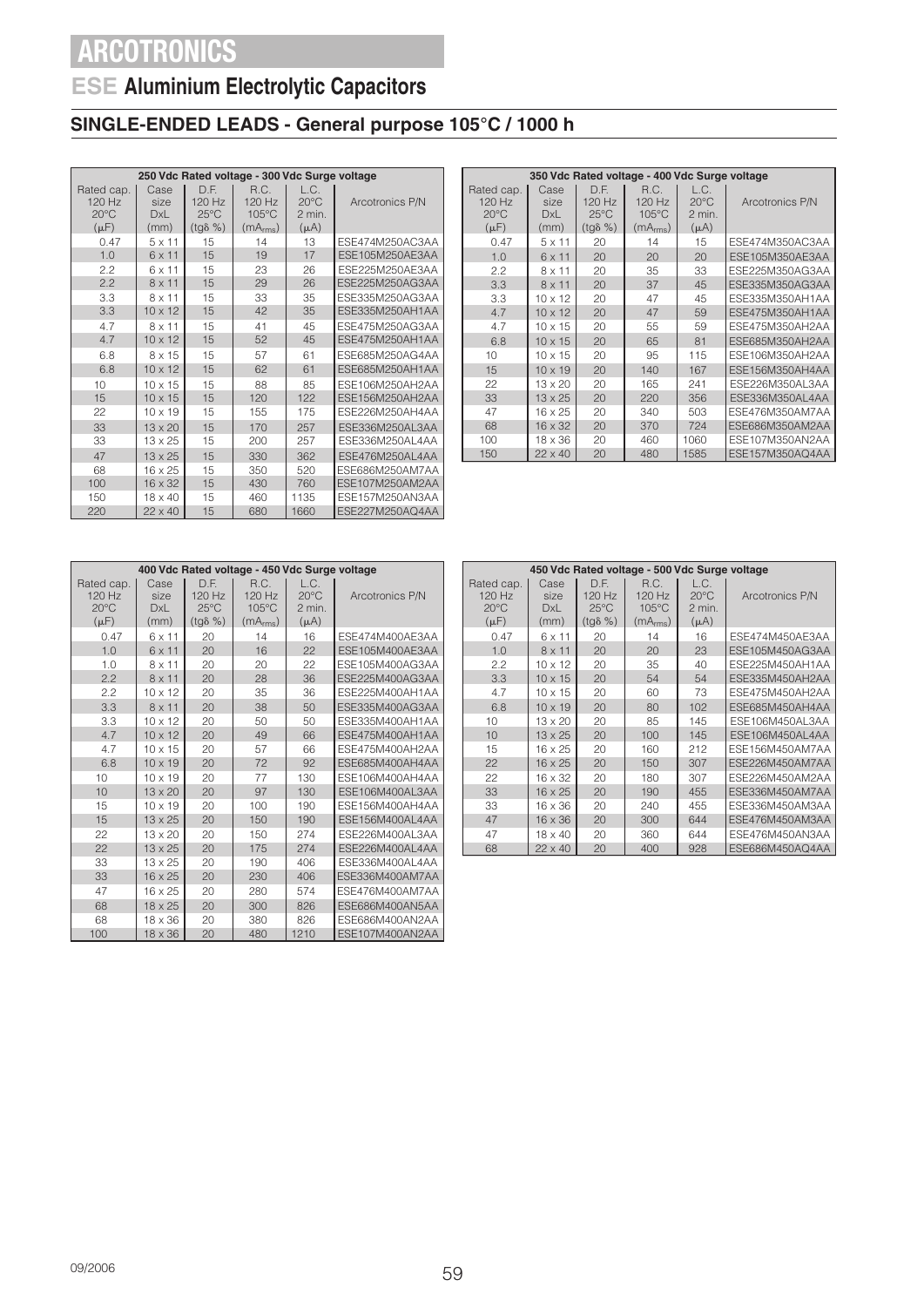### **ESH Aluminium Electrolytic Capacitors**

### **SINGLE-ENDED LEADS - General purpose 105°C / 2000 h**

### **Description**

Long life for 2000 hours at 105°C, ideally suited for high quality and high reliability applications.

#### **Applications**

Coupling, decoupling, by-pass, filtering.

#### **Features**

Case with  $ØD \ge 6.0$  mm has the safety vent at the bottom.

### **Diagram of dimensions** (Units=mm)

**Marking**

### ARCOTRONICS' logo

Series: (ESH), Operating temperature: (105°C) Rated capacitance  $(\mu F)$ , Rated voltage: (Vdc), Negative polarity: (white line), Date code.



#### **Electrical characteristics**

| Rated voltage         | 6.3 to 100 Vdc                                                                                                                | 160 to 450 Vdc               |  |  |  |  |
|-----------------------|-------------------------------------------------------------------------------------------------------------------------------|------------------------------|--|--|--|--|
| Operating temperature | $-40$ to $+105^{\circ}$ C                                                                                                     | $-25$ to $+105^{\circ}$ C    |  |  |  |  |
| Capacitance range     | $0.47 \mu F$ to 15000 $\mu F$                                                                                                 | $0.47 \mu$ F to 470 $\mu$ F. |  |  |  |  |
| Capacitance tolerance | $\pm$ 20% at 120Hz / 20°C                                                                                                     |                              |  |  |  |  |
| Endurance test        | 2000 hours (see conditions in Test method and performance)                                                                    |                              |  |  |  |  |
| Leakage current       | $= 0.03$ CV ( $\mu$ A) + 10 $\mu$ A<br>$= 0.01$ CV ( $\mu$ A)                                                                 |                              |  |  |  |  |
|                       | C = rated capacitance ( $\mu$ F); V = rated voltage (Vdc)<br>(after that DC rated voltage at 20°C has been applied for 2 min) |                              |  |  |  |  |

#### **Compensation factor of ripple current (R.C.) vs. frequency**

| <b>Rated voltage</b> | Capacitance range            | 50 Hz | 120 Hz | 300 Hz | 1 kHz | 10 to 100 kHz |
|----------------------|------------------------------|-------|--------|--------|-------|---------------|
| 6.3 to 100 Vdc       | $0.47$ to $68\mu F$          | 0.75  | 1.00   | 1.30   | 1.57  | 2.00          |
| 6.3 to 100 Vdc       | 100 to 470 <sub>u</sub> F    | 0.75  | 1.00   | 1.23   | 1.34  | 1.50          |
| 6.3 to 100 Vdc       | 680 to 15 000 <sub>k</sub> F | 0.75  | 1.00   | 1.10   | 1.13  | 1.15          |
| 160 to 450 Vdc       | 0.47 to 470 <sub>u</sub> F   | 0.80  | 1.00   | . 25   | l.40  | 1.60          |

#### **Compensation factor of ripple current (R.C.) vs. temperature**

|                 | $\sim$ $\sim$ $\sim$<br> | 0.50<br>œ      | $05^\circ$ |
|-----------------|--------------------------|----------------|------------|
| - -<br>--<br>MU | $\overline{\phantom{a}}$ | $\mathcal{A}'$ | .00.       |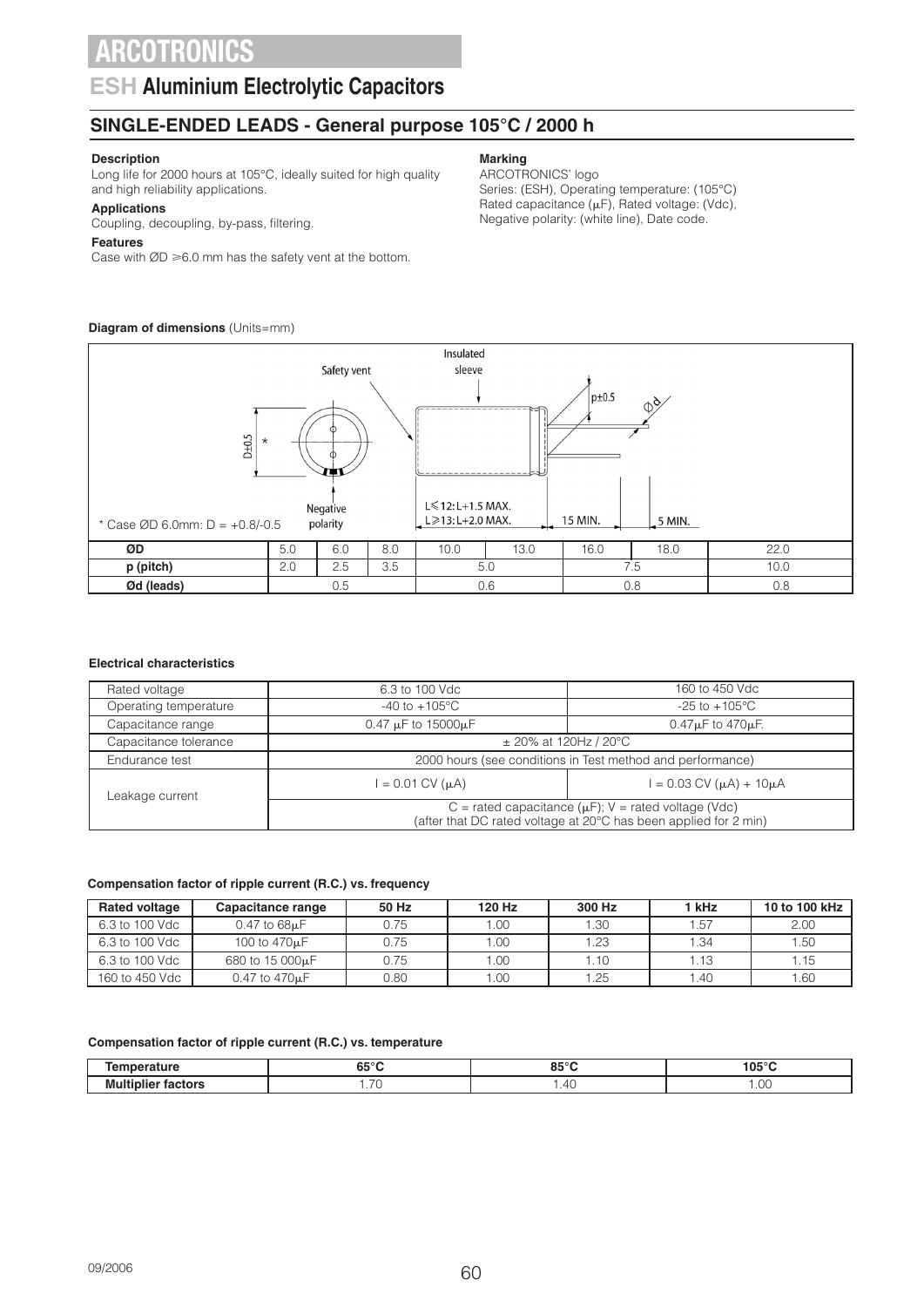### **ESH Aluminium Electrolytic Capacitors**

### **SINGLE-ENDED LEADS - General purpose 105°C / 2000 h**

#### **Test method and performance**

| <b>Conditions</b>                                              | Load life test                                                                                                 | Shelf life test                                                                                                |  |  |
|----------------------------------------------------------------|----------------------------------------------------------------------------------------------------------------|----------------------------------------------------------------------------------------------------------------|--|--|
| Temperature:                                                   | $105^{\circ}$ C                                                                                                | 105°C                                                                                                          |  |  |
| Test duration:                                                 | 2000 hours                                                                                                     | 1000 hours                                                                                                     |  |  |
| Ripple current:                                                | max ripple current at 120Hz 105°C                                                                              | no ripple current applied.                                                                                     |  |  |
|                                                                | specified in the table.                                                                                        |                                                                                                                |  |  |
| Voltage:                                                       | the sum of D.C. voltage and the peak A.C. voltage<br>must not exceed the rated voltage of capacitor.           | no voltage applied.                                                                                            |  |  |
| <b>Performance</b>                                             | The following specifications will be satisfied when the capacitors are restored at 20°C                        |                                                                                                                |  |  |
| Capacitance change:<br>Dissipation factor:<br>Leakage current: | within 20% of initial value.<br>not exceed 200% of the initial requirement.<br>not exceed initial requirement. | within 20% of initial value.<br>not exceed 200% of the initial requirement.<br>not exceed initial requirement. |  |  |

#### **Technical data and ordering codes**

|                                                     | 6.3 Vdc Rated voltage - 8 Vdc Surge voltage |                                                      |                                                 |                                               |                         |                                                     |                                    |                                                      | 10 Vdc Rated voltage - 13 Vdc Surge voltage               |                                               |                 |
|-----------------------------------------------------|---------------------------------------------|------------------------------------------------------|-------------------------------------------------|-----------------------------------------------|-------------------------|-----------------------------------------------------|------------------------------------|------------------------------------------------------|-----------------------------------------------------------|-----------------------------------------------|-----------------|
| Rated cap.<br>120 Hz<br>$20^{\circ}$ C<br>$(\mu F)$ | Case<br>size<br><b>DxL</b><br>(mm)          | D.F.<br>120 Hz<br>$25^{\circ}$ C<br>$(tq\delta \% )$ | R.C.<br>120 Hz<br>105°C<br>(mA <sub>rms</sub> ) | L.C.<br>$20^{\circ}$ C<br>2 min.<br>$(\mu A)$ | Arcotronics P/N         | Rated cap.<br>120 Hz<br>$20^{\circ}$ C<br>$(\mu F)$ | Case<br>size<br><b>DxL</b><br>(mm) | D.F.<br>120 Hz<br>$25^{\circ}$ C<br>$(tq\delta \% )$ | R.C.<br>120 Hz<br>$105^{\circ}$ C<br>(mA <sub>rms</sub> ) | L.C.<br>$20^{\circ}$ C<br>2 min.<br>$(\mu A)$ | Arcotronics P/N |
| 100                                                 | $5 \times 11$                               | 26                                                   | 100                                             | 4                                             | ESH107M6R3AC3AA         | 47                                                  | $5 \times 11$                      | 22                                                   | 75                                                        | 8                                             | ESH476M010AC3AA |
| 150                                                 | $5 \times 11$                               | 26                                                   | 120                                             | 12                                            | ESH157M6R3AC3AA         | 68                                                  | $5 \times 11$                      | 22                                                   | 80                                                        | 10                                            | ESH686M010AC3AA |
| 220                                                 | 6 x 11                                      | 26                                                   | 165                                             | 17                                            | ESH227M6R3AE3AA         | 100                                                 | $5 \times 11$                      | 22                                                   | 110                                                       | 13                                            | ESH107M010AC3AA |
| 330                                                 | $6 \times 11$                               | 26                                                   | 200                                             | 24                                            | ESH337M6R3AE3AA         | 150                                                 | $6 \times 11$                      | 22                                                   | 130                                                       | 18                                            | ESH157M010AE3AA |
| 330                                                 | $8 \times 11$                               | 26                                                   | 200                                             | 24                                            | ESH337M6R3AG3AA         | 220                                                 | 6 x 11                             | 22                                                   | 180                                                       | 25                                            | ESH227M010AE3AA |
| 470                                                 | $8 \times 11$                               | 26                                                   | 280                                             | 33                                            | ESH477M6R3AG3AA         | 330                                                 | $8 \times 11$                      | 22                                                   | 255                                                       | 36                                            | ESH337M010AG3AA |
| 680                                                 | $10 \times 12$                              | 26                                                   | 320                                             | 46                                            | ESH687M6R3AH1AA         | 470                                                 | $8 \times 11$                      | 22                                                   | 305                                                       | 50                                            | ESH477M010AG3AA |
| 1000                                                | $10 \times 12$                              | 26                                                   | 470                                             | 66                                            | ESH108M6R3AH1AA         | 680                                                 | $10 \times 12$                     | 22                                                   | 420                                                       | 71                                            | ESH687M010AH1AA |
| 1500                                                | $10 \times 15$                              | 26                                                   | 600                                             | 97                                            | ESH158M6R3AH2AA         | 1000                                                | $10 \times 15$                     | 22                                                   | 570                                                       | 103                                           | ESH108M010AH2AA |
| 2200                                                | $13 \times 20$                              | 26                                                   | 930                                             | 142                                           | ESH228M6R3AL3AA         | 1500                                                | $10 \times 19$                     | 22                                                   | 750                                                       | 153                                           | ESH158M010AH4AA |
| 3300                                                | $13 \times 20$                              | 26                                                   | 1100                                            | 211                                           | ESH338M6R3AL3AA         | 2200                                                | $13 \times 20$                     | 22                                                   | 1010                                                      | 223                                           | ESH228M010AL3AA |
| 4700                                                | $16 \times 25$                              | 26                                                   | 1320                                            | 299                                           | ESH478M6R3AM7AA         | 3300                                                | $13 \times 25$                     | 22                                                   | 1220                                                      | 333                                           | ESH338M010AL4AA |
| 6800                                                | 16 x 25                                     | 26                                                   | 1490                                            | 431                                           | ESH688M6R3AM7AA         | 4700                                                | $16 \times 25$                     | 22                                                   | 1410                                                      | 473                                           | ESH478M010AM7AA |
| 10000                                               | 16 x 32                                     | 26                                                   | 1830                                            | 633                                           | ESH109M6R3AM2AA         | 6800                                                | $16 \times 32$                     | 22                                                   | 1610                                                      | 683                                           | ESH688M010AM2AA |
| 15000                                               | $16 \times 36$                              | 26                                                   | 2280                                            | 948                                           | <b>IESH159M6R3AM3AA</b> | 10000                                               | $18 \times 36$                     | 22                                                   | 1980                                                      | 1003                                          | ESH109M010AN2AA |
|                                                     |                                             |                                                      |                                                 |                                               |                         |                                                     |                                    |                                                      |                                                           |                                               |                 |

|                                                     | 16 Vdc Rated voltage - 20 Vdc Surge voltage |                                                      |                                                 |                                               |                 |  |  |  |  |
|-----------------------------------------------------|---------------------------------------------|------------------------------------------------------|-------------------------------------------------|-----------------------------------------------|-----------------|--|--|--|--|
| Rated cap.<br>120 Hz<br>$20^{\circ}$ C<br>$(\mu F)$ | Case<br>size<br><b>DxL</b><br>(mm)          | D.F.<br>120 Hz<br>$25^{\circ}$ C<br>$(tq\delta \% )$ | R.C.<br>120 Hz<br>105°C<br>(mA <sub>rms</sub> ) | L.C.<br>$20^{\circ}$ C<br>2 min.<br>$(\mu A)$ | Arcotronics P/N |  |  |  |  |
| 33                                                  | $5 \times 11$                               | 18                                                   | 70                                              | 8                                             | ESH336M016AC3AA |  |  |  |  |
| 47                                                  | $5 \times 11$                               | 18                                                   | 85                                              | 10                                            | ESH476M016AC3AA |  |  |  |  |
| 68                                                  | $5 \times 11$                               | 18                                                   | 100                                             | 14                                            | ESH686M016AC3AA |  |  |  |  |
| 100                                                 | $6 \times 11$                               | 18                                                   | 135                                             | 19                                            | ESH107M016AE3AA |  |  |  |  |
| 150                                                 | 8 x 11                                      | 18                                                   | 180                                             | 27                                            | ESH157M016AG3AA |  |  |  |  |
| 220                                                 | $8 \times 11$                               | 18                                                   | 235                                             | 38                                            | ESH227M016AG3AA |  |  |  |  |
| 330                                                 | $10 \times 12$                              | 18                                                   | 285                                             | 56                                            | ESH337M016AH1AA |  |  |  |  |
| 470                                                 | $10 \times 12$                              | 18                                                   | 395                                             | 78                                            | ESH477M016AH1AA |  |  |  |  |
| 680                                                 | $10 \times 15$                              | 18                                                   | 530                                             | 112                                           | ESH687M016AH2AA |  |  |  |  |
| 1000                                                | $10 \times 19$                              | 18                                                   | 700                                             | 163                                           | ESH108M016AH4AA |  |  |  |  |
| 1500                                                | $13 \times 20$                              | 18                                                   | 860                                             | 243                                           | ESH158M016AL3AA |  |  |  |  |
| 2200                                                | $13 \times 25$                              | 18                                                   | 1150                                            | 355                                           | ESH228M016AL4AA |  |  |  |  |
| 3300                                                | 16 x 25                                     | 18                                                   | 1350                                            | 531                                           | ESH338M016AM7AA |  |  |  |  |
| 4700                                                | $16 \times 32$                              | 18                                                   | 1560                                            | 755                                           | ESH478M016AM2AA |  |  |  |  |
| 6800                                                | 18 x 36                                     | 18                                                   | 1790                                            | 1091                                          | ESH688M016AN2AA |  |  |  |  |

|                                                       | 25 Vdc Rated voltage - 32 Vdc Surge voltage |                                                        |                                                             |                                               |                 |  |  |  |  |  |
|-------------------------------------------------------|---------------------------------------------|--------------------------------------------------------|-------------------------------------------------------------|-----------------------------------------------|-----------------|--|--|--|--|--|
| Rated cap.<br>$120$ Hz<br>$20^{\circ}$ C<br>$(\mu F)$ | Case<br>size<br><b>DxL</b><br>(mm)          | D.F.<br>$120$ Hz<br>$25^{\circ}$ C<br>$(tq\delta \% )$ | R.C.<br>$120$ Hz<br>$105^{\circ}$ C<br>(mA <sub>rms</sub> ) | L.C.<br>$20^{\circ}$ C<br>2 min.<br>$(\mu A)$ | Arcotronics P/N |  |  |  |  |  |
| 22                                                    | 5 x 11                                      | 16                                                     | 60                                                          | 8                                             | ESH226M025AC3AA |  |  |  |  |  |
| 33                                                    | $5 \times 11$                               | 16                                                     | 75                                                          | 11                                            | ESH336M025AC3AA |  |  |  |  |  |
| 47                                                    | $5 \times 11$                               | 16                                                     | 90                                                          | 15                                            | ESH476M025AC3AA |  |  |  |  |  |
| 68                                                    | 6 x 11                                      | 16                                                     | 125                                                         | 20                                            | ESH686M025AE3AA |  |  |  |  |  |
| 100                                                   | 6 x 11                                      | 16                                                     | 145                                                         | 28                                            | ESH107M025AE3AA |  |  |  |  |  |
| 150                                                   | $8 \times 11$                               | 16                                                     | 200                                                         | 40                                            | ESH157M025AG3AA |  |  |  |  |  |
| 220                                                   | $8 \times 11$                               | 16                                                     | 250                                                         | 58                                            | ESH227M025AG3AA |  |  |  |  |  |
| 220                                                   | $10 \times 12$                              | 16                                                     | 250                                                         | 58                                            | ESH227M025AH1AA |  |  |  |  |  |
| 330                                                   | $10 \times 12$                              | 16                                                     | 355                                                         | 85                                            | ESH337M025AH1AA |  |  |  |  |  |
| 470                                                   | $10 \times 12$                              | 16                                                     | 405                                                         | 120                                           | ESH477M025AH1AA |  |  |  |  |  |
| 470                                                   | 10 x 15                                     | 16                                                     | 470                                                         | 120                                           | ESH477M025AH2AA |  |  |  |  |  |
| 680                                                   | $10 \times 19$                              | 16                                                     | 650                                                         | 173                                           | ESH687M025AH4AA |  |  |  |  |  |
| 1000                                                  | $13 \times 20$                              | 16                                                     | 855                                                         | 253                                           | ESH108M025AL3AA |  |  |  |  |  |
| 1500                                                  | $13 \times 25$                              | 16                                                     | 1020                                                        | 378                                           | ESH158M025AL4AA |  |  |  |  |  |
| 2200                                                  | 16 x 25                                     | 16                                                     | 1230                                                        | 553                                           | ESH228M025AM7AA |  |  |  |  |  |
| 3300                                                  | $16 \times 32$                              | 16                                                     | 1450                                                        | 828                                           | ESH338M025AM2AA |  |  |  |  |  |
| 4700                                                  | $18 \times 36$                              | 16                                                     | 1690                                                        | 1178                                          | ESH478M025AN2AA |  |  |  |  |  |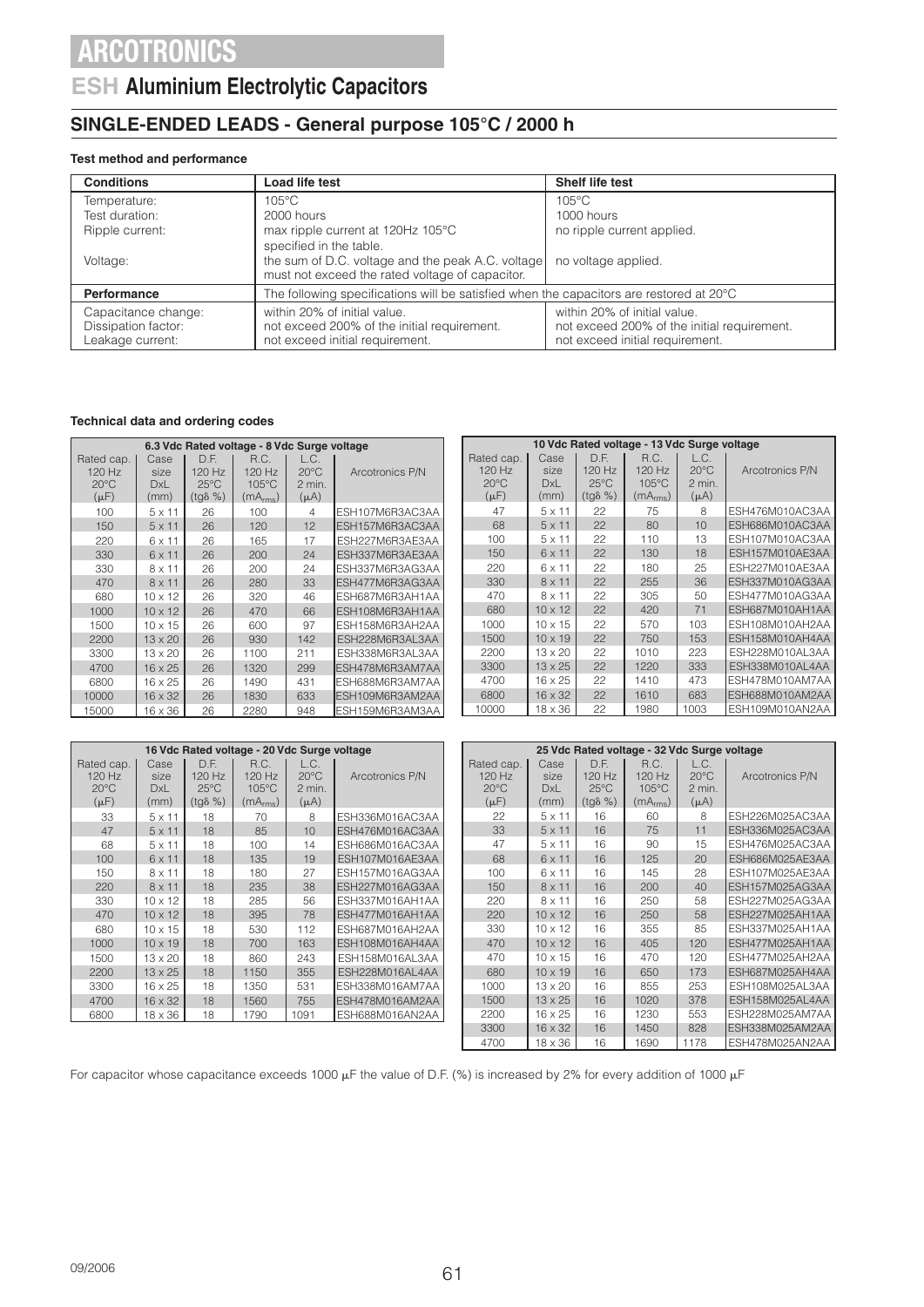## **ESH Aluminium Electrolytic Capacitors**

### **SINGLE-ENDED LEADS - General purpose 105°C / 2000 h**

|                                                     |                             |                                                      | 35 Vdc Rated voltage - 44 Vdc Surge voltage               |                                               |                 |  |  |  |
|-----------------------------------------------------|-----------------------------|------------------------------------------------------|-----------------------------------------------------------|-----------------------------------------------|-----------------|--|--|--|
| Rated cap.<br>120 Hz<br>$20^{\circ}$ C<br>$(\mu F)$ | Case<br>size<br>DxL<br>(mm) | D.E.<br>120 Hz<br>$25^{\circ}$ C<br>$(tq\delta \% )$ | R.C.<br>120 Hz<br>$105^{\circ}$ C<br>(mA <sub>rms</sub> ) | L.C.<br>$20^{\circ}$ C<br>2 min.<br>$(\mu A)$ | Arcotronics P/N |  |  |  |
| 10                                                  | $5 \times 11$               | 14                                                   | 44                                                        | 6                                             | ESH106M035AC3AA |  |  |  |
| 15                                                  | $5 \times 11$               | 14                                                   | 50                                                        | $\mathcal{B}$                                 | ESH156M035AC3AA |  |  |  |
| 22                                                  | $5 \times 11$               | 14                                                   | 65                                                        | 11                                            | ESH226M035AC3AA |  |  |  |
| 33                                                  | $5 \times 11$               | 14                                                   | 85                                                        | 14                                            | ESH336M035AC3AA |  |  |  |
| 47                                                  | 6 x 11                      | 14                                                   | 115                                                       | 19                                            | ESH476M035AE3AA |  |  |  |
| 68                                                  | $8 \times 11$               | 14                                                   | 130                                                       | 27                                            | ESH686M035AG3AA |  |  |  |
| 100                                                 | $8 \times 11$               | 14                                                   | 190                                                       | 38                                            | ESH107M035AG3AA |  |  |  |
| 150                                                 | $10 \times 12$              | 14                                                   | 240                                                       | 55                                            | ESH157M035AH1AA |  |  |  |
| 220                                                 | $10 \times 12$              | 14                                                   | 315                                                       | 80                                            | ESH227M035AH1AA |  |  |  |
| 330                                                 | $10 \times 15$              | 14                                                   | 440                                                       | 118                                           | ESH337M035AH2AA |  |  |  |
| 470                                                 | $10 \times 19$              | 14                                                   | 580                                                       | 167                                           | ESH477M035AH4AA |  |  |  |
| 470                                                 | $13 \times 20$              | 14                                                   | 580                                                       | 167                                           | ESH477M035AL3AA |  |  |  |
| 680                                                 | $13 \times 20$              | 14                                                   | 730                                                       | 241                                           | ESH687M035AL3AA |  |  |  |
| 1000                                                | $13 \times 25$              | 14                                                   | 995                                                       | 353                                           | ESH108M035AL4AA |  |  |  |
| 1500                                                | 16 x 25                     | 14                                                   | 1110                                                      | 528                                           | ESH158M035AM7AA |  |  |  |
| 2200                                                | $16 \times 32$              | 14                                                   | 1450                                                      | 773                                           | ESH228M035AM2AA |  |  |  |
| 3300                                                | 18 x 36                     | 14                                                   | 1660                                                      | 1158                                          | ESH338M035AN2AA |  |  |  |

| 50 Vdc Rated voltage - 63 Vdc Surge voltage |                            |                                  |                                   |                                  |                 |  |  |  |  |  |  |
|---------------------------------------------|----------------------------|----------------------------------|-----------------------------------|----------------------------------|-----------------|--|--|--|--|--|--|
|                                             |                            |                                  |                                   |                                  |                 |  |  |  |  |  |  |
| Rated cap.<br>$120$ Hz<br>$20^{\circ}$ C    | Case<br>size<br><b>DxL</b> | D.E.<br>120 Hz<br>$25^{\circ}$ C | R.C.<br>120 Hz<br>$105^{\circ}$ C | L.C.<br>$20^{\circ}$ C<br>2 min. | Arcotronics P/N |  |  |  |  |  |  |
| $(\mu F)$                                   | (mm)                       | $(tg\delta \% )$                 | (mA <sub>rms</sub> )              | $(\mu A)$                        |                 |  |  |  |  |  |  |
| 0.47                                        | $5 \times 11$              | 12                               | 7                                 | 3                                | ESH474M050AC3AA |  |  |  |  |  |  |
| 1.0                                         | $5 \times 11$              | 12                               | 12                                | $\overline{\mathcal{E}}$         | ESH105M050AC3AA |  |  |  |  |  |  |
| 2.2                                         | $5 \times 11$              | 12                               | 18                                | $\overline{4}$                   | ESH225M050AC3AA |  |  |  |  |  |  |
| 3.3                                         | $5 \times 11$              | 12                               | 25                                | 5                                | ESH335M050AC3AA |  |  |  |  |  |  |
| 4.7                                         | $5 \times 11$              | 12                               | 30                                | 5                                | ESH475M050AC3AA |  |  |  |  |  |  |
| 6.8                                         | $5 \times 11$              | 12                               | 30                                | 6                                | ESH685M050AC3AA |  |  |  |  |  |  |
| 10                                          | $5 \times 11$              | 12                               | 50                                | 8                                | ESH106M050AC3AA |  |  |  |  |  |  |
| 15                                          | $5 \times 11$              | 12                               | 50                                | 10                               | ESH156M050AC3AA |  |  |  |  |  |  |
| 22                                          | $5 \times 11$              | 12                               | 75                                | 14                               | ESH226M050AC3AA |  |  |  |  |  |  |
| 33                                          | $6 \times 11$              | 12                               | 105                               | 19                               | ESH336M050AE3AA |  |  |  |  |  |  |
| 47                                          | $8 \times 11$              | 12                               | 125                               | 26                               | ESH476M050AG3AA |  |  |  |  |  |  |
| 68                                          | $8 \times 11$              | 12                               | 159                               | 37                               | ESH686M050AG3AA |  |  |  |  |  |  |
| 100                                         | $10 \times 12$             | 12                               | 210                               | 53                               | ESH107M050AH1AA |  |  |  |  |  |  |
| 150                                         | $10 \times 12$             | 12                               | 289                               | 78                               | ESH157M050AH1AA |  |  |  |  |  |  |
| 220                                         | $10 \times 15$             | 12                               | 400                               | 113                              | ESH227M050AH2AA |  |  |  |  |  |  |
| 330                                         | $10 \times 19$             | 12                               | 535                               | 168                              | ESH337M050AH4AA |  |  |  |  |  |  |
| 470                                         | $13 \times 20$             | 12                               | 730                               | 238                              | ESH477M050AL3AA |  |  |  |  |  |  |
| 680                                         | $13 \times 25$             | 12                               | 860                               | 343                              | ESH687M050AL4AA |  |  |  |  |  |  |
| 1000                                        | $16 \times 25$             | 12                               | 1110                              | 503                              | ESH108M050AM7AA |  |  |  |  |  |  |
| 1500                                        | 16 x 32                    | 12                               | 1350                              | 753                              | ESH158M050AM2AA |  |  |  |  |  |  |
| 2200                                        | 18 x 36                    | 12                               | 1530                              | 1103                             | ESH228M050AN2AA |  |  |  |  |  |  |

|                                                       |                             |                                                      | 63 Vdc Rated voltage - 79 Vdc Surge voltage               |                                               |                 |
|-------------------------------------------------------|-----------------------------|------------------------------------------------------|-----------------------------------------------------------|-----------------------------------------------|-----------------|
| Rated cap.  <br>120 Hz<br>$20^{\circ}$ C<br>$(\mu F)$ | Case<br>size<br>DxL<br>(mm) | D.E.<br>120 Hz<br>$25^{\circ}$ C<br>$(tg\delta \% )$ | R.C.<br>120 Hz<br>$105^{\circ}$ C<br>(mA <sub>rms</sub> ) | L.C.<br>$20^{\circ}$ C<br>2 min.<br>$(\mu A)$ | Arcotronics P/N |
| 0.47                                                  | $5 \times 11$               | 10                                                   | 8                                                         | 3                                             | ESH474M063AC3AA |
| 1.0                                                   | $5 \times 11$               | 10                                                   | 12                                                        | $\overline{4}$                                | ESH105M063AC3AA |
| 2.2                                                   | $5 \times 11$               | 10                                                   | 20                                                        | 4                                             | ESH225M063AC3AA |
| 3.3                                                   | $5 \times 11$               | 10                                                   | 27                                                        | 5                                             | ESH335M063AC3AA |
| 4.7                                                   | $5 \times 11$               | 10                                                   | 34                                                        | 6                                             | ESH475M063AC3AA |
| 6.8                                                   | $5 \times 11$               | 10                                                   | 37                                                        | $\overline{7}$                                | ESH685M063AC3AA |
| 10                                                    | $5 \times 11$               | 10                                                   | 55                                                        | 9                                             | ESH106M063AC3AA |
| 15                                                    | $5 \times 11$               | 10                                                   | 65                                                        | 12                                            | ESH156M063AC3AA |
| 22                                                    | 6 x 11                      | 10                                                   | 90                                                        | 17                                            | ESH226M063AE3AA |
| 33                                                    | $8 \times 11$               | 10                                                   | 110                                                       | 24                                            | ESH336M063AG3AA |
| 47                                                    | $8 \times 11$               | 10                                                   | 155                                                       | 33                                            | ESH476M063AG3AA |
| 68                                                    | $10 \times 12$              | 10                                                   | 198                                                       | 46                                            | ESH686M063AH1AA |
| 100                                                   | $10 \times 12$              | 10                                                   | 260                                                       | 66                                            | ESH107M063AH1AA |
| 150                                                   | $10 \times 15$              | 10                                                   | 330                                                       | 97                                            | ESH157M063AH2AA |
| 220                                                   | $10 \times 19$              | 10                                                   | 465                                                       | 142                                           | ESH227M063AH4AA |
| 330                                                   | 13 x 20                     | 10                                                   | 650                                                       | 211                                           | ESH337M063AL3AA |
| 470                                                   | 13 x 25                     | 10                                                   | 800                                                       | 299                                           | ESH477M063AL4AA |
| 680                                                   | $16 \times 25$              | 10                                                   | 1000                                                      | 431                                           | ESH687M063AM7AA |
| 1000                                                  | 16 x 32                     | 10                                                   | 1200                                                      | 633                                           | ESH108M063AM2AA |
| 1500                                                  | $16 \times 36$              | 10                                                   | 1450                                                      | 948                                           | ESH158M063AM3AA |

| 100 Vdc Rated voltage - 125 Vdc Surge voltage         |                                    |                                                      |                                                           |                                                 |                 |  |  |  |  |  |  |
|-------------------------------------------------------|------------------------------------|------------------------------------------------------|-----------------------------------------------------------|-------------------------------------------------|-----------------|--|--|--|--|--|--|
| Rated cap.<br>$120$ Hz<br>$20^{\circ}$ C<br>$(\mu F)$ | Case<br>size<br><b>DxL</b><br>(mm) | D.E.<br>120 Hz<br>$25^{\circ}$ C<br>$(tg\delta \% )$ | R.C.<br>120 Hz<br>$105^{\circ}$ C<br>(mA <sub>rms</sub> ) | L.C.<br>$20^{\circ}$ C<br>$2$ min.<br>$(\mu A)$ | Arcotronics P/N |  |  |  |  |  |  |
| 0.47                                                  | $5 \times 11$                      | 10                                                   | 10                                                        | 3                                               | ESH474M100AC3AA |  |  |  |  |  |  |
| 1.0                                                   | $5 \times 11$                      | 10                                                   | 15                                                        | $\overline{4}$                                  | ESH105M100AC3AA |  |  |  |  |  |  |
| 2.2                                                   | $5 \times 11$                      | 10                                                   | 22                                                        | 5                                               | ESH225M100AC3AA |  |  |  |  |  |  |
| 3.3                                                   | $5 \times 11$                      | 10                                                   | 29                                                        | 6                                               | ESH335M100AC3AA |  |  |  |  |  |  |
| 4.7                                                   | $5 \times 11$                      | 10                                                   | 37                                                        | 8                                               | ESH475M100AC3AA |  |  |  |  |  |  |
| 6.8                                                   | $5 \times 11$                      | 10                                                   | 46                                                        | 10                                              | ESH685M100AC3AA |  |  |  |  |  |  |
| 10                                                    | 6 x 11                             | 10                                                   | 65                                                        | 13                                              | ESH106M100AE3AA |  |  |  |  |  |  |
| 15                                                    | $8 \times 11$                      | 10                                                   | 82                                                        | 18                                              | ESH156M100AG3AA |  |  |  |  |  |  |
| 22                                                    | 8 x 11                             | 10                                                   | 115                                                       | 25                                              | ESH226M100AG3AA |  |  |  |  |  |  |
| 33                                                    | $10 \times 12$                     | 10                                                   | 160                                                       | 36                                              | ESH336M100AH1AA |  |  |  |  |  |  |
| 47                                                    | $10 \times 15$                     | 10                                                   | 210                                                       | 50                                              | ESH476M100AH2AA |  |  |  |  |  |  |
| 68                                                    | $10 \times 19$                     | 10                                                   | 241                                                       | 71                                              | ESH686M100AH4AA |  |  |  |  |  |  |
| 100                                                   | $13 \times 20$                     | 10                                                   | 385                                                       | 103                                             | ESH107M100AL3AA |  |  |  |  |  |  |
| 150                                                   | $13 \times 25$                     | 10                                                   | 414                                                       | 153                                             | ESH157M100AL4AA |  |  |  |  |  |  |
| 220                                                   | $16 \times 25$                     | 10                                                   | 590                                                       | 223                                             | ESH227M100AM7AA |  |  |  |  |  |  |
| 330                                                   | $16 \times 25$                     | 10                                                   | 720                                                       | 333                                             | ESH337M100AM7AA |  |  |  |  |  |  |
| 470                                                   | $16 \times 32$                     | 10                                                   | 875                                                       | 473                                             | ESH477M100AM2AA |  |  |  |  |  |  |
| 680                                                   | 16 x 36                            | 10                                                   | 1200                                                      | 683                                             | ESH687M100AM3AA |  |  |  |  |  |  |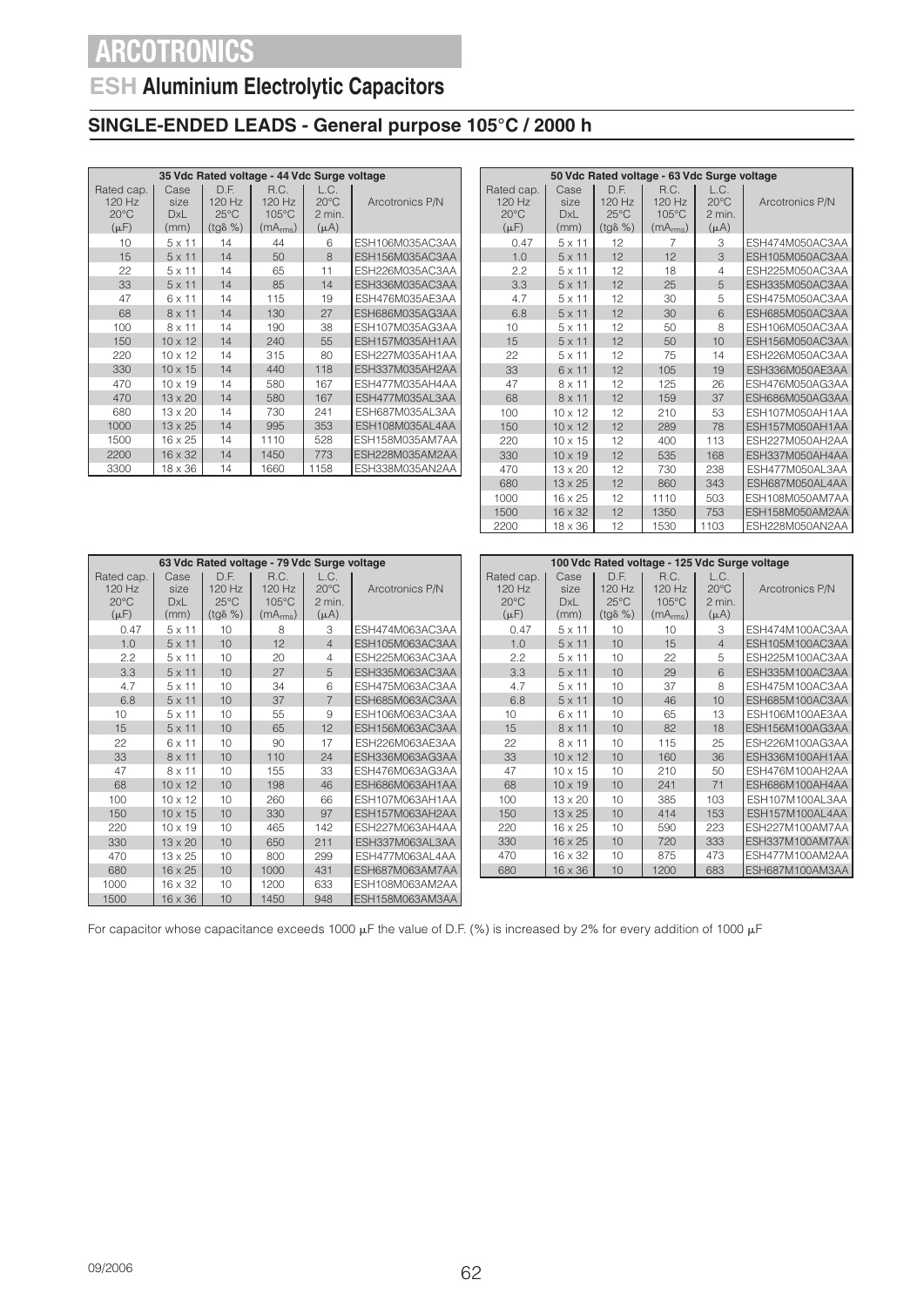## **ESH Aluminium Electrolytic Capacitors**

### **SINGLE-ENDED LEADS - General purpose 105°C / 2000 h**

|                                                     | 160 Vdc Rated voltage - 200 Vdc Surge voltage |                                                      |                                                           |                                               |                 |  |  |  |  |
|-----------------------------------------------------|-----------------------------------------------|------------------------------------------------------|-----------------------------------------------------------|-----------------------------------------------|-----------------|--|--|--|--|
| Rated cap.<br>120 Hz<br>$20^{\circ}$ C<br>$(\mu F)$ | Case<br>size<br>DxL<br>(mm)                   | D.F.<br>120 Hz<br>$25^{\circ}$ C<br>$(tq\delta \% )$ | R.C.<br>120 Hz<br>$105^{\circ}$ C<br>(mA <sub>rms</sub> ) | L.C.<br>$20^{\circ}$ C<br>2 min.<br>$(\mu A)$ | Arcotronics P/N |  |  |  |  |
| 0.47                                                | $5 \times 11$                                 | 15                                                   | 12                                                        | 12                                            | ESH474M160AC3AA |  |  |  |  |
| 1.0                                                 | $5 \times 11$                                 | 15                                                   | 17                                                        | 15                                            | ESH105M160AC3AA |  |  |  |  |
| 2.2                                                 | 6 x 11                                        | 15                                                   | 25                                                        | 20                                            | ESH225M160AE3AA |  |  |  |  |
| 3.3                                                 | $8 \times 11$                                 | 15                                                   | 36                                                        | 26                                            | ESH335M160AG3AA |  |  |  |  |
| 4.7                                                 | $8 \times 11$                                 | 15                                                   | 43                                                        | 32                                            | ESH475M160AG3AA |  |  |  |  |
| 6.8                                                 | $10 \times 12$                                | 15                                                   | 54                                                        | 43                                            | ESH685M160AH1AA |  |  |  |  |
| 10                                                  | $10 \times 12$                                | 15                                                   | 70                                                        | 58                                            | ESH106M160AH1AA |  |  |  |  |
| 15                                                  | $10 \times 15$                                | 15                                                   | 90                                                        | 82                                            | ESH156M160AH2AA |  |  |  |  |
| 22                                                  | $10 \times 19$                                | 15                                                   | 130                                                       | 116                                           | ESH226M160AH4AA |  |  |  |  |
| 33                                                  | $13 \times 20$                                | 15                                                   | 180                                                       | 168                                           | ESH336M160AL3AA |  |  |  |  |
| 47                                                  | $13 \times 25$                                | 15                                                   | 250                                                       | 236                                           | ESH476M160AL4AA |  |  |  |  |
| 68                                                  | $13 \times 25$                                | 15                                                   | 270                                                       | 336                                           | ESH686M160AL4AA |  |  |  |  |
| 100                                                 | $16 \times 25$                                | 15                                                   | 390                                                       | 490                                           | ESH107M160AM7AA |  |  |  |  |
| 150                                                 | $16 \times 32$                                | 15                                                   | 435                                                       | 730                                           | ESH157M160AM2AA |  |  |  |  |
| 220                                                 | $16 \times 36$                                | 15                                                   | 700                                                       | 1066                                          | ESH227M160AM3AA |  |  |  |  |
| 330                                                 | $18 \times 40$                                | 15                                                   | 850                                                       | 1594                                          | ESH337M160AN3AA |  |  |  |  |
| 470                                                 | 22 x 40                                       | 15                                                   | 980                                                       | 2266                                          | ESH477M160AQ4AA |  |  |  |  |

|                |                |                  | 200 Vdc Rated voltage - 250 Vdc Surge voltage |                |                        |  |  |  |  |  |  |
|----------------|----------------|------------------|-----------------------------------------------|----------------|------------------------|--|--|--|--|--|--|
| Rated cap.     | Case           | D.F.             | R.C.                                          | L.C.           |                        |  |  |  |  |  |  |
| $120$ Hz       | size           | $120$ Hz         | 120 Hz                                        | $20^{\circ}$ C | Arcotronics P/N        |  |  |  |  |  |  |
| $20^{\circ}$ C | <b>DxL</b>     | $25^{\circ}$ C   | $105^{\circ}$ C                               | 2 min.         |                        |  |  |  |  |  |  |
| $(\mu F)$      | (mm)           | $(tq\delta \% )$ | (mA <sub>rms</sub> )                          | $(\mu A)$      |                        |  |  |  |  |  |  |
| 0.47           | $5 \times 11$  | 15               | 12                                            | 13             | ESH474M200AC3AA        |  |  |  |  |  |  |
| 1.0            | $6 \times 11$  | 15               | 17                                            | 16             | ESH105M200AE3AA        |  |  |  |  |  |  |
| 2.2            | 6 x 11         | 15               | 25                                            | 23             | ESH225M200AE3AA        |  |  |  |  |  |  |
| 3.3            | $8 \times 11$  | 15               | 36                                            | 30             | <b>ESH335M200AG3AA</b> |  |  |  |  |  |  |
| 4.7            | $10 \times 12$ | 15               | 50                                            | 38             | ESH475M200AH1AA        |  |  |  |  |  |  |
| 6.8            | $10 \times 12$ | 15               | 60                                            | 51             | ESH685M200AH1AA        |  |  |  |  |  |  |
| 10             | $10 \times 15$ | 15               | 80                                            | 70             | ESH106M200AH2AA        |  |  |  |  |  |  |
| 15             | $10 \times 19$ | 15               | 110                                           | 100            | ESH156M200AH4AA        |  |  |  |  |  |  |
| 22             | $10 \times 19$ | 15               | 140                                           | 142            | ESH226M200AH4AA        |  |  |  |  |  |  |
| 33             | $13 \times 20$ | 15               | 190                                           | 208            | ESH336M200AL3AA        |  |  |  |  |  |  |
| 33             | $13 \times 25$ | 15               | 190                                           | 208            | ESH336M200AL4AA        |  |  |  |  |  |  |
| 47             | $13 \times 20$ | 15               | 260                                           | 292            | ESH476M200AL3AA        |  |  |  |  |  |  |
| 47             | $13 \times 25$ | 15               | 260                                           | 292            | ESH476M200AL4AA        |  |  |  |  |  |  |
| 68             | $16 \times 25$ | 15               | 280                                           | 418            | ESH686M200AM7AA        |  |  |  |  |  |  |
| 100            | $16 \times 32$ | 15               | 400                                           | 610            | ESH107M200AM2AA        |  |  |  |  |  |  |
| 150            | $16 \times 36$ | 15               | 450                                           | 910            | ESH157M200AM3AA        |  |  |  |  |  |  |
| 220            | $18 \times 36$ | 15               | 750                                           | 1330           | ESH227M200AN2AA        |  |  |  |  |  |  |
| 220            | $18 \times 40$ | 15               | 750                                           | 1330           | ESH227M200AN3AA        |  |  |  |  |  |  |
| 330            | $18 \times 40$ | 15               | 920                                           | 1990           | ESH337M200AN3AA        |  |  |  |  |  |  |
| 330            | $22 \times 40$ | 15               | 920                                           | 1990           | ESH337M200AQ4AA        |  |  |  |  |  |  |

|                             |                                                     | 250 Vdc Rated voltage - 300 Vdc Surge voltage |                                                        |                                                           |                                               |                 |  |  |  |  |  |
|-----------------------------|-----------------------------------------------------|-----------------------------------------------|--------------------------------------------------------|-----------------------------------------------------------|-----------------------------------------------|-----------------|--|--|--|--|--|
|                             | Rated cap.<br>120 Hz<br>$20^{\circ}$ C<br>$(\mu F)$ | Case<br>size<br><b>DxL</b><br>(mm)            | D.F.<br>$120$ Hz<br>$25^{\circ}$ C<br>$(tq\delta \% )$ | R.C.<br>120 Hz<br>$105^{\circ}$ C<br>(mA <sub>rms</sub> ) | L.C.<br>$20^{\circ}$ C<br>2 min.<br>$(\mu A)$ | Arcotronics P/N |  |  |  |  |  |
|                             | 0.47                                                | $5 \times 11$                                 | 15                                                     | 12                                                        | 13                                            | ESH474M250AC3AA |  |  |  |  |  |
|                             | 1.0                                                 | 6 x 11                                        | 15                                                     | 17                                                        | 17                                            | ESH105M250AE3AA |  |  |  |  |  |
|                             | 2.2                                                 | $8 \times 11$                                 | 15                                                     | 29                                                        | 26                                            | ESH225M250AG3AA |  |  |  |  |  |
|                             | 3.3                                                 | $10 \times 12$                                | 15                                                     | 42                                                        | 35                                            | ESH335M250AH1AA |  |  |  |  |  |
| 4.7<br>15<br>$10 \times 12$ |                                                     |                                               | 52                                                     | 45                                                        | ESH475M250AH1AA                               |                 |  |  |  |  |  |
|                             | 6.8                                                 | 15<br>$10 \times 12$                          |                                                        | 62                                                        | 61                                            | ESH685M250AH1AA |  |  |  |  |  |
|                             | 10                                                  | $10 \times 15$                                | 15                                                     | 75                                                        | 85                                            | ESH106M250AH2AA |  |  |  |  |  |
|                             | 10                                                  | $10 \times 19$                                | 15                                                     | 88                                                        | 85                                            | ESH106M250AH4AA |  |  |  |  |  |
|                             | 15                                                  | 13 x 20                                       | 15                                                     | 120                                                       | 122                                           | ESH156M250AL3AA |  |  |  |  |  |
|                             | 22                                                  | $13 \times 20$                                | 15                                                     | 155                                                       | 175                                           | ESH226M250AL3AA |  |  |  |  |  |
|                             | 22                                                  | $13 \times 25$                                | 15                                                     | 155                                                       | 175                                           | ESH226M250AL4AA |  |  |  |  |  |
|                             | 33                                                  | $13 \times 25$                                | 15                                                     | 200                                                       | 257                                           | ESH336M250AL4AA |  |  |  |  |  |
|                             | 47                                                  | 16 x 25                                       | 15                                                     | 270                                                       | 362                                           | ESH476M250AM7AA |  |  |  |  |  |
| 68<br>$16 \times 32$<br>15  |                                                     | 300                                           | 520                                                    | ESH686M250AM2AA                                           |                                               |                 |  |  |  |  |  |
|                             | 100                                                 | $18 \times 36$                                | 15                                                     | 440                                                       | 760                                           | ESH107M250AN2AA |  |  |  |  |  |
|                             | 150                                                 | $18 \times 40$                                | 15                                                     | 600                                                       | 1135                                          | ESH157M250AN3AA |  |  |  |  |  |
|                             | 220                                                 | $22 \times 40$                                | 15                                                     | 800                                                       | 1660                                          | ESH227M250AQ4AA |  |  |  |  |  |

| 350 Vdc Rated voltage - 400 Vdc Surge voltage         |                                    |                                                        |                                                             |                                               |                 |  |  |  |  |  |  |
|-------------------------------------------------------|------------------------------------|--------------------------------------------------------|-------------------------------------------------------------|-----------------------------------------------|-----------------|--|--|--|--|--|--|
| Rated cap.<br>$120$ Hz<br>$20^{\circ}$ C<br>$(\mu F)$ | Case<br>size<br><b>DxL</b><br>(mm) | D.F.<br>$120$ Hz<br>$25^{\circ}$ C<br>$(tq\delta \% )$ | R.C.<br>$120$ Hz<br>$105^{\circ}$ C<br>(mA <sub>rms</sub> ) | L.C.<br>$20^{\circ}$ C<br>2 min.<br>$(\mu A)$ | Arcotronics P/N |  |  |  |  |  |  |
| 0.47                                                  | 6 x 11                             | 20                                                     | 14                                                          | 15                                            | ESH474M350AE3AA |  |  |  |  |  |  |
| 1.0                                                   | 8 x 11                             | 20                                                     | 20                                                          | 20                                            | ESH105M350AG3AA |  |  |  |  |  |  |
| 2.2                                                   | $10 \times 12$                     | 20                                                     | 35                                                          | 33                                            | ESH225M350AH1AA |  |  |  |  |  |  |
| 3.3                                                   | $10 \times 15$                     | 20                                                     | 47                                                          | 45                                            | ESH335M350AH2AA |  |  |  |  |  |  |
| 4.7                                                   | 10 x 15                            | 20                                                     | 55                                                          | 59                                            | ESH475M350AH2AA |  |  |  |  |  |  |
| 6.8                                                   | $10 \times 19$                     | 20                                                     | 65                                                          | 81                                            | ESH685M350AH4AA |  |  |  |  |  |  |
| 10                                                    | $13 \times 20$                     | 20                                                     | 95                                                          | 115                                           | ESH106M350AL3AA |  |  |  |  |  |  |
| 15                                                    | $13 \times 20$                     | 20                                                     | 140                                                         | 167                                           | ESH156M350AL3AA |  |  |  |  |  |  |
| 22                                                    | $16 \times 25$                     | 20                                                     | 165                                                         | 241                                           | ESH226M350AM7AA |  |  |  |  |  |  |
| 33                                                    | $16 \times 32$                     | 20                                                     | 195                                                         | 356                                           | ESH336M350AM2AA |  |  |  |  |  |  |
| 47                                                    | $16 \times 36$                     | 20                                                     | 210                                                         | 503                                           | ESH476M350AM3AA |  |  |  |  |  |  |
| 47                                                    | $18 \times 36$                     | 20                                                     | 240                                                         | 503                                           | ESH476M350AN2AA |  |  |  |  |  |  |
| 68                                                    | $18 \times 36$                     | 20                                                     | 320                                                         | 724                                           | ESH686M350AN2AA |  |  |  |  |  |  |
| 100                                                   | $18 \times 40$                     | 20                                                     | 300                                                         | 1060                                          | ESH107M350AN3AA |  |  |  |  |  |  |
| 100                                                   | $22 \times 40$                     | 20                                                     | 360                                                         | 1060                                          | ESH107M350AQ4AA |  |  |  |  |  |  |
| 150                                                   | $22 \times 40$                     | 20                                                     | 480                                                         | 1585                                          | ESH157M350AQ4AA |  |  |  |  |  |  |

|                                                     |                                    |                                                      | 400 Vdc Rated voltage - 450 Vdc Surge voltage               |                                               |                        |  |  |  |  |  |  |
|-----------------------------------------------------|------------------------------------|------------------------------------------------------|-------------------------------------------------------------|-----------------------------------------------|------------------------|--|--|--|--|--|--|
| Rated cap.<br>120 Hz<br>$20^{\circ}$ C<br>$(\mu F)$ | Case<br>size<br><b>DxL</b><br>(mm) | D.F.<br>120 Hz<br>$25^{\circ}$ C<br>$(tq\delta \% )$ | R.C.<br>$120$ Hz<br>$105^{\circ}$ C<br>(mA <sub>rms</sub> ) | L.C.<br>$20^{\circ}$ C<br>2 min.<br>$(\mu A)$ | Arcotronics P/N        |  |  |  |  |  |  |
| 0.47                                                | 6 x 11                             | 20                                                   | 14                                                          | 16                                            | ESH474M400AE3AA        |  |  |  |  |  |  |
| 1.0                                                 | 8 x 11                             | 20                                                   | 20                                                          | 22                                            | ESH105M400AG3AA        |  |  |  |  |  |  |
| 2.2                                                 | $10 \times 12$                     | 20                                                   | 35                                                          | 36                                            | ESH225M400AH1AA        |  |  |  |  |  |  |
| 3.3                                                 | $10 \times 12$                     | 20                                                   | 42                                                          | 50                                            | ESH335M400AH1AA        |  |  |  |  |  |  |
| 3.3                                                 | $10 \times 15$                     | 20                                                   | 49                                                          | 50                                            | ESH335M400AH2AA        |  |  |  |  |  |  |
| 4.7                                                 | $10 \times 15$                     | 20                                                   | 57                                                          | 66                                            | ESH475M400AH2AA        |  |  |  |  |  |  |
| 6.8                                                 | $10 \times 19$                     | 20                                                   | 67                                                          | 92                                            | ESH685M400AH4AA        |  |  |  |  |  |  |
| 10                                                  | $10 \times 19$                     | 20                                                   | 75                                                          | 130                                           | ESH106M400AH4AA        |  |  |  |  |  |  |
| 10                                                  | $13 \times 20$                     | 20                                                   | 97                                                          | 130                                           | ESH106M400AL3AA        |  |  |  |  |  |  |
| 15                                                  | $13 \times 25$                     | 20                                                   | 145                                                         | 190                                           | <b>ESH156M400AL4AA</b> |  |  |  |  |  |  |
| 22                                                  | $13 \times 25$                     | 20                                                   | 140                                                         | 274                                           | ESH226M400AL4AA        |  |  |  |  |  |  |
| 22                                                  | $16 \times 25$                     | 20                                                   | 170                                                         | 274                                           | ESH226M400AM7AA        |  |  |  |  |  |  |
| 33                                                  | $16 \times 25$                     | 20                                                   | 190                                                         | 406                                           | ESH336M400AM7AA        |  |  |  |  |  |  |
| 33                                                  | 16 x 32                            | 20                                                   | 230                                                         | 406                                           | ESH336M400AM2AA        |  |  |  |  |  |  |
| 47                                                  | $16 \times 32$                     | 20                                                   | 250                                                         | 574                                           | ESH476M400AM2AA        |  |  |  |  |  |  |
| 47                                                  | $18 \times 36$                     | 20                                                   | 300                                                         | 574                                           | ESH476M400AN2AA        |  |  |  |  |  |  |
| 68                                                  | $18 \times 36$                     | 20                                                   | 325                                                         | 826                                           | ESH686M400AN2AA        |  |  |  |  |  |  |
| 100                                                 | $18 \times 36$                     | 20                                                   | 290                                                         | 1210                                          | ESH107M400AN2AA        |  |  |  |  |  |  |
| 100                                                 | $22 \times 40$                     | 20                                                   | 365                                                         | 1210                                          | ESH107M400AQ4AA        |  |  |  |  |  |  |
| 150                                                 | $22 \times 40$                     | 20                                                   | 465                                                         | 1810                                          | ESH157M400AQ4AA        |  |  |  |  |  |  |

|                                                       | 450 Vdc Rated voltage - 500 Vdc Surge voltage |                                                        |                                                           |                                                 |                        |  |  |  |  |  |  |  |
|-------------------------------------------------------|-----------------------------------------------|--------------------------------------------------------|-----------------------------------------------------------|-------------------------------------------------|------------------------|--|--|--|--|--|--|--|
| Rated cap.<br>$120$ Hz<br>$20^{\circ}$ C<br>$(\mu F)$ | Case<br>size<br>DxL<br>(mm)                   | D.F.<br>$120$ Hz<br>$25^{\circ}$ C<br>$(tq\delta \% )$ | R.C.<br>120 Hz<br>$105^{\circ}$ C<br>(mA <sub>rms</sub> ) | L.C.<br>$20^{\circ}$ C<br>$2$ min.<br>$(\mu A)$ | Arcotronics P/N        |  |  |  |  |  |  |  |
| 0.47                                                  | 6 x 11                                        | 20                                                     | 16                                                        | 16                                              | ESH474M450AE3AA        |  |  |  |  |  |  |  |
| 1.0                                                   | $8 \times 11$                                 | 20                                                     | 22                                                        | 23                                              | ESH105M450AG3AA        |  |  |  |  |  |  |  |
| 2.2                                                   | $10 \times 12$                                | 20                                                     | 37                                                        | 40                                              | ESH225M450AH1AA        |  |  |  |  |  |  |  |
| 3.3                                                   | $10 \times 15$                                | 20                                                     | 51                                                        | 54                                              | ESH335M450AH2AA        |  |  |  |  |  |  |  |
| 4.7                                                   | $10 \times 15$                                | 20                                                     | 59                                                        | 73                                              | ESH475M450AH2AA        |  |  |  |  |  |  |  |
| 6.8                                                   | $13 \times 20$                                | 20                                                     | 69                                                        | 102                                             | <b>ESH685M450AL3AA</b> |  |  |  |  |  |  |  |
| 10                                                    | $13 \times 25$                                | 20                                                     | 99                                                        | 145                                             | ESH106M450AL4AA        |  |  |  |  |  |  |  |
| 15                                                    | $16 \times 25$                                | 20                                                     | 150                                                       | 212                                             | ESH156M450AM7AA        |  |  |  |  |  |  |  |
| 22                                                    | 16 x 25                                       | 20                                                     | 145                                                       | 307                                             | ESH226M450AM7AA        |  |  |  |  |  |  |  |
| 22                                                    | $16 \times 32$                                | 20                                                     | 175                                                       | 307                                             | ESH226M450AM2AA        |  |  |  |  |  |  |  |
| 33                                                    | 18 x 36                                       | 20                                                     | 250                                                       | 455                                             | ESH336M450AN2AA        |  |  |  |  |  |  |  |
| 47                                                    | $18 \times 40$                                | 20                                                     | 350                                                       | 644                                             | ESH476M450AN3AA        |  |  |  |  |  |  |  |
| 68                                                    | $22 \times 40$                                | 20                                                     | 380                                                       | 928                                             | ESH686M450AQ4AA        |  |  |  |  |  |  |  |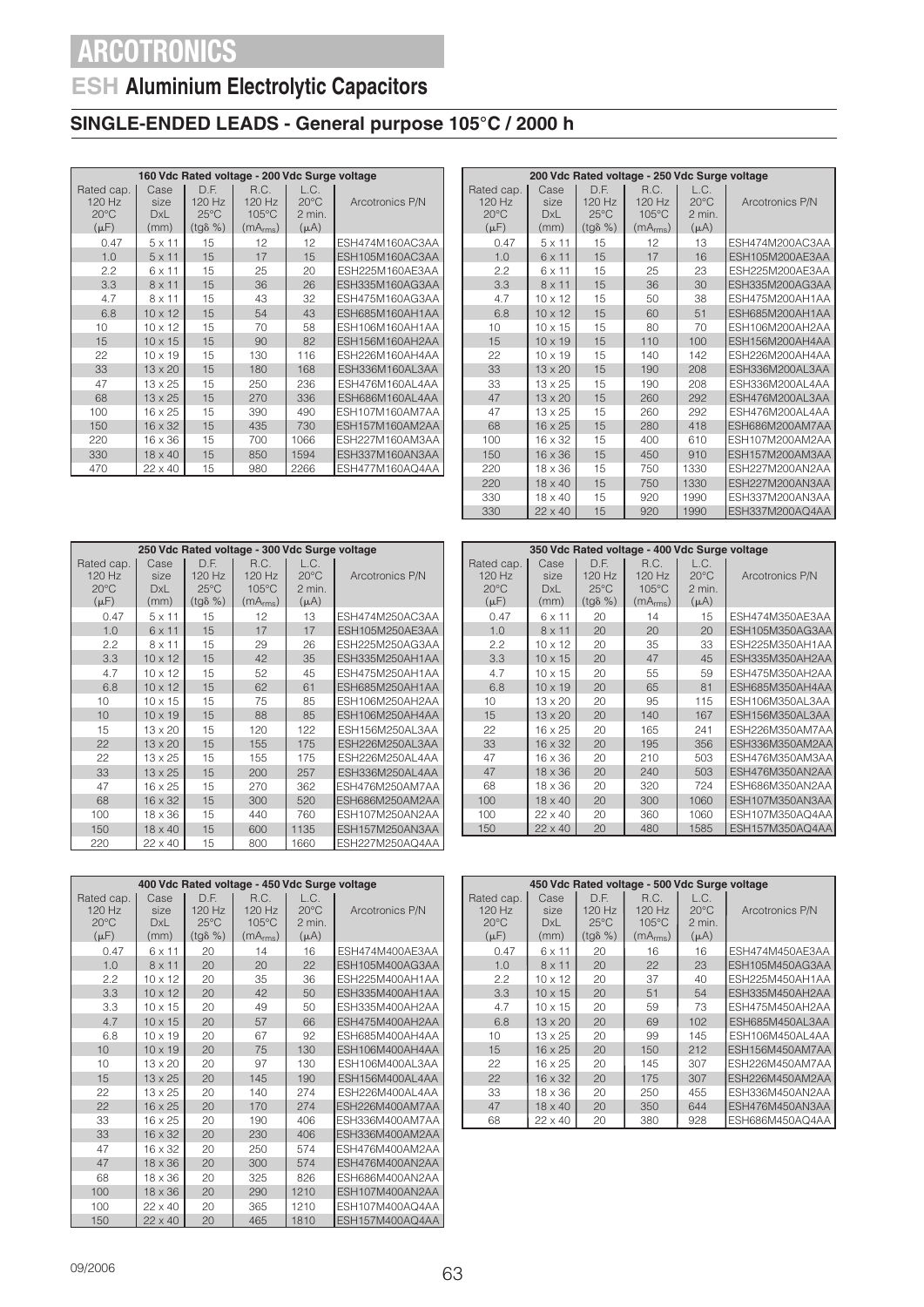### **ESC Aluminium Electrolytic Capacitors**

### **SINGLE-ENDED LEADS - Low Impedance 105°C / 2000 to 3000 h**

### **Description**

Capacitors for high frequency applications.

**Applications** High frequency switching mode circuits.

#### **Features**

Case with  $ØD \ge 6.0$  mm has the safety vent at the bottom.

### **Diagram of dimensions** (Units=mm)

#### **Marking**

ARCOTRONICS' logo Series: (ESC), Operating temperature: (105°C) Rated capacitance  $(\mu F)$ , Rated voltage: (Vdc), Negative polarity: (gold line), Date code



#### **Electrical characteristics**

| 6.3 to 100 Vdc                                                                                                                          |
|-----------------------------------------------------------------------------------------------------------------------------------------|
| $-40$ to $+105^{\circ}$ C                                                                                                               |
| 1.0 $\mu$ F to 15000 $\mu$ F                                                                                                            |
| $\pm$ 20% at 120Hz / 20°C                                                                                                               |
| 2000 to 3000 h (see conditions in Test method and performance)                                                                          |
| $= 0.01$ CV $(\mu A)$ or 3 $\mu A$ whichever is greater                                                                                 |
| C = rated capacitance ( $\mu$ F); V = rated voltage (Vdc)<br>(after than D.C. rated working voltage at 20°C has been applied for 2 min) |
|                                                                                                                                         |

#### **Impedance Z characteristics at 120 Hz**

| (Vdc)<br>Ratr<br>-                               | u.L |  | n E<br>∼<br>__ | 0E<br>ັບ | - -<br>้วเ | $\sim$<br>v | 100 |
|--------------------------------------------------|-----|--|----------------|----------|------------|-------------|-----|
| 1000C<br>$\sim$ $\sim$ $\sim$<br>. .<br><u>_</u> |     |  |                |          |            |             |     |

#### **Compensation factor of ripple current (R.C.) vs. frequency**

| Capacitance range  | 50 Hz | 120 Hz | 300 Hz | 1 kHz | 10 kHz | <b>100 kHz</b> |
|--------------------|-------|--------|--------|-------|--------|----------------|
| 1.0 to 4.7 $\mu$ F | 0.30  | 0.40   | 0.50   | 0.70  | 0.80   | 1.00           |
| 5.6 to 33 $\mu$ F  | 0.40  | 0.50   | 0.60   | 0.80  | 0.90   | 1.00           |
| 47 to 330 uF       | 0.60  | 0.70   | 0.80   | 0.90  | 0.95   | 1.00           |
| 470 to 1000 µF     | 0.65  | 0.80   | 0.90   | 0.98  | 1.00   | 1.00           |
| 1200 to 15000 µF   | 0.85  | 0.90   | 0.95   | 0.98  | 1.00   | 1.00           |

#### **Compensation factor of ripple current (R.C.) vs. temperature**

| .<br>.                                                       | $\sim$ $\sim$ $\sim$<br>--<br>ິບ<br>∼ | 0.50C<br>oə                       | 105°C      |
|--------------------------------------------------------------|---------------------------------------|-----------------------------------|------------|
| ---<br>Muli<br>-------<br>.<br>- -<br>:tors<br>шн<br>--<br>. | QΩ<br>.JU<br>___                      | $\sim$<br>$\sim$<br>$\sim$<br>___ | .00<br>___ |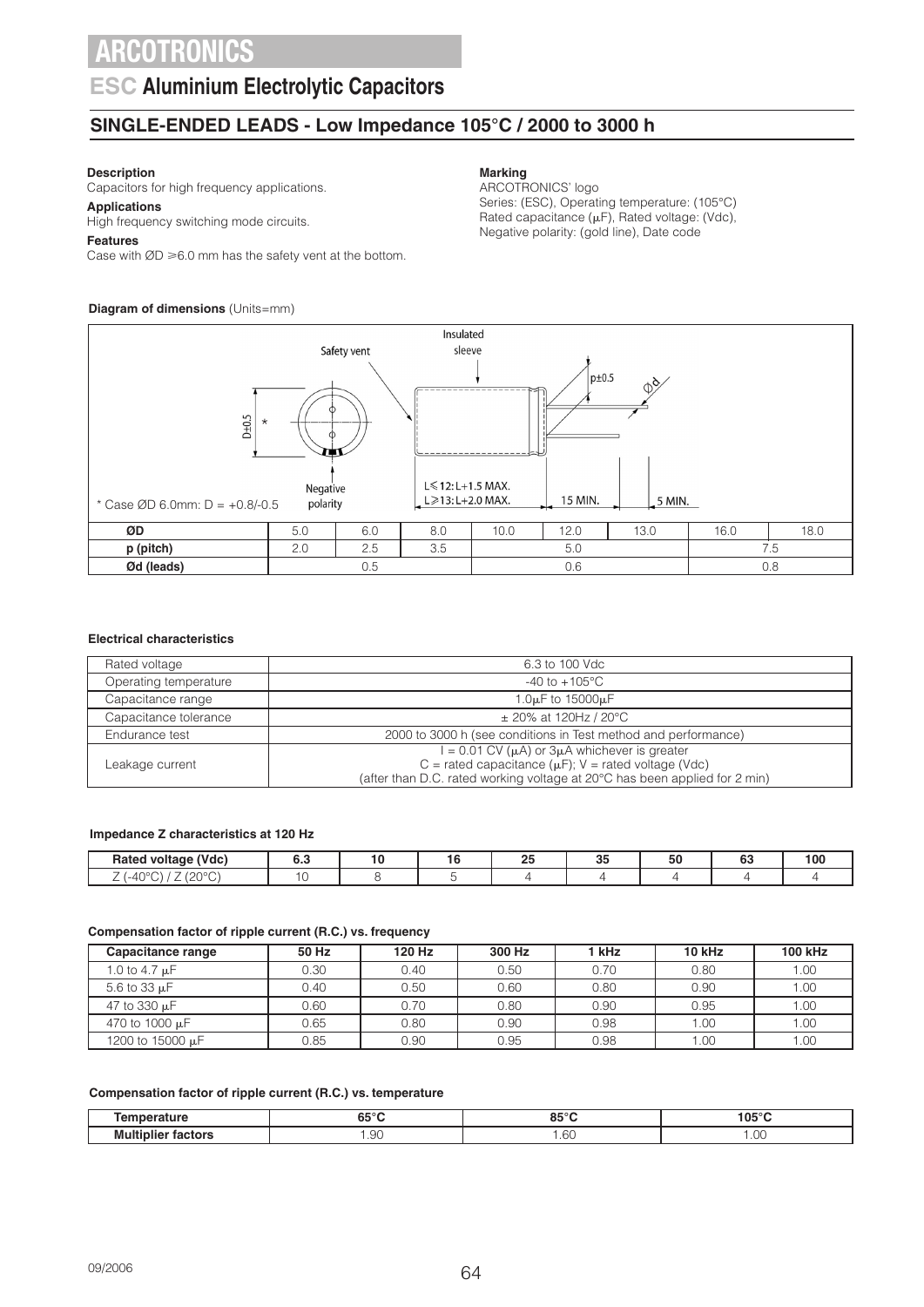### **ESC Aluminium Electrolytic Capacitors**

### **SINGLE-ENDED LEADS - Low Impedance 105°C / 2000 to 3000 h**

### **Test method and performance**

| <b>Conditions</b>                                              | Load life test                                                                                                 | <b>Shelf life test</b>                                                                                         |
|----------------------------------------------------------------|----------------------------------------------------------------------------------------------------------------|----------------------------------------------------------------------------------------------------------------|
| Temperature:                                                   | $105^{\circ}$ C                                                                                                | $105^{\circ}$ C                                                                                                |
| Test duration:                                                 | Ø D 5x11 to 10x12 mm: 2000 h<br>$\varnothing$ D $\geq$ 10x15 mm: 3000 h                                        | 1000 hours                                                                                                     |
| Ripple current:                                                | max ripple current at 100KHz 105°C<br>specified in the table.                                                  | no ripple current applied.                                                                                     |
| Voltage:                                                       | the sum of D.C. voltage and the peak A.C. voltage<br>must not exceed the rated voltage of capacitor.           | no voltage applied.                                                                                            |
| Performance                                                    | The following specifications will be satisfied when the capacitors are restored at $20^{\circ}$ C              |                                                                                                                |
| Capacitance change:<br>Dissipation factor:<br>Leakage current: | within 20% of initial value.<br>not exceed 200% of the initial requirement.<br>not exceed initial requirement. | within 20% of initial value.<br>not exceed 200% of the initial requirement.<br>not exceed initial requirement. |

#### **Technical data and ordering codes**

| 6.3 Vdc Rated voltage - 8 Vdc Surge voltage |                                 |                                         |                            |                                              |                                            |                 |  |
|---------------------------------------------|---------------------------------|-----------------------------------------|----------------------------|----------------------------------------------|--------------------------------------------|-----------------|--|
| Rated cap.<br>120 Hz 20°C<br>$(\mu F)$      | Case size<br><b>DxL</b><br>(mm) | D.F.<br>120 Hz 25°C<br>$(tq\delta \% )$ | 100 kHz 25°C<br>$(\Omega)$ | R.C.<br>100kHz 105°C<br>(mA <sub>rms</sub> ) | L.C.<br>$20^{\circ}$ C 2 min.<br>$(\mu A)$ | Arcotronics P/N |  |
| 150                                         | $5 \times 11$                   | 15                                      | 0.420                      | 200                                          | 9                                          | ESC157M6R3AC3AA |  |
| 220                                         | 6 x 11                          | 15                                      | 0.320                      | 250                                          | 14                                         | ESC227M6R3AE3AA |  |
| 330                                         | $8 \times 11$                   | 15                                      | 0.180                      | 400                                          | 21                                         | ESC337M6R3AG3AA |  |
| 470                                         | $8 \times 11$                   | 15                                      | 0.140                      | 550                                          | 30                                         | ESC477M6R3AG3AA |  |
| 680                                         | 8 x 15                          | 15                                      | 0.100                      | 700                                          | 43                                         | ESC687M6R3AG4AA |  |
| 820                                         | $8 \times 20$                   | 15                                      | 0.085                      | 750                                          | 52                                         | ESC827M6R3AG6AA |  |
| 1000                                        | $8 \times 20$                   | 15                                      | 0.069                      | 800                                          | 63                                         | ESC108M6R3AG6AA |  |
| 1200                                        | $10 \times 15$                  | 15                                      | 0.064                      | 1000                                         | 76                                         | ESC128M6R3AH2AA |  |
| 1500                                        | $10 \times 19$                  | 15                                      | 0.044                      | 1250                                         | 94                                         | ESC158M6R3AH4AA |  |
| 2200                                        | $13 \times 20$                  | 15                                      | 0.043                      | 1450                                         | 139                                        | ESC228M6R3AL3AA |  |
| 3300                                        | $13 \times 25$                  | 15                                      | 0.035                      | 1700                                         | 208                                        | ESC338M6R3AL4AA |  |
| 4700                                        | $16 \times 25$                  | 15                                      | 0.028                      | 1800                                         | 296                                        | ESC478M6R3AM7AA |  |
| 6800                                        | $16 \times 32$                  | 15                                      | 0.024                      | 2000                                         | 428                                        | ESC688M6R3AM2AA |  |
| 8200                                        | $16 \times 32$                  | 15                                      | 0.019                      | 2350                                         | 517                                        | ESC828M6R3AM2AA |  |
| 10000                                       | 16 x 36                         | 15                                      | 0.019                      | 2550                                         | 630                                        | ESC109M6R3AM3AA |  |
| 15000                                       | $18 \times 36$                  | 15                                      | 0.019                      | 3000                                         | 945                                        | ESC159M6R3AN2AA |  |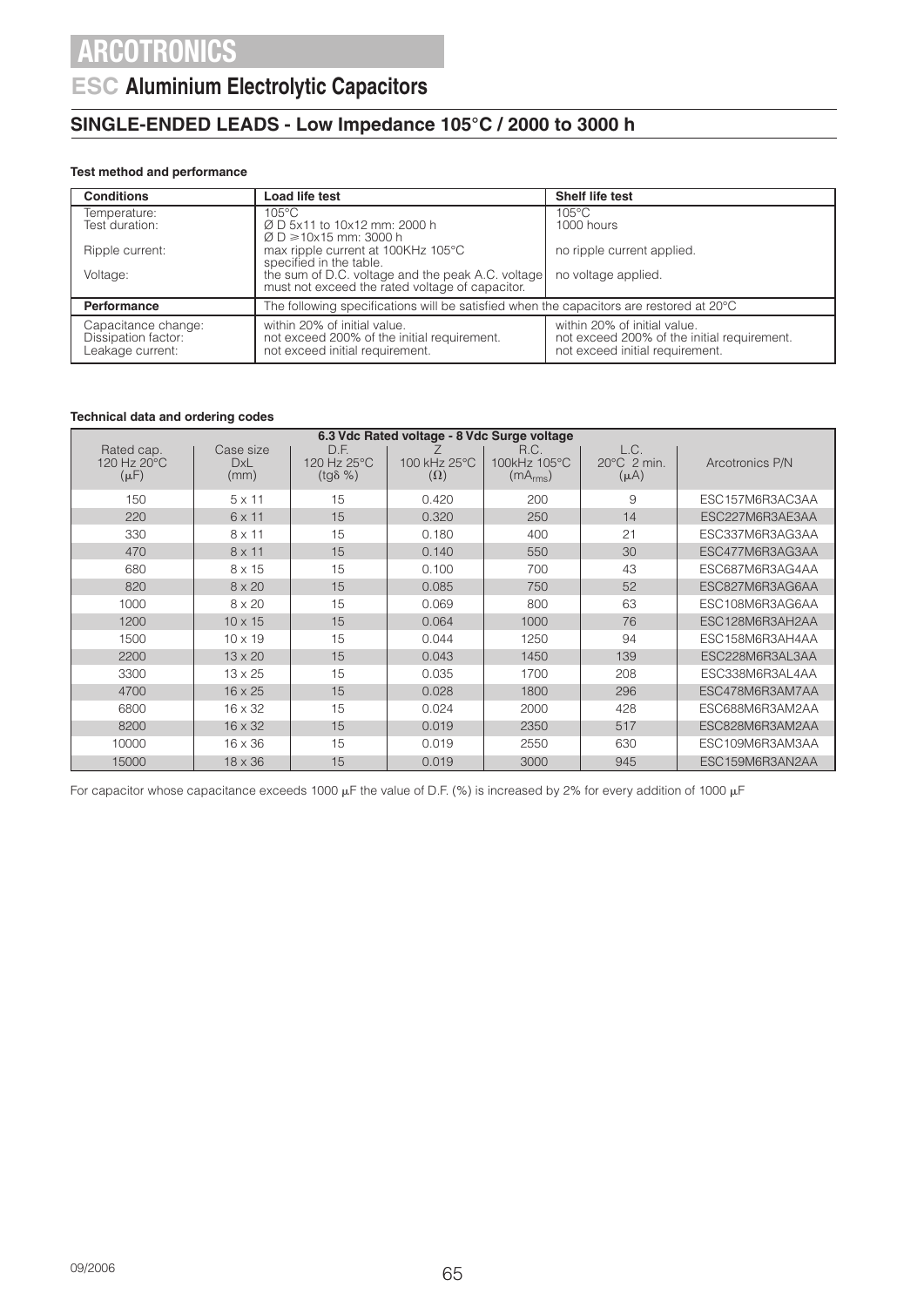## **ESC Aluminium Electrolytic Capacitors**

### **SINGLE-ENDED LEADS - Low Impedance 105°C / 2000 to 3000 h**

|                                        | 10 Vdc Rated voltage - 13 Vdc Surge voltage |                                         |                            |                                              |                                            |                 |  |  |  |
|----------------------------------------|---------------------------------------------|-----------------------------------------|----------------------------|----------------------------------------------|--------------------------------------------|-----------------|--|--|--|
| Rated cap.<br>120 Hz 20°C<br>$(\mu F)$ | Case size<br>DxL<br>(mm)                    | D.F.<br>120 Hz 25°C<br>$(tq\delta \% )$ | 100 kHz 25°C<br>$(\Omega)$ | R.C.<br>100kHz 105°C<br>(mA <sub>rms</sub> ) | L.C.<br>$20^{\circ}$ C 2 min.<br>$(\mu A)$ | Arcotronics P/N |  |  |  |
| 100                                    | $5 \times 11$                               | 14                                      | 0.420                      | 150                                          | 10                                         | ESC107M010AC3AA |  |  |  |
| 120                                    | $5 \times 11$                               | 14                                      | 0.370                      | 200                                          | 12                                         | ESC127M010AC3AA |  |  |  |
| 150                                    | $6 \times 11$                               | 14                                      | 0.320                      | 250                                          | 15                                         | ESC157M010AE3AA |  |  |  |
| 220                                    | 6 x 11                                      | 14                                      | 0.220                      | 300                                          | 22                                         | ESC227M010AE3AA |  |  |  |
| 330                                    | $8 \times 11$                               | 14                                      | 0.140                      | 550                                          | 33                                         | ESC337M010AG3AA |  |  |  |
| 470                                    | 8 x 15                                      | 14                                      | 0.100                      | 750                                          | 47                                         | ESC477M010AG4AA |  |  |  |
| 470                                    | $10 \times 12$                              | 14                                      | 0.120                      | 630                                          | 47                                         | ESC477M010AH1AA |  |  |  |
| 680                                    | $10 \times 12$                              | 14                                      | 0.085                      | 800                                          | 68                                         | ESC687M010AH1AA |  |  |  |
| 820                                    | $10 \times 15$                              | 14                                      | 0.064                      | 1050                                         | 82                                         | ESC827M010AH2AA |  |  |  |
| 1000                                   | $8 \times 20$                               | 14                                      | 0.065                      | 1080                                         | 100                                        | ESC108M010AG6AA |  |  |  |
| 1200                                   | $10 \times 19$                              | 14                                      | 0.044                      | 1250                                         | 120                                        | ESC128M010AH4AA |  |  |  |
| 1500                                   | $10 \times 19$                              | 14                                      | 0.039                      | 1450                                         | 150                                        | ESC158M010AH4AA |  |  |  |
| 2200                                   | $13 \times 20$                              | 14                                      | 0.038                      | 1600                                         | 220                                        | ESC228M010AL3AA |  |  |  |
| 3300                                   | $13 \times 25$                              | 14                                      | 0.028                      | 2000                                         | 330                                        | ESC338M010AL4AA |  |  |  |
| 4700                                   | $16 \times 25$                              | 14                                      | 0.024                      | 2200                                         | 470                                        | ESC478M010AM7AA |  |  |  |
| 6800                                   | $16 \times 36$                              | 14                                      | 0.019                      | 2550                                         | 680                                        | ESC688M010AM3AA |  |  |  |
| 8200                                   | $18 \times 36$                              | 14                                      | 0.019                      | 2800                                         | 820                                        | ESC828M010AN2AA |  |  |  |

| 16 Vdc Rated voltage - 20 Vdc Surge voltage      |                          |                                         |                            |                                              |                                            |                 |  |
|--------------------------------------------------|--------------------------|-----------------------------------------|----------------------------|----------------------------------------------|--------------------------------------------|-----------------|--|
| Rated cap.<br>120 Hz $20^{\circ}$ C<br>$(\mu F)$ | Case size<br>DxL<br>(mm) | D.F.<br>120 Hz 25°C<br>$(tq\delta \% )$ | 100 kHz 25°C<br>$(\Omega)$ | R.C.<br>100kHz 105°C<br>(mA <sub>rms</sub> ) | L.C.<br>$20^{\circ}$ C 2 min.<br>$(\mu A)$ | Arcotronics P/N |  |
| 68                                               | $5 \times 11$            | 12                                      | 0.420                      | 150                                          | 11                                         | ESC686M016AC3AA |  |
| 100                                              | $5 \times 11$            | 12                                      | 0.370                      | 200                                          | 16                                         | ESC107M016AC3AA |  |
| 120                                              | $6 \times 11$            | 12                                      | 0.320                      | 250                                          | 19                                         | ESC127M016AE3AA |  |
| 150                                              | $6 \times 11$            | 12                                      | 0.220                      | 300                                          | 24                                         | ESC157M016AE3AA |  |
| 220                                              | $8 \times 11$            | 12                                      | 0.140                      | 550                                          | 35                                         | ESC227M016AG3AA |  |
| 330                                              | 8 x 15                   | 12                                      | 0.100                      | 750                                          | 53                                         | ESC337M016AG4AA |  |
| 470                                              | $10 \times 12$           | 12                                      | 0.085                      | 800                                          | 75                                         | ESC477M016AH1AA |  |
| 680                                              | $10 \times 15$           | 12                                      | 0.064                      | 1050                                         | 109                                        | ESC687M016AH2AA |  |
| 820                                              | $10 \times 19$           | 12                                      | 0.044                      | 1100                                         | 131                                        | ESC827M016AH4AA |  |
| 1000                                             | $10 \times 19$           | 12                                      | 0.039                      | 1250                                         | 160                                        | ESC108M016AH4AA |  |
| 1200                                             | $13 \times 20$           | 12                                      | 0.038                      | 1450                                         | 192                                        | ESC128M016AL3AA |  |
| 1500                                             | $13 \times 20$           | 12                                      | 0.034                      | 1600                                         | 240                                        | ESC158M016AL3AA |  |
| 2200                                             | $13 \times 25$           | 12                                      | 0.028                      | 2000                                         | 352                                        | ESC228M016AL4AA |  |
| 3300                                             | $16 \times 25$           | 12                                      | 0.024                      | 2200                                         | 528                                        | ESC338M016AM7AA |  |
| 4700                                             | $16 \times 36$           | 12                                      | 0.019                      | 2550                                         | 752                                        | ESC478M016AM3AA |  |
| 6800                                             | $18 \times 36$           | 12                                      | 0.019                      | 2800                                         | 1088                                       | ESC688M016AN2AA |  |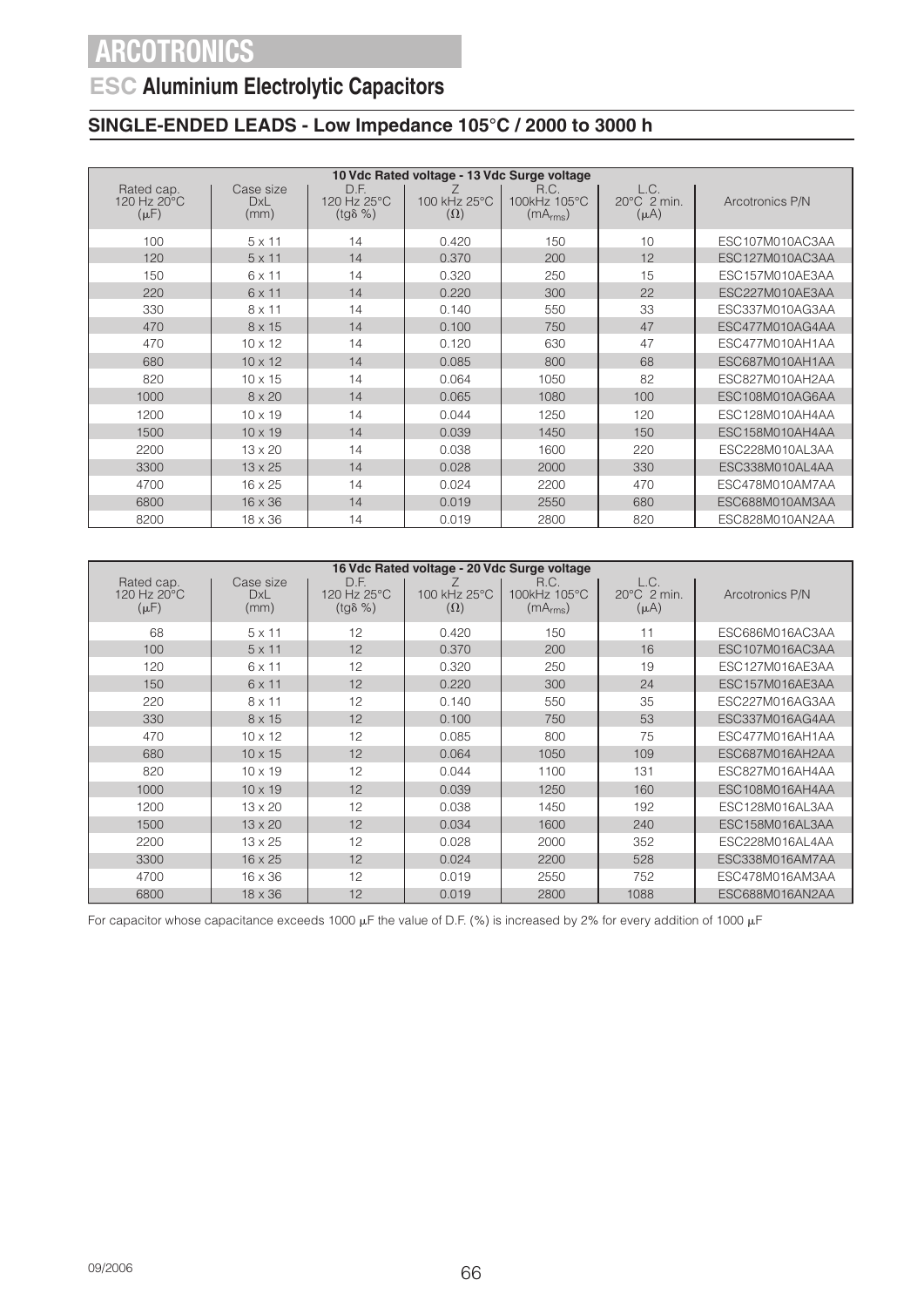### **ESC Aluminium Electrolytic Capacitors**

### **SINGLE-ENDED LEADS - Low Impedance 105°C / 2000 to 3000 h**

| 25 Vdc Rated voltage - 32 Vdc Surge voltage |                          |                                         |                            |                                              |                                              |                 |  |
|---------------------------------------------|--------------------------|-----------------------------------------|----------------------------|----------------------------------------------|----------------------------------------------|-----------------|--|
| Rated cap.<br>120 Hz 20°C<br>$(\mu F)$      | Case size<br>DxL<br>(mm) | D.F.<br>120 Hz 25°C<br>$(tg\delta \% )$ | 100 kHz 25°C<br>$(\Omega)$ | R.C.<br>100kHz 105°C<br>(mA <sub>rms</sub> ) | L.C.<br>$20^{\circ}$ C $2$ min.<br>$(\mu A)$ | Arcotronics P/N |  |
| 47                                          | $5 \times 11$            | 10                                      | 0.420                      | 150                                          | 12                                           | ESC476M025AC3AA |  |
| 68                                          | $6 \times 11$            | 10                                      | 0.370                      | 200                                          | 17                                           | ESC686M025AE3AA |  |
| 100                                         | 6 x 11                   | 10                                      | 0.220                      | 250                                          | 25                                           | ESC107M025AE3AA |  |
| 120                                         | $8 \times 11$            | 10                                      | 0.200                      | 300                                          | 30                                           | ESC127M025AG3AA |  |
| 150                                         | $8 \times 11$            | 10                                      | 0.140                      | 550                                          | 37                                           | ESC157M025AG3AA |  |
| 220                                         | 8 x 15                   | 10                                      | 0.100                      | 750                                          | 55                                           | ESC227M025AG4AA |  |
| 330                                         | 8 x 20                   | 10                                      | 0.069                      | 800                                          | 82                                           | ESC337M025AG6AA |  |
| 470                                         | $10 \times 15$           | 10                                      | 0.064                      | 1050                                         | 117                                          | ESC477M025AH2AA |  |
| 680                                         | $10 \times 19$           | 10                                      | 0.039                      | 1100                                         | 170                                          | ESC687M025AH4AA |  |
| 820                                         | $10 \times 19$           | 10                                      | 0.039                      | 1250                                         | 205                                          | ESC827M025AH4AA |  |
| 1000                                        | $13 \times 20$           | 10                                      | 0.038                      | 1450                                         | 250                                          | ESC108M025AL3AA |  |
| 1200                                        | $13 \times 25$           | 10                                      | 0.029                      | 1600                                         | 300                                          | ESC128M025AL4AA |  |
| 1500                                        | $16 \times 25$           | 10                                      | 0.028                      | 2000                                         | 375                                          | ESC158M025AM7AA |  |
| 2200                                        | $16 \times 32$           | 10                                      | 0.024                      | 2200                                         | 550                                          | ESC228M025AM2AA |  |
| 3300                                        | $16 \times 36$           | 10                                      | 0.019                      | 2550                                         | 825                                          | ESC338M025AM3AA |  |
| 4700                                        | $18 \times 36$           | 10                                      | 0.019                      | 2800                                         | 1175                                         | ESC478M025AN2AA |  |

| 35 Vdc Rated voltage - 44 Vdc Surge voltage |                                 |                                         |                            |                                              |                                  |                 |  |
|---------------------------------------------|---------------------------------|-----------------------------------------|----------------------------|----------------------------------------------|----------------------------------|-----------------|--|
| Rated cap.<br>120 Hz 20°C<br>$(\mu F)$      | Case size<br><b>DxL</b><br>(mm) | D.F.<br>120 Hz 25°C<br>$(tg\delta \% )$ | 100 kHz 25°C<br>$(\Omega)$ | R.C.<br>100kHz 105°C<br>(mA <sub>rms</sub> ) | L.C.<br>20°C 2 min.<br>$(\mu A)$ | Arcotronics P/N |  |
| 4.7                                         | $5 \times 11$                   | 10                                      | 1.200                      | 115                                          | 3                                | ESC475M035AC3AA |  |
| 6.8                                         | $5 \times 11$                   | 10                                      | 1.000                      | 120                                          | 3                                | ESC685M035AC3AA |  |
| 10                                          | $5 \times 11$                   | 10                                      | 0.900                      | 140                                          | 3                                | ESC106M035AC3AA |  |
| 15                                          | $5 \times 11$                   | 10                                      | 0.690                      | 170                                          | 5                                | ESC156M035AC3AA |  |
| 22                                          | $5 \times 11$                   | 10                                      | 0.420                      | 190                                          | 8                                | ESC226M035AC3AA |  |
| 33                                          | $5 \times 11$                   | 10                                      | 0.420                      | 200                                          | 11                               | ESC336M035AC3AA |  |
| 47                                          | 6 x 11                          | 10                                      | 0.370                      | 250                                          | 16                               | ESC476M035AE3AA |  |
| 68                                          | $6 \times 11$                   | 10                                      | 0.220                      | 300                                          | 24                               | ESC686M035AE3AA |  |
| 100                                         | $8 \times 11$                   | 10                                      | 0.140                      | 450                                          | 35                               | ESC107M035AG3AA |  |
| 120                                         | $8 \times 11$                   | 10                                      | 0.130                      | 550                                          | 42                               | ESC127M035AG3AA |  |
| 150                                         | 8 x 15                          | 10                                      | 0.100                      | 650                                          | 52                               | ESC157M035AG4AA |  |
| 220                                         | $8 \times 20$                   | 10                                      | 0.085                      | 780                                          | 77                               | ESC227M035AG6AA |  |
| 220                                         | $10 \times 12$                  | 10                                      | 0.069                      | 800                                          | 77                               | ESC227M035AH1AA |  |
| 330                                         | $10 \times 19$                  | 10                                      | 0.044                      | 1050                                         | 115                              | ESC337M035AH4AA |  |
| 470                                         | $10 \times 19$                  | 10                                      | 0.039                      | 1300                                         | 164                              | ESC477M035AH4AA |  |
| 680                                         | $13 \times 20$                  | 10                                      | 0.038                      | 1400                                         | 238                              | ESC687M035AL3AA |  |
| 820                                         | $13 \times 20$                  | 10                                      | 0.034                      | 1550                                         | 287                              | ESC827M035AL3AA |  |
| 1000                                        | $13 \times 25$                  | 10                                      | 0.029                      | 1700                                         | 350                              | ESC108M035AL4AA |  |
| 1200                                        | 16 x 25                         | 10                                      | 0.028                      | 1900                                         | 420                              | ESC128M035AM7AA |  |
| 1500                                        | $16 \times 25$                  | 10                                      | 0.024                      | 2100                                         | 525                              | ESC158M035AM7AA |  |
| 2200                                        | $16 \times 32$                  | 10                                      | 0.021                      | 2500                                         | 770                              | ESC228M035AM2AA |  |
| 2200                                        | 16 x 36                         | 10                                      | 0.019                      | 2550                                         | 770                              | ESC228M035AM3AA |  |
| 3300                                        | 18 x 36                         | 10                                      | 0.019                      | 2800                                         | 1155                             | ESC338M035AN2AA |  |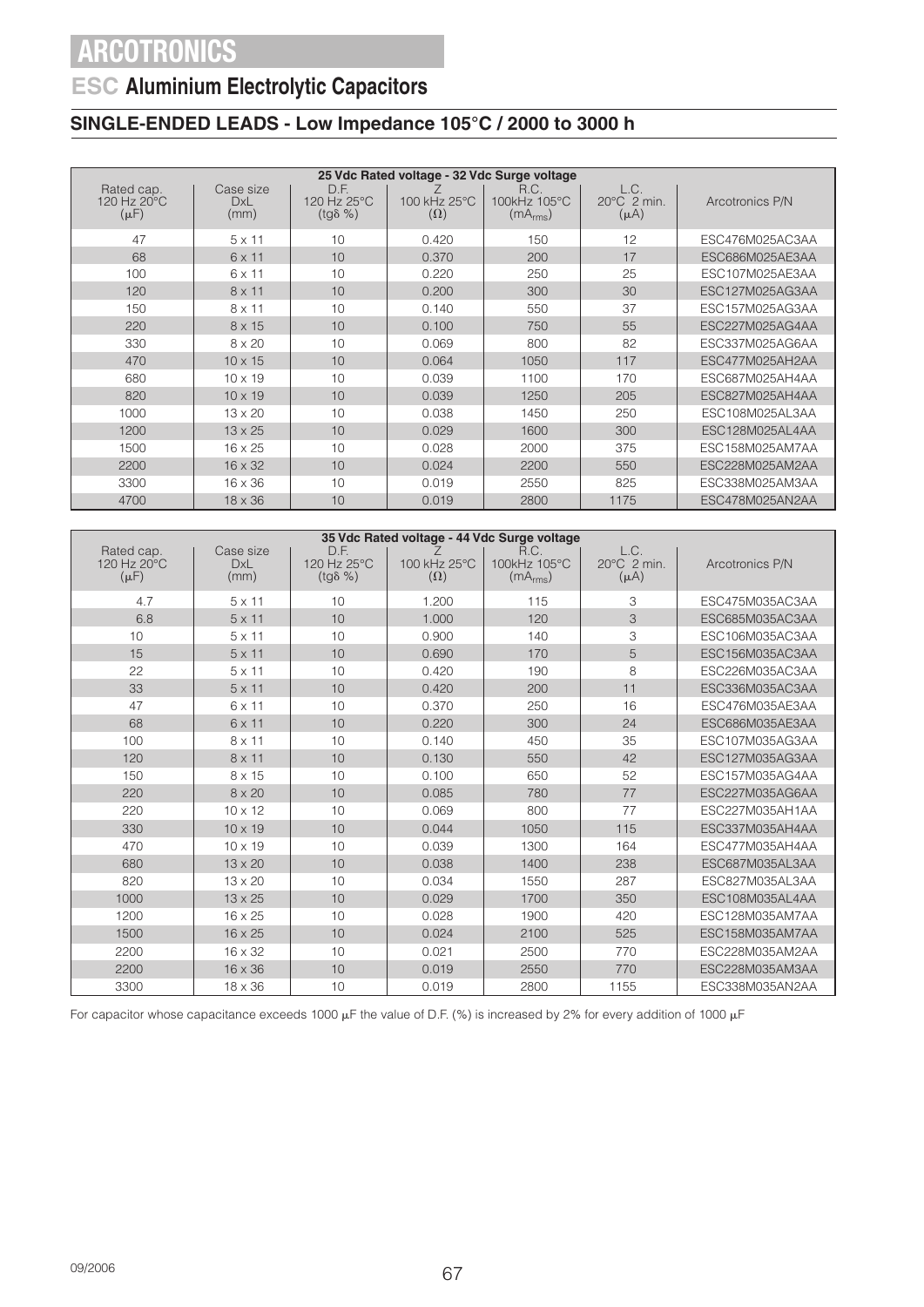### **ESC Aluminium Electrolytic Capacitors**

### **SINGLE-ENDED LEADS - Low Impedance 105°C / 2000 to 3000 h**

|                                        | 50 Vdc Rated voltage - 63 Vdc Surge voltage |                                         |                            |                                              |                                  |                 |  |  |
|----------------------------------------|---------------------------------------------|-----------------------------------------|----------------------------|----------------------------------------------|----------------------------------|-----------------|--|--|
| Rated cap.<br>120 Hz 20°C<br>$(\mu F)$ | Case size<br><b>DxL</b><br>(mm)             | D.E.<br>120 Hz 25°C<br>$(tg\delta \% )$ | 100 kHz 25°C<br>$(\Omega)$ | R.C.<br>100kHz 105°C<br>(mA <sub>rms</sub> ) | L.C.<br>20°C 2 min.<br>$(\mu A)$ | Arcotronics P/N |  |  |
| 1.0                                    | $5 \times 11$                               | 8                                       | 2.400                      | 40                                           | 3                                | ESC105M050AC3AA |  |  |
| 4.7                                    | $5 \times 11$                               | $\mathsf{R}$                            | 2.000                      | 115                                          | $\overline{\mathcal{E}}$         | ESC475M050AC3AA |  |  |
| 6.8                                    | $5 \times 11$                               | 8                                       | 1.850                      | 120                                          | 3                                | ESC685M050AC3AA |  |  |
| 10                                     | $5 \times 11$                               | 8                                       | 1.700                      | 140                                          | 5                                | ESC106M050AC3AA |  |  |
| 15                                     | $5 \times 11$                               | 8                                       | 1.200                      | 180                                          | $\overline{7}$                   | ESC156M050AC3AA |  |  |
| 22                                     | $5 \times 11$                               | 8                                       | 0.700                      | 200                                          | 11                               | ESC226M050AC3AA |  |  |
| 33                                     | $6 \times 11$                               | 8                                       | 0.600                      | 250                                          | 16                               | ESC336M050AE3AA |  |  |
| 47                                     | 6 x 11                                      | 8                                       | 0.520                      | 300                                          | 23                               | ESC476M050AE3AA |  |  |
| 68                                     | 8 x 11                                      | 8                                       | 0.350                      | 450                                          | 34                               | ESC686M050AG3AA |  |  |
| 100                                    | 8 x 15                                      | 8                                       | 0.250                      | 550                                          | 50                               | ESC107M050AG4AA |  |  |
| 120                                    | $8 \times 20$                               | 8                                       | 0.210                      | 650                                          | 60                               | ESC127M050AG6AA |  |  |
| 150                                    | $10 \times 12$                              | 8                                       | 0.160                      | 800                                          | 75                               | ESC157M050AH1AA |  |  |
| 220                                    | $10 \times 15$                              | 8                                       | 0.100                      | 1050                                         | 110                              | ESC227M050AH2AA |  |  |
| 330                                    | $10 \times 19$                              | 8                                       | 0.072                      | 1300                                         | 165                              | ESC337M050AH4AA |  |  |
| 470                                    | $13 \times 20$                              | 8                                       | 0.060                      | 1400                                         | 235                              | ESC477M050AL3AA |  |  |
| 680                                    | $13 \times 25$                              | 8                                       | 0.050                      | 1550                                         | 340                              | ESC687M050AL4AA |  |  |
| 820                                    | $16 \times 25$                              | 8                                       | 0.040                      | 1700                                         | 410                              | ESC827M050AM7AA |  |  |
| 1000                                   | $16 \times 25$                              | 8                                       | 0.039                      | 1900                                         | 500                              | ESC108M050AM7AA |  |  |
| 1200                                   | $16 \times 32$                              | 8                                       | 0.025                      | 2100                                         | 600                              | ESC128M050AM2AA |  |  |
| 1500                                   | $16 \times 36$                              | 8                                       | 0.025                      | 2550                                         | 750                              | ESC158M050AM3AA |  |  |
| 2200                                   | $18 \times 40$                              | 8                                       | 0.025                      | 2800                                         | 1100                             | ESC228M050AN3AA |  |  |

|                                        | 63 Vdc Rated voltage - 79 Vdc Surge voltage |                                         |                            |                                              |                                            |                 |  |  |  |
|----------------------------------------|---------------------------------------------|-----------------------------------------|----------------------------|----------------------------------------------|--------------------------------------------|-----------------|--|--|--|
| Rated cap.<br>120 Hz 20°C<br>$(\mu F)$ | Case size<br>DxL<br>(mm)                    | D.F.<br>120 Hz 25°C<br>$(tq\delta \% )$ | 100 kHz 25°C<br>$(\Omega)$ | R.C.<br>100kHz 105°C<br>(mA <sub>rms</sub> ) | L.C.<br>$20^{\circ}$ C 2 min.<br>$(\mu A)$ | Arcotronics P/N |  |  |  |
| 4.7                                    | $5 \times 11$                               | 8                                       | 2.200                      | 115                                          | 3                                          | ESC475M063AC3AA |  |  |  |
| 6.8                                    | $5 \times 11$                               | 8                                       | 2.000                      | 120                                          | $\overline{4}$                             | ESC685M063AC3AA |  |  |  |
| 10                                     | $5 \times 11$                               | 8                                       | 1.850                      | 140                                          | 6                                          | ESC106M063AC3AA |  |  |  |
| 15                                     | $5 \times 11$                               | 8                                       | 1.700                      | 200                                          | 9                                          | ESC156M063AC3AA |  |  |  |
| 22                                     | 6 x 11                                      | 8                                       | 1.200                      | 250                                          | 14                                         | ESC226M063AE3AA |  |  |  |
| 33                                     | 6 x 11                                      | 8                                       | 0.900                      | 300                                          | 21                                         | ESC336M063AE3AA |  |  |  |
| 47                                     | $8 \times 11$                               | 8                                       | 0.700                      | 450                                          | 30                                         | ESC476M063AG3AA |  |  |  |
| 68                                     | $8 \times 11$                               | 8                                       | 0.520                      | 550                                          | 43                                         | ESC686M063AG3AA |  |  |  |
| 100                                    | $8 \times 20$                               | 8                                       | 0.350                      | 650                                          | 63                                         | ESC107M063AG6AA |  |  |  |
| 120                                    | $10 \times 15$                              | 8                                       | 0.300                      | 800                                          | 76                                         | ESC127M063AH2AA |  |  |  |
| 150                                    | $10 \times 15$                              | 8                                       | 0.200                      | 1050                                         | 94                                         | ESC157M063AH2AA |  |  |  |
| 220                                    | $10 \times 19$                              | 8                                       | 0.150                      | 1300                                         | 139                                        | ESC227M063AH4AA |  |  |  |
| 330                                    | $13 \times 20$                              | 8                                       | 0.100                      | 1400                                         | 208                                        | ESC337M063AL3AA |  |  |  |
| 470                                    | $13 \times 25$                              | 8                                       | 0.064                      | 1550                                         | 296                                        | ESC477M063AL4AA |  |  |  |
| 680                                    | $16 \times 25$                              | 8                                       | 0.052                      | 1700                                         | 428                                        | ESC687M063AM7AA |  |  |  |
| 820                                    | 16 x 32                                     | 8                                       | 0.048                      | 1900                                         | 517                                        | ESC827M063AM2AA |  |  |  |
| 1000                                   | $16 \times 32$                              | 8                                       | 0.042                      | 2100                                         | 630                                        | ESC108M063AM2AA |  |  |  |
| 1200                                   | $16 \times 36$                              | 8                                       | 0.036                      | 2550                                         | 756                                        | ESC128M063AM3AA |  |  |  |
| 1500                                   | $18 \times 36$                              | 8                                       | 0.033                      | 2800                                         | 945                                        | ESC158M063AN2AA |  |  |  |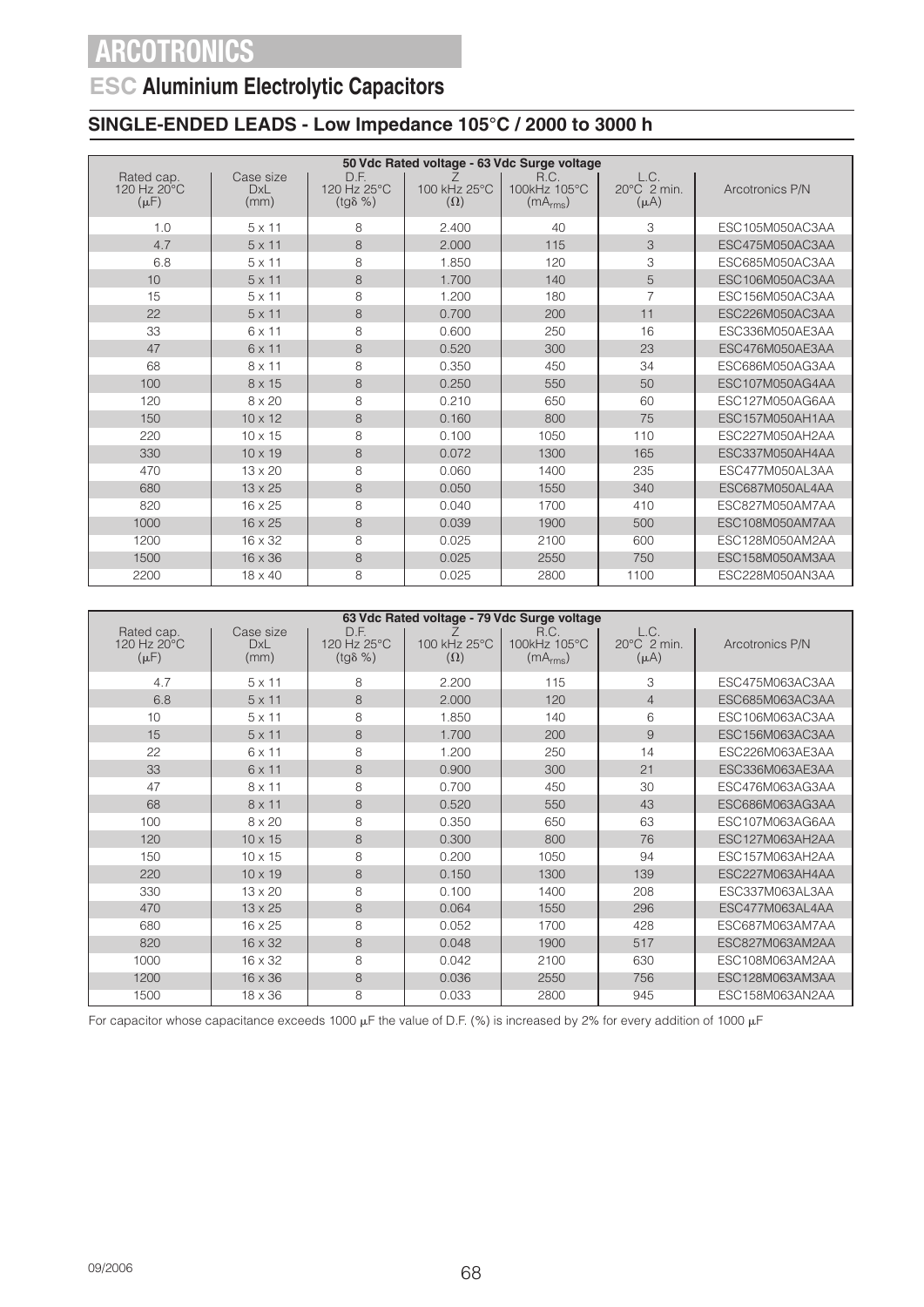## **ESC Aluminium Electrolytic Capacitors**

### **SINGLE-ENDED LEADS - Low Impedance 105°C / 2000 to 3000 h**

|                                        | 100 Vdc Rated voltage - 125 Vdc Surge voltage |                                         |                            |                                              |                                            |                 |  |  |
|----------------------------------------|-----------------------------------------------|-----------------------------------------|----------------------------|----------------------------------------------|--------------------------------------------|-----------------|--|--|
| Rated cap.<br>120 Hz 20°C<br>$(\mu F)$ | Case size<br><b>DxL</b><br>(mm)               | D.F.<br>120 Hz 25°C<br>$(tq\delta \% )$ | 100 kHz 25°C<br>$(\Omega)$ | R.C.<br>100kHz 105°C<br>(mA <sub>rms</sub> ) | L.C.<br>$20^{\circ}$ C 2 min.<br>$(\mu A)$ | Arcotronics P/N |  |  |
| 4.7                                    | $5 \times 11$                                 | $\overline{7}$                          | 2.000                      | 120                                          | 5                                          | ESC475M100AC3AA |  |  |
| 6.8                                    | $5 \times 11$                                 | $\overline{7}$                          | 1.850                      | 140                                          | 7                                          | ESC685M100AC3AA |  |  |
| 10                                     | 6 x 11                                        | 7                                       | 1.500                      | 200                                          | 10                                         | ESC106M100AE3AA |  |  |
| 15                                     | $6 \times 11$                                 | $\overline{7}$                          | 1.200                      | 250                                          | 15                                         | ESC156M100AE3AA |  |  |
| 22                                     | $8 \times 11$                                 | 7                                       | 0.790                      | 300                                          | 22                                         | ESC226M100AG3AA |  |  |
| 33                                     | 8 x 15                                        | $\overline{7}$                          | 0.590                      | 450                                          | 33                                         | ESC336M100AG4AA |  |  |
| 47                                     | $10 \times 15$                                | $\overline{7}$                          | 0.350                      | 550                                          | 47                                         | ESC476M100AH2AA |  |  |
| 68                                     | $10 \times 19$                                | $\overline{7}$                          | 0.240                      | 650                                          | 68                                         | ESC686M100AH4AA |  |  |
| 100                                    | $13 \times 20$                                | $\overline{7}$                          | 0.180                      | 800                                          | 100                                        | ESC107M100AL3AA |  |  |
| 120                                    | $13 \times 25$                                | $\overline{7}$                          | 0.150                      | 1050                                         | 120                                        | ESC127M100AL4AA |  |  |
| 150                                    | $13 \times 25$                                | 7                                       | 0.110                      | 1300                                         | 150                                        | ESC157M100AL4AA |  |  |
| 220                                    | $16 \times 25$                                | $\overline{7}$                          | 0.071                      | 1400                                         | 220                                        | ESC227M100AM7AA |  |  |
| 330                                    | $16 \times 32$                                | 7                                       | 0.049                      | 1550                                         | 330                                        | ESC337M100AM2AA |  |  |
| 470                                    | $18 \times 36$                                | 7                                       | 0.038                      | 1700                                         | 470                                        | ESC477M100AN2AA |  |  |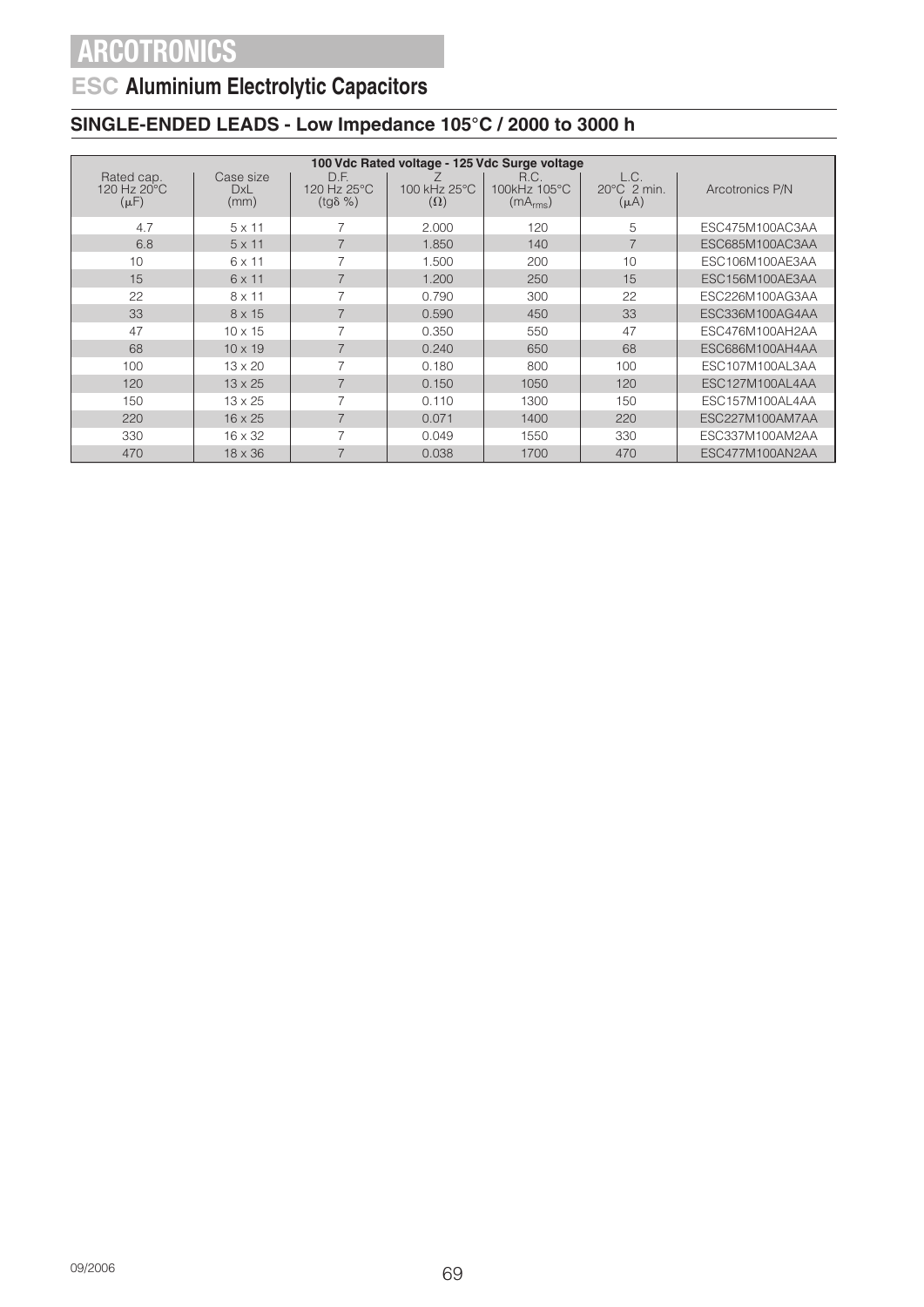### **ESX Aluminium Electrolytic Capacitors**

### **SINGLE-ENDED LEADS - Low Impedance 105°C / 2000 to 5000 h**

#### **Description**

Capacitors for high frequency applications.

**Applications** High frequency switching mode circuits.

#### **Features**

Case with  $ØD \ge 6.0$  mm has the safety vent at the bottom.

#### **Diagram of dimensions** (Units=mm)

#### **Marking**

ARCOTRONICS' logo Series: (ESX), Operating temperature: (105°C) Rated capacitance  $(\mu F)$ , Rated voltage: (Vdc), Negative polarity: (black line), Date code



#### **Electrical characteristics**

| Rated voltage         | 6.3 to 100 Vdc                                                                                                                                                                                       |
|-----------------------|------------------------------------------------------------------------------------------------------------------------------------------------------------------------------------------------------|
| Operating temperature | $-40$ to $+105^{\circ}$ C                                                                                                                                                                            |
| Capacitance range     | $4.7\mu$ F to 15000 $\mu$ F                                                                                                                                                                          |
| Capacitance tolerance | $\pm$ 20% at 120Hz / 20°C                                                                                                                                                                            |
| Endurance test        | 2000 to 5000 h (see conditions in Test method and performance)                                                                                                                                       |
| Leakage current       | $I = 0.01$ CV ( $\mu$ A) or $3\mu$ A whichever is greater<br>C = rated capacitance ( $\mu$ F); V = rated voltage (Vdc)<br>(after than D.C. rated working voltage at 20°C has been applied for 2 min) |

#### **Impedance Z characteristics at 120 Hz**

| (Vdc)<br>Rated<br>voltage                         | υ., | . .<br>. v | $\mathbf{a}$<br>-- | $\sim$<br>ິ | $\overline{\phantom{a}}$<br>่วเ | --<br>uu | $\Omega$<br>ou | 100 |
|---------------------------------------------------|-----|------------|--------------------|-------------|---------------------------------|----------|----------------|-----|
| -<br>-<br>$\sim$<br>$\Lambda$<br>$-4$<br>∼<br>. . |     |            |                    |             |                                 |          |                |     |

#### **Compensation factor of ripple current (R.C.) vs. frequency**

| Capacitance range   | 50 Hz | 120 Hz | 300 Hz | 1 kHz | 10 kHz | 100 kHz |
|---------------------|-------|--------|--------|-------|--------|---------|
| $4.7 \mu F$         | 0.30  | 0.40   | 0.50   | 0.70  | 0.80   | 1.00    |
| $6.8$ to 33 $\mu$ F | 0.40  | 0.50   | 0.60   | 0.80  | 0.90   | 1.00    |
| 47 to 330 µF        | 0.60  | 0.70   | 0.80   | 0.90  | 0.95   | 1.00    |
| 470 to 1000 µF      | 0.65  | 0.80   | 0.90   | 0.98  | 1.00   | 1.00    |
| 1200 to 15000 µF    | 0.85  | 0.90   | 0.95   | 0.98  | 1.00   | 1.00    |

#### **Compensation factor of ripple current (R.C.) vs. temperature**

| ------<br>.  | c=°r<br>.       | OE <sup>o</sup><br>.            | 105°C<br>__ |
|--------------|-----------------|---------------------------------|-------------|
| Mι<br>.<br>. | $\Omega$<br>.uu | $\overline{\phantom{a}}$<br>.∪∪ | 1111        |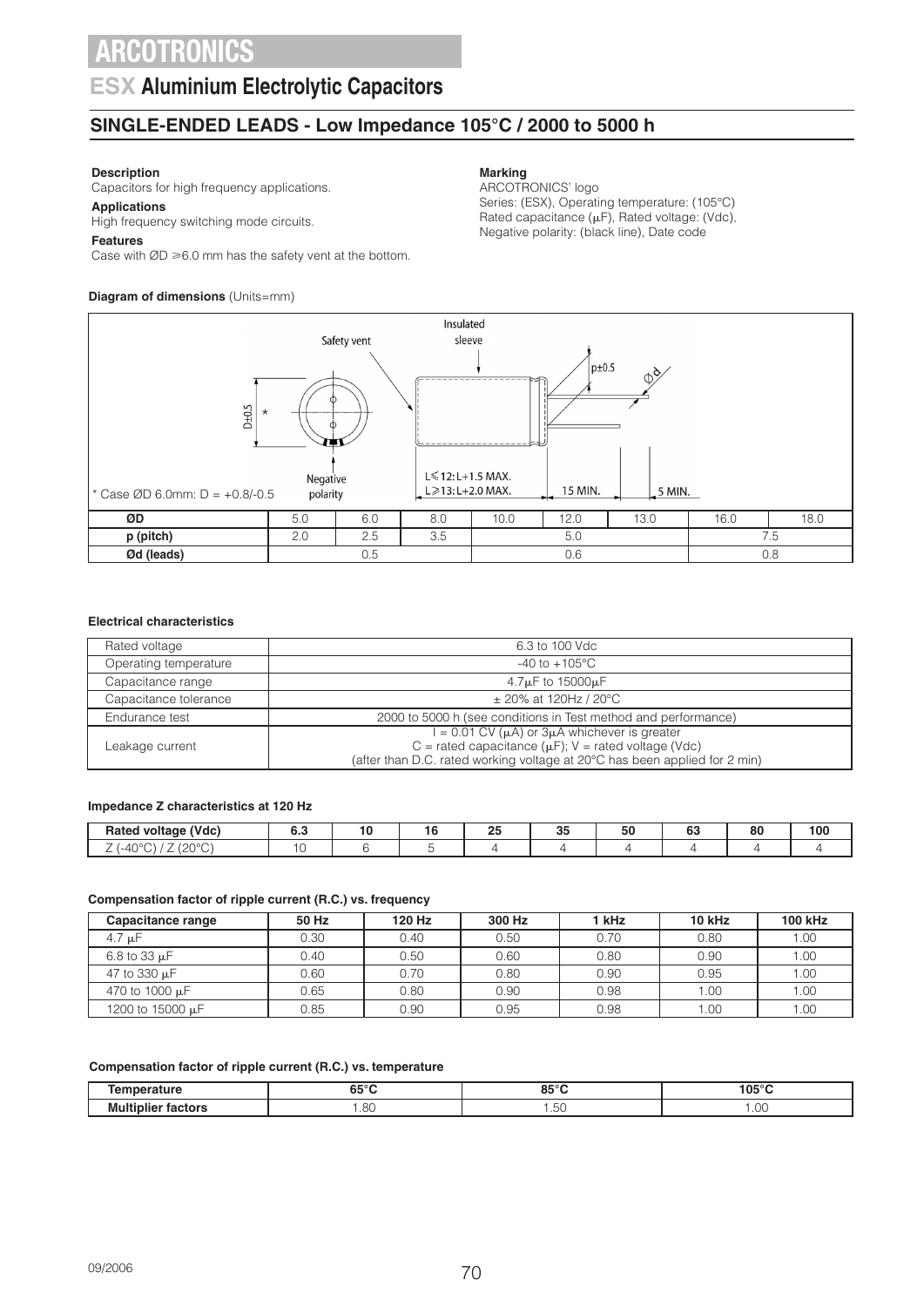### **ESX Aluminium Electrolytic Capacitors**

### **SINGLE-ENDED LEADS - Low Impedance 105°C / 2000 to 5000 h**

### **Test method and performance**

| <b>Conditions</b>           | Load life test                                                                                              | <b>Shelf life test</b>                            |
|-----------------------------|-------------------------------------------------------------------------------------------------------------|---------------------------------------------------|
| Temperature:                | $105^{\circ}$ C                                                                                             | $105^{\circ}$ C                                   |
| Test duration:              | $\varnothing$ D $\leq 8.0$ mm: 2000 h                                                                       | 1000 hours                                        |
|                             | $\varnothing$ D 10.0 mm: 3000 h                                                                             |                                                   |
|                             | $\varnothing$ D $\geq$ 12.0 mm: 5000 h                                                                      |                                                   |
| Ripple current:<br>Voltage: | max ripple current at 100KHz 105°C specified in table.<br>the sum of D.C. voltage and the peak A.C. voltage | no ripple current applied.<br>no voltage applied. |
|                             | must not exceed the rated voltage of capacitor.                                                             |                                                   |
| Performance                 | The following specifications will be satisfied when the capacitors are restored at 20°C.                    |                                                   |
| Capacitance change:         | within 20% of initial value.                                                                                | within 20% of initial value.                      |
| Dissipation factor:         | not exceed 200% of the initial requirement.                                                                 | not exceed 200% of the initial requirement.       |
| Leakage current:            | not exceed initial requirement.                                                                             | not exceed initial requirement.                   |

#### **Technical data and ordering codes**

| 6.3 Vdc Rated voltage - 8 Vdc Surge voltage |                                 |                                         |                            |                                              |                                            |                 |  |
|---------------------------------------------|---------------------------------|-----------------------------------------|----------------------------|----------------------------------------------|--------------------------------------------|-----------------|--|
| Rated cap.<br>120 Hz 20°C<br>$(\mu F)$      | Case size<br><b>DxL</b><br>(mm) | D.F.<br>120 Hz 25°C<br>$(tg\delta \% )$ | 100 kHz 25°C<br>$(\Omega)$ | R.C.<br>100kHz 105°C<br>(mA <sub>rms</sub> ) | L.C.<br>$20^{\circ}$ C 2 min.<br>$(\mu A)$ | Arcotronics P/N |  |
| 100                                         | $5 \times 11$                   | 19                                      | 1.500                      | 166                                          | 6                                          | ESX107M6R3AC3AA |  |
| 120                                         | $5 \times 11$                   | 19                                      | 1.300                      | 175                                          | $\overline{7}$                             | ESX127M6R3AC3AA |  |
| 150                                         | 6 x 11                          | 19                                      | 0.920                      | 225                                          | 9                                          | ESX157M6R3AE3AA |  |
| 220                                         | $8 \times 11$                   | 19                                      | 0.610                      | 285                                          | 14                                         | ESX227M6R3AG3AA |  |
| 330                                         | $8 \times 11$                   | 19                                      | 0.400                      | 410                                          | 21                                         | ESX337M6R3AG3AA |  |
| 470                                         | $10 \times 12$                  | 19                                      | 0.280                      | 550                                          | 30                                         | ESX477M6R3AH1AA |  |
| 680                                         | $10 \times 15$                  | 19                                      | 0.220                      | 735                                          | 43                                         | ESX687M6R3AH2AA |  |
| 820                                         | $10 \times 15$                  | 19                                      | 0.190                      | 795                                          | 52                                         | ESX827M6R3AH2AA |  |
| 1000                                        | $10 \times 19$                  | 19                                      | 0.170                      | 950                                          | 63                                         | ESX108M6R3AH4AA |  |
| 1200                                        | $10 \times 19$                  | 19                                      | 0.140                      | 1020                                         | 76                                         | ESX128M6R3AH4AA |  |
| 1500                                        | $10 \times 19$                  | 19                                      | 0.140                      | 1000                                         | 94                                         | ESX158M6R3AH4AA |  |
| 1500                                        | $10 \times 25$                  | 19                                      | 0.120                      | 1200                                         | 94                                         | ESX158M6R3AH5AA |  |
| 2200                                        | $10 \times 30$                  | 19                                      | 0.095                      | 1450                                         | 139                                        | ESX228M6R3AH6AA |  |
| 3300                                        | $12 \times 35$                  | 19                                      | 0.081                      | 1700                                         | 208                                        | ESX338M6R3AK3AA |  |
| 4700                                        | $12 \times 35$                  | 19                                      | 0.063                      | 2110                                         | 296                                        | ESX478M6R3AK3AA |  |
| 6800                                        | $16 \times 32$                  | 19                                      | 0.055                      | 2350                                         | 428                                        | ESX688M6R3AM2AA |  |
| 8200                                        | $16 \times 36$                  | 19                                      | 0.047                      | 2550                                         | 517                                        | ESX828M6R3AM3AA |  |
| 10000                                       | $16 \times 40$                  | 19                                      | 0.039                      | 2750                                         | 630                                        | ESX109M6R3AM4AA |  |
| 15000                                       | $18 \times 40$                  | 19                                      | 0.037                      | 2950                                         | 945                                        | ESX159M6R3AN3AA |  |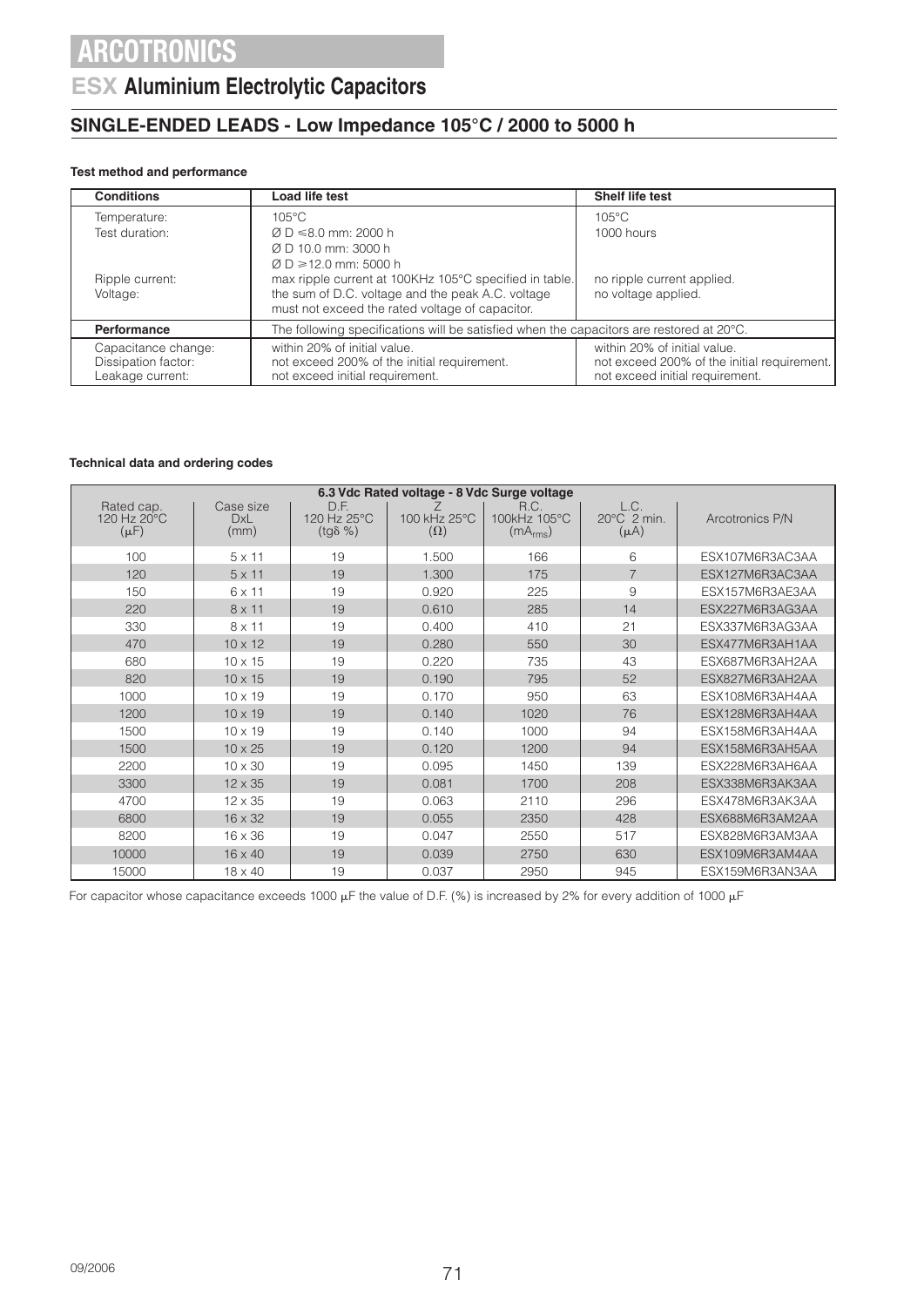### **ESX Aluminium Electrolytic Capacitors**

### **SINGLE-ENDED LEADS - Low Impedance 105°C / 2000 to 5000 h**

|                                        | 10 Vdc Rated voltage - 13 Vdc Surge voltage |                                         |                                 |                                              |                                  |                 |  |  |
|----------------------------------------|---------------------------------------------|-----------------------------------------|---------------------------------|----------------------------------------------|----------------------------------|-----------------|--|--|
| Rated cap.<br>120 Hz 20°C<br>$(\mu F)$ | Case size<br><b>DxL</b><br>(mm)             | D.F.<br>120 Hz 25°C<br>$(tq\delta \% )$ | Z<br>100 kHz 25°C<br>$(\Omega)$ | R.C.<br>100kHz 105°C<br>(mA <sub>rms</sub> ) | L.C.<br>20°C 2 min.<br>$(\mu A)$ | Arcotronics P/N |  |  |
| 22                                     | $5 \times 11$                               | 16                                      | 5.400                           | 44                                           | 3                                | ESX226M010AC3AA |  |  |
| 33                                     | $5 \times 11$                               | 16                                      | 3.300                           | 66                                           | 3                                | ESX336M010AC3AA |  |  |
| 47                                     | $5 \times 11$                               | 16                                      | 2.200                           | 94                                           | 5                                | ESX476M010AC3AA |  |  |
| 68                                     | $5 \times 11$                               | 16                                      | 1.300                           | 136                                          | $\overline{7}$                   | ESX686M010AC3AA |  |  |
| 100                                    | $5 \times 11$                               | 16                                      | 1.150                           | 170                                          | 10                               | ESX107M010AC3AA |  |  |
| 100                                    | $6 \times 11$                               | 16                                      | 1.000                           | 200                                          | 10                               | ESX107M010AE3AA |  |  |
| 120                                    | 6 x 11                                      | 16                                      | 0.910                           | 240                                          | 12                               | ESX127M010AE3AA |  |  |
| 150                                    | 6 x 11                                      | 16                                      | 0.700                           | 265                                          | 15                               | ESX157M010AE3AA |  |  |
| 220                                    | 6 x 11                                      | 16                                      | 0.590                           | 290                                          | 22                               | ESX227M010AE3AA |  |  |
| 220                                    | $8 \times 11$                               | 16                                      | 0.480                           | 370                                          | 22                               | ESX227M010AG3AA |  |  |
| 330                                    | $8 \times 11$                               | 16                                      | 0.330                           | 470                                          | 33                               | ESX337M010AG3AA |  |  |
| 470                                    | $8 \times 11$                               | 16                                      | 0.300                           | 480                                          | 47                               | ESX477M010AG3AA |  |  |
| 470                                    | $10 \times 12$                              | 16                                      | 0.240                           | 590                                          | 47                               | ESX477M010AH1AA |  |  |
| 680                                    | $8 \times 20$                               | 16                                      | 0.180                           | 790                                          | 68                               | ESX687M010AG6AA |  |  |
| 680                                    | $10 \times 15$                              | 16                                      | 0.180                           | 790                                          | 68                               | ESX687M010AH2AA |  |  |
| 820                                    | $10 \times 19$                              | 16                                      | 0.140                           | 990                                          | 82                               | ESX827M010AH4AA |  |  |
| 1000                                   | $10 \times 15$                              | 16                                      | 0.135                           | 900                                          | 100                              | ESX108M010AH2AA |  |  |
| 1000                                   | $10 \times 19$                              | 16                                      | 0.120                           | 1060                                         | 100                              | ESX108M010AH4AA |  |  |
| 1200                                   | $10 \times 25$                              | 16                                      | 0.120                           | 1290                                         | 120                              | ESX128M010AH5AA |  |  |
| 1500                                   | $10 \times 30$                              | 16                                      | 0.093                           | 1450                                         | 150                              | ESX158M010AH6AA |  |  |
| 2200                                   | 12 x 30                                     | 16                                      | 0.087                           | 1570                                         | 220                              | ESX228M010AK2AA |  |  |
| 2200                                   | 13 x 20                                     | 16                                      | 0.073                           | 1900                                         | 220                              | ESX228M010AL3AA |  |  |
| 3300                                   | 10 x 30                                     | 16                                      | 0.077                           | 1690                                         | 330                              | ESX338M010AH6AA |  |  |
| 3300                                   | 12 x 35                                     | 16                                      | 0.062                           | 2110                                         | 330                              | ESX338M010AK3AA |  |  |
| 4700                                   | $13 \times 40$                              | 16                                      | 0.057                           | 2300                                         | 470                              | ESX478M010AL7AA |  |  |
| 4700                                   | 16 x 32                                     | 16                                      | 0.054                           | 2450                                         | 470                              | ESX478M010AM2AA |  |  |
| 6800                                   | 16 x 36                                     | 16                                      | 0.046                           | 2680                                         | 680                              | ESX688M010AM3AA |  |  |
| 8200                                   | $16 \times 40$                              | 16                                      | 0.038                           | 2850                                         | 820                              | ESX828M010AM4AA |  |  |
| 10000                                  | 18 x 40                                     | 16                                      | 0.037                           | 3050                                         | 1000                             | ESX109M010AN3AA |  |  |

|                                        |                                 |                                         | 16 Vdc Rated voltage - 20 Vdc Surge voltage |                                              |                                  |                 |
|----------------------------------------|---------------------------------|-----------------------------------------|---------------------------------------------|----------------------------------------------|----------------------------------|-----------------|
| Rated cap.<br>120 Hz 20°C<br>$(\mu F)$ | Case size<br><b>DxL</b><br>(mm) | D.F.<br>120 Hz 25°C<br>$(tq\delta \% )$ | $\angle$<br>100 kHz 25°C<br>$(\Omega)$      | R.C.<br>100kHz 105°C<br>(mA <sub>rms</sub> ) | L.C.<br>20°C 2 min.<br>$(\mu A)$ | Arcotronics P/N |
| 22                                     | $5 \times 11$                   | 14                                      | 3.300                                       | 53                                           | 3                                | ESX226M016AC3AA |
| 33                                     | $5 \times 11$                   | 14                                      | 2.100                                       | 79                                           | 5                                | ESX336M016AC3AA |
| 47                                     | $5 \times 11$                   | 14                                      | 1.300                                       | 113                                          | $\overline{7}$                   | ESX476M016AC3AA |
| 68                                     | 6 x 11                          | 14                                      | 0.920                                       | 163                                          | 11                               | ESX686M016AE3AA |
| 100                                    | $6 \times 11$                   | 14                                      | 1.100                                       | 190                                          | 16                               | ESX107M016AE3AA |
| 100                                    | $8 \times 11$                   | 14                                      | 0.890                                       | 241                                          | 16                               | ESX107M016AG3AA |
| 120                                    | $8 \times 11$                   | 14                                      | 0.580                                       | 290                                          | 19                               | ESX127M016AG3AA |
| 150                                    | $8 \times 11$                   | 14                                      | 0.470                                       | 380                                          | 24                               | ESX157M016AG3AA |
| 220                                    | $8 \times 11$                   | 14                                      | 0.330                                       | 410                                          | 35                               | ESX227M016AG3AA |
| 330                                    | $10 \times 12$                  | 14                                      | 0.230                                       | 600                                          | 53                               | ESX337M016AH1AA |
| 470                                    | $8 \times 20$                   | 14                                      | 0.180                                       | 750                                          | 75                               | ESX477M016AG6AA |
| 470                                    | $10 \times 15$                  | 14                                      | 0.180                                       | 750                                          | 75                               | ESX477M016AH2AA |
| 680                                    | $10 \times 19$                  | 14                                      | 0.140                                       | 1050                                         | 109                              | ESX687M016AH4AA |
| 820                                    | $10 \times 25$                  | 14                                      | 0.120                                       | 1220                                         | 131                              | ESX827M016AH5AA |
| 1000                                   | $10 \times 30$                  | 14                                      | 0.091                                       | 1400                                         | 160                              | ESX108M016AH6AA |
| 1200                                   | $10 \times 25$                  | 14                                      | 0.100                                       | 1240                                         | 192                              | ESX128M016AH5AA |
| 1200                                   | $12 \times 25$                  | 14                                      | 0.086                                       | 1450                                         | 192                              | ESX128M016AK1AA |
| 1500                                   | $12 \times 25$                  | 14                                      | 0.072                                       | 1650                                         | 240                              | ESX158M016AK1AA |
| 2200                                   | 12 x 30                         | 14                                      | 0.069                                       | 1820                                         | 352                              | ESX228M016AK2AA |
| 2200                                   | $13 \times 25$                  | 14                                      | 0.063                                       | 2000                                         | 352                              | ESX228M016AL4AA |
| 3300                                   | $13 \times 40$                  | 14                                      | 0.055                                       | 2400                                         | 528                              | ESX338M016AL7AA |
| 4700                                   | 16 x 36                         | 14                                      | 0.046                                       | 2650                                         | 752                              | ESX478M016AM3AA |
| 6800                                   | 18 x 36                         | 14                                      | 0.040                                       | 2900                                         | 1088                             | ESX688M016AN2AA |
| 8200                                   | 18 x 40                         | 14                                      | 0.036                                       | 3050                                         | 1312                             | ESX828M016AN3AA |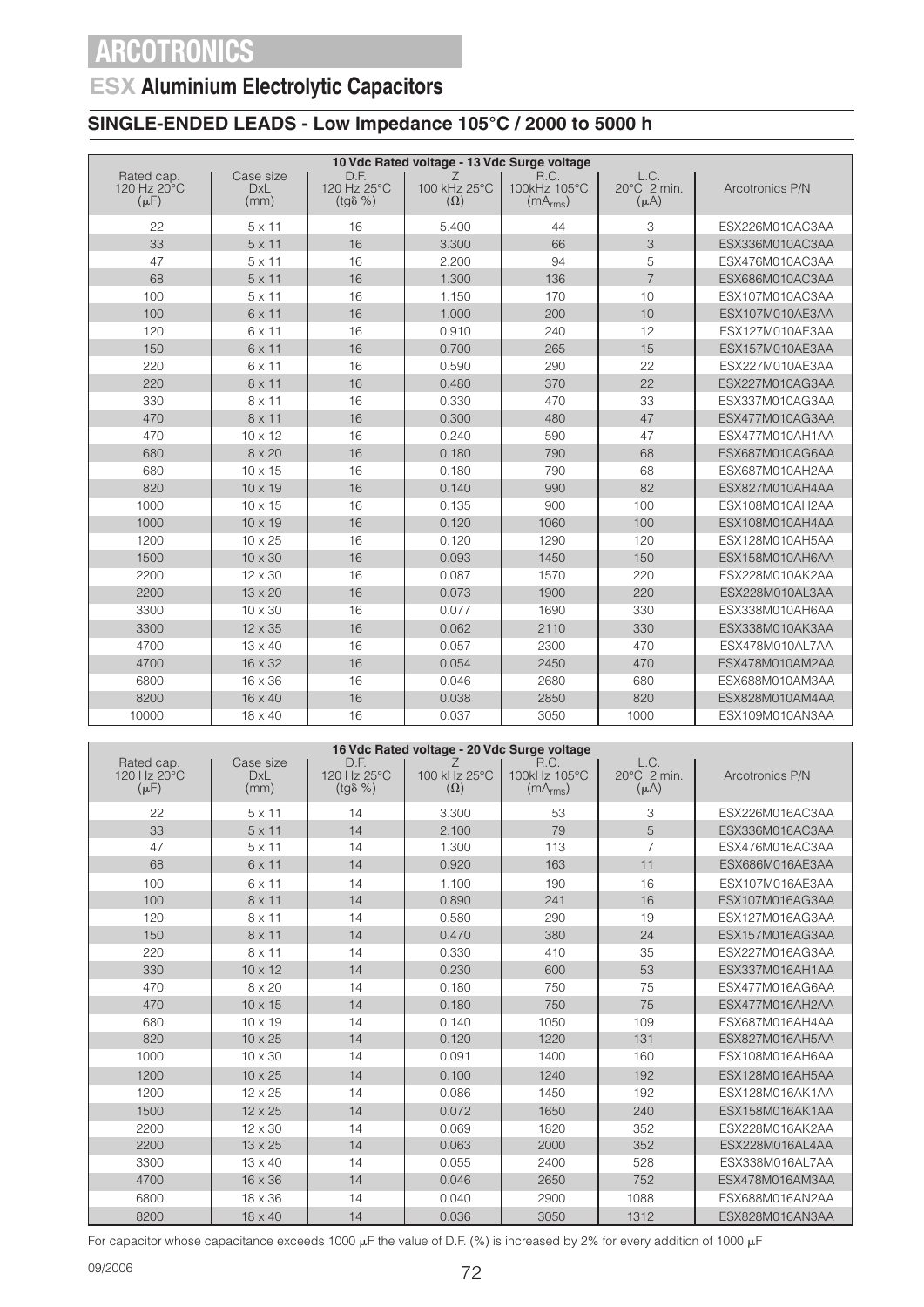## **ESX Aluminium Electrolytic Capacitors**

### **SINGLE-ENDED LEADS - Low Impedance 105°C / 2000 to 5000 h**

|                                        |                                 |                                         | 25 Vdc Rated voltage - 32 Vdc Surge voltage |                                              |                                            |                 |
|----------------------------------------|---------------------------------|-----------------------------------------|---------------------------------------------|----------------------------------------------|--------------------------------------------|-----------------|
| Rated cap.<br>120 Hz 20°C<br>$(\mu F)$ | Case size<br><b>DxL</b><br>(mm) | D.F.<br>120 Hz 25°C<br>$(tq\delta \% )$ | 100 kHz 25°C<br>$(\Omega)$                  | R.C.<br>100kHz 105°C<br>(mA <sub>rms</sub> ) | L.C.<br>$20^{\circ}$ C 2 min.<br>$(\mu A)$ | Arcotronics P/N |
| 22                                     | $5 \times 11$                   | 12                                      | 3.300                                       | 66                                           | 5                                          | ESX226M025AC3AA |
| 33                                     | $5 \times 11$                   | 12                                      | 1.300                                       | 99                                           | 8                                          | ESX336M025AC3AA |
| 47                                     | $5 \times 11$                   | 12                                      | 1.100                                       | 141                                          | 12                                         | ESX476M025AC3AA |
| 47                                     | 6 x 11                          | 12                                      | 1.100                                       | 141                                          | 12                                         | ESX476M025AE3AA |
| 68                                     | $8 \times 11$                   | 12                                      | 0.570                                       | 204                                          | 17                                         | ESX686M025AG3AA |
| 100                                    | 6 x 11                          | 12                                      | 0.530                                       | 240                                          | 25                                         | ESX107M025AE3AA |
| 100                                    | 8 x 11                          | 12                                      | 0.420                                       | 300                                          | 25                                         | ESX107M025AG3AA |
| 120                                    | $8 \times 11$                   | 12                                      | 0.380                                       | 400                                          | 30                                         | ESX127M025AG3AA |
| 150                                    | $10 \times 12$                  | 12                                      | 0.330                                       | 460                                          | 37                                         | ESX157M025AH1AA |
| 220                                    | $10 \times 15$                  | 12                                      | 0.230                                       | 630                                          | 55                                         | ESX227M025AH2AA |
| 330                                    | $10 \times 12$                  | 12                                      | 0.220                                       | 690                                          | 82                                         | ESX337M025AH1AA |
| 330                                    | $10 \times 15$                  | 12                                      | 0.190                                       | 800                                          | 82                                         | ESX337M025AH2AA |
| 470                                    | $10 \times 15$                  | 12                                      | 0.165                                       | 890                                          | 117                                        | ESX477M025AH2AA |
| 470                                    | $10 \times 19$                  | 12                                      | 0.140                                       | 1050                                         | 117                                        | ESX477M025AH4AA |
| 680                                    | $10 \times 30$                  | 12                                      | 0.090                                       | 1400                                         | 170                                        | ESX687M025AH6AA |
| 820                                    | $12 \times 25$                  | 12                                      | 0.085                                       | 1450                                         | 205                                        | ESX827M025AK1AA |
| 1000                                   | $12 \times 25$                  | 12                                      | 0.078                                       | 1650                                         | 250                                        | ESX108M025AK1AA |
| 1200                                   | $12 \times 30$                  | 12                                      | 0.070                                       | 1700                                         | 300                                        | ESX128M025AK2AA |
| 1500                                   | $12 \times 30$                  | 12                                      | 0.062                                       | 1950                                         | 375                                        | ESX158M025AK2AA |
| 2200                                   | $12 \times 40$                  | 12                                      | 0.054                                       | 2360                                         | 550                                        | ESX228M025AK4AA |
| 2200                                   | $18 \times 25$                  | 12                                      | 0.054                                       | 2360                                         | 550                                        | ESX228M025AN5AA |
| 3300                                   | $16 \times 36$                  | 12                                      | 0.045                                       | 2700                                         | 825                                        | ESX338M025AM3AA |
| 3900                                   | $18 \times 36$                  | 12                                      | 0.042                                       | 2820                                         | 975                                        | ESX398M025AN2AA |
| 4700                                   | $18 \times 40$                  | 12                                      | 0.036                                       | 3000                                         | 1175                                       | ESX478M025AN3AA |

|                                                    |                                 |                                         | 35 Vdc Rated voltage - 44 Vdc Surge voltage |                                              |                                  |                 |
|----------------------------------------------------|---------------------------------|-----------------------------------------|---------------------------------------------|----------------------------------------------|----------------------------------|-----------------|
| Rated cap.<br>$120$ Hz $20^{\circ}$ C<br>$(\mu F)$ | Case size<br><b>DxL</b><br>(mm) | D.F.<br>120 Hz 25°C<br>$(tg\delta \% )$ | 100 kHz 25°C<br>$(\Omega)$                  | R.C.<br>100kHz 105°C<br>(mA <sub>rms</sub> ) | L.C.<br>20°C 2 min.<br>$(\mu A)$ | Arcotronics P/N |
| 22                                                 | $5 \times 11$                   | 10                                      | 1.300                                       | 101                                          | 8                                | ESX226M035AC3AA |
| 33                                                 | 6 x 11                          | 10                                      | 0.870                                       | 151                                          | 11                               | ESX336M035AE3AA |
| 47                                                 | 8 x 11                          | 10                                      | 0.870                                       | 216                                          | 16                               | ESX476M035AG3AA |
| 68                                                 | $8 \times 11$                   | 10                                      | 0.370                                       | 312                                          | 24                               | ESX686M035AG3AA |
| 100                                                | 8 x 11                          | 10                                      | 0.390                                       | 370                                          | 35                               | ESX107M035AG3AA |
| 100                                                | $10 \times 12$                  | 10                                      | 0.320                                       | 460                                          | 35                               | ESX107M035AH1AA |
| 120                                                | $10 \times 12$                  | 10                                      | 0.260                                       | 550                                          | 42                               | ESX127M035AH1AA |
| 150                                                | $10 \times 12$                  | 10                                      | 0.230                                       | 600                                          | 52                               | ESX157M035AH1AA |
| 220                                                | $10 \times 12$                  | 10                                      | 0.210                                       | 690                                          | 77                               | ESX227M035AH1AA |
| 220                                                | $10 \times 15$                  | 10                                      | 0.180                                       | 800                                          | 77                               | ESX227M035AH2AA |
| 330                                                | $10 \times 19$                  | 10                                      | 0.130                                       | 1060                                         | 115                              | ESX337M035AH4AA |
| 470                                                | $10 \times 30$                  | 10                                      | 0.089                                       | 1420                                         | 164                              | ESX477M035AH6AA |
| 470                                                | $13 \times 25$                  | 10                                      | 0.089                                       | 1420                                         | 164                              | ESX477M035AL4AA |
| 680                                                | $12 \times 25$                  | 10                                      | 0.070                                       | 1650                                         | 238                              | ESX687M035AK1AA |
| 820                                                | $12 \times 30$                  | 10                                      | 0.066                                       | 1750                                         | 287                              | ESX827M035AK2AA |
| 1000                                               | $12 \times 30$                  | 10                                      | 0.061                                       | 2000                                         | 350                              | ESX108M035AK2AA |
| 1200                                               | $12 \times 35$                  | 10                                      | 0.049                                       | 2200                                         | 420                              | ESX128M035AK3AA |
| 1500                                               | $12 \times 40$                  | 10                                      | 0.046                                       | 2350                                         | 525                              | ESX158M035AK4AA |
| 2200                                               | $16 \times 36$                  | 10                                      | 0.044                                       | 2700                                         | 770                              | ESX228M035AM3AA |
| 3300                                               | $18 \times 40$                  | 10                                      | 0.035                                       | 3050                                         | 1155                             | ESX338M035AN3AA |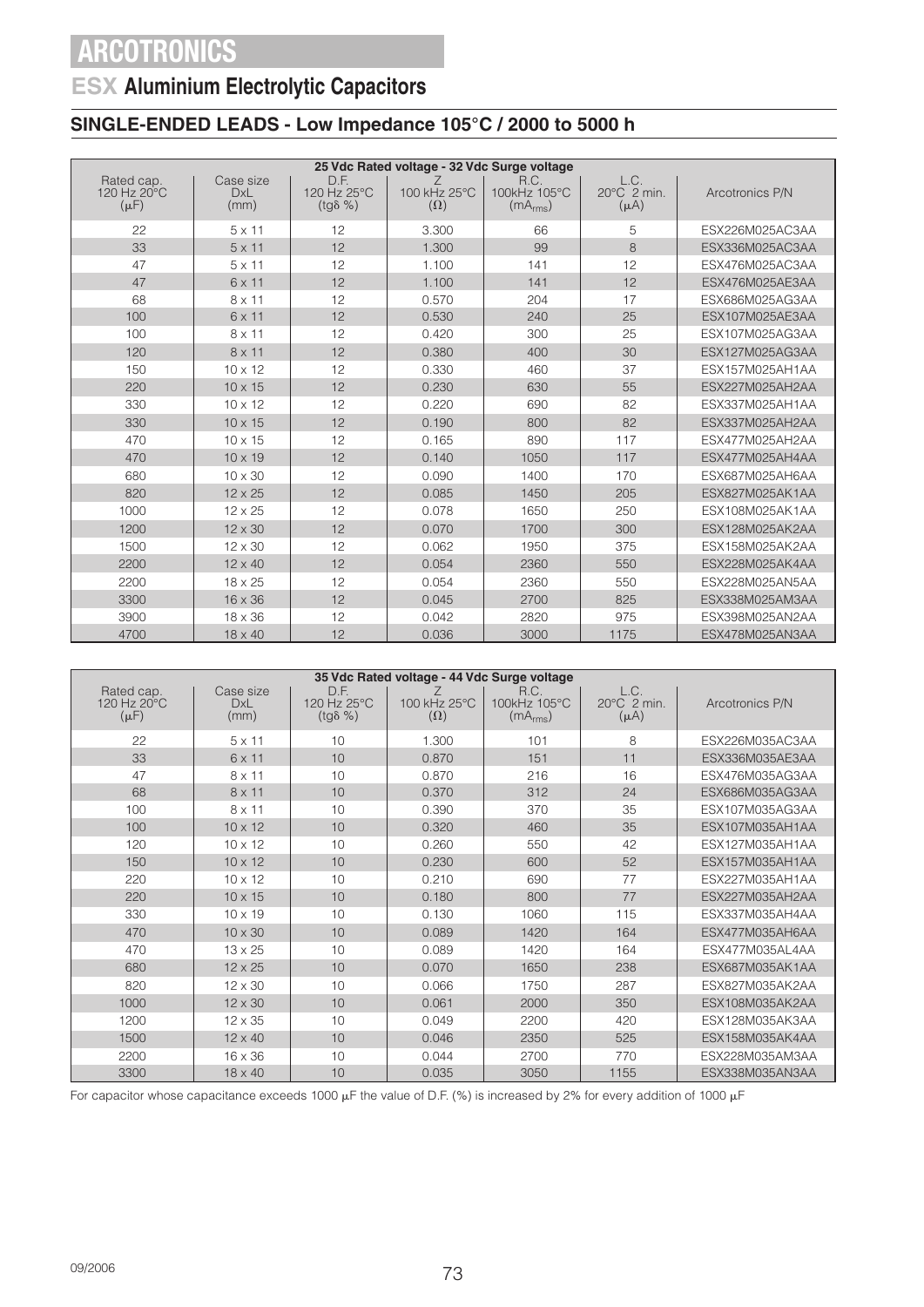### **ESX Aluminium Electrolytic Capacitors**

### **SINGLE-ENDED LEADS - Low Impedance 105°C / 2000 to 5000 h**

|                                                    |                          |                                         | 50 Vdc Rated voltage - 63 Vdc Surge voltage |                                              |                                            |                 |
|----------------------------------------------------|--------------------------|-----------------------------------------|---------------------------------------------|----------------------------------------------|--------------------------------------------|-----------------|
| Rated cap.<br>$120$ Hz $20^{\circ}$ C<br>$(\mu F)$ | Case size<br>DxL<br>(mm) | D.F.<br>120 Hz 25°C<br>$(tg\delta \% )$ | 100 kHz 25°C<br>$(\Omega)$                  | R.C.<br>100kHz 105°C<br>(mA <sub>rms</sub> ) | L.C.<br>$20^{\circ}$ C 2 min.<br>$(\mu A)$ | Arcotronics P/N |
| 10                                                 | $5 \times 11$            | 8                                       | 2.000                                       | 58                                           | 5                                          | ESX106M050AC3AA |
| 15                                                 | $5 \times 11$            | 8                                       | 1.200                                       | 88                                           | $\overline{7}$                             | ESX156M050AC3AA |
| 22                                                 | 6 x 11                   | 8                                       | 0.900                                       | 129                                          | 11                                         | ESX226M050AE3AA |
| 33                                                 | $8 \times 11$            | 8                                       | 0.720                                       | 194                                          | 16                                         | ESX336M050AG3AA |
| 47                                                 | $8 \times 11$            | 8                                       | 0.660                                       | 276                                          | 23                                         | ESX476M050AG3AA |
| 68                                                 | $10 \times 12$           | 8                                       | 0.310                                       | 400                                          | 34                                         | ESX686M050AH1AA |
| 100                                                | 8 x 15                   | 8                                       | 0.240                                       | 530                                          | 50                                         | ESX107M050AG4AA |
| 100                                                | $10 \times 15$           | 8                                       | 0.200                                       | 635                                          | 50                                         | ESX107M050AH2AA |
| 120                                                | $10 \times 15$           | 8                                       | 0.170                                       | 670                                          | 60                                         | ESX127M050AH2AA |
| 150                                                | $10 \times 19$           | 8                                       | 0.150                                       | 860                                          | 75                                         | ESX157M050AH4AA |
| 220                                                | $10 \times 15$           | 8                                       | 0.150                                       | 780                                          | 110                                        | ESX227M050AH2AA |
| 220                                                | $10 \times 25$           | 8                                       | 0.110                                       | 1030                                         | 110                                        | ESX227M050AH5AA |
| 330                                                | $10 \times 30$           | 8                                       | 0.086                                       | 1300                                         | 165                                        | ESX337M050AH6AA |
| 330                                                | $13 \times 25$           | 8                                       | 0.086                                       | 1300                                         | 165                                        | ESX337M050AL4AA |
| 470                                                | $12 \times 25$           | 8                                       | 0.068                                       | 1500                                         | 235                                        | ESX477M050AK1AA |
| 680                                                | $12 \times 35$           | 8                                       | 0.058                                       | 1850                                         | 340                                        | ESX687M050AK3AA |
| 820                                                | $12 \times 40$           | 8                                       | 0.052                                       | 2020                                         | 410                                        | ESX827M050AK4AA |
| 1000                                               | $16 \times 25$           | 8                                       | 0.060                                       | 1800                                         | 500                                        | ESX108M050AM7AA |
| 1000                                               | $16 \times 32$           | 8                                       | 0.050                                       | 2120                                         | 500                                        | ESX108M050AM2AA |
| 1200                                               | $16 \times 36$           | 8                                       | 0.043                                       | 2260                                         | 600                                        | ESX128M050AM3AA |
| 1500                                               | $16 \times 40$           | 8                                       | 0.035                                       | 2420                                         | 750                                        | ESX158M050AM4AA |

|                                        |                          |                                         | 63 Vdc Rated voltage - 79 Vdc Surge voltage |                                              |                                            |                 |
|----------------------------------------|--------------------------|-----------------------------------------|---------------------------------------------|----------------------------------------------|--------------------------------------------|-----------------|
| Rated cap.<br>120 Hz 20°C<br>$(\mu F)$ | Case size<br>DxL<br>(mm) | D.F.<br>120 Hz 25°C<br>$(tg\delta \% )$ | 100 kHz 25°C<br>$(\Omega)$                  | R.C.<br>100kHz 105°C<br>(mA <sub>rms</sub> ) | L.C.<br>$20^{\circ}$ C 2 min.<br>$(\mu A)$ | Arcotronics P/N |
| 4.7                                    | $5 \times 11$            | 8                                       | 4.600                                       | 36                                           | 3                                          | ESX475M063AC3AA |
| 6.8                                    | $5 \times 11$            | 8                                       | 4.300                                       | 52                                           | $\overline{4}$                             | ESX685M063AC3AA |
| 10                                     | $5 \times 11$            | 8                                       | 2.000                                       | 77                                           | 6                                          | ESX106M063AC3AA |
| 15                                     | 6 x 11                   | 8                                       | 1.400                                       | 116                                          | 9                                          | ESX156M063AE3AA |
| 22                                     | 8 x 11                   | 8                                       | 1.200                                       | 170                                          | 14                                         | ESX226M063AG3AA |
| 33                                     | $8 \times 11$            | 8                                       | 0.660                                       | 256                                          | 21                                         | ESX336M063AG3AA |
| 47                                     | $10 \times 12$           | 8                                       | 0.560                                       | 365                                          | 30                                         | ESX476M063AH1AA |
| 68                                     | $10 \times 15$           | 8                                       | 0.360                                       | 500                                          | 43                                         | ESX686M063AH2AA |
| 100                                    | $10 \times 15$           | 8                                       | 0.310                                       | 750                                          | 63                                         | ESX107M063AH2AA |
| 120                                    | $10 \times 19$           | 8                                       | 0.270                                       | 820                                          | 76                                         | ESX127M063AH4AA |
| 150                                    | $10 \times 25$           | 8                                       | 0.200                                       | 950                                          | 94                                         | ESX157M063AH5AA |
| 220                                    | $12 \times 25$           | 8                                       | 0.160                                       | 1150                                         | 139                                        | ESX227M063AK1AA |
| 330                                    | $12 \times 30$           | 8                                       | 0.130                                       | 1420                                         | 208                                        | ESX337M063AK2AA |
| 470                                    | $12 \times 35$           | 8                                       | 0.091                                       | 1780                                         | 296                                        | ESX477M063AK3AA |
| 680                                    | 16 x 32                  | 8                                       | 0.065                                       | 2050                                         | 428                                        | ESX687M063AM2AA |
| 820                                    | $16 \times 36$           | 8                                       | 0.056                                       | 2200                                         | 517                                        | ESX827M063AM3AA |
| 1000                                   | $18 \times 36$           | 8                                       | 0.049                                       | 2330                                         | 630                                        | ESX108M063AN2AA |
| 1200                                   | $18 \times 40$           | 8                                       | 0.046                                       | 2520                                         | 756                                        | ESX128M063AN3AA |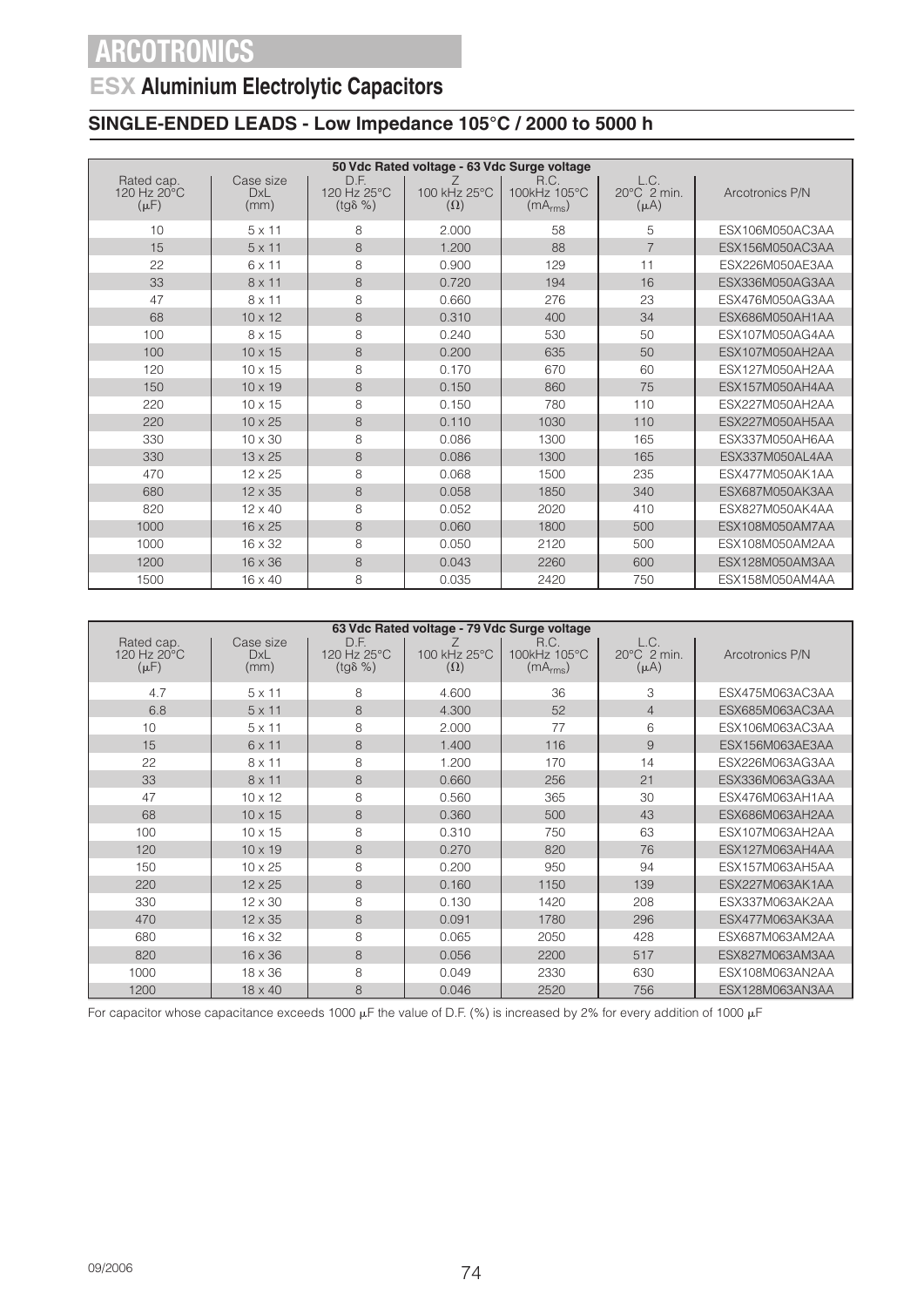## **ESX Aluminium Electrolytic Capacitors**

### **SINGLE-ENDED LEADS - Low Impedance 105°C / 2000 to 5000 h**

|                                                  |                                 |                                         | 80 Vdc Rated voltage - 100 Vdc Surge voltage |                                              |                                              |                 |
|--------------------------------------------------|---------------------------------|-----------------------------------------|----------------------------------------------|----------------------------------------------|----------------------------------------------|-----------------|
| Rated cap.<br>120 Hz $20^{\circ}$ C<br>$(\mu F)$ | Case size<br><b>DxL</b><br>(mm) | D.F.<br>120 Hz 25°C<br>$(tq\delta \% )$ | 100 kHz 25°C<br>$(\Omega)$                   | R.C.<br>100kHz 105°C<br>(mA <sub>rms</sub> ) | L.C.<br>$20^{\circ}$ C $2$ min.<br>$(\mu A)$ | Arcotronics P/N |
| 4.7                                              | $5 \times 11$                   | 7                                       | 4.200                                        | 43                                           | 4                                            | ESX475M080AC3AA |
| 6.8                                              | $5 \times 11$                   | $\overline{7}$                          | 1.900                                        | 62                                           | 5                                            | ESX685M080AC3AA |
| 10                                               | 6 x 11                          | 7                                       | 1.400                                        | 92                                           | 8                                            | ESX106M080AE3AA |
| 15                                               | $8 \times 11$                   | $\overline{7}$                          | 1.100                                        | 138                                          | 12                                           | ESX156M080AG3AA |
| 22                                               | $8 \times 11$                   | 7                                       | 0.640                                        | 203                                          | 18                                           | ESX226M080AG3AA |
| 33                                               | $10 \times 12$                  | $\overline{7}$                          | 0.540                                        | 305                                          | 26                                           | ESX336M080AH1AA |
| 47                                               | $10 \times 15$                  | 7                                       | 0.360                                        | 410                                          | 38                                           | ESX476M080AH2AA |
| 68                                               | $10 \times 19$                  | $\overline{7}$                          | 0.260                                        | 600                                          | 54                                           | ESX686M080AH4AA |
| 100                                              | $10 \times 25$                  | 7                                       | 0.190                                        | 795                                          | 80                                           | ESX107M080AH5AA |
| 120                                              | $10 \times 30$                  | $\overline{7}$                          | 0.170                                        | 900                                          | 96                                           | ESX127M080AH6AA |
| 150                                              | $10 \times 30$                  | $\overline{7}$                          | 0.150                                        | 955                                          | 120                                          | ESX157M080AH6AA |
| 220                                              | $12 \times 30$                  | $\overline{7}$                          | 0.130                                        | 1200                                         | 176                                          | ESX227M080AK2AA |
| 330                                              | $12 \times 35$                  | 7                                       | 0.088                                        | 1450                                         | 264                                          | ESX337M080AK3AA |
| 470                                              | $16 \times 32$                  | $\overline{7}$                          | 0.063                                        | 1790                                         | 376                                          | ESX477M080AM2AA |
| 680                                              | $16 \times 40$                  | $\overline{7}$                          | 0.058                                        | 1990                                         | 544                                          | ESX687M080AM4AA |
| 820                                              | $18 \times 36$                  | $\overline{7}$                          | 0.050                                        | 2200                                         | 656                                          | ESX827M080AN2AA |
| 1000                                             | $18 \times 40$                  | 7                                       | 0.044                                        | 2370                                         | 800                                          | ESX108M080AN3AA |

| 100 Vdc Rated voltage - 125 Vdc Surge voltage |                                 |                                         |                            |                                              |                                  |                 |  |  |  |
|-----------------------------------------------|---------------------------------|-----------------------------------------|----------------------------|----------------------------------------------|----------------------------------|-----------------|--|--|--|
| Rated cap.<br>120 Hz 20°C<br>$(\mu F)$        | Case size<br><b>DxL</b><br>(mm) | D.F.<br>120 Hz 25°C<br>$(tg\delta \% )$ | 100 kHz 25°C<br>$(\Omega)$ | R.C.<br>100kHz 105°C<br>(mA <sub>rms</sub> ) | L.C.<br>20°C 2 min.<br>$(\mu A)$ | Arcotronics P/N |  |  |  |
| 4.7                                           | $5 \times 11$                   | 7                                       | 4.100                      | 65                                           | 5                                | ESX475M100AC3AA |  |  |  |
| 6.8                                           | 6 x 11                          | $\overline{7}$                          | 1.300                      | 94                                           | $\overline{7}$                   | ESX685M100AE3AA |  |  |  |
| 6.8                                           | $8 \times 11$                   | 7                                       | 1.300                      | 94                                           | $\overline{7}$                   | ESX685M100AG3AA |  |  |  |
| 10                                            | $8 \times 11$                   | 7                                       | 1.100                      | 138                                          | 10                               | ESX106M100AG3AA |  |  |  |
| 15                                            | $8 \times 11$                   | 7                                       | 0.800                      | 207                                          | 15                               | ESX156M100AG3AA |  |  |  |
| 22                                            | $10 \times 12$                  | $\overline{7}$                          | 0.530                      | 305                                          | 22                               | ESX226M100AH1AA |  |  |  |
| 33                                            | $10 \times 15$                  | 7                                       | 0.350                      | 500                                          | 33                               | ESX336M100AH2AA |  |  |  |
| 47                                            | $10 \times 19$                  | $\overline{7}$                          | 0.300                      | 600                                          | 47                               | ESX476M100AH4AA |  |  |  |
| 68                                            | $10 \times 25$                  | 7                                       | 0.190                      | 795                                          | 68                               | ESX686M100AH5AA |  |  |  |
| 100                                           | $10 \times 30$                  | $\overline{7}$                          | 0.170                      | 870                                          | 100                              | ESX107M100AH6AA |  |  |  |
| 100                                           | $13 \times 20$                  | 7                                       | 0.150                      | 955                                          | 100                              | ESX107M100AL3AA |  |  |  |
| 120                                           | $12 \times 30$                  | $\overline{7}$                          | 0.130                      | 1040                                         | 120                              | ESX127M100AK2AA |  |  |  |
| 150                                           | $12 \times 30$                  | 7                                       | 0.110                      | 1200                                         | 150                              | ESX157M100AK2AA |  |  |  |
| 220                                           | $16 \times 32$                  | 7                                       | 0.086                      | 1440                                         | 220                              | ESX227M100AM2AA |  |  |  |
| 330                                           | $16 \times 32$                  | 7                                       | 0.070                      | 1610                                         | 330                              | ESX337M100AM2AA |  |  |  |
| 330                                           | $16 \times 36$                  | $\overline{7}$                          | 0.062                      | 1790                                         | 330                              | ESX337M100AM3AA |  |  |  |
| 470                                           | 16 x 40                         | 7                                       | 0.047                      | 2200                                         | 470                              | ESX477M100AM4AA |  |  |  |
| 470                                           | $18 \times 36$                  | 7                                       | 0.047                      | 2200                                         | 470                              | ESX477M100AN2AA |  |  |  |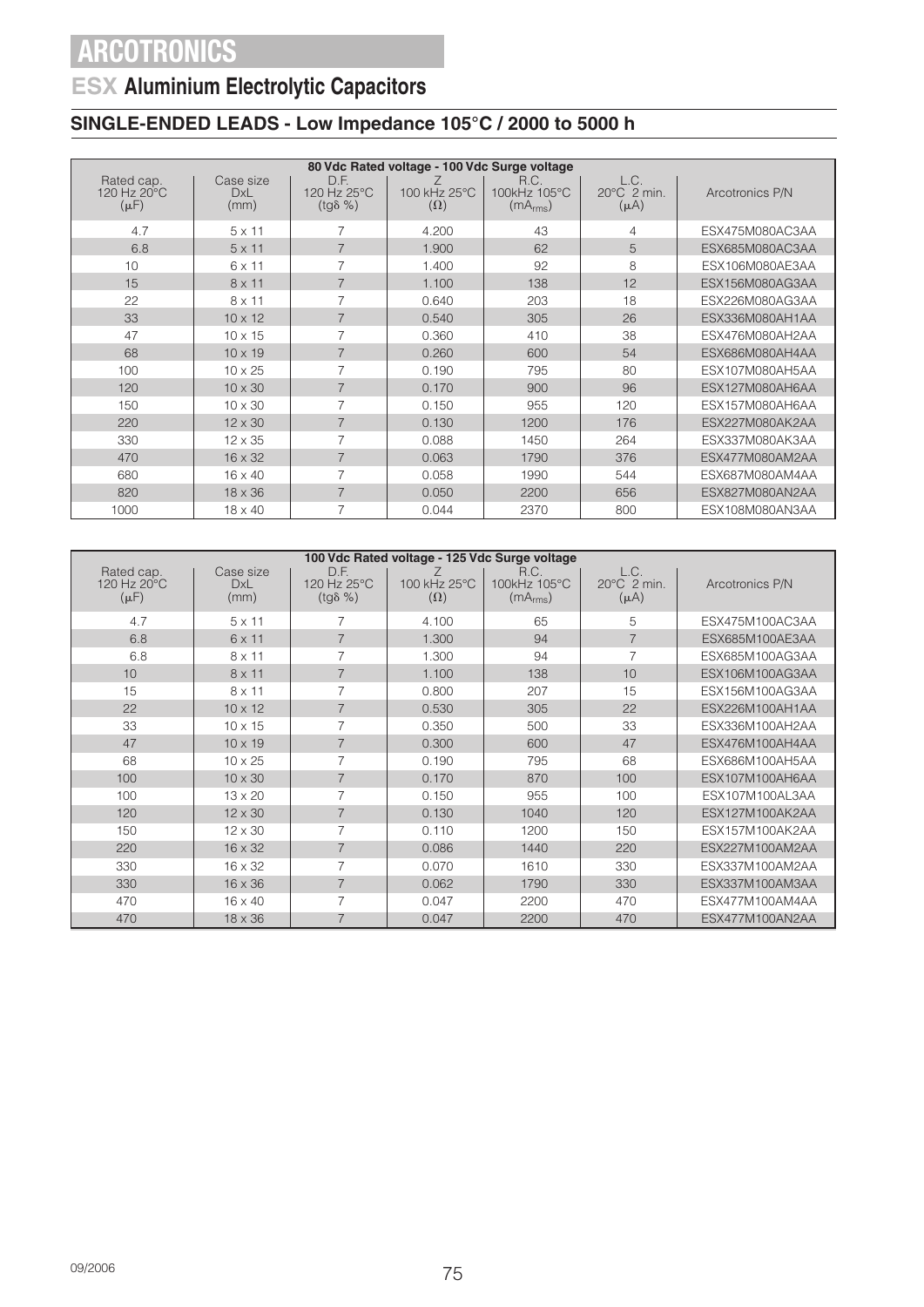### **ESY Aluminium Electrolytic Capacitors**

### **SINGLE-ENDED LEADS - Very low Impedance 105°C / 1000 to 5000 h**

### **Description**

Very low Impedance and high-ripple current.

**Applications** High frequency switching mode circuits.

#### **Features**

Case with  $ØD \ge 6.0$  mm has the safety vent at the bottom.

### **Diagram of dimensions** (Units=mm)

#### **Marking**

ARCOTRONICS' logo Series: (ESY), Operating temperature: (105°C) Rated capacitance  $(\mu F)$ , Rated voltage: (Vdc), Negative polarity: (gold line), Date code



#### **Electrical characteristics**

| Rated voltage         | 6.3 to 100 Vdc                                                             |
|-----------------------|----------------------------------------------------------------------------|
| Operating temperature | $-40$ to $+105^{\circ}$ C                                                  |
| Capacitance range     | $5.6\mu$ F to $6800\mu$ F                                                  |
| Capacitance tolerance | $\pm$ 20% at 120Hz / 20°C                                                  |
| Endurance test        | 1000 to 5000 h (see conditions in Test method and performance)             |
|                       | $1 = 0.01$ CV ( $\mu$ A) or $3\mu$ A whichever is greater                  |
| Leakage current       | C = rated capacitance ( $\mu$ F); V = rated voltage (Vdc)                  |
|                       | (after than D.C. rated working voltage at 20°C has been applied for 2 min) |

#### **Impedance Z characteristics at 120 Hz**

| voltage (Vdc)<br>Rated                                                                                    | U.C<br>- - | יי | n-<br>∼ | つに<br>ື | 50 | $\sim$<br>טט | 100 |
|-----------------------------------------------------------------------------------------------------------|------------|----|---------|---------|----|--------------|-----|
| $\overline{\phantom{a}}$<br>$\sim$<br>-<br>$\sim$ $\sim$ $\sim$ $\sim$<br>'-40<br><u>_</u><br>◡<br>∸<br>◡ |            |    |         |         |    |              |     |
| nnon.<br>$\sim$ $\sim$<br>OF<br>ں ے۔<br><u>_</u><br>◡<br>∸                                                |            |    |         |         |    |              |     |

#### **Compensation factor of ripple current (R.C.) vs. frequency**

| Capacitance range | 50 Hz | 120 Hz | ' kHz | 10 kHz | <b>100 kHz</b> |
|-------------------|-------|--------|-------|--------|----------------|
| 5.6 to 390 µF     | 0.60  | 0.70   | 0.85  | 0.95   | .00            |
| 470 to 1000 µF    | 0.65  | 0.75   | 0.90  | 0.98   | .00            |
| 1200 to 6800 µF   | 0.75  | 0.80   | 0.95  | .00    | .00            |

#### **Compensation factor of ripple current (R.C.) vs. temperature**

| -----          | $\bullet$<br>$\cdots$<br>. .<br>uJ<br>. . | 0.50<br>oa              | .<br>                     |
|----------------|-------------------------------------------|-------------------------|---------------------------|
| ----<br>M<br>. | ے ۔                                       | $\cdot$ $\circ$<br>$ -$ | $\bigcap$<br>1.00<br>____ |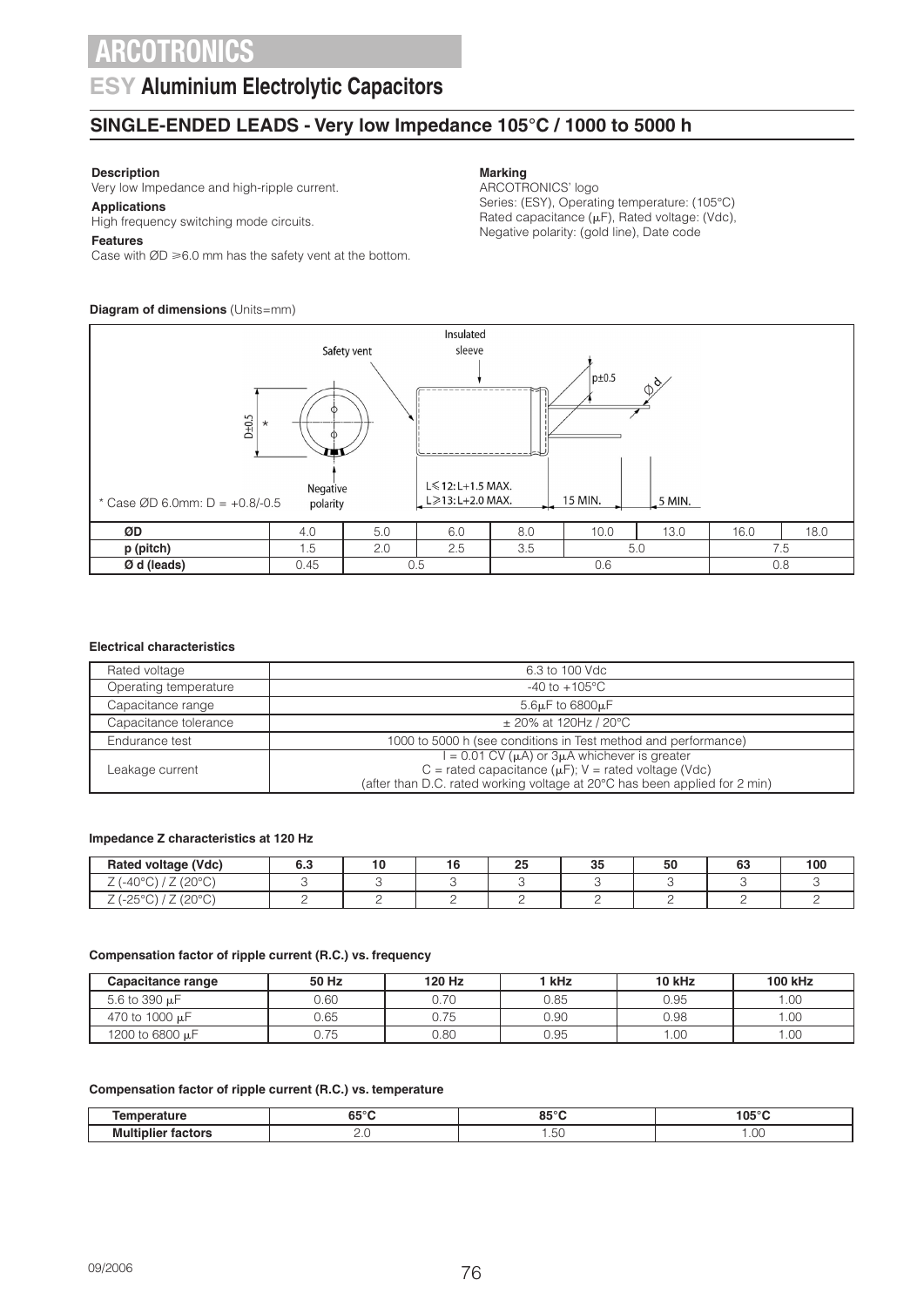### **ESY Aluminium Electrolytic Capacitors**

### **SINGLE-ENDED LEADS - Very low Impedance 105°C / 1000 to 5000 h**

#### **Test method and performance**

| <b>Conditions</b>                                              | Load life test                                                                                                                                                                                     | <b>Shelf life test</b>                                                                                         |
|----------------------------------------------------------------|----------------------------------------------------------------------------------------------------------------------------------------------------------------------------------------------------|----------------------------------------------------------------------------------------------------------------|
| Temperature:<br>Test duration:                                 | $105^{\circ}$ C<br>Hours<br>Case (mm)<br>1000<br>$ØD \le 8.0$<br>$\cdot$ , $=$ $\cdot$<br>$ØD \le 6.0$<br>2000<br>3000<br>$ØD = 8.0$<br>$L \ge 11$<br>4000<br>$ØD = 10.0$<br>$ØD \ge 13.0$<br>5000 | $105^{\circ}$ C<br>1000 hours                                                                                  |
| Ripple current:<br>Voltage:                                    | max ripple current at 100KHz 105°C specified in table.<br>the sum of D.C. voltage and the peak A.C. voltage<br>must not exceed the rated voltage of capacitor.                                     | no ripple current applied.<br>no voltage applied.                                                              |
| Performance                                                    | The following specifications will be satisfied when the capacitors are restored at $20^{\circ}$ C.                                                                                                 |                                                                                                                |
| Capacitance change:<br>Dissipation factor:<br>Leakage current: | within 25% of initial value.<br>not exceed 200% of the initial requirement.<br>not exceed initial requirement.                                                                                     | within 25% of initial value.<br>not exceed 200% of the initial requirement.<br>not exceed initial requirement. |

#### **Technical data and ordering codes**

| 6.3 Vdc Rated voltage - 8 Vdc Surge voltage |                                 |                                         |                                 |                                              |                                  |                 |  |  |
|---------------------------------------------|---------------------------------|-----------------------------------------|---------------------------------|----------------------------------------------|----------------------------------|-----------------|--|--|
| Rated cap.<br>120 Hz 20°C<br>$(\mu F)$      | Case size<br><b>DxL</b><br>(mm) | D.F.<br>120 Hz 25°C<br>$(tg\delta \% )$ | Ζ<br>100 kHz 25°C<br>$(\Omega)$ | R.C.<br>100kHz 105°C<br>(mA <sub>rms</sub> ) | L.C.<br>20°C 2 min.<br>$(\mu A)$ | Arcotronics P/N |  |  |
| 39                                          | $4 \times 7$                    | 22                                      | 0.850                           | 130                                          | 3                                | ESY396M6R3AB2AA |  |  |
| 47                                          | $5 \times 7$                    | 22                                      | 0.700                           | 175                                          | 3                                | ESY476M6R3AC2AA |  |  |
| 56                                          | $5 \times 7$                    | 22                                      | 0.560                           | 190                                          | 3                                | ESY566M6R3AC2AA |  |  |
| 68                                          | $5 \times 7$                    | 22                                      | 0.430                           | 210                                          | $\overline{4}$                   | ESY686M6R3AC2AA |  |  |
| 100                                         | $5 \times 11$                   | 22                                      | 0.430                           | 200                                          | 6                                | ESY107M6R3AC3AA |  |  |
| 100                                         | $6 \times 7$                    | 22                                      | 0.350                           | 240                                          | 6                                | ESY107M6R3AE2AA |  |  |
| 120                                         | $5 \times 11$                   | 22                                      | 0.380                           | 220                                          | $\overline{7}$                   | ESY127M6R3AC3AA |  |  |
| 120                                         | $6 \times 7$                    | 22                                      | 0.290                           | 270                                          | $\overline{7}$                   | ESY127M6R3AE2AA |  |  |
| 150                                         | $5 \times 11$                   | 22                                      | 0.300                           | 250                                          | 9                                | ESY157M6R3AC3AA |  |  |
| 150                                         | $6 \times 7$                    | 22                                      | 0.230                           | 300                                          | 9                                | ESY157M6R3AE2AA |  |  |
| 180                                         | $8 \times 7$                    | 22                                      | 0.180                           | 340                                          | 11                               | ESY187M6R3AG1AA |  |  |
| 220                                         | $8 \times 7$                    | 22                                      | 0.150                           | 380                                          | 14                               | ESY227M6R3AG1AA |  |  |
| 270                                         | 6 x 11                          | 22                                      | 0.160                           | 370                                          | 17                               | ESY277M6R3AE3AA |  |  |
| 330                                         | $6 \times 11$                   | 22                                      | 0.130                           | 410                                          | 21                               | ESY337M6R3AE3AA |  |  |
| 470                                         | 8 x 11                          | 22                                      | 0.086                           | 680                                          | 30                               | ESY477M6R3AG3AA |  |  |
| 560                                         | $8 \times 11$                   | 22                                      | 0.072                           | 760                                          | 35                               | ESY567M6R3AG3AA |  |  |
| 680                                         | $8 \times 14$                   | 22                                      | 0.062                           | 900                                          | 43                               | ESY687M6R3AG7AA |  |  |
| 820                                         | $8 \times 16$                   | 22                                      | 0.056                           | 1000                                         | 52                               | ESY827M6R3AG8AA |  |  |
| 1000                                        | $10 \times 12$                  | 22                                      | 0.053                           | 1030                                         | 63                               | ESY108M6R3AH1AA |  |  |
| 1200                                        | $8 \times 20$                   | 22                                      | 0.041                           | 1250                                         | 76                               | ESY128M6R3AG6AA |  |  |
| 1200                                        | $10 \times 15$                  | 22                                      | 0.038                           | 1430                                         | 76                               | ESY128M6R3AH2AA |  |  |
| 1500                                        | $10 \times 19$                  | 22                                      | 0.026                           | 1820                                         | 94                               | ESY158M6R3AH4AA |  |  |
| 1800                                        | 10 x 25                         | 22                                      | 0.025                           | 1940                                         | 113                              | ESY188M6R3AH5AA |  |  |
| 2200                                        | $10 \times 25$                  | 22                                      | 0.023                           | 2150                                         | 139                              | ESY228M6R3AH5AA |  |  |
| 2700                                        | 13 x 20                         | 22                                      | 0.022                           | 2230                                         | 170                              | ESY278M6R3AL3AA |  |  |
| 3300                                        | $13 \times 20$                  | 22                                      | 0.021                           | 2360                                         | 208                              | ESY338M6R3AL3AA |  |  |
| 3900                                        | 13 x 25                         | 22                                      | 0.018                           | 2770                                         | 246                              | ESY398M6R3AL4AA |  |  |
| 4700                                        | 13 x 30                         | 22                                      | 0.016                           | 3290                                         | 296                              | ESY478M6R3AL8AA |  |  |
| 5600                                        | $13 \times 36$                  | 22                                      | 0.015                           | 3400                                         | 353                              | ESY568M6R3AL6AA |  |  |
| 5600                                        | 16 x 20                         | 22                                      | 0.018                           | 3140                                         | 353                              | ESY568M6R3AM5AA |  |  |
| 6800                                        | 16 x 25                         | 22                                      | 0.016                           | 3460                                         | 428                              | ESY688M6R3AM7AA |  |  |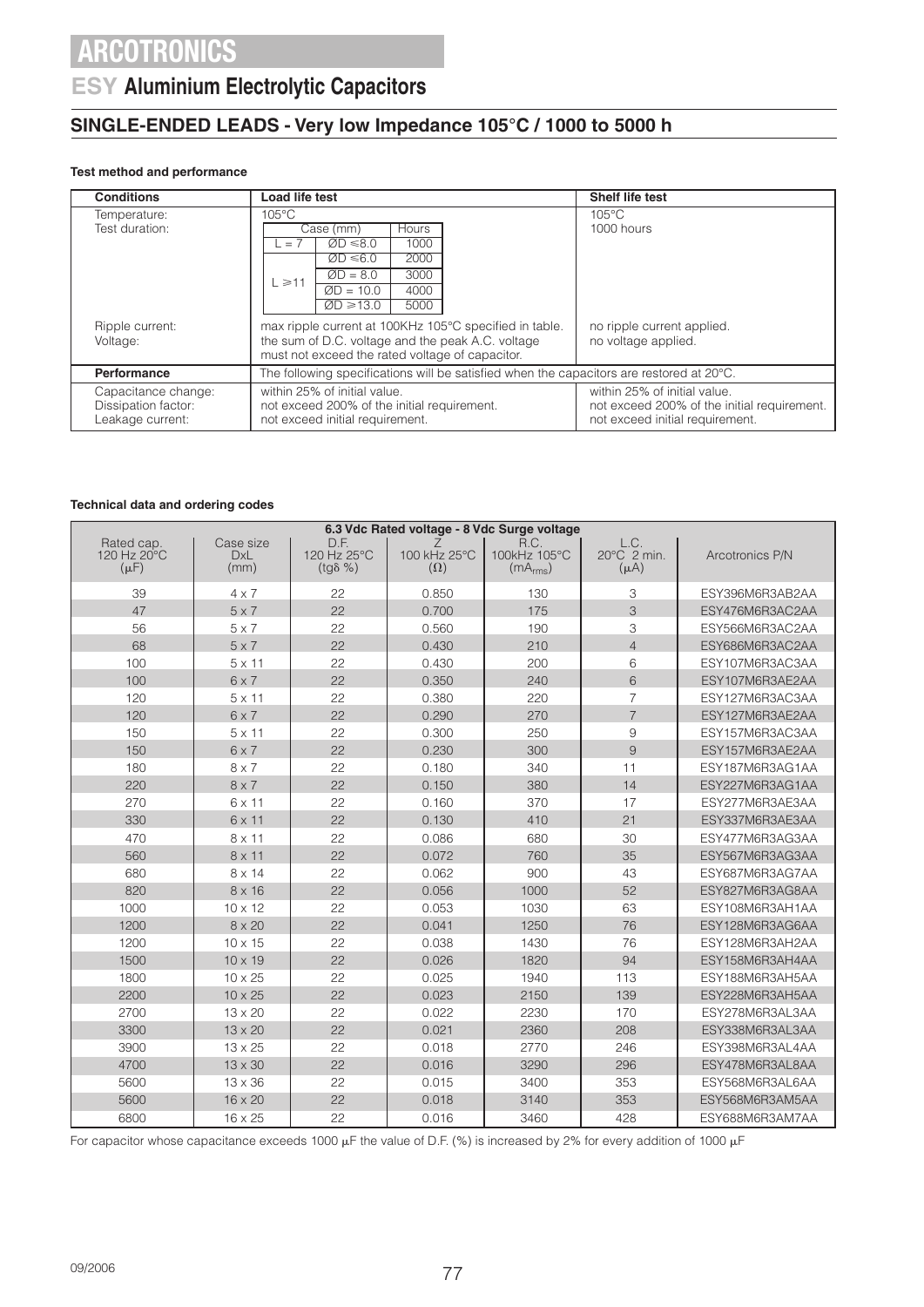### **ESY Aluminium Electrolytic Capacitors**

### **SINGLE-ENDED LEADS - Very low Impedance 105°C / 1000 to 5000 h**

| 10 Vdc Rated voltage - 13 Vdc Surge voltage |                                 |                                         |                                 |                                              |                                  |                 |  |  |
|---------------------------------------------|---------------------------------|-----------------------------------------|---------------------------------|----------------------------------------------|----------------------------------|-----------------|--|--|
| Rated cap.<br>120 Hz 20°C<br>$(\mu F)$      | Case size<br><b>DxL</b><br>(mm) | D.F.<br>120 Hz 25°C<br>$(tq\delta \% )$ | Ζ<br>100 kHz 25°C<br>$(\Omega)$ | R.C.<br>100kHz 105°C<br>(mA <sub>rms</sub> ) | L.C.<br>20°C 2 min.<br>$(\mu A)$ | Arcotronics P/N |  |  |
| 27                                          | $4\times 7$                     | 19                                      | 0.890                           | 130                                          | 3                                | ESY276M010AB2AA |  |  |
| 33                                          | $5 \times 7$                    | 19                                      | 0.750                           | 160                                          | 3                                | ESY336M010AC2AA |  |  |
| 39                                          | $5 \times 7$                    | 19                                      | 0.640                           | 175                                          | $\overline{4}$                   | ESY396M010AC2AA |  |  |
| 47                                          | $5 \times 7$                    | 19                                      | 0.530                           | 190                                          | 5                                | ESY476M010AC2AA |  |  |
| 56                                          | $5 \times 7$                    | 19                                      | 0.440                           | 210                                          | 6                                | ESY566M010AC2AA |  |  |
| 68                                          | $5 \times 11$                   | 19                                      | 0.440                           | 210                                          | $\overline{7}$                   | ESY686M010AC3AA |  |  |
| 100                                         | $5 \times 11$                   | 19                                      | 0.300                           | 250                                          | 10                               | ESY107M010AC3AA |  |  |
| 120                                         | $6 \times 7$                    | 19                                      | 0.230                           | 300                                          | 12                               | ESY127M010AE2AA |  |  |
| 150                                         | $8 \times 7$                    | 19                                      | 0.180                           | 345                                          | 15                               | ESY157M010AG2AA |  |  |
| 180                                         | $8 \times 7$                    | 19                                      | 0.150                           | 380                                          | 18                               | ESY187M010AG2AA |  |  |
| 220                                         | 6 x 11                          | 19                                      | 0.130                           | 410                                          | 22                               | ESY227M010AE3AA |  |  |
| 270                                         | $8 \times 11$                   | 19                                      | 0.120                           | 580                                          | 27                               | ESY277M010AG3AA |  |  |
| 330                                         | 8 x 11                          | 19                                      | 0.100                           | 640                                          | 33                               | ESY337M010AG3AA |  |  |
| 470                                         | $8 \times 11$                   | 19                                      | 0.072                           | 760                                          | 47                               | ESY477M010AG3AA |  |  |
| 560                                         | $8 \times 16$                   | 19                                      | 0.068                           | 910                                          | 56                               | ESY567M010AG8AA |  |  |
| 560                                         | $10 \times 12$                  | 19                                      | 0.064                           | 940                                          | 56                               | ESY567M010AH1AA |  |  |
| 680                                         | $8 \times 16$                   | 19                                      | 0.056                           | 1000                                         | 68                               | ESY687M010AG8AA |  |  |
| 680                                         | $10 \times 12$                  | 19                                      | 0.053                           | 1030                                         | 68                               | ESY687M010AH1AA |  |  |
| 820                                         | 8 x 20                          | 19                                      | 0.050                           | 1130                                         | 82                               | ESY827M010AG6AA |  |  |
| 820                                         | $10 \times 15$                  | 19                                      | 0.046                           | 1300                                         | 82                               | ESY827M010AH2AA |  |  |
| 1000                                        | $8 \times 20$                   | 19                                      | 0.041                           | 1250                                         | 100                              | ESY108M010AG6AA |  |  |
| 1000                                        | $10 \times 15$                  | 19                                      | 0.038                           | 1430                                         | 100                              | ESY108M010AH2AA |  |  |
| 1200                                        | $10 \times 19$                  | 19                                      | 0.026                           | 1820                                         | 120                              | ESY128M010AH4AA |  |  |
| 1500                                        | $10 \times 25$                  | 19                                      | 0.023                           | 2150                                         | 150                              | ESY158M010AH5AA |  |  |
| 1800                                        | 13 x 20                         | 19                                      | 0.022                           | 2230                                         | 180                              | ESY188M010AL3AA |  |  |
| 2200                                        | $13 \times 20$                  | 19                                      | 0.021                           | 2360                                         | 220                              | ESY228M010AL3AA |  |  |
| 2700                                        | 13 x 25                         | 19                                      | 0.020                           | 2510                                         | 270                              | ESY278M010AL4AA |  |  |
| 3300                                        | $13 \times 25$                  | 19                                      | 0.018                           | 2770                                         | 330                              | ESY338M010AL4AA |  |  |
| 3900                                        | 13 x 30                         | 19                                      | 0.016                           | 3290                                         | 390                              | ESY398M010AL8AA |  |  |
| 3900                                        | 16 x 20                         | 19                                      | 0.018                           | 3140                                         | 390                              | ESY398M010AM5AA |  |  |
| 4700                                        | 13 x 36                         | 19                                      | 0.015                           | 3400                                         | 470                              | ESY478M010AL6AA |  |  |
| 5600                                        | 16 x 25                         | 19                                      | 0.016                           | 3460                                         | 560                              | ESY568M010AM7AA |  |  |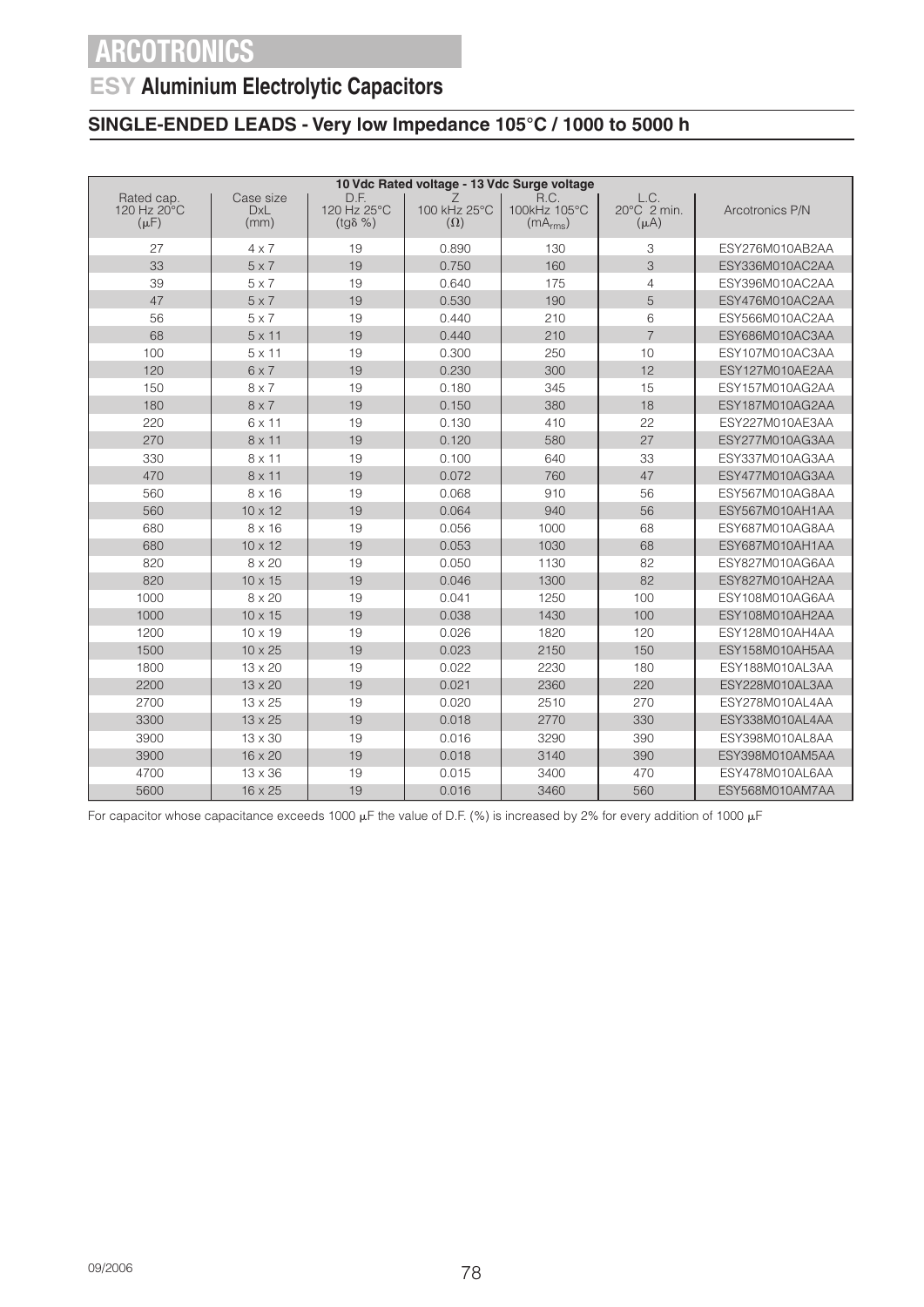### **ESY Aluminium Electrolytic Capacitors**

### **SINGLE-ENDED LEADS - Very low Impedance 105°C / 1000 to 5000 h**

| 16 Vdc Rated voltage - 20 Vdc Surge voltage |                                 |                                         |                                 |                                              |                                            |                 |  |  |
|---------------------------------------------|---------------------------------|-----------------------------------------|---------------------------------|----------------------------------------------|--------------------------------------------|-----------------|--|--|
| Rated cap.<br>120 Hz 20°C<br>$(\mu F)$      | Case size<br><b>DxL</b><br>(mm) | D.F.<br>120 Hz 25°C<br>$(tg\delta \% )$ | Ζ<br>100 kHz 25°C<br>$(\Omega)$ | R.C.<br>100kHz 105°C<br>(mA <sub>rms</sub> ) | L.C.<br>$20^{\circ}$ C 2 min.<br>$(\mu A)$ | Arcotronics P/N |  |  |
| 18                                          | $4 \times 7$                    | 16                                      | 0.920                           | 130                                          | 3                                          | ESY186M016AB2AA |  |  |
| 27                                          | $5 \times 7$                    | 16                                      | 0.610                           | 190                                          | $\overline{4}$                             | ESY276M016AC2AA |  |  |
| 33                                          | $5 \times 7$                    | 16                                      | 0.450                           | 210                                          | 5                                          | ESY336M016AC2AA |  |  |
| 39                                          | $5 \times 11$                   | 16                                      | 0.430                           | 205                                          | 6                                          | ESY396M016AC3AA |  |  |
| 47                                          | $5 \times 11$                   | 16                                      | 0.360                           | 230                                          | $\overline{7}$                             | ESY476M016AC3AA |  |  |
| 56                                          | $5 \times 11$                   | 16                                      | 0.340                           | 250                                          | 9                                          | ESY566M016AC3AA |  |  |
| 68                                          | $6 \times 7$                    | 16                                      | 0.240                           | 300                                          | 11                                         | ESY686M016AE2AA |  |  |
| 100                                         | 6 x 11                          | 16                                      | 0.160                           | 370                                          | 16                                         | ESY107M016AE3AA |  |  |
| 100                                         | $8 \times 7$                    | 16                                      | 0.180                           | 350                                          | 16                                         | ESY107M016AG1AA |  |  |
| 120                                         | 6 x 11                          | 16                                      | 0.130                           | 410                                          | 19                                         | ESY127M016AE3AA |  |  |
| 120                                         | $8 \times 7$                    | 16                                      | 0.150                           | 380                                          | 19                                         | ESY127M016AG1AA |  |  |
| 150                                         | $8 \times 11$                   | 16                                      | 0.120                           | 510                                          | 24                                         | ESY157M016AG3AA |  |  |
| 180                                         | 8 x 11                          | 16                                      | 0.110                           | 560                                          | 29                                         | ESY187M016AG3AA |  |  |
| 220                                         | $8 \times 11$                   | 16                                      | 0.100                           | 620                                          | 35                                         | ESY227M016AG3AA |  |  |
| 270                                         | 8 x 11                          | 16                                      | 0.088                           | 690                                          | 43                                         | ESY277M016AG3AA |  |  |
| 330                                         | $8 \times 11$                   | 16                                      | 0.072                           | 760                                          | 53                                         | ESY337M016AG3AA |  |  |
| 470                                         | $8 \times 16$                   | 16                                      | 0.056                           | 1000                                         | 75                                         | ESY477M016AG8AA |  |  |
| 470                                         | $10 \times 12$                  | 16                                      | 0.053                           | 1030                                         | 75                                         | ESY477M016AH1AA |  |  |
| 560                                         | $8 \times 20$                   | 16                                      | 0.049                           | 1140                                         | 90                                         | ESY567M016AG6AA |  |  |
| 560                                         | $10 \times 15$                  | 16                                      | 0.046                           | 1300                                         | 90                                         | ESY567M016AH2AA |  |  |
| 680                                         | 8 x 20                          | 16                                      | 0.041                           | 1250                                         | 109                                        | ESY687M016AG6AA |  |  |
| 680                                         | $10 \times 15$                  | 16                                      | 0.038                           | 1430                                         | 109                                        | ESY687M016AH2AA |  |  |
| 820                                         | $10 \times 19$                  | 16                                      | 0.032                           | 1650                                         | 131                                        | ESY827M016AH4AA |  |  |
| 1000                                        | $10 \times 19$                  | 16                                      | 0.026                           | 1820                                         | 160                                        | ESY108M016AH4AA |  |  |
| 1200                                        | 10 x 25                         | 16                                      | 0.023                           | 2150                                         | 192                                        | ESY128M016AH5AA |  |  |
| 1500                                        | $13 \times 20$                  | 16                                      | 0.021                           | 2360                                         | 240                                        | ESY158M016AL3AA |  |  |
| 1800                                        | 13 x 25                         | 16                                      | 0.020                           | 2510                                         | 288                                        | ESY188M016AL4AA |  |  |
| 2200                                        | $13 \times 25$                  | 16                                      | 0.018                           | 2770                                         | 352                                        | ESY228M016AL4AA |  |  |
| 2700                                        | 13 x 30                         | 16                                      | 0.016                           | 3290                                         | 432                                        | ESY278M016AL8AA |  |  |
| 2700                                        | 16 x 20                         | 16                                      | 0.018                           | 3140                                         | 432                                        | ESY278M016AM5AA |  |  |
| 3300                                        | 13 x 36                         | 16                                      | 0.015                           | 3400                                         | 528                                        | ESY338M016AL6AA |  |  |
| 3900                                        | 16 x 25                         | 16                                      | 0.016                           | 3460                                         | 624                                        | ESY398M016AM7AA |  |  |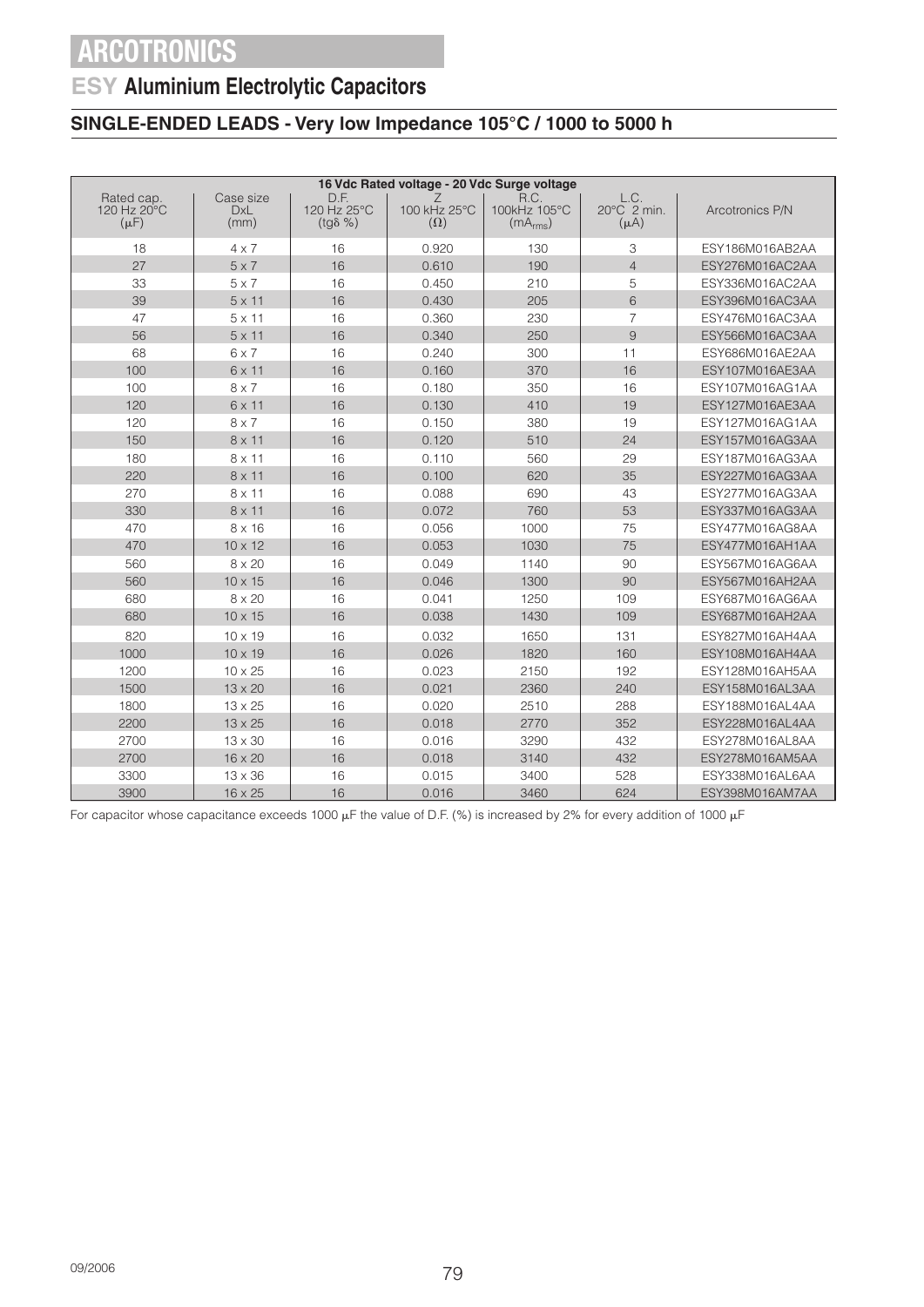### **ESY Aluminium Electrolytic Capacitors**

### **SINGLE-ENDED LEADS - Very low Impedance 105°C / 1000 to 5000 h**

| 25 Vdc Rated voltage - 32 Vdc Surge voltage |                                 |                                         |                            |                                              |                                  |                 |  |  |
|---------------------------------------------|---------------------------------|-----------------------------------------|----------------------------|----------------------------------------------|----------------------------------|-----------------|--|--|
| Rated cap.<br>120 Hz 20°C<br>$(\mu F)$      | Case size<br><b>DxL</b><br>(mm) | D.F.<br>120 Hz 25°C<br>$(tq\delta \% )$ | 100 kHz 25°C<br>$(\Omega)$ | R.C.<br>100kHz 105°C<br>(mA <sub>rms</sub> ) | L.C.<br>20°C 2 min.<br>$(\mu A)$ | Arcotronics P/N |  |  |
| 15                                          | $4 \times 7$                    | 14                                      | 0.940                      | 130                                          | 4                                | ESY156M025AB2AA |  |  |
| 18                                          | $5 \times 7$                    | 14                                      | 0.690                      | 170                                          | $\overline{4}$                   | ESY186M025AC2AA |  |  |
| 27                                          | $5 \times 7$                    | 14                                      | 0.460                      | 210                                          | $\overline{7}$                   | ESY276M025AC2AA |  |  |
| 33                                          | $5 \times 11$                   | 14                                      | 0.420                      | 220                                          | 8                                | ESY336M025AC3AA |  |  |
| 39                                          | $5 \times 11$                   | 14                                      | 0.360                      | 230                                          | 10                               | ESY396M025AC3AA |  |  |
| 47                                          | $5 \times 11$                   | 14                                      | 0.300                      | 250                                          | 12                               | ESY476M025AC3AA |  |  |
| 56                                          | $6 \times 7$                    | 14                                      | 0.240                      | 300                                          | 14                               | ESY566M025AE2AA |  |  |
| 68                                          | 6 x 11                          | 14                                      | 0.190                      | 340                                          | 17                               | ESY686M025AE3AA |  |  |
| 68                                          | $8 \times 7$                    | 14                                      | 0.220                      | 310                                          | 17                               | ESY686M025AG1AA |  |  |
| 100                                         | $6 \times 11$                   | 14                                      | 0.130                      | 410                                          | 25                               | ESY107M025AE3AA |  |  |
| 100                                         | $8 \times 7$                    | 14                                      | 0.150                      | 380                                          | 25                               | ESY107M025AG1AA |  |  |
| 120                                         | 8 x 11                          | 14                                      | 0.120                      | 560                                          | 30                               | ESY127M025AG3AA |  |  |
| 150                                         | 8 x 11                          | 14                                      | 0.105                      | 630                                          | 37                               | ESY157M025AG3AA |  |  |
| 180                                         | $8 \times 11$                   | 14                                      | 0.088                      | 690                                          | 45                               | ESY187M025AG3AA |  |  |
| 220                                         | 8 x 11                          | 14                                      | 0.072                      | 760                                          | 55                               | ESY227M025AG3AA |  |  |
| 270                                         | $8 \times 16$                   | 14                                      | 0.068                      | 900                                          | 67                               | ESY277M025AG8AA |  |  |
| 270                                         | $10 \times 12$                  | 14                                      | 0.065                      | 930                                          | 67                               | ESY277M025AH1AA |  |  |
| 330                                         | $8 \times 16$                   | 14                                      | 0.056                      | 1000                                         | 82                               | ESY337M025AG8AA |  |  |
| 330                                         | $10 \times 12$                  | 14                                      | 0.053                      | 1030                                         | 82                               | ESY337M025AH1AA |  |  |
| 470                                         | $8 \times 20$                   | 14                                      | 0.041                      | 1250                                         | 117                              | ESY477M025AG6AA |  |  |
| 470                                         | 10 x 15                         | 14                                      | 0.038                      | 1430                                         | 117                              | ESY477M025AH2AA |  |  |
| 560                                         | $10 \times 19$                  | 14                                      | 0.032                      | 1650                                         | 140                              | ESY567M025AH4AA |  |  |
| 680                                         | $10 \times 19$                  | 14                                      | 0.026                      | 1820                                         | 170                              | ESY687M025AH4AA |  |  |
| 820                                         | $10 \times 25$                  | 14                                      | 0.023                      | 2150                                         | 205                              | ESY827M025AH5AA |  |  |
| 1000                                        | $13 \times 20$                  | 14                                      | 0.021                      | 2360                                         | 250                              | ESY108M025AL3AA |  |  |
| 1200                                        | $13 \times 25$                  | 14                                      | 0.020                      | 2510                                         | 300                              | ESY128M025AL4AA |  |  |
| 1500                                        | $13 \times 25$                  | 14                                      | 0.018                      | 2770                                         | 375                              | ESY158M025AL4AA |  |  |
| 1800                                        | $13 \times 30$                  | 14                                      | 0.016                      | 3290                                         | 450                              | ESY188M025AL8AA |  |  |
| 1800                                        | $16 \times 20$                  | 14                                      | 0.018                      | 3140                                         | 450                              | ESY188M025AM5AA |  |  |
| 2200                                        | $13 \times 36$                  | 14                                      | 0.015                      | 3400                                         | 550                              | ESY228M025AL6AA |  |  |
| 2700                                        | 16 x 25                         | 14                                      | 0.016                      | 3460                                         | 675                              | ESY278M025AM7AA |  |  |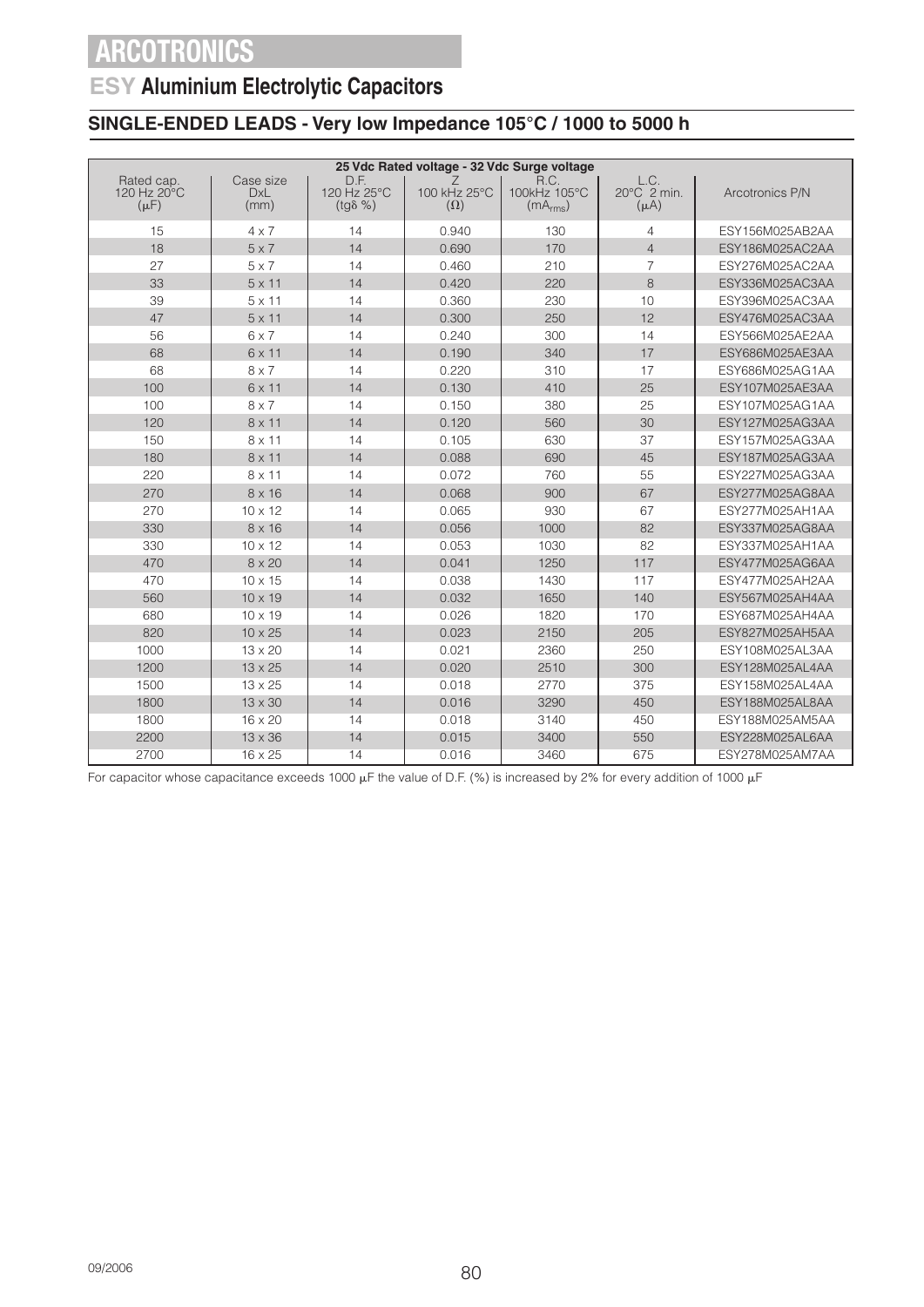### **ESY Aluminium Electrolytic Capacitors**

### **SINGLE-ENDED LEADS - Very low Impedance 105°C / 1000 to 5000 h**

| 35 Vdc Rated voltage - 44 Vdc Surge voltage |                                 |                                         |                                 |                                              |                                            |                 |  |  |  |
|---------------------------------------------|---------------------------------|-----------------------------------------|---------------------------------|----------------------------------------------|--------------------------------------------|-----------------|--|--|--|
| Rated cap.<br>120 Hz 20°C<br>$(\mu F)$      | Case size<br><b>DxL</b><br>(mm) | D.F.<br>120 Hz 25°C<br>$(tg\delta \% )$ | Ζ<br>100 kHz 25°C<br>$(\Omega)$ | R.C.<br>100kHz 105°C<br>(mA <sub>rms</sub> ) | L.C.<br>$20^{\circ}$ C 2 min.<br>$(\mu A)$ | Arcotronics P/N |  |  |  |
| 10                                          | $4 \times 7$                    | 12                                      | 0.960                           | 130                                          | 3                                          | ESY106M035AB2AA |  |  |  |
| 15                                          | $5 \times 7$                    | 12                                      | 0.570                           | 190                                          | 5                                          | ESY156M035AC2AA |  |  |  |
| 18                                          | $5 \times 7$                    | 12                                      | 0.470                           | 210                                          | 6                                          | ESY186M035AC2AA |  |  |  |
| 27                                          | $5 \times 11$                   | 12                                      | 0.370                           | 230                                          | 9                                          | ESY276M035AC3AA |  |  |  |
| 33                                          | $5 \times 11$                   | 12                                      | 0.320                           | 250                                          | 11                                         | ESY336M035AC3AA |  |  |  |
| 39                                          | $6 \times 7$                    | 12                                      | 0.250                           | 300                                          | 14                                         | ESY396M035AE2AA |  |  |  |
| 47                                          | $6 \times 11$                   | 12                                      | 0.150                           | 380                                          | 16                                         | ESY476M035AE3AA |  |  |  |
| 47                                          | $8 \times 7$                    | 12                                      | 0.190                           | 350                                          | 16                                         | ESY476M035AG1AA |  |  |  |
| 56                                          | 6 x 11                          | 12                                      | 0.130                           | 410                                          | 20                                         | ESY566M035AE3AA |  |  |  |
| 56                                          | $8 \times 7$                    | 12                                      | 0.160                           | 380                                          | 20                                         | ESY566M035AG1AA |  |  |  |
| 68                                          | $8 \times 11$                   | 12                                      | 0.120                           | 510                                          | 24                                         | ESY686M035AG3AA |  |  |  |
| 100                                         | $8 \times 11$                   | 12                                      | 0.105                           | 620                                          | 35                                         | ESY107M035AG3AA |  |  |  |
| 120                                         | 8 x 11                          | 12                                      | 0.088                           | 680                                          | 42                                         | ESY127M035AG3AA |  |  |  |
| 150                                         | $8 \times 11$                   | 12                                      | 0.072                           | 760                                          | 52                                         | ESY157M035AG3AA |  |  |  |
| 180                                         | $8 \times 16$                   | 12                                      | 0.068                           | 910                                          | 63                                         | ESY187M035AG8AA |  |  |  |
| 180                                         | $10 \times 12$                  | 12                                      | 0.065                           | 930                                          | 63                                         | ESY187M035AH1AA |  |  |  |
| 220                                         | $8 \times 16$                   | 12                                      | 0.056                           | 1000                                         | 77                                         | ESY227M035AG8AA |  |  |  |
| 220                                         | $10 \times 12$                  | 12                                      | 0.053                           | 1030                                         | 77                                         | ESY227M035AH1AA |  |  |  |
| 270                                         | $8 \times 20$                   | 12                                      | 0.041                           | 1250                                         | 94                                         | ESY277M035AG6AA |  |  |  |
| 330                                         | $10 \times 15$                  | 12                                      | 0.038                           | 1430                                         | 115                                        | ESY337M035AH2AA |  |  |  |
| 470                                         | $10 \times 19$                  | 12                                      | 0.026                           | 1820                                         | 164                                        | ESY477M035AH4AA |  |  |  |
| 560                                         | $10 \times 25$                  | 12                                      | 0.023                           | 2150                                         | 196                                        | ESY567M035AH5AA |  |  |  |
| 680                                         | $13 \times 20$                  | 12                                      | 0.021                           | 2360                                         | 238                                        | ESY687M035AL3AA |  |  |  |
| 820                                         | $13 \times 25$                  | 12                                      | 0.020                           | 2510                                         | 287                                        | ESY827M035AL4AA |  |  |  |
| 1000                                        | $13 \times 25$                  | 12                                      | 0.018                           | 2770                                         | 350                                        | ESY108M035AL4AA |  |  |  |
| 1200                                        | $13 \times 30$                  | 12                                      | 0.016                           | 3290                                         | 420                                        | ESY128M035AL8AA |  |  |  |
| 1200                                        | 16 x 20                         | 12                                      | 0.018                           | 3140                                         | 420                                        | ESY128M035AM5AA |  |  |  |
| 1500                                        | $13 \times 36$                  | 12                                      | 0.015                           | 3400                                         | 525                                        | ESY158M035AL6AA |  |  |  |
| 1800                                        | $16 \times 25$                  | 12                                      | 0.016                           | 3460                                         | 630                                        | ESY188M035AM7AA |  |  |  |

| 50 Vdc Rated voltage - 63 Vdc Surge voltage |                                 |                                         |                                 |                                              |                                  |                 |  |  |
|---------------------------------------------|---------------------------------|-----------------------------------------|---------------------------------|----------------------------------------------|----------------------------------|-----------------|--|--|
| Rated cap.<br>120 Hz 20°C<br>$(\mu F)$      | Case size<br><b>DxL</b><br>(mm) | D.F.<br>120 Hz 25°C<br>$(tq\delta \% )$ | 7<br>100 kHz 25°C<br>$(\Omega)$ | R.C.<br>100kHz 105°C<br>(mA <sub>rms</sub> ) | L.C.<br>20°C 2 min.<br>$(\mu A)$ | Arcotronics P/N |  |  |
| 5.6                                         | $4 \times 7$                    | 10                                      | 1.000                           | 130                                          | 3                                | ESY565M050AB2AA |  |  |
| 6.8                                         | $5 \times 7$                    | 10                                      | 0.740                           | 170                                          | 3                                | ESY685M050AC2AA |  |  |
| 10                                          | $5 \times 7$                    | 10                                      | 0.500                           | 210                                          | 5                                | ESY106M050AC2AA |  |  |
| 15                                          | $5 \times 11$                   | 10                                      | 0.480                           | 215                                          | $\overline{7}$                   | ESY156M050AC3AA |  |  |
| 15                                          | $6 \times 7$                    | 10                                      | 0.380                           | 220                                          | $\overline{7}$                   | ESY156M050AE2AA |  |  |
| 22                                          | $5 \times 11$                   | 10                                      | 0.340                           | 240                                          | 11                               | ESY226M050AC3AA |  |  |
| 22                                          | $6 \times 7$                    | 10                                      | 0.260                           | 300                                          | 11                               | ESY226M050AE2AA |  |  |
| 27                                          | $8 \times 7$                    | 10                                      | 0.210                           | 340                                          | 13                               | ESY276M050AG1AA |  |  |
| 33                                          | $8 \times 7$                    | 10                                      | 0.170                           | 380                                          | 16                               | ESY336M050AG1AA |  |  |
| 39                                          | 6 x 11                          | 10                                      | 0.160                           | 330                                          | 19                               | ESY396M050AE3AA |  |  |
| 47                                          | $6 \times 11$                   | 10                                      | 0.150                           | 360                                          | 23                               | ESY476M050AE3AA |  |  |
| 56                                          | 6 x 11                          | 10                                      | 0.140                           | 390                                          | 28                               | ESY566M050AE3AA |  |  |
| 68                                          | $8 \times 11$                   | 10                                      | 0.110                           | 600                                          | 34                               | ESY686M050AG3AA |  |  |
| 82                                          | $8 \times 11$                   | 10                                      | 0.090                           | 660                                          | 41                               | ESY826M050AG3AA |  |  |
| 100                                         | $8 \times 11$                   | 10                                      | 0.074                           | 730                                          | 50                               | ESY107M050AG3AA |  |  |
| 120                                         | $8 \times 16$                   | 10                                      | 0.065                           | 950                                          | 60                               | ESY127M050AG8AA |  |  |
| 150                                         | $10 \times 12$                  | 10                                      | 0.061                           | 980                                          | 75                               | ESY157M050AH1AA |  |  |
| 180                                         | $8 \times 20$                   | 10                                      | 0.046                           | 1190                                         | 90                               | ESY187M050AG6AA |  |  |
| 220                                         | $10 \times 15$                  | 10                                      | 0.042                           | 1370                                         | 110                              | ESY227M050AH2AA |  |  |
| 270                                         | $10 \times 19$                  | 10                                      | 0.030                           | 1580                                         | 135                              | ESY277M050AH4AA |  |  |
| 330                                         | $10 \times 25$                  | 10                                      | 0.028                           | 1870                                         | 165                              | ESY337M050AH5AA |  |  |
| 390                                         | $13 \times 20$                  | 10                                      | 0.028                           | 1870                                         | 195                              | ESY397M050AL3AA |  |  |
| 470                                         | $13 \times 20$                  | 10                                      | 0.027                           | 2050                                         | 235                              | ESY477M050AL3AA |  |  |
| 560                                         | $13 \times 25$                  | 10                                      | 0.023                           | 2410                                         | 280                              | ESY567M050AL4AA |  |  |
| 680                                         | $13 \times 30$                  | 10                                      | 0.021                           | 2860                                         | 340                              | ESY687M050AL8AA |  |  |
| 820                                         | $13 \times 36$                  | 10                                      | 0.019                           | 2960                                         | 410                              | ESY827M050AL6AA |  |  |
| 820                                         | $16 \times 20$                  | 10                                      | 0.023                           | 2730                                         | 410                              | ESY827M050AM5AA |  |  |
| 1000                                        | 16 x 32                         | 10                                      | 0.021                           | 3350                                         | 500                              | ESY108M050AM2AA |  |  |

For capacitor whose capacitance exceeds 1000  $\mu$ F the value of D.F. (%) is increased by 2% for every addition of 1000  $\mu$ F

09/2006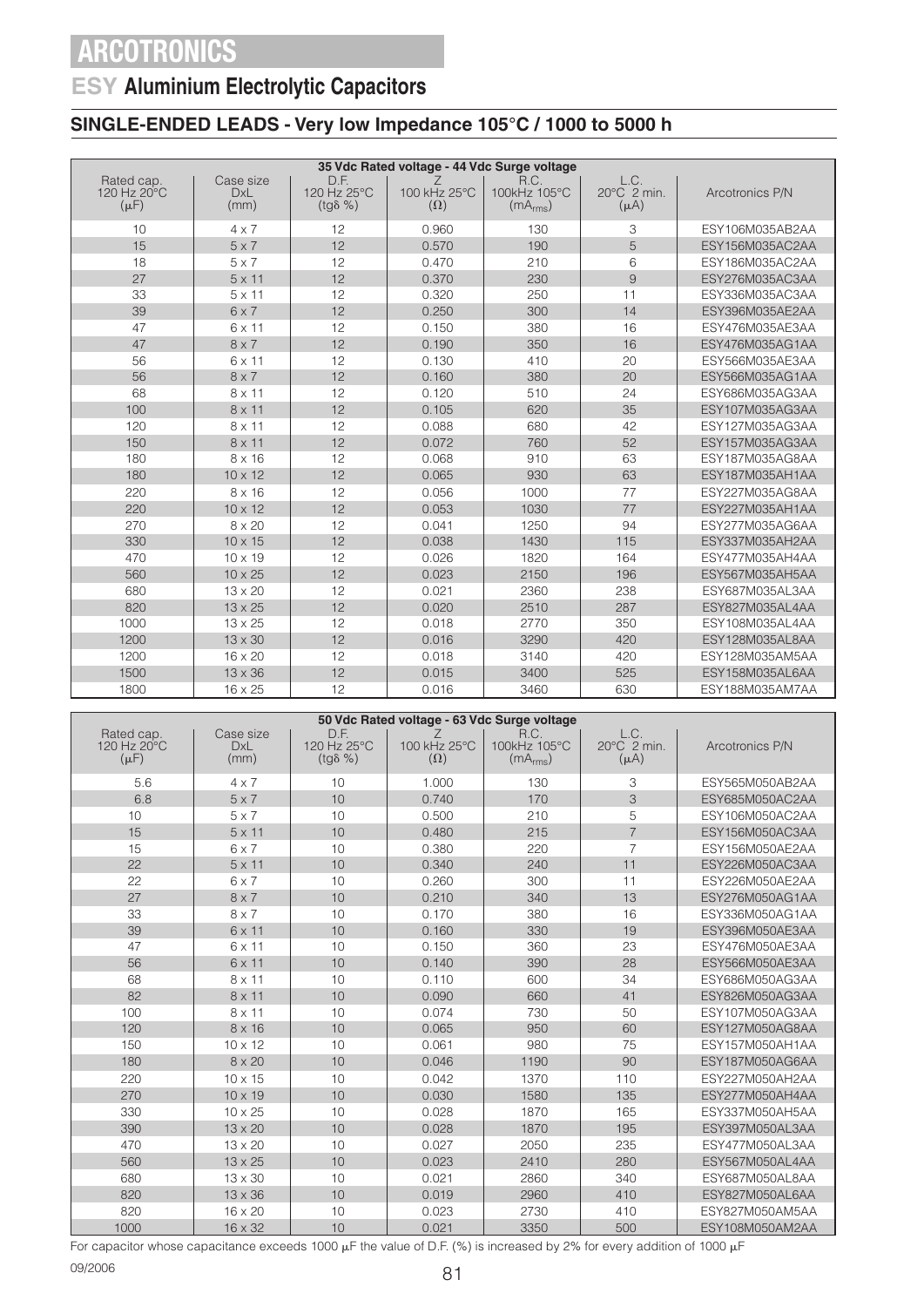### **ESY Aluminium Electrolytic Capacitors**

### **SINGLE-ENDED LEADS - Very low Impedance 105°C / 1000 to 5000 h**

| 63 Vdc Rated voltage - 79 Vdc Surge voltage |                                 |                                |                                 |                                              |                                  |                 |  |  |
|---------------------------------------------|---------------------------------|--------------------------------|---------------------------------|----------------------------------------------|----------------------------------|-----------------|--|--|
| Rated cap.<br>120 Hz 20°C<br>$(\mu F)$      | Case size<br><b>DxL</b><br>(mm) | D.F.<br>120 Hz 25°C<br>(tgδ %) | Z<br>100 kHz 25°C<br>$(\Omega)$ | R.C.<br>100kHz 105°C<br>(mA <sub>rms</sub> ) | L.C.<br>20°C 2 min.<br>$(\mu A)$ | Arcotronics P/N |  |  |
| 15                                          | $5 \times 11$                   | 9                              | 0.880                           | 170                                          | 9                                | ESY156M063AC3AA |  |  |
| 22                                          | $6 \times 11$                   | 9                              | 0.650                           | 220                                          | 14                               | ESY226M063AE3AA |  |  |
| 27                                          | 6 x 11                          | 9                              | 0.430                           | 240                                          | 17                               | ESY276M063AE3AA |  |  |
| 33                                          | 6 x 11                          | 9                              | 0.350                           | 270                                          | 21                               | ESY336M063AE3AA |  |  |
| 39                                          | $8 \times 11$                   | 9                              | 0.310                           | 385                                          | 24                               | ESY396M063AG3AA |  |  |
| 47                                          | $8 \times 11$                   | 9                              | 0.260                           | 420                                          | 30                               | ESY476M063AG3AA |  |  |
| 56                                          | $8 \times 11$                   | 9                              | 0.220                           | 500                                          | 35                               | ESY566M063AG3AA |  |  |
| 68                                          | $8 \times 16$                   | $\mathcal{G}% _{0}$            | 0.190                           | 610                                          | 43                               | ESY686M063AG8AA |  |  |
| 68                                          | $10 \times 12$                  | $9\,$                          | 0.180                           | 625                                          | 43                               | ESY686M063AH1AA |  |  |
| 82                                          | $8 \times 16$                   | 9                              | 0.160                           | 670                                          | 52                               | ESY826M063AG8AA |  |  |
| 82                                          | $10 \times 12$                  | $\overline{9}$                 | 0.150                           | 690                                          | 52                               | ESY826M063AH1AA |  |  |
| 100                                         | $10 \times 15$                  | 9                              | 0.120                           | 800                                          | 63                               | ESY107M063AH2AA |  |  |
| 120                                         | 8 x 20                          | 9                              | 0.120                           | 820                                          | 75                               | ESY127M063AG6AA |  |  |
| 120                                         | $10 \times 15$                  | 9                              | 0.110                           | 950                                          | 75                               | ESY127M063AH2AA |  |  |
| 150                                         | $10 \times 19$                  | 9                              | 0.096                           | 1010                                         | 94                               | ESY157M063AH4AA |  |  |
| 150                                         | $13 \times 16$                  | $\overline{9}$                 | 0.098                           | 1040                                         | 94                               | ESY157M063AL2AA |  |  |
| 180                                         | $10 \times 19$                  | $9\,$                          | 0.080                           | 1100                                         | 113                              | ESY187M063AH4AA |  |  |
| 180                                         | $13 \times 16$                  | $\hbox{9}$                     | 0.082                           | 1140                                         | 113                              | ESY187M063AL2AA |  |  |
| 220                                         | 10 x 25                         | 9                              | 0.073                           | 1300                                         | 139                              | ESY227M063AH5AA |  |  |
| 270                                         | 13 x 20                         | 9                              | 0.060                           | 1500                                         | 170                              | ESY277M063AL3AA |  |  |
| 330                                         | $13 \times 25$                  | 9                              | 0.043                           | 1850                                         | 208                              | ESY337M063AL4AA |  |  |
| 390                                         | 13 x 30                         | 9                              | 0.047                           | 2050                                         | 245                              | ESY397M063AL8AA |  |  |
| 390                                         | 16 x 20                         | 9                              | 0.054                           | 1810                                         | 245                              | ESY397M063AM5AA |  |  |
| 470                                         | 13 x 30                         | 9                              | 0.039                           | 2250                                         | 296                              | ESY477M063AL8AA |  |  |
| 470                                         | 16 x 20                         | 9                              | 0.045                           | 1990                                         | 296                              | ESY477M063AM5AA |  |  |
| 560                                         | $13 \times 36$                  | 9                              | 0.035                           | 2450                                         | 353                              | ESY567M063AL6AA |  |  |
| 560                                         | 16 x 25                         | $\hbox{9}$                     | 0.032                           | 2550                                         | 353                              | ESY567M063AM7AA |  |  |
| 680                                         | $13 \times 40$                  | 9                              | 0.029                           | 2780                                         | 428                              | ESY687M063AL7AA |  |  |
| 680                                         | $18 \times 20$                  | 9                              | 0.038                           | 2450                                         | 428                              | ESY687M063AN4AA |  |  |
| 820                                         | 16 x 32                         | 9                              | 0.026                           | 2810                                         | 517                              | ESY827M063AM2AA |  |  |
| 820                                         | $18 \times 25$                  | 9                              | 0.031                           | 2780                                         | 517                              | ESY827M063AN5AA |  |  |
| 1000                                        | 16 x 36                         | 9                              | 0.021                           | 2840                                         | 630                              | ESY108M063AM3AA |  |  |
| 1000                                        | $18 \times 32$                  | 9                              | 0.025                           | 3270                                         | 630                              | ESY108M063AN1AA |  |  |
| 1200                                        | 16 x 40                         | $\mathcal{G}% _{0}$            | 0.019                           | 3340                                         | 756                              | ESY128M063AM4AA |  |  |
| 1200                                        | $18 \times 36$                  | $\overline{9}$                 | 0.020                           | 3310                                         | 756                              | ESY128M063AN2AA |  |  |
| 1500                                        | 18 x 40                         | 9                              | 0.018                           | 3420                                         | 945                              | ESY158M063AN3AA |  |  |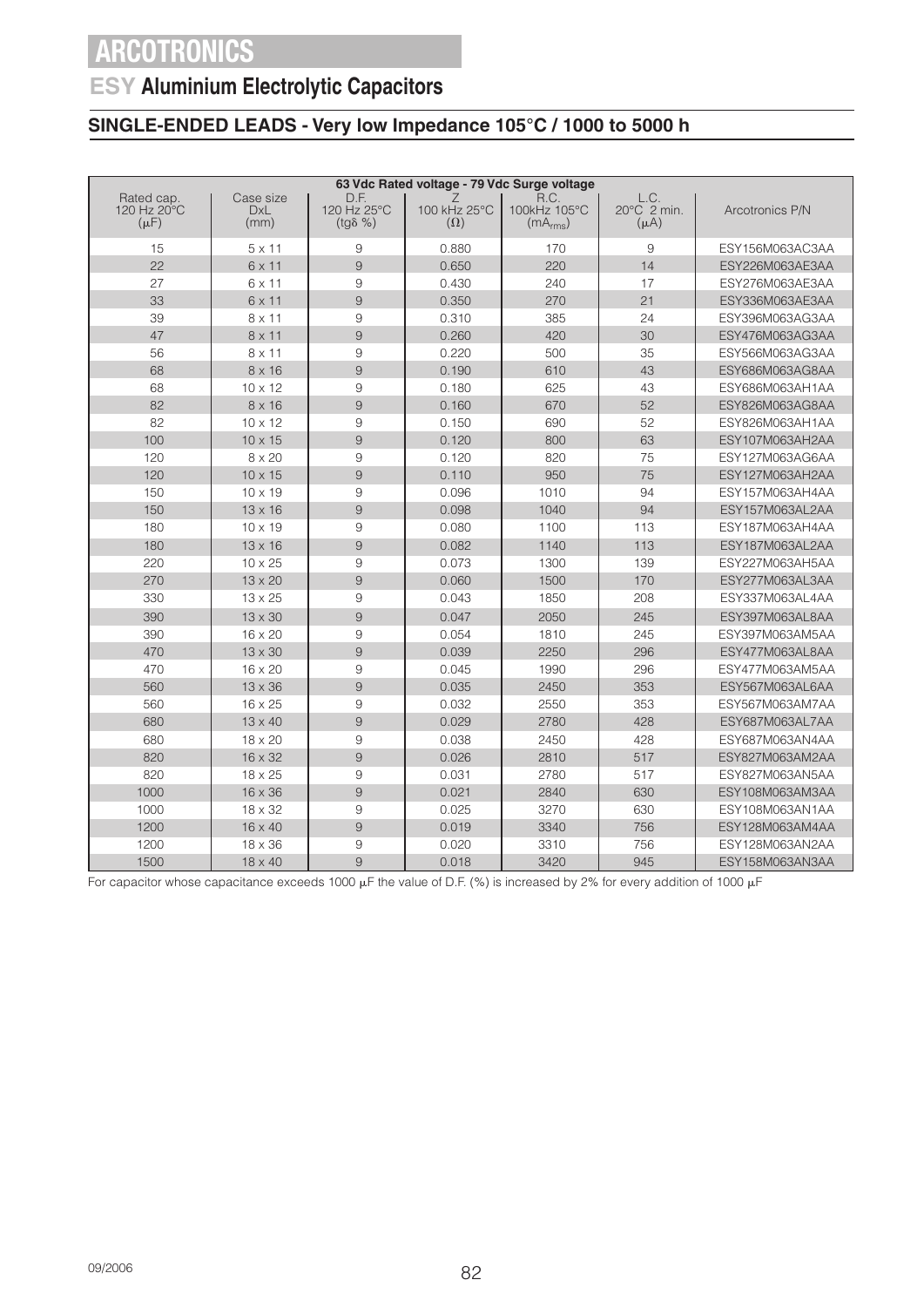## **ESY Aluminium Electrolytic Capacitors**

### **SINGLE-ENDED LEADS - Very low Impedance 105°C / 1000 to 5000 h**

| 100 Vdc Rated voltage - 125 Vdc Surge voltage |                                 |                                         |                                 |                                              |                                  |                 |  |  |
|-----------------------------------------------|---------------------------------|-----------------------------------------|---------------------------------|----------------------------------------------|----------------------------------|-----------------|--|--|
| Rated cap.<br>120 Hz 20°C<br>$(\mu F)$        | Case size<br><b>DxL</b><br>(mm) | D.F.<br>120 Hz 25°C<br>$(tg\delta \% )$ | Ζ<br>100 kHz 25°C<br>$(\Omega)$ | R.C.<br>100kHz 105°C<br>(mA <sub>rms</sub> ) | L.C.<br>20°C 2 min.<br>$(\mu A)$ | Arcotronics P/N |  |  |
| 6.8                                           | $5 \times 11$                   | 8                                       | 1.400                           | 125                                          | 7                                | ESY685M100AC3AA |  |  |
| 10                                            | 6 x 11                          | 8                                       | 0.950                           | 170                                          | 10                               | ESY106M100AE3AA |  |  |
| 15                                            | 6 x 11                          | 8                                       | 0.570                           | 210                                          | 15                               | ESY156M100AE3AA |  |  |
| 22                                            | $8 \times 11$                   | 8                                       | 0.440                           | 330                                          | 22                               | ESY226M100AG3AA |  |  |
| 27                                            | 8 x 11                          | 8                                       | 0.360                           | 360                                          | 27                               | ESY276M100AG3AA |  |  |
| 33                                            | 8 x 14                          | 8                                       | 0.300                           | 375                                          | 33                               | ESY336M100AG7AA |  |  |
| 39                                            | $8 \times 16$                   | 8                                       | 0.250                           | 450                                          | 39                               | ESY396M100AG8AA |  |  |
| 47                                            | $10 \times 12$                  | 8                                       | 0.240                           | 450                                          | 47                               | ESY476M100AH1AA |  |  |
| 56                                            | $8 \times 20$                   | 8                                       | 0.190                           | 570                                          | 56                               | ESY566M100AG6AA |  |  |
| 68                                            | $10 \times 15$                  | 8                                       | 0.180                           | 580                                          | 68                               | ESY686M100AH2AA |  |  |
| 82                                            | $10 \times 19$                  | 8                                       | 0.130                           | 750                                          | 82                               | ESY686M100AH4AA |  |  |
| 82                                            | $13 \times 16$                  | 8                                       | 0.130                           | 740                                          | 82                               | ESY826M100AL2AA |  |  |
| 100                                           | 10 x 25                         | 8                                       | 0.120                           | 880                                          | 100                              | ESY107M100AH5AA |  |  |
| 120                                           | 13 x 20                         | 8                                       | 0.094                           | 1050                                         | 120                              | ESY127M100AL3AA |  |  |
| 150                                           | $13 \times 25$                  | 8                                       | 0.085                           | 1100                                         | 150                              | ESY157M100AL4AA |  |  |
| 180                                           | $13 \times 25$                  | 8                                       | 0.071                           | 1200                                         | 180                              | ESY187M100AL4AA |  |  |
| 220                                           | 13 x 30                         | 8                                       | 0.063                           | 1410                                         | 220                              | ESY227M100AL8AA |  |  |
| 220                                           | 16 x 20                         | 8                                       | 0.071                           | 1300                                         | 220                              | ESY227M100AM5AA |  |  |
| 270                                           | $13 \times 36$                  | 8                                       | 0.052                           | 1560                                         | 270                              | ESY277M100AL6AA |  |  |
| 270                                           | 16 x 25                         | 8                                       | 0.053                           | 1600                                         | 270                              | ESY277M100AM7AA |  |  |
| 270                                           | 18 x 20                         | 8                                       | 0.069                           | 1470                                         | 270                              | ESY277M100AN4AA |  |  |
| 330                                           | $13 \times 40$                  | 8                                       | 0.046                           | 1700                                         | 330                              | ESY337M100AL7AA |  |  |
| 390                                           | 16 x 32                         | 8                                       | 0.041                           | 1750                                         | 390                              | ESY397M100AM2AA |  |  |
| 390                                           | 18 x 25                         | 8                                       | 0.049                           | 1620                                         | 390                              | ESY397M100AN5AA |  |  |
| 470                                           | $16 \times 36$                  | 8                                       | 0.033                           | 1890                                         | 470                              | ESY477M100AM3AA |  |  |
| 470                                           | 18 x 32                         | 8                                       | 0.039                           | 1780                                         | 470                              | ESY477M100AN1AA |  |  |
| 560                                           | 16 x 40                         | 8                                       | 0.030                           | 2080                                         | 560                              | ESY567M100AM4AA |  |  |
| 560                                           | $18 \times 36$                  | 8                                       | 0.031                           | 2060                                         | 560                              | ESY567M100AN2AA |  |  |
| 680                                           | 18 x 40                         | 8                                       | 0.028                           | 2570                                         | 680                              | ESY687M100AN3AA |  |  |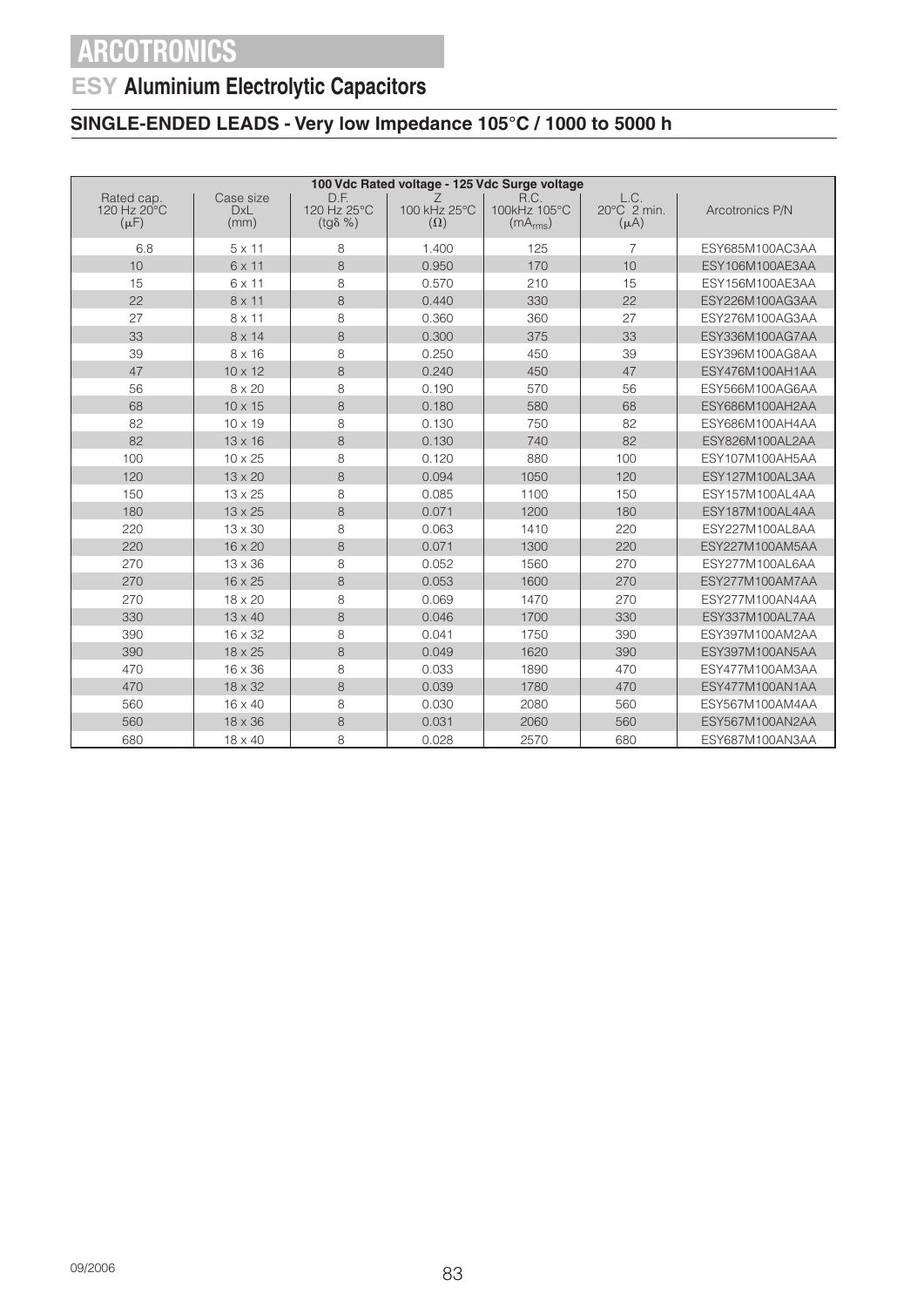### **ESG Aluminium Electrolytic Capacitors**

### **SINGLE-ENDED LEADS – Low Impedance and long life 105°C / 5000 h**

### **Description**

Long life 5000 hours and high reliability.

**Applications** Electronic ballast and other long life equipment.

### Special designs are available upon request.

**Features**

Case with  $ØD \ge 6.0$  mm has the safety vent at the bottom.

### **Diagram of dimensions** (Units=mm)

#### **Marking**

ARCOTRONICS' logo Series: (ESG), Operating temperature: (105°C) Capacitance ( $\mu$ F), Rated voltage: (Vdc), Negative polarity: (white line), Date code



#### **Electrical characteristics**

| Rated voltage                                                                                                                                                                                       | 160 to 400 Vdc            | 450 Vdc                                                |  |  |  |  |
|-----------------------------------------------------------------------------------------------------------------------------------------------------------------------------------------------------|---------------------------|--------------------------------------------------------|--|--|--|--|
| Operating temperature                                                                                                                                                                               | $-40$ to $+105^{\circ}$ C | $-25$ to $+105^{\circ}$ C                              |  |  |  |  |
| Capacitance range                                                                                                                                                                                   | $3.3\mu$ F to $330\mu$ F  |                                                        |  |  |  |  |
| Capacitance tolerance                                                                                                                                                                               | $\pm$ 20% at 120Hz / 20°C |                                                        |  |  |  |  |
| Endurance test                                                                                                                                                                                      |                           | 5000 h (see conditions in Test method and performance) |  |  |  |  |
| $I = 0.06$ CV ( $\mu$ A) + 10 $\mu$ A<br>C = rated capacitance ( $\mu$ F); V = rated voltage (Vdc)<br>Leakage current<br>(after than D.C. rated working voltage at 20°C has been applied for 2 min) |                           |                                                        |  |  |  |  |

#### **Impedance Z characteristics at 120 Hz**

| Rated voltage (Vdc)                                                     | 160 | 200 | 250 | 350 | 400 | 450 |
|-------------------------------------------------------------------------|-----|-----|-----|-----|-----|-----|
| 10000<br>0.500<br>ں ے۔<br><u>_</u><br>$\check{ }$<br>$\sim$             |     |     |     |     |     |     |
| 1000<br>$(1-40^{\circ}C)^{2}$<br>ں ے ،<br>$\overline{\phantom{0}}$<br>∸ |     |     |     |     |     |     |

#### **Compensation factor of ripple current (R.C.) vs. frequency**

| <b>201108011</b>      | 60 Hz<br>$\mathbf{a}$<br>to<br>วบ | ' 20 Hz        | 300 Hz<br>п.<br>____ | kHz | 100 kHz<br>тг |
|-----------------------|-----------------------------------|----------------|----------------------|-----|---------------|
| tactors<br>Multiplier | 0.80                              | $\cap$<br>∪∪ ו | $\sim$<br>╭<br>ں ے . | .40 | . 60          |

#### **Compensation factor of ripple current (R.C.) vs. temperature**

|                        | $\sim$ $\sim$ $\sim$<br>ບປ | $- - -$<br>$-0.5$<br>uJ   | 105°C      |
|------------------------|----------------------------|---------------------------|------------|
| --<br>.<br>M<br>,,,,,, | $\overline{\phantom{a}}$ . | $\overline{ }$<br>4<br>᠇◡ | ~ -<br>.UU |

#### **Test method and performance**

| <b>Conditions</b>                                              | Load life test                                                                                                 | Shelf life test                                                                                                |
|----------------------------------------------------------------|----------------------------------------------------------------------------------------------------------------|----------------------------------------------------------------------------------------------------------------|
| Temperature:                                                   | $105^{\circ}$ C                                                                                                | $105^{\circ}$ C                                                                                                |
| Test duration:                                                 | 5000 hours                                                                                                     | 1000 hours                                                                                                     |
| Ripple current:                                                | max ripple current at 120Hz 105°C<br>specified in the table                                                    | no ripple current applied.                                                                                     |
| Voltage:                                                       | the sum of D.C. voltage and the peak A.C. voltage<br>must not exceed the rated voltage of capacitor.           | no voltage applied.                                                                                            |
| Performance                                                    | The following specifications will be satisfied when the capacitors will be restored at 20°C.                   |                                                                                                                |
| Capacitance change:<br>Dissipation factor:<br>Leakage current: | within 20% of initial value.<br>not exceed 200% of the initial requirement.<br>not exceed initial requirement. | within 20% of initial value.<br>not exceed 200% of the initial requirement.<br>not exceed initial requirement. |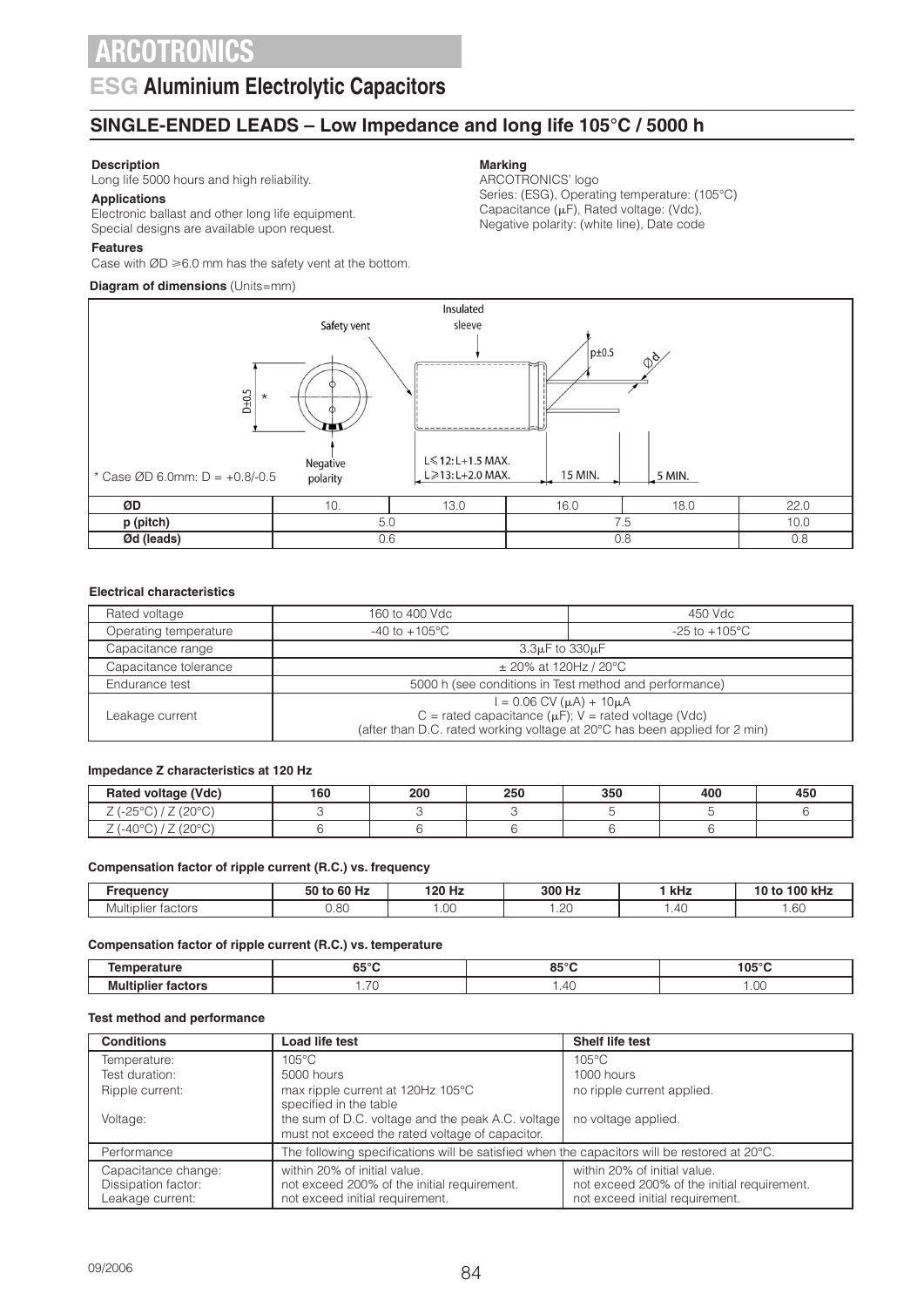## **ESG Aluminium Electrolytic Capacitors**

### **SINGLE-ENDED LEADS – Low Impedance and long life 105°C / 5000 h**

### **Technical data and ordering codes**

| 160 Vdc Rated voltage - 200 Vdc Surge voltage |                          |                                         |                                        |                                              |                                              |                 |  |  |
|-----------------------------------------------|--------------------------|-----------------------------------------|----------------------------------------|----------------------------------------------|----------------------------------------------|-----------------|--|--|
| Rated cap.<br>120 Hz 20°C<br>$(\mu F)$        | Case size<br>DxL<br>(mm) | D.F.<br>120 Hz 25°C<br>$(tq\delta \% )$ | $100$ kHz $25^{\circ}$ C<br>$(\Omega)$ | R.C.<br>120 Hz 105°C<br>(mA <sub>rms</sub> ) | L.C.<br>$20^{\circ}$ C $2$ min.<br>$(\mu A)$ | Arcotronics P/N |  |  |
| 22                                            | $10 \times 19$           | 15                                      | 1.52                                   | 160                                          | 221                                          | ESG226M160AH4AA |  |  |
| 33                                            | $10 \times 19$           | 15                                      | 1.30                                   | 210                                          | 327                                          | ESG336M160AH4AA |  |  |
| 47                                            | $13 \times 20$           | 15                                      | 0.95                                   | 260                                          | 461                                          | ESG476M160AL3AA |  |  |
| 68                                            | $13 \times 25$           | 15                                      | 0.60                                   | 360                                          | 663                                          | ESG686M160AL4AA |  |  |
| 68                                            | $16 \times 20$           | 15                                      | 0.55                                   | 430                                          | 663                                          | ESG686M160AM5AA |  |  |
| 100                                           | $16 \times 25$           | 15                                      | 0.30                                   | 475                                          | 970                                          | ESG107M160AM7AA |  |  |
| 100                                           | $18 \times 20$           | 15                                      | 0.31                                   | 465                                          | 970                                          | ESG107M160AN4AA |  |  |
| 150                                           | $16 \times 32$           | 15                                      | 0.22                                   | 650                                          | 1450                                         | ESG157M160AM2AA |  |  |
| 150                                           | $18 \times 25$           | 15                                      | 0.24                                   | 625                                          | 1450                                         | ESG157M160AN5AA |  |  |
| 220                                           | $16 \times 32$           | 15                                      | 0.22                                   | 750                                          | 2122                                         | ESG227M160AM2AA |  |  |
| 220                                           | $18 \times 25$           | 15                                      | 0.24                                   | 725                                          | 2122                                         | ESG227M160AN5AA |  |  |
| 330                                           | $18 \times 32$           | 15                                      | 0.22                                   | 960                                          | 3178                                         | ESG337M160AN1AA |  |  |

| 200 Vdc Rated voltage - 250 Vdc Surge voltage |                          |                                         |                            |                                              |                                            |                 |  |  |  |
|-----------------------------------------------|--------------------------|-----------------------------------------|----------------------------|----------------------------------------------|--------------------------------------------|-----------------|--|--|--|
| Rated cap.<br>120 Hz 20°C<br>$(\mu F)$        | Case size<br>DxL<br>(mm) | D.F.<br>120 Hz 25°C<br>$(tq\delta \% )$ | 100 kHz 25°C<br>$(\Omega)$ | R.C.<br>120 Hz 105°C<br>(mA <sub>rms</sub> ) | L.C.<br>$20^{\circ}$ C 2 min.<br>$(\mu A)$ | Arcotronics P/N |  |  |  |
| 10                                            | $10 \times 12$           | 15                                      | 6.00                       | 60                                           | 130                                        | ESG106M200AH1AA |  |  |  |
| 22                                            | $10 \times 19$           | 15                                      | 1.50                       | 160                                          | 274                                        | ESG226M200AH4AA |  |  |  |
| 33                                            | $13 \times 20$           | 15                                      | 0.95                       | 210                                          | 406                                        | ESG336M200AL3AA |  |  |  |
| 47                                            | $13 \times 20$           | 15                                      | 0.91                       | 260                                          | 574                                        | ESG476M200AL3AA |  |  |  |
| 68                                            | $13 \times 25$           | 15                                      | 0.60                       | 360                                          | 826                                        | ESG686M200AL4AA |  |  |  |
| 68                                            | $16 \times 20$           | 15                                      | 0.55                       | 430                                          | 826                                        | ESG686M200AM5AA |  |  |  |
| 100                                           | $16 \times 25$           | 15                                      | 0.30                       | 475                                          | 1210                                       | ESG107M200AM7AA |  |  |  |
| 100                                           | $18 \times 20$           | 15                                      | 0.31                       | 465                                          | 1210                                       | ESG107M200AN4AA |  |  |  |
| 150                                           | $18 \times 25$           | 15                                      | 0.27                       | 650                                          | 1810                                       | ESG157M200AN5AA |  |  |  |
| 220                                           | $18 \times 32$           | 15                                      | 0.22                       | 780                                          | 2650                                       | ESG227M200AN1AA |  |  |  |

|                                        | 250 Vdc Rated voltage - 300 Vdc Surge voltage |                                         |                            |                                              |                                            |                 |  |  |  |
|----------------------------------------|-----------------------------------------------|-----------------------------------------|----------------------------|----------------------------------------------|--------------------------------------------|-----------------|--|--|--|
| Rated cap.<br>120 Hz 20°C<br>$(\mu F)$ | Case size<br><b>DxL</b><br>(mm)               | D.F.<br>120 Hz 25°C<br>$(tq\delta \% )$ | 100 kHz 25°C<br>$(\Omega)$ | R.C.<br>120 Hz 105°C<br>(mA <sub>rms</sub> ) | L.C.<br>$20^{\circ}$ C 2 min.<br>$(\mu A)$ | Arcotronics P/N |  |  |  |
| 10                                     | $10 \times 19$                                | 15                                      | 3.50                       | 100                                          | 160                                        | ESG106M250AH4AA |  |  |  |
| 22                                     | $13 \times 20$                                | 15                                      | 2.50                       | 160                                          | 340                                        | ESG226M250AL3AA |  |  |  |
| 33                                     | $13 \times 20$                                | 15                                      | 1.90                       | 210                                          | 505                                        | ESG336M250AL3AA |  |  |  |
| 47                                     | $13 \times 25$                                | 15                                      | 1.70                       | 270                                          | 715                                        | ESG476M250AL4AA |  |  |  |
| 47                                     | $16 \times 20$                                | 15                                      | 1.50                       | 275                                          | 715                                        | ESG476M250AM5AA |  |  |  |
| 68                                     | $16 \times 25$                                | 15                                      | 0.80                       | 380                                          | 1030                                       | ESG686M250AM7AA |  |  |  |
| 68                                     | $18 \times 20$                                | 15                                      | 0.95                       | 375                                          | 1030                                       | ESG686M250AN4AA |  |  |  |
| 100                                    | $16 \times 32$                                | 15                                      | 0.65                       | 520                                          | 1510                                       | ESG107M250AM2AA |  |  |  |
| 100                                    | $18 \times 25$                                | 15                                      | 0.65                       | 500                                          | 1510                                       | ESG107M250AN5AA |  |  |  |
| 150                                    | $18 \times 32$                                | 15                                      | 0.45                       | 650                                          | 2260                                       | ESG157M250AN1AA |  |  |  |
| 220                                    | $18 \times 40$                                | 15                                      | 0.35                       | 820                                          | 3310                                       | ESG227M250AN3AA |  |  |  |

| 350 Vdc Rated voltage - 400 Vdc Surge voltage    |                          |                                         |                                        |                                              |                                              |                 |  |  |  |
|--------------------------------------------------|--------------------------|-----------------------------------------|----------------------------------------|----------------------------------------------|----------------------------------------------|-----------------|--|--|--|
| Rated cap.<br>120 Hz $20^{\circ}$ C<br>$(\mu F)$ | Case size<br>DxL<br>(mm) | D.F.<br>120 Hz 25°C<br>$(tq\delta \% )$ | $100$ kHz $25^{\circ}$ C<br>$(\Omega)$ | R.C.<br>120 Hz 105°C<br>(mA <sub>rms</sub> ) | L.C.<br>$20^{\circ}$ C $2$ min.<br>$(\mu A)$ | Arcotronics P/N |  |  |  |
| 10                                               | $10 \times 19$           | 20                                      | 3.00                                   | 100                                          | 220                                          | ESG106M350AH4AA |  |  |  |
| 22                                               | $13 \times 20$           | 20                                      | 2.10                                   | 160                                          | 472                                          | ESG226M350AL3AA |  |  |  |
| 33                                               | $13 \times 25$           | 20                                      | 1.00                                   | 230                                          | 703                                          | ESG336M350AL4AA |  |  |  |
| 33                                               | $16 \times 20$           | 20                                      | 0.91                                   | 250                                          | 703                                          | ESG336M350AM5AA |  |  |  |
| 47                                               | $16 \times 25$           | 20                                      | 0.75                                   | 300                                          | 997                                          | ESG476M350AM7AA |  |  |  |
| 47                                               | $18 \times 20$           | 20                                      | 0.80                                   | 315                                          | 997                                          | ESG476M350AN4AA |  |  |  |
| 68                                               | $16 \times 32$           | 20                                      | 0.50                                   | 400                                          | 1438                                         | ESG686M350AM2AA |  |  |  |
| 68                                               | $18 \times 25$           | 20                                      | 0.55                                   | 380                                          | 1438                                         | ESG686M350AN5AA |  |  |  |
| 100                                              | $18 \times 32$           | 20                                      | 0.40                                   | 530                                          | 2110                                         | ESG107M350AN1AA |  |  |  |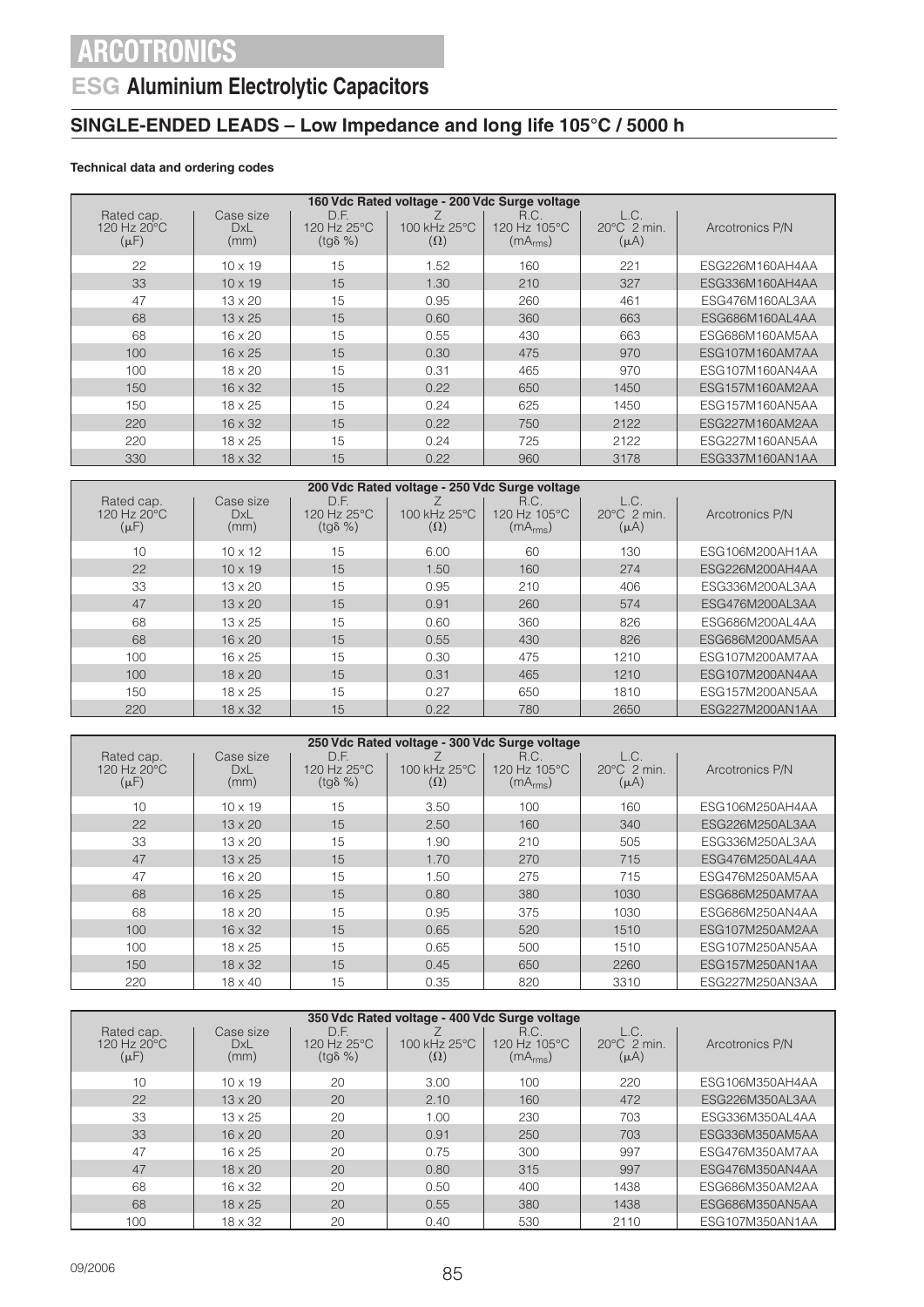## **ESG Aluminium Electrolytic Capacitors**

| 400 Vdc Rated voltage - 450 Vdc Surge voltage |                                 |                                         |                            |                                              |                                            |                 |  |  |
|-----------------------------------------------|---------------------------------|-----------------------------------------|----------------------------|----------------------------------------------|--------------------------------------------|-----------------|--|--|
| Rated cap.<br>120 Hz 20°C<br>$(\mu F)$        | Case size<br><b>DxL</b><br>(mm) | D.F.<br>120 Hz 25°C<br>$(tg\delta \% )$ | 100 kHz 25°C<br>$(\Omega)$ | R.C.<br>120 Hz 105°C<br>(mA <sub>rms</sub> ) | L.C.<br>$20^{\circ}$ C 2 min.<br>$(\mu A)$ | Arcotronics P/N |  |  |
| 1.5                                           | $10 \times 12$                  | 24                                      | 18.0                       | 35                                           | 46                                         | ESG155M400AH1AA |  |  |
| 2.2                                           | $10 \times 12$                  | 24                                      | 12.5                       | 40                                           | 63                                         | ESG225M400AH1AA |  |  |
| 3.3                                           | $10 \times 12$                  | 24                                      | 8.00                       | 45                                           | 90                                         | ESG335M400AH1AA |  |  |
| 4.7                                           | $10 \times 15$                  | 24                                      | 3.50                       | 50                                           | 123                                        | ESG475M400AH2AA |  |  |
| 6.8                                           | $10 \times 19$                  | 24                                      | 3.30                       | 70                                           | 173                                        | ESG685M400AH4AA |  |  |
| 10                                            | $10 \times 19$                  | 24                                      | 2.90                       | 100                                          | 250                                        | ESG106M400AH4AA |  |  |
| 22                                            | $13 \times 25$                  | 24                                      | 1.35                       | 170                                          | 538                                        | ESG226M400AL4AA |  |  |
| 22                                            | $16 \times 20$                  | 24                                      | 1.00                       | 200                                          | 538                                        | ESG226M400AM5AA |  |  |
| 33                                            | $16 \times 25$                  | 24                                      | 0.95                       | 230                                          | 802                                        | ESG336M400AM7AA |  |  |
| 33                                            | $18 \times 20$                  | 24                                      | 0.91                       | 250                                          | 802                                        | ESG336M400AN4AA |  |  |
| 47                                            | $16 \times 32$                  | 24                                      | 0.75                       | 300                                          | 1138                                       | ESG476M400AM2AA |  |  |
| 47                                            | $18 \times 25$                  | 24                                      | 0.80                       | 325                                          | 1138                                       | ESG476M400AN5AA |  |  |
| 68                                            | $18 \times 36$                  | 24                                      | 0.49                       | 420                                          | 1642                                       | ESG686M400AN2AA |  |  |
| 100                                           | $18 \times 40$                  | 24                                      | 0.34                       | 545                                          | 2410                                       | ESG107M400AN3AA |  |  |
| 150                                           | $22 \times 40$                  | 24                                      | 0.30                       | 650                                          | 3610                                       | ESG157M400AQ4AA |  |  |

| 450 Vdc Rated voltage - 500 Vdc Surge voltage |                                 |                                         |                            |                                              |                                            |                 |  |  |
|-----------------------------------------------|---------------------------------|-----------------------------------------|----------------------------|----------------------------------------------|--------------------------------------------|-----------------|--|--|
| Rated cap.<br>120 Hz 20°C<br>$(\mu F)$        | Case size<br><b>DxL</b><br>(mm) | D.F.<br>120 Hz 25°C<br>$(tq\delta \% )$ | 100 kHz 25°C<br>$(\Omega)$ | R.C.<br>120 Hz 105°C<br>(mA <sub>rms</sub> ) | L.C.<br>$20^{\circ}$ C 2 min.<br>$(\mu A)$ | Arcotronics P/N |  |  |
| 3.3                                           | $10 \times 19$                  | 24                                      | 6.50                       | 60                                           | 99                                         | ESG335M450AH4AA |  |  |
| 4.7                                           | $13 \times 20$                  | 24                                      | 3.60                       | 80                                           | 137                                        | ESG475M450AL3AA |  |  |
| 6.8                                           | $10 \times 19$                  | 24                                      | 3.40                       | 90                                           | 194                                        | ESG685M450AH4AA |  |  |
| 10                                            | $13 \times 20$                  | 24                                      | 3.00                       | 110                                          | 280                                        | ESG106M450AL3AA |  |  |
| 22                                            | $16 \times 25$                  | 24                                      | 1.80                       | 190                                          | 604                                        | ESG226M450AM7AA |  |  |
| 22                                            | $18 \times 20$                  | 24                                      | 2.20                       | 200                                          | 604                                        | ESG226M450AN4AA |  |  |
| 33                                            | $16 \times 32$                  | 24                                      | 1.30                       | 275                                          | 901                                        | ESG336M450AM2AA |  |  |
| 33                                            | $18 \times 25$                  | 24                                      | 1.20                       | 280                                          | 901                                        | ESG336M450AN5AA |  |  |
| 47                                            | $18 \times 32$                  | 24                                      | 1.00                       | 340                                          | 1279                                       | ESG476M450AN1AA |  |  |
| 68                                            | $18 \times 40$                  | 24                                      | 0.80                       | 460                                          | 1846                                       | ESG686M450AN3AA |  |  |
| 100                                           | $22 \times 40$                  | 24                                      | 0.60                       | 580                                          | 2710                                       | ESG107M450AQ4AA |  |  |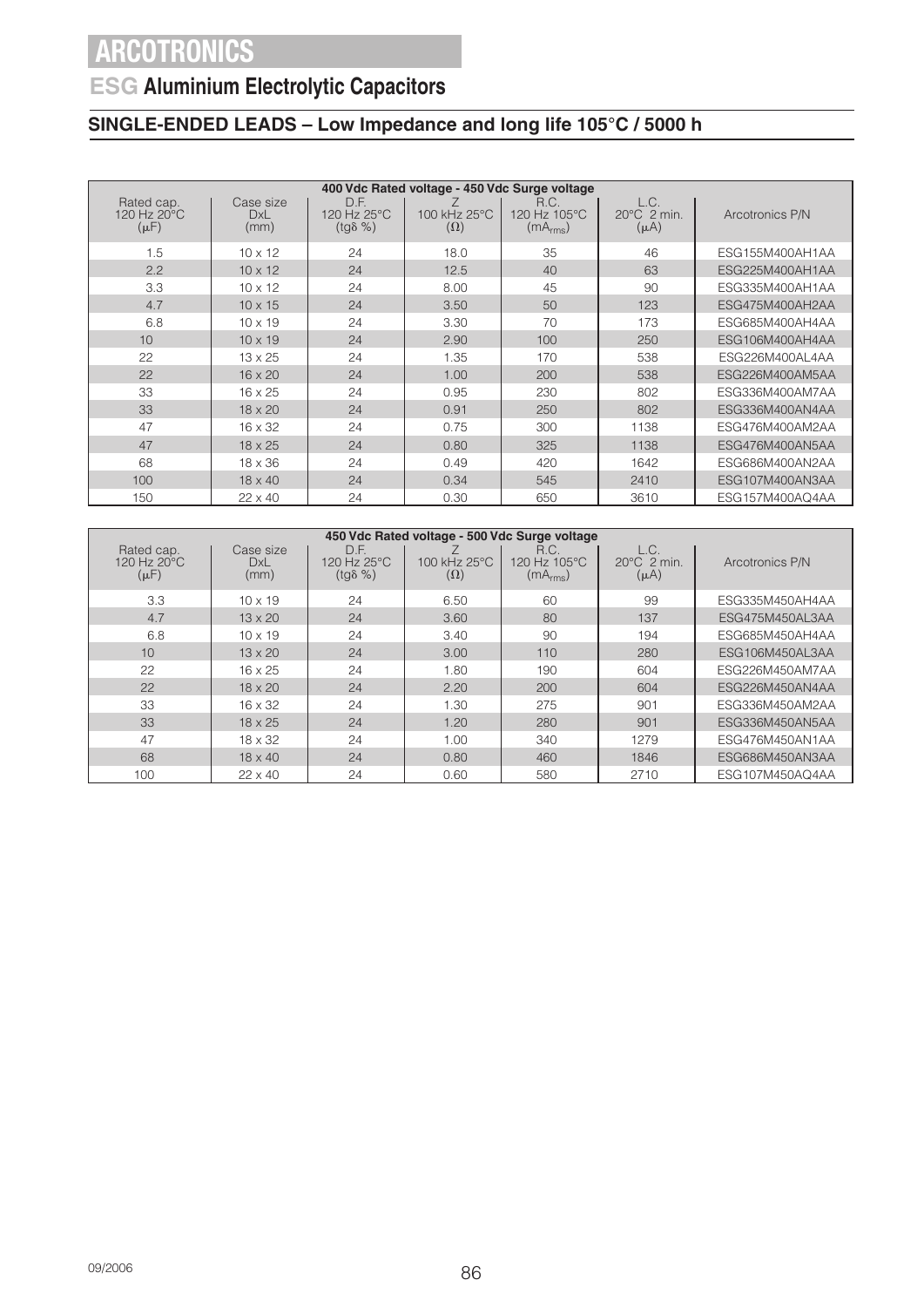### **ESW Aluminium Electrolytic Capacitors**

### **SINGLE-ENDED LEADS – Low Impedance and long life 105°C / 3000-6000 h**

#### **Description**

Long life 3000-6000 hours and high reliability.

### **Applications**

High frequency switching mode circuits.

#### **Features**

Case with  $ØD \ge 6.0$  mm has the safety vent at the bottom. Different case size available for capacitance value.

### **Diagram of dimensions** (Units=mm)

#### **Marking**

ARCOTRONICS' logo Series: (ESW), Operating temperature: (105°C) Capacitance  $(\mu F)$ , Rated voltage: (Vdc), Negative polarity: (white line), Date code



#### **Electrical characteristics**

| Rated voltage         | 6.3 to 100 Vdc                                                                                                                                                                                                 |
|-----------------------|----------------------------------------------------------------------------------------------------------------------------------------------------------------------------------------------------------------|
| Operating temperature | $-40$ to $+105^{\circ}$ C                                                                                                                                                                                      |
| Capacitance range     | $0.47\mu$ F to 15000 $\mu$ F                                                                                                                                                                                   |
| Capacitance tolerance | $\pm$ 20% at 120Hz / 20°C                                                                                                                                                                                      |
| Endurance test        | 3000 to 6000 h (see conditions in Test method and performance)                                                                                                                                                 |
| Leakage current       | $I = 0.01$ CV ( $\mu$ A) or $3\mu\overline{A}$ whichever is greater<br>C = rated capacitance ( $\mu$ F); V = rated voltage (Vdc)<br>(after than D.C. rated working voltage at 20°C has been applied for 2 min) |

#### **Impedance Z characteristics at 120 Hz**

| $(31 - 1 - 3)$<br>$\overline{\phantom{a}}$<br><b>Ratec</b><br>voltage<br>wac, | ោ | $\sim$ $-$<br> | $\mathbf{a}$<br>w | - - | $\sim$<br>υu | - 20 |
|-------------------------------------------------------------------------------|---|----------------|-------------------|-----|--------------|------|
| $\sim$<br>$\overline{\phantom{a}}$<br>-<br>∸<br>. .<br><u>_</u>               |   |                |                   |     |              |      |

#### **Compensation factor of ripple current (R.C.) vs. frequency**

| Capacitance range        | 120 Hz | 1 KHz | <b>10 KHz</b> | <b>100 KHz</b> |
|--------------------------|--------|-------|---------------|----------------|
| $0.47\mu F$ to $33\mu F$ | 0.42   | 0.70  | 0.90          | 1.00           |
| 39µF to 270µF            | 0.50   | 0.73  | 0.92          | 00.1           |
| 330uF to 680uF           | 0.55   |       | በ 94          | .00            |
| 820µF to 1800µF          | 0.60   | 0.80  | 0.96          | .00            |
| 2200uF to 15000uF        | 0.70   | 0.85  | 0.98          | .00            |

#### **Compensation factor of ripple current (R.C.) vs. temperature**

|     | $\sim$ $\sim$ $\sim$<br>כס | 0.00<br>ີ່ | 105°C |
|-----|----------------------------|------------|-------|
| MUI |                            | .          |       |

#### **Test method and performance**

| <b>Conditions</b>   | Load life test                                                                                         | <b>Shelf life test</b>                      |
|---------------------|--------------------------------------------------------------------------------------------------------|---------------------------------------------|
| Temperature:        | $105^{\circ}$ C                                                                                        | $105^{\circ}$ C                             |
| Test duration:      | $\leq$ $\varnothing$ 6.0mm: 3000 h                                                                     | 1000 hours                                  |
|                     | $\varnothing$ 8.0mm: 4000 h                                                                            |                                             |
|                     | Ø 10.0mm: 5000 h                                                                                       |                                             |
|                     | $\geq$ 2 13.0mm: 6000 h                                                                                |                                             |
| Ripple current:     | max ripple current at 100KHz 105°C specified in table.                                                 | no ripple current applied.                  |
| Voltage:            | the sum of D.C. voltage and the peak A.C. voltage                                                      | no voltage applied.                         |
|                     | must not exceed the rated voltage of capacitor.                                                        |                                             |
| Performance         | The following specifications will be satisfied when the capacitors will be restored at $25^{\circ}$ C. |                                             |
| Capacitance change: | within 25% of initial value.                                                                           | within 25% of initial value.                |
| Dissipation factor: | not exceed 200% of the initial requirement.                                                            | not exceed 200% of the initial requirement. |
| Leakage current:    | not exceed initial requirement.                                                                        | not exceed initial requirement.             |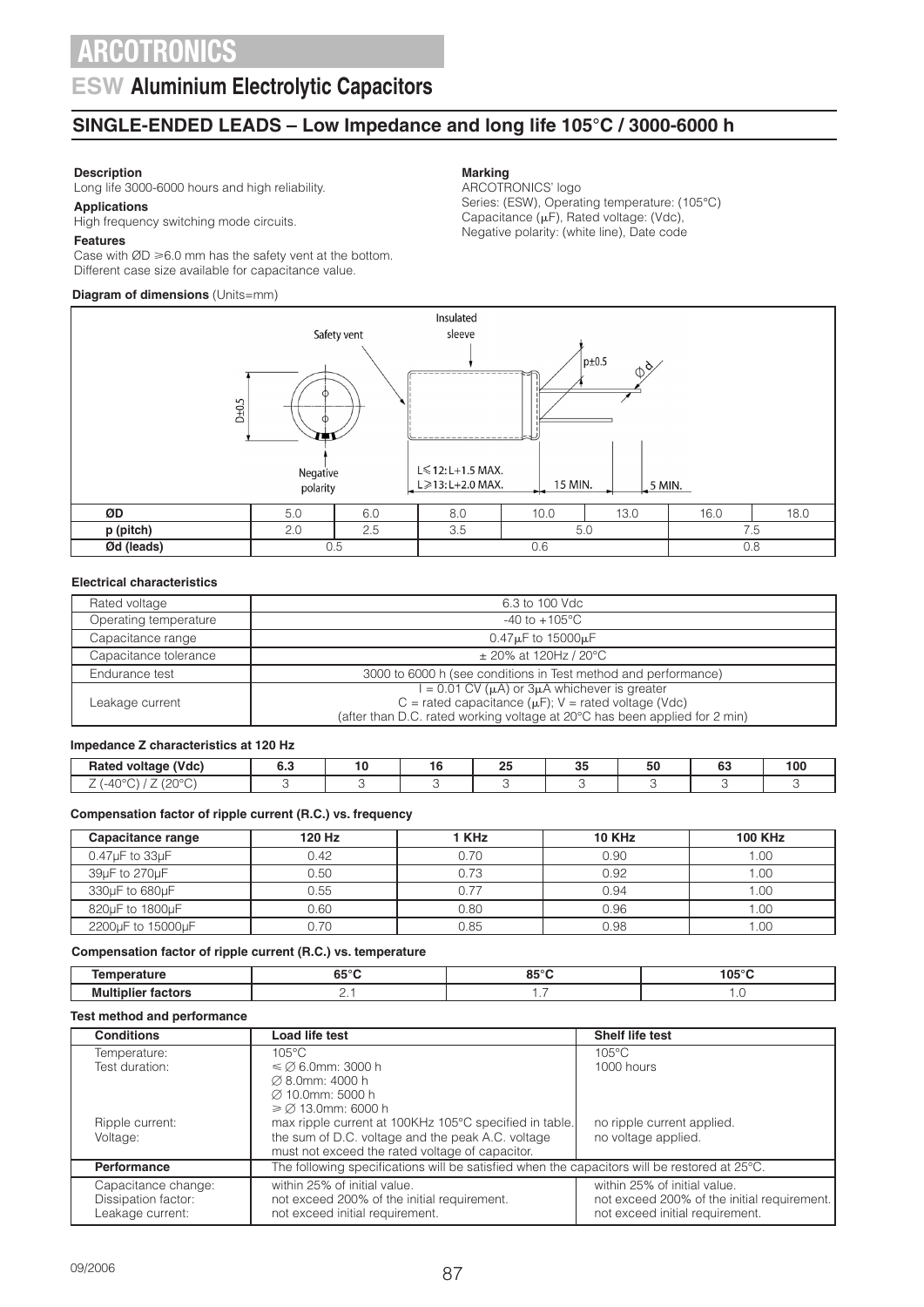## **ESW Aluminium Electrolytic Capacitors**

### **SINGLE-ENDED LEADS - Low Impedance and long life 105°C / 3000-6000 h**

### **Technical data and ordering codes**

|                                        | 6.3 Vdc Rated voltage - 8 Vdc Surge voltage |                                         |                            |                                              |                                            |                 |  |  |  |
|----------------------------------------|---------------------------------------------|-----------------------------------------|----------------------------|----------------------------------------------|--------------------------------------------|-----------------|--|--|--|
| Rated cap.<br>120 Hz 20°C<br>$(\mu F)$ | Case size<br><b>DxL</b><br>(mm)             | D.F.<br>120 Hz 25°C<br>$(tg\delta \% )$ | 100 kHz 25°C<br>$(\Omega)$ | R.C.<br>100kHz 105°C<br>(mA <sub>rms</sub> ) | L.C.<br>$20^{\circ}$ C 2 min.<br>$(\mu A)$ | Arcotronics P/N |  |  |  |
| 22                                     | $5 \times 11$                               | 22                                      | 0.600                      | 180                                          | 3                                          | ESW226M6R3AC3AA |  |  |  |
| 33                                     | $5 \times 11$                               | 22                                      | 0.600                      | 180                                          | 3                                          | ESW336M6R3AC3AA |  |  |  |
| 47                                     | $5 \times 11$                               | 22                                      | 0.600                      | 180                                          | 3                                          | ESW476M6R3AC3AA |  |  |  |
| 100                                    | $5 \times 11$                               | 22                                      | 0.600                      | 180                                          | 6                                          | ESW107M6R3AC3AA |  |  |  |
| 150                                    | 6 x 11                                      | 22                                      | 0.250                      | 290                                          | 9                                          | ESW157M6R3AE3AA |  |  |  |
| 220                                    | 6 x 11                                      | 22                                      | 0.250                      | 290                                          | 14                                         | ESW227M6R3AE3AA |  |  |  |
| 330                                    | 6 x 11                                      | 22                                      | 0.250                      | 290                                          | 21                                         | ESW337M6R3AE3AA |  |  |  |
| 330                                    | 6 x 15                                      | 22                                      | 0.230                      | 430                                          | 21                                         | ESW337M6R3AE4AA |  |  |  |
| 470                                    | 8 x 11                                      | 22                                      | 0.117                      | 555                                          | 30                                         | ESW477M6R3AG3AA |  |  |  |
| 560                                    | 8 x 11                                      | 22                                      | 0.117                      | 555                                          | 35                                         | ESW567M6R3AG3AA |  |  |  |
| 680                                    | $10 \times 12$                              | 22                                      | 0.090                      | 755                                          | 43                                         | ESW687M6R3AH1AA |  |  |  |
| 820                                    | $8 \times 15$                               | 22                                      | 0.085                      | 730                                          | 52                                         | ESW827M6R3AG4AA |  |  |  |
| 820                                    | $10 \times 12$                              | 22                                      | 0.090                      | 755                                          | 52                                         | ESW827M6R3AH1AA |  |  |  |
| 1000                                   | $10 \times 12$                              | 22                                      | 0.090                      | 755                                          | 63                                         | ESW108M6R3AH1AA |  |  |  |
| 1200                                   | 8 x 20                                      | 22                                      | 0.065                      | 955                                          | 76                                         | ESW128M6R3AG6AA |  |  |  |
| 1200                                   | $10 \times 15$                              | 22                                      | 0.068                      | 1050                                         | 76                                         | ESW128M6R3AH2AA |  |  |  |
| 1500                                   | 10 x 19                                     | 22                                      | 0.052                      | 1220                                         | 94                                         | ESW158M6R3AH4AA |  |  |  |
| 2200                                   | $10 \times 25$                              | 22                                      | 0.045                      | 1440                                         | 139                                        | ESW228M6R3AH5AA |  |  |  |
| 2200                                   | $13 \times 20$                              | 22                                      | 0.038                      | 1815                                         | 139                                        | ESW228M6R3AL3AA |  |  |  |
| 2700                                   | $10 \times 30$                              | 22                                      | 0.035                      | 1815                                         | 170                                        | ESW278M6R3AH6AA |  |  |  |
| 3300                                   | 13 x 20                                     | 22                                      | 0.038                      | 1655                                         | 208                                        | ESW338M6R3AL3AA |  |  |  |
| 3900                                   | $13 \times 25$                              | 22                                      | 0.030                      | 1945                                         | 246                                        | ESW398M6R3AL4AA |  |  |  |
| 4700                                   | $16 \times 25$                              | 22                                      | 0.022                      | 2555                                         | 296                                        | ESW478M6R3AM7AA |  |  |  |
| 4700                                   | $13 \times 30$                              | 22                                      | 0.025                      | 2310                                         | 296                                        | ESW478M6R3AL8AA |  |  |  |
| 5600                                   | 13 x 36                                     | 22                                      | 0.022                      | 2510                                         | 353                                        | ESW568M6R3AL6AA |  |  |  |
| 5600                                   | 16 x 20                                     | 22                                      | 0.029                      | 2205                                         | 353                                        | ESW568M6R3AM5AA |  |  |  |
| 6800                                   | 16 x 25                                     | 22                                      | 0.022                      | 2555                                         | 428                                        | ESW688M6R3AM7AA |  |  |  |
| 6800                                   | 18 x 20                                     | 22                                      | 0.028                      | 2490                                         | 428                                        | ESW688M6R3AN4AA |  |  |  |
| 8200                                   | 16 x 32                                     | 22                                      | 0.018                      | 3010                                         | 517                                        | ESW828M6R3AM2AA |  |  |  |
| 10000                                  | 16 x 32                                     | 22                                      | 0.016                      | 3150                                         | 630                                        | ESW109M6R3AM2AA |  |  |  |
| 10000                                  | $18 \times 25$                              | 22                                      | 0.020                      | 2740                                         | 630                                        | ESW109M6R3AN5AA |  |  |  |
| 12000                                  | 18 x 32                                     | 22                                      | 0.016                      | 3635                                         | 756                                        | ESW129M6R3AN1AA |  |  |  |
| 15000                                  | $18 \times 36$                              | 22                                      | 0.015                      | 3680                                         | 945                                        | ESW159M6R3AN2AA |  |  |  |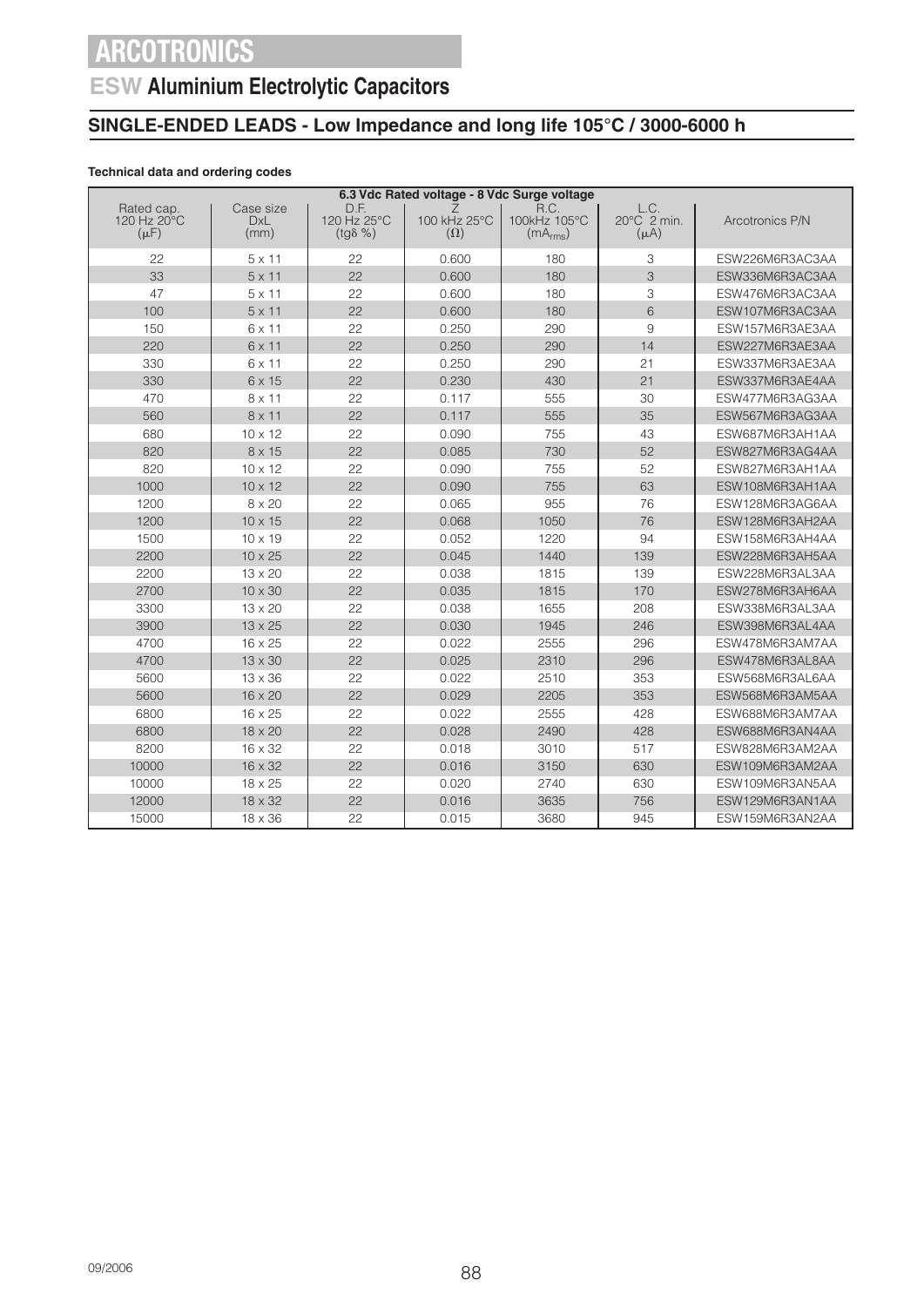## **ESW Aluminium Electrolytic Capacitors**

| 10 Vdc Rated voltage - 13 Vdc Surge voltage |                                 |                                         |                                 |                                              |                                  |                 |  |
|---------------------------------------------|---------------------------------|-----------------------------------------|---------------------------------|----------------------------------------------|----------------------------------|-----------------|--|
| Rated cap.<br>120 Hz 20°C<br>$(\mu F)$      | Case size<br><b>DxL</b><br>(mm) | D.F.<br>120 Hz 25°C<br>$(tg\delta \% )$ | Ζ<br>100 kHz 25°C<br>$(\Omega)$ | R.C.<br>100kHz 105°C<br>(mA <sub>rms</sub> ) | L.C.<br>20°C 2 min.<br>$(\mu A)$ | Arcotronics P/N |  |
| 22                                          | $5 \times 11$                   | 19                                      | 0.600                           | 180                                          | 3                                | ESW226M010AC3AA |  |
| 33                                          | $5 \times 11$                   | 19                                      | 0.600                           | 180                                          | 3                                | ESW336M010AC3AA |  |
| 47                                          | $5 \times 11$                   | 19                                      | 0.600                           | 180                                          | 5                                | ESW476M010AC3AA |  |
| 82                                          | $5 \times 11$                   | 19                                      | 0.600                           | 180                                          | 8                                | ESW826M010AC3AA |  |
| 100                                         | $5 \times 11$                   | 19                                      | 0.600                           | 180                                          | 10                               | ESW107M010AC3AA |  |
| 150                                         | $6 \times 11$                   | 19                                      | 0.250                           | 290                                          | 15                               | ESW157M010AE3AA |  |
| 180                                         | $6 \times 11$                   | 19                                      | 0.250                           | 290                                          | 18                               | ESW187M010AE3AA |  |
| 220                                         | $6 \times 11$                   | 19                                      | 0.250                           | 290                                          | 22                               | ESW227M010AE3AA |  |
| 220                                         | 6 x 15                          | 19                                      | 0.230                           | 430                                          | 22                               | ESW227M010AE4AA |  |
| 330                                         | $8 \times 11$                   | 19                                      | 0.117                           | 555                                          | 33                               | ESW337M010AG3AA |  |
| 470                                         | $8 \times 11$                   | 19                                      | 0.117                           | 555                                          | 47                               | ESW477M010AG3AA |  |
| 680                                         | 8 x 15                          | 19                                      | 0.085                           | 730                                          | 68                               | ESW687M010AG4AA |  |
| 680                                         | $10 \times 12$                  | 19                                      | 0.090                           | 755                                          | 68                               | ESW687M010AH1AA |  |
| 1000                                        | $8 \times 20$                   | 19                                      | 0.065                           | 995                                          | 100                              | ESW108M010AG6AA |  |
| 1000                                        | $10 \times 15$                  | 19                                      | 0.068                           | 1050                                         | 100                              | ESW108M010AH2AA |  |
| 1200                                        | $10 \times 19$                  | 19                                      | 0.052                           | 1220                                         | 120                              | ESW128M010AH4AA |  |
| 1500                                        | $10 \times 19$                  | 19                                      | 0.052                           | 1220                                         | 150                              | ESW158M010AH4AA |  |
| 1500                                        | $10 \times 25$                  | 19                                      | 0.045                           | 1440                                         | 150                              | ESW158M010AH5AA |  |
| 2200                                        | 10 x 30                         | 19                                      | 0.035                           | 1815                                         | 220                              | ESW228M010AH6AA |  |
| 2200                                        | 13 x 20                         | 19                                      | 0.038                           | 1655                                         | 220                              | ESW228M010AL3AA |  |
| 2700                                        | $13 \times 25$                  | 19                                      | 0.030                           | 1945                                         | 270                              | ESW278M010AL4AA |  |
| 3300                                        | 13 x 25                         | 19                                      | 0.030                           | 1945                                         | 330                              | ESW338M010AL4AA |  |
| 3300                                        | 13 x 30                         | 19                                      | 0.025                           | 2310                                         | 330                              | ESW338M010AL8AA |  |
| 3900                                        | 13 x 36                         | 19                                      | 0.022                           | 2510                                         | 390                              | ESW398M010AL6AA |  |
| 3900                                        | 16 x 20                         | 19                                      | 0.029                           | 2205                                         | 390                              | ESW398M010AM5AA |  |
| 4700                                        | 16 x 25                         | 19                                      | 0.022                           | 2555                                         | 470                              | ESW478M010AM7AA |  |
| 5600                                        | 16 x 25                         | 19                                      | 0.022                           | 2555                                         | 560                              | ESW568M010AM7AA |  |
| 5600                                        | 18 x 20                         | 19                                      | 0.028                           | 2490                                         | 560                              | ESW568M010AN4AA |  |
| 6800                                        | 16 x 32                         | 19                                      | 0.018                           | 3010                                         | 680                              | ESW688M010AM2AA |  |
| 6800                                        | 18 x 25                         | 19                                      | 0.020                           | 2740                                         | 680                              | ESW688M010AN5AA |  |
| 8200                                        | $16 \times 36$                  | 19                                      | 0.016                           | 3150                                         | 820                              | ESW828M010AM3AA |  |
| 8200                                        | 18 x 32                         | 19                                      | 0.016                           | 3635                                         | 820                              | ESW828M010AN1AA |  |
| 10000                                       | 18 x 36                         | 19                                      | 0.015                           | 3680                                         | 1000                             | ESW109M010AN2AA |  |
| 15000                                       | 18 x 40                         | 19                                      | 0.014                           | 3800                                         | 1500                             | ESW159M010AN3AA |  |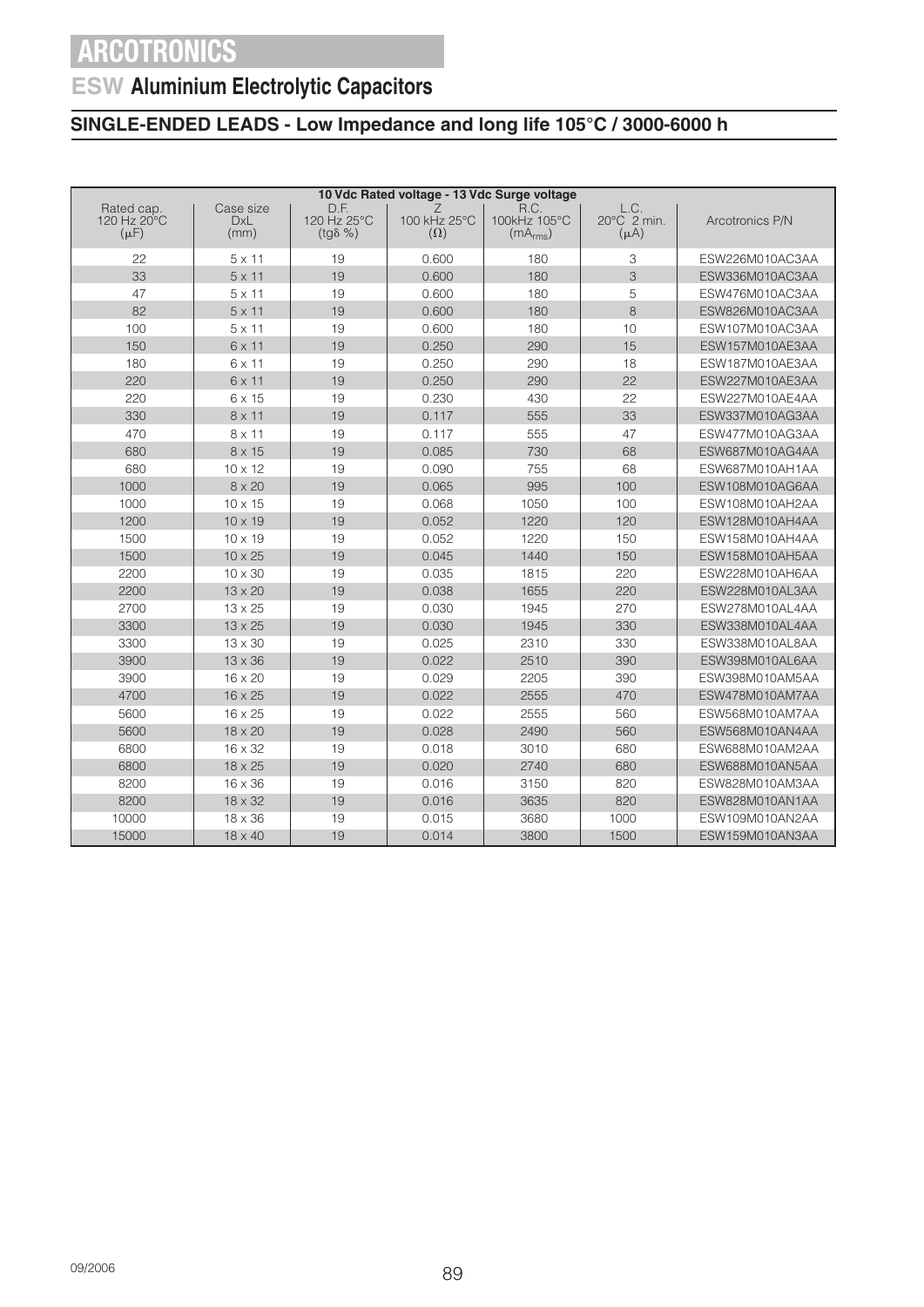## **ESW Aluminium Electrolytic Capacitors**

| 16 Vdc Rated voltage - 20 Vdc Surge voltage |                                 |                                         |                                 |                                              |                                  |                 |  |  |
|---------------------------------------------|---------------------------------|-----------------------------------------|---------------------------------|----------------------------------------------|----------------------------------|-----------------|--|--|
| Rated cap.<br>120 Hz 20°C<br>$(\mu F)$      | Case size<br><b>DxL</b><br>(mm) | D.F.<br>120 Hz 25°C<br>$(tg\delta \% )$ | Ζ<br>100 kHz 25°C<br>$(\Omega)$ | R.C.<br>100kHz 105°C<br>(mA <sub>rms</sub> ) | L.C.<br>20°C 2 min.<br>$(\mu A)$ | Arcotronics P/N |  |  |
| 10                                          | $5 \times 11$                   | 16                                      | 0.600                           | 180                                          | 3                                | ESW106M016AC3AA |  |  |
| 22                                          | $5 \times 11$                   | 16                                      | 0.600                           | 180                                          | $\overline{4}$                   | ESW226M016AC3AA |  |  |
| 33                                          | $5 \times 11$                   | 16                                      | 0.600                           | 180                                          | 5                                | ESW336M016AC3AA |  |  |
| 47                                          | $5 \times 11$                   | 16                                      | 0.600                           | 180                                          | 8                                | ESW476M016AC3AA |  |  |
| 56                                          | $5 \times 11$                   | 16                                      | 0.600                           | 180                                          | 9                                | ESW566M016AC3AA |  |  |
| 100                                         | 6 x 11                          | 16                                      | 0.250                           | 290                                          | 16                               | ESW107M016AE3AA |  |  |
| 120                                         | 6 x 11                          | 16                                      | 0.250                           | 290                                          | 19                               | ESW127M016AE3AA |  |  |
| 150                                         | 6 x 11                          | 16                                      | 0.250                           | 290                                          | 24                               | ESW157M016AE3AA |  |  |
| 180                                         | $6 \times 15$                   | 16                                      | 0.230                           | 430                                          | 29                               | ESW187M016AE4AA |  |  |
| 220                                         | $8 \times 11$                   | 16                                      | 0.117                           | 555                                          | 35                               | ESW227M016AG3AA |  |  |
| 330                                         | 8 x 11                          | 16                                      | 0.117                           | 555                                          | 53                               | ESW337M016AG3AA |  |  |
| 470                                         | $8 \times 15$                   | 16                                      | 0.085                           | 730                                          | 75                               | ESW477M016AG4AA |  |  |
| 470                                         | $10 \times 12$                  | 16                                      | 0.090                           | 755                                          | 75                               | ESW477M016AH1AA |  |  |
| 680                                         | $8 \times 20$                   | 16                                      | 0.065                           | 995                                          | 109                              | ESW687M016AG6AA |  |  |
| 680                                         | $10 \times 15$                  | 16                                      | 0.068                           | 1050                                         | 109                              | ESW687M016AH2AA |  |  |
| 820                                         | $10 \times 19$                  | 16                                      | 0.052                           | 1220                                         | 131                              | ESW827M016AH4AA |  |  |
| 1000                                        | $10 \times 19$                  | 16                                      | 0.052                           | 1220                                         | 160                              | ESW108M016AH4AA |  |  |
| 1200                                        | $10 \times 25$                  | 16                                      | 0.045                           | 1440                                         | 192                              | ESW128M016AH5AA |  |  |
| 1500                                        | 10 x 30                         | 16                                      | 0.035                           | 1815                                         | 240                              | ESW158M016AH6AA |  |  |
| 1500                                        | 13 x 20                         | 16                                      | 0.038                           | 1655                                         | 240                              | ESW158M016AL3AA |  |  |
| 2200                                        | 13 x 25                         | 16                                      | 0.030                           | 1945                                         | 352                              | ESW228M016AL4AA |  |  |
| 2700                                        | 13 x 30                         | 16                                      | 0.025                           | 2310                                         | 432                              | ESW278M016AL8AA |  |  |
| 2700                                        | 16 x 20                         | 16                                      | 0.029                           | 2205                                         | 432                              | ESW278M016AM5AA |  |  |
| 3300                                        | $13 \times 36$                  | 16                                      | 0.022                           | 2510                                         | 528                              | ESW338M016AL6AA |  |  |
| 3300                                        | 16 x 25                         | 16                                      | 0.022                           | 2555                                         | 528                              | ESW338M016AM7AA |  |  |
| 3900                                        | 16 x 25                         | 16                                      | 0.022                           | 2555                                         | 624                              | ESW398M016AM7AA |  |  |
| 3900                                        | 18 x 20                         | 16                                      | 0.028                           | 2490                                         | 624                              | ESW398M016AN4AA |  |  |
| 4700                                        | 16 x 32                         | 16                                      | 0.018                           | 3010                                         | 752                              | ESW478M016AM2AA |  |  |
| 4700                                        | 18 x 25                         | 16                                      | 0.020                           | 2740                                         | 752                              | ESW478M016AN5AA |  |  |
| 5600                                        | 18 x 32                         | 16                                      | 0.016                           | 3150                                         | 896                              | ESW568M016AN1AA |  |  |
| 5600                                        | 18 x 36                         | 16                                      | 0.016                           | 3635                                         | 896                              | ESW568M016AN2AA |  |  |
| 6800                                        | 18 x 36                         | 16                                      | 0.015                           | 3680                                         | 1088                             | ESW688M016AN2AA |  |  |
| 8200                                        | 18 x 36                         | 16                                      | 0.015                           | 3680                                         | 1312                             | ESW828M016AN2AA |  |  |
| 10000                                       | 18 x 40                         | 16                                      | 0.014                           | 3800                                         | 1600                             | ESW109M016AN3AA |  |  |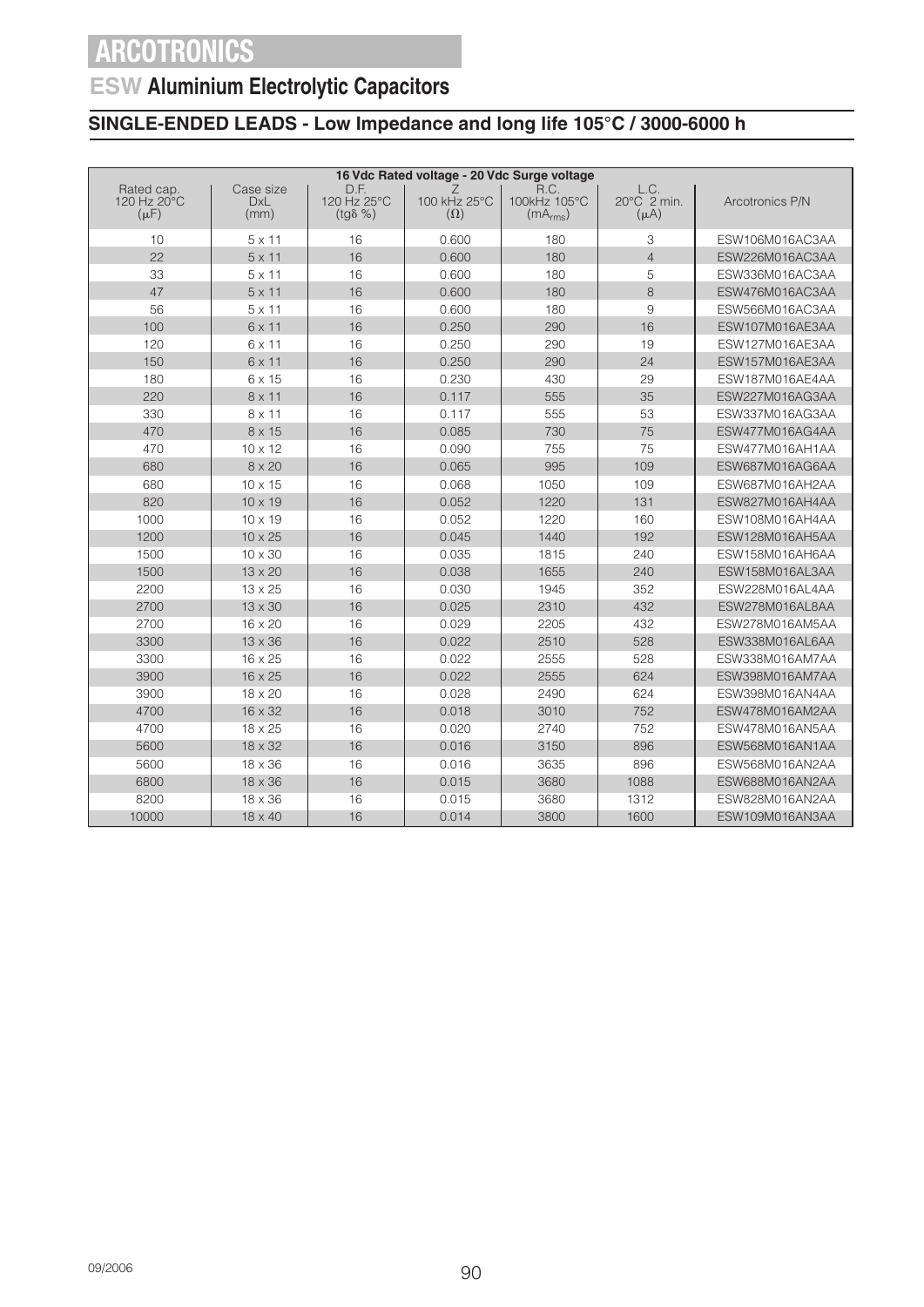## **ESW Aluminium Electrolytic Capacitors**

| 25 Vdc Rated voltage - 32 Vdc Surge voltage |                                 |                                         |                                 |                                              |                                  |                 |  |  |
|---------------------------------------------|---------------------------------|-----------------------------------------|---------------------------------|----------------------------------------------|----------------------------------|-----------------|--|--|
| Rated cap.<br>120 Hz 20°C<br>$(\mu F)$      | Case size<br><b>DxL</b><br>(mm) | D.F.<br>120 Hz 25°C<br>$(tg\delta \% )$ | Ź<br>100 kHz 25°C<br>$(\Omega)$ | R.C.<br>100kHz 105°C<br>(mA <sub>rms</sub> ) | L.C.<br>20°C 2 min.<br>$(\mu A)$ | Arcotronics P/N |  |  |
| 4.7                                         | $5 \times 11$                   | 14                                      | 0.600                           | 180                                          | 3                                | ESW475M025AC3AA |  |  |
| 10                                          | $5 \times 11$                   | 14                                      | 0.600                           | 180                                          | 3                                | ESW106M025AC3AA |  |  |
| 22                                          | $5 \times 11$                   | 14                                      | 0.600                           | 180                                          | 5                                | ESW226M025AC3AA |  |  |
| 33                                          | $5 \times 11$                   | 14                                      | 0.600                           | 180                                          | 8                                | ESW336M025AC3AA |  |  |
| 39                                          | $5 \times 11$                   | 14                                      | 0.600                           | 180                                          | 10                               | ESW396M025AC3AA |  |  |
| 47                                          | $5 \times 11$                   | 14                                      | 0.600                           | 180                                          | 12                               | ESW476M025AC3AA |  |  |
| 82                                          | 6 x 11                          | 14                                      | 0.250                           | 290                                          | 20                               | ESW826M025AE3AA |  |  |
| 100                                         | $6 \times 11$                   | 14                                      | 0.250                           | 290                                          | 25                               | ESW107M025AE3AA |  |  |
| 120                                         | 6 x 15                          | 14                                      | 0.230                           | 430                                          | 30                               | ESW127M025AE4AA |  |  |
| 150                                         | $8 \times 11$                   | 14                                      | 0.117                           | 555                                          | 37                               | ESW157M025AG3AA |  |  |
| 220                                         | 8 x 11                          | 14                                      | 0.117                           | 555                                          | 55                               | ESW227M025AG3AA |  |  |
| 330                                         | 8 x 15                          | 14                                      | 0.085                           | 730                                          | 82                               | ESW337M025AG4AA |  |  |
| 330                                         | $10 \times 12$                  | 14                                      | 0.090                           | 755                                          | 82                               | ESW337M025AH1AA |  |  |
| 470                                         | $8 \times 20$                   | 14                                      | 0.065                           | 995                                          | 117                              | ESW477M025AG6AA |  |  |
| 470                                         | $10 \times 15$                  | 14                                      | 0.068                           | 1050                                         | 117                              | ESW477M025AH2AA |  |  |
| 560                                         | $10 \times 19$                  | 14                                      | 0.052                           | 1220                                         | 140                              | ESW567M025AH4AA |  |  |
| 680                                         | $10 \times 19$                  | 14                                      | 0.052                           | 1220                                         | 170                              | ESW687M025AH4AA |  |  |
| 820                                         | $10 \times 25$                  | 14                                      | 0.045                           | 1440                                         | 205                              | ESW827M025AH5AA |  |  |
| 1000                                        | 10 x 30                         | 14                                      | 0.035                           | 1815                                         | 250                              | ESW108M025AH6AA |  |  |
| 1000                                        | $13 \times 20$                  | 14                                      | 0.038                           | 1655                                         | 250                              | ESW108M025AL3AA |  |  |
| 1500                                        | 13 x 25                         | 14                                      | 0.030                           | 1945                                         | 375                              | ESW158M025AL4AA |  |  |
| 1500                                        | 16 x 25                         | 14                                      | 0.022                           | 2555                                         | 375                              | ESW158M025AM7AA |  |  |
| 1800                                        | 13 x 30                         | 14                                      | 0.025                           | 2310                                         | 450                              | ESW188M025AL8AA |  |  |
| 1800                                        | $16 \times 20$                  | 14                                      | 0.029                           | 2205                                         | 450                              | ESW188M025AM5AA |  |  |
| 2200                                        | 13 x 36                         | 14                                      | 0.022                           | 2510                                         | 550                              | ESW228M025AL6AA |  |  |
| 2200                                        | 16 x 25                         | 14                                      | 0.022                           | 2555                                         | 550                              | ESW228M025AM7AA |  |  |
| 2200                                        | 18 x 20                         | 14                                      | 0.028                           | 2490                                         | 550                              | ESW228M025AN4AA |  |  |
| 2700                                        | 16 x 25                         | 14                                      | 0.022                           | 2555                                         | 675                              | ESW278M025AM7AA |  |  |
| 3300                                        | 16 x 32                         | 14                                      | 0.018                           | 3010                                         | 825                              | ESW338M025AM2AA |  |  |
| 3300                                        | $18 \times 25$                  | 14                                      | 0.020                           | 2740                                         | 825                              | ESW338M025AN5AA |  |  |
| 3900                                        | $16 \times 36$                  | 14                                      | 0.016                           | 3150                                         | 975                              | ESW398M025AM3AA |  |  |
| 3900                                        | 18 x 32                         | 14                                      | 0.016                           | 3635                                         | 975                              | ESW398M025AN1AA |  |  |
| 4700                                        | $18 \times 36$                  | 14                                      | 0.015                           | 3680                                         | 1175                             | ESW478M025AN2AA |  |  |
| 6800                                        | 18 x 40                         | 14                                      | 0.014                           | 3800                                         | 1700                             | ESW688M025AN3AA |  |  |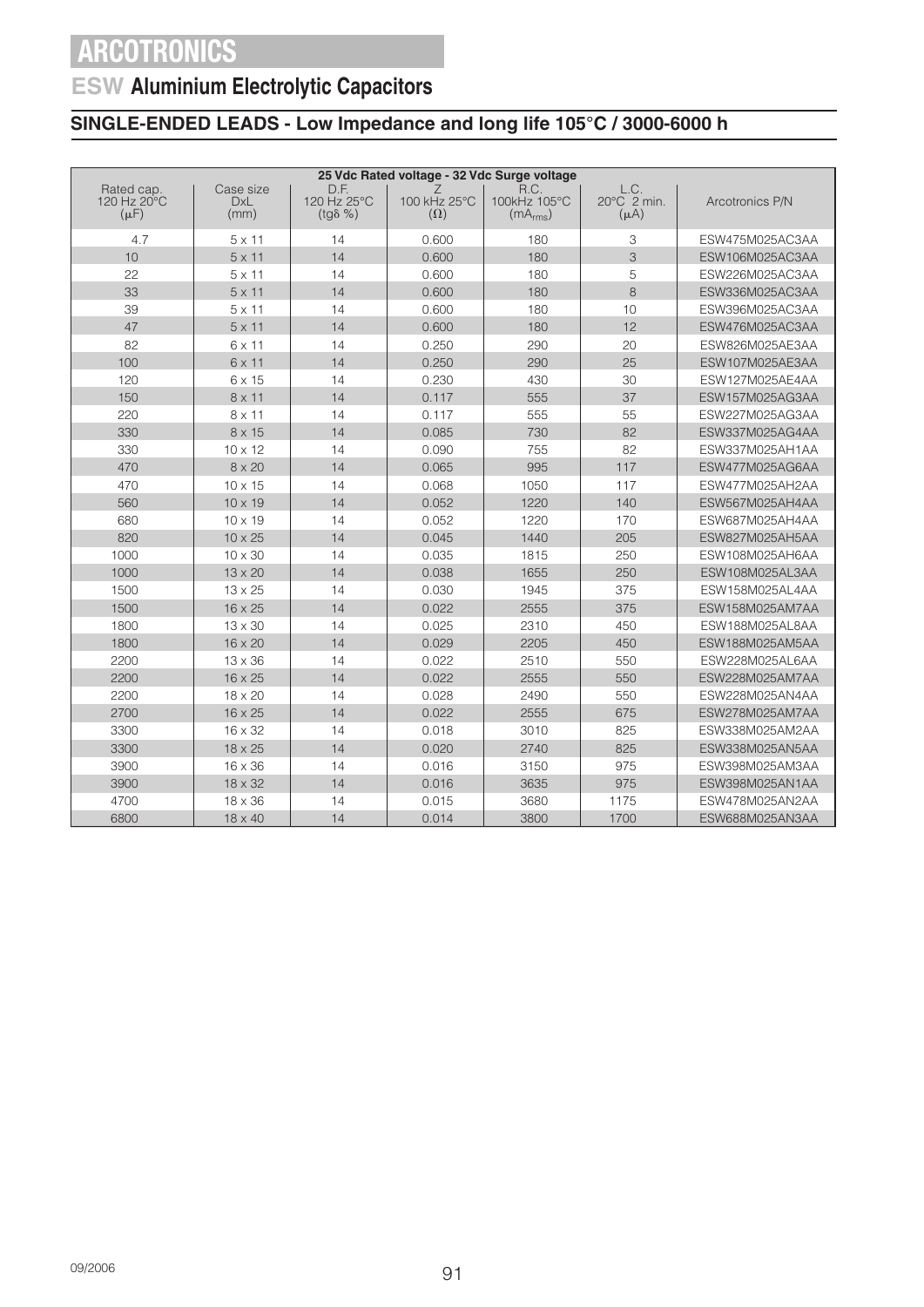## **ESW Aluminium Electrolytic Capacitors**

| 35 Vdc Rated voltage - 44 Vdc Surge voltage |                                 |                                         |                            |                                              |                                  |                 |  |  |
|---------------------------------------------|---------------------------------|-----------------------------------------|----------------------------|----------------------------------------------|----------------------------------|-----------------|--|--|
| Rated cap.<br>120 Hz 20°C<br>$(\mu F)$      | Case size<br><b>DxL</b><br>(mm) | D.F.<br>120 Hz 25°C<br>$(tq\delta \% )$ | 100 kHz 25°C<br>$(\Omega)$ | R.C.<br>100kHz 105°C<br>(mA <sub>rms</sub> ) | L.C.<br>20°C 2 min.<br>$(\mu A)$ | Arcotronics P/N |  |  |
| 4.7                                         | $5 \times 11$                   | 12                                      | 0.600                      | 180                                          | 3                                | ESW475M035AC3AA |  |  |
| 10                                          | $5 \times 11$                   | 12                                      | 0.600                      | 180                                          | 3                                | ESW106M035AC3AA |  |  |
| 22                                          | $5 \times 11$                   | 12                                      | 0.600                      | 180                                          | 8                                | ESW226M035AC3AA |  |  |
| 27                                          | $5 \times 11$                   | 12                                      | 0.600                      | 180                                          | 9                                | ESW276M035AC3AA |  |  |
| 33                                          | $5 \times 11$                   | 12                                      | 0.600                      | 180                                          | 12                               | ESW336M035AC3AA |  |  |
| 47                                          | 6 x 11                          | 12                                      | 0.250                      | 290                                          | 16                               | ESW476M035AE3AA |  |  |
| 56                                          | 6 x 11                          | 12                                      | 0.250                      | 290                                          | 20                               | ESW566M035AE3AA |  |  |
| 82                                          | 6 x 15                          | 12                                      | 0.230                      | 430                                          | 29                               | ESW826M035AE4AA |  |  |
| 100                                         | 8 x 11                          | 12                                      | 0.117                      | 555                                          | 35                               | ESW107M035AG3AA |  |  |
| 150                                         | 8 x 11                          | 12                                      | 0.117                      | 555                                          | 52                               | ESW157M035AG3AA |  |  |
| 220                                         | 8 x 15                          | 12                                      | 0.085                      | 730                                          | 77                               | ESW227M035AG4AA |  |  |
| 220                                         | $10 \times 12$                  | 12                                      | 0.090                      | 755                                          | 77                               | ESW227M035AH1AA |  |  |
| 330                                         | $8 \times 20$                   | 12                                      | 0.065                      | 995                                          | 115                              | ESW337M035AG6AA |  |  |
| 330                                         | $10 \times 15$                  | 12                                      | 0.068                      | 1050                                         | 115                              | ESW337M035AH2AA |  |  |
| 390                                         | $10 \times 19$                  | 12                                      | 0.052                      | 1220                                         | 136                              | ESW397M035AH4AA |  |  |
| 470                                         | $10 \times 19$                  | 12                                      | 0.052                      | 1220                                         | 164                              | ESW477M035AH4AA |  |  |
| 560                                         | $10 \times 25$                  | 12                                      | 0.045                      | 1440                                         | 196                              | ESW567M035AH5AA |  |  |
| 680                                         | $10 \times 30$                  | 12                                      | 0.035                      | 1815                                         | 238                              | ESW687M035AH6AA |  |  |
| 680                                         | $13 \times 20$                  | 12                                      | 0.038                      | 1655                                         | 238                              | ESW687M035AL3AA |  |  |
| 1000                                        | $13 \times 25$                  | 12                                      | 0.030                      | 1945                                         | 350                              | ESW108M035AL4AA |  |  |
| 1200                                        | $13 \times 30$                  | 12                                      | 0.025                      | 2310                                         | 420                              | ESW128M035AL8AA |  |  |
| 1200                                        | 16 x 20                         | 12                                      | 0.029                      | 2205                                         | 420                              | ESW128M035AM5AA |  |  |
| 1500                                        | 13 x 36                         | 12                                      | 0.022                      | 2510                                         | 525                              | ESW158M035AL6AA |  |  |
| 1500                                        | $16 \times 25$                  | 12                                      | 0.022                      | 2555                                         | 525                              | ESW158M035AM7AA |  |  |
| 1800                                        | 16 x 25                         | 12                                      | 0.022                      | 2555                                         | 630                              | ESW188M035AM7AA |  |  |
| 1800                                        | 18 x 20                         | 12                                      | 0.028                      | 2490                                         | 630                              | ESW188M035AN4AA |  |  |
| 2200                                        | 16 x 32                         | 12                                      | 0.018                      | 3010                                         | 770                              | ESW228M035AM2AA |  |  |
| 2200                                        | $18 \times 25$                  | 12                                      | 0.020                      | 2740                                         | 770                              | ESW228M035AN5AA |  |  |
| 2700                                        | 16 x 36                         | 12                                      | 0.016                      | 3150                                         | 945                              | ESW278M035AM3AA |  |  |
| 2700                                        | 18 x 32                         | 12                                      | 0.016                      | 3635                                         | 945                              | ESW278M035AN1AA |  |  |
| 3300                                        | 18 x 36                         | 12                                      | 0.015                      | 3680                                         | 1155                             | ESW338M035AN2AA |  |  |
| 4700                                        | 18 x 40                         | 12                                      | 0.014                      | 3800                                         | 1645                             | ESW478M035AN3AA |  |  |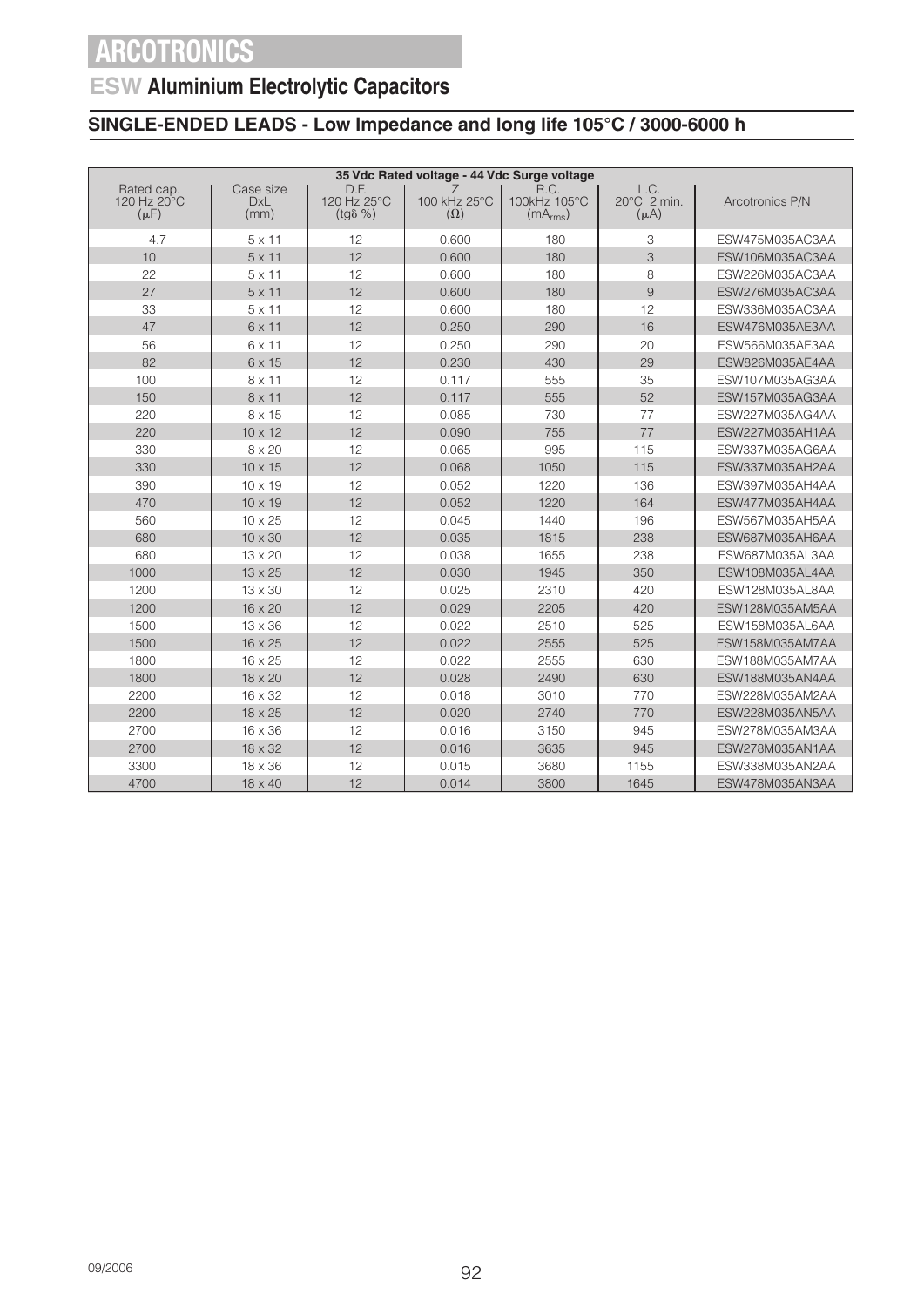## **ESW Aluminium Electrolytic Capacitors**

| 50 Vdc Rated voltage - 63 Vdc Surge voltage |                                 |                                         |                                 |                                              |                                  |                 |  |  |
|---------------------------------------------|---------------------------------|-----------------------------------------|---------------------------------|----------------------------------------------|----------------------------------|-----------------|--|--|
| Rated cap.<br>120 Hz 20°C<br>$(\mu F)$      | Case size<br><b>DxL</b><br>(mm) | D.F.<br>120 Hz 25°C<br>$(tg\delta \% )$ | Ζ<br>100 kHz 25°C<br>$(\Omega)$ | R.C.<br>100kHz 105°C<br>(mA <sub>rms</sub> ) | L.C.<br>20°C 2 min.<br>$(\mu A)$ | Arcotronics P/N |  |  |
| 4.7                                         | $5 \times 11$                   | 10                                      | 2.300                           | 90                                           | 3                                | ESW475M050AC3AA |  |  |
| 10                                          | $5 \times 11$                   | 10                                      | 1.400                           | 120                                          | 5                                | ESW106M050AC3AA |  |  |
| 18                                          | $5 \times 11$                   | 10                                      | 1.300                           | 155                                          | 9                                | ESW186M050AC3AA |  |  |
| 22                                          | $5 \times 11$                   | 10                                      | 1.200                           | 170                                          | 11                               | ESW226M050AC3AA |  |  |
| 33                                          | $6 \times 11$                   | 10                                      | 0.430                           | 300                                          | 16                               | ESW336M050AE3AA |  |  |
| 47                                          | $6 \times 11$                   | 10                                      | 0.430                           | 300                                          | 23                               | ESW476M050AE3AA |  |  |
| 56                                          | 6 x 15                          | 10                                      | 0.400                           | 360                                          | 28                               | ESW566M050AE4AA |  |  |
| 82                                          | $8 \times 11$                   | 10                                      | 0.234                           | 485                                          | 41                               | ESW826M050AG3AA |  |  |
| 100                                         | 8 x 11                          | 10                                      | 0.234                           | 485                                          | 50                               | ESW107M050AG3AA |  |  |
| 120                                         | 8 x 15                          | 10                                      | 0.155                           | 635                                          | 60                               | ESW127M050AG4AA |  |  |
| 120                                         | $10 \times 12$                  | 10                                      | 0.162                           | 615                                          | 60                               | ESW127M050AH1AA |  |  |
| 150                                         | $10 \times 12$                  | 10                                      | 0.162                           | 615                                          | 75                               | ESW157M050AH1AA |  |  |
| 180                                         | $8 \times 20$                   | 10                                      | 0.120                           | 860                                          | 90                               | ESW187M050AG6AA |  |  |
| 180                                         | $10 \times 15$                  | 10                                      | 0.119                           | 850                                          | 90                               | ESW187M050AH2AA |  |  |
| 220                                         | $10 \times 15$                  | 10                                      | 0.119                           | 850                                          | 110                              | ESW227M050AH2AA |  |  |
| 220                                         | $10 \times 19$                  | 10                                      | 0.090                           | 1030                                         | 110                              | ESW227M050AH4AA |  |  |
| 270                                         | $10 \times 25$                  | 10                                      | 0.082                           | 1200                                         | 135                              | ESW277M050AH5AA |  |  |
| 330                                         | $10 \times 19$                  | 10                                      | 0.090                           | 1030                                         | 165                              | ESW337M050AH4AA |  |  |
| 330                                         | 10 x 30                         | 10                                      | 0.060                           | 1610                                         | 165                              | ESW337M050AH6AA |  |  |
| 390                                         | $13 \times 20$                  | 10                                      | 0.063                           | 1480                                         | 195                              | ESW397M050AL3AA |  |  |
| 470                                         | 13 x 20                         | 10                                      | 0.060                           | 1500                                         | 235                              | ESW477M050AL3AA |  |  |
| 560                                         | $13 \times 25$                  | 10                                      | 0.050                           | 1832                                         | 280                              | ESW567M050AL4AA |  |  |
| 680                                         | $13 \times 25$                  | 10                                      | 0.050                           | 1832                                         | 340                              | ESW687M050AL4AA |  |  |
| 680                                         | 16 x 20                         | 10                                      | 0.048                           | 1835                                         | 340                              | ESW687M050AM5AA |  |  |
| 820                                         | $13 \times 36$                  | 10                                      | 0.034                           | 2285                                         | 410                              | ESW827M050AL6AA |  |  |
| 820                                         | 18 x 20                         | 10                                      | 0.042                           | 2420                                         | 410                              | ESW827M050AN4AA |  |  |
| 1000                                        | 16 x 25                         | 10                                      | 0.034                           | 2235                                         | 500                              | ESW108M050AM7AA |  |  |
| 1200                                        | $16 \times 32$                  | 10                                      | 0.028                           | 2700                                         | 600                              | ESW128M050AM2AA |  |  |
| 1200                                        | 18 x 25                         | 10                                      | 0.029                           | 2610                                         | 600                              | ESW128M050AN5AA |  |  |
| 1500                                        | 16 x 32                         | 10                                      | 0.028                           | 2700                                         | 750                              | ESW158M050AM2AA |  |  |
| 1500                                        | 16 x 36                         | 10                                      | 0.025                           | 2790                                         | 750                              | ESW158M050AM3AA |  |  |
| 1800                                        | 18 x 32                         | 10                                      | 0.025                           | 3000                                         | 900                              | ESW188M050AN1AA |  |  |
| 2200                                        | 18 x 36                         | 10                                      | 0.023                           | 3100                                         | 1100                             | ESW228M050AN2AA |  |  |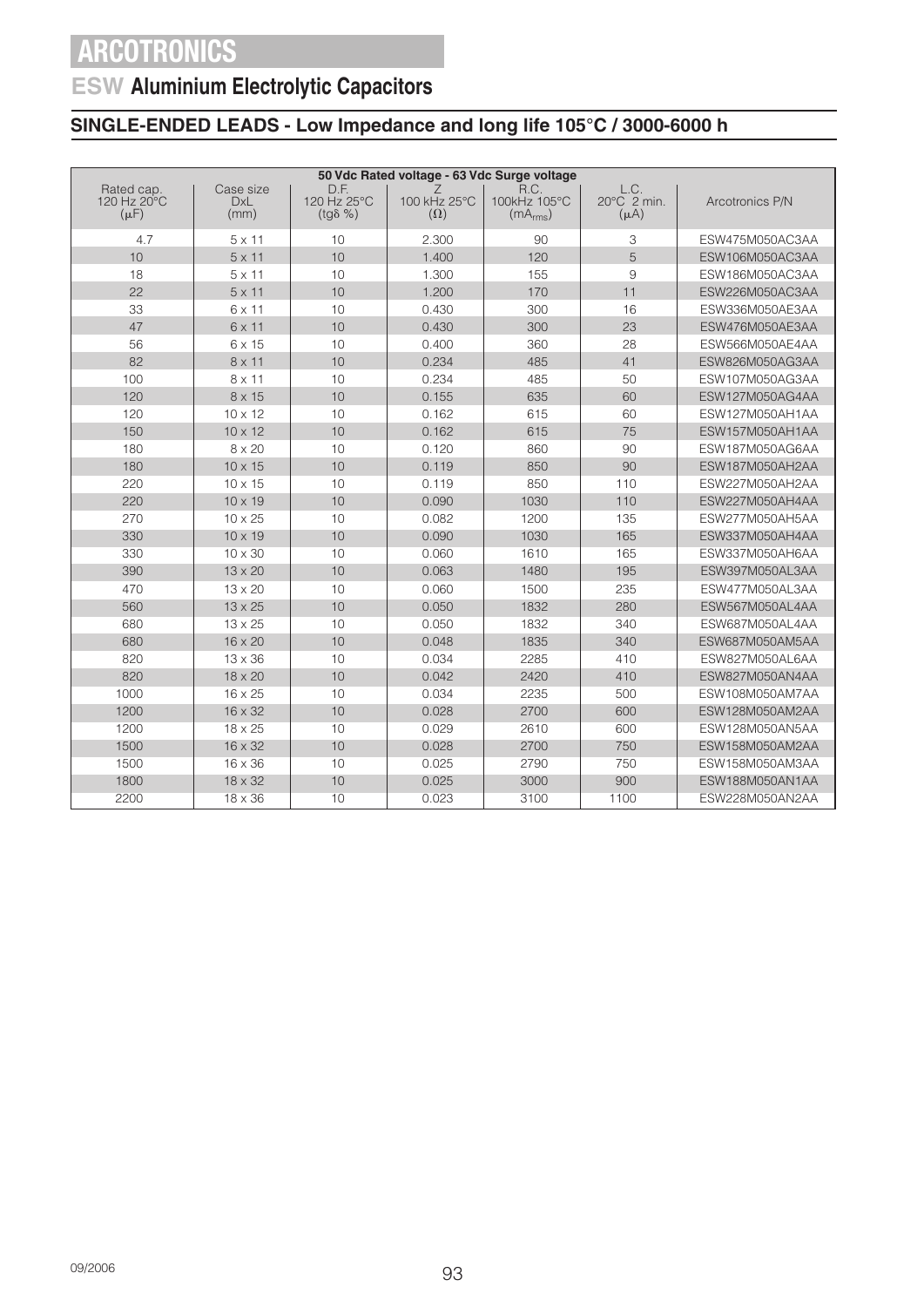## **ESW Aluminium Electrolytic Capacitors**

|                                        | 63 Vdc Rated voltage - 79 Vdc Surge voltage |                                         |                                 |                                              |                                  |                 |  |  |
|----------------------------------------|---------------------------------------------|-----------------------------------------|---------------------------------|----------------------------------------------|----------------------------------|-----------------|--|--|
| Rated cap.<br>120 Hz 20°C<br>$(\mu F)$ | Case size<br><b>DxL</b><br>(mm)             | D.F.<br>120 Hz 25°C<br>$(tg\delta \% )$ | Z<br>100 kHz 25°C<br>$(\Omega)$ | R.C.<br>100kHz 105°C<br>(mA <sub>rms</sub> ) | L.C.<br>20°C 2 min.<br>$(\mu A)$ | Arcotronics P/N |  |  |
| 4.7                                    | $5 \times 11$                               | 9                                       | 4.700                           | 68                                           | 3                                | ESW475M063AC3AA |  |  |
| 6.8                                    | $5 \times 11$                               | 9                                       | 2.500                           | 95                                           | $\overline{4}$                   | ESW685M063AC3AA |  |  |
| 10                                     | $5 \times 11$                               | 9                                       | 2.100                           | 110                                          | 6                                | ESW106M063AC3AA |  |  |
| 12                                     | $5 \times 11$                               | 9                                       | 2.000                           | 145                                          | 8                                | ESW126M063AC3AA |  |  |
| 15                                     | $6 \times 11$                               | 9                                       | 1.200                           | 160                                          | 9                                | ESW156M063AE3AA |  |  |
| 22                                     | 6 x 11                                      | 9                                       | 0.710                           | 250                                          | 14                               | ESW226M063AE3AA |  |  |
| 33                                     | $6 \times 11$                               | 9                                       | 0.710                           | 250                                          | 21                               | ESW336M063AE3AA |  |  |
| 39                                     | 6 x 15                                      | 9                                       | 0.700                           | 330                                          | 25                               | ESW396M063AE4AA |  |  |
| 47                                     | $8 \times 11$                               | 9                                       | 0.342                           | 405                                          | 30                               | ESW476M063AG3AA |  |  |
| 68                                     | $8 \times 11$                               | 9                                       | 0.342                           | 405                                          | 43                               | ESW686M063AG3AA |  |  |
| 100                                    | 8 x 15                                      | 9                                       | 0.230                           | 535                                          | 63                               | ESW107M063AG4AA |  |  |
| 100                                    | $10 \times 12$                              | 9                                       | 0.256                           | 535                                          | 63                               | ESW107M063AH1AA |  |  |
| 120                                    | $10 \times 15$                              | 9                                       | 0.194                           | 600                                          | 76                               | ESW127M063AH2AA |  |  |
| 150                                    | $10 \times 15$                              | 9                                       | 0.194                           | 660                                          | 94                               | ESW157M063AH2AA |  |  |
| 180                                    | $10 \times 19$                              | 9                                       | 0.147                           | 885                                          | 113                              | ESW187M063AH4AA |  |  |
| 180                                    | $13 \times 16$                              | 9                                       | 0.150                           | 1020                                         | 113                              | ESW187M063AL2AA |  |  |
| 220                                    | $10 \times 19$                              | 9                                       | 0.147                           | 885                                          | 139                              | ESW227M063AH4AA |  |  |
| 220                                    | $10 \times 25$                              | $\overline{9}$                          | 0.130                           | 1050                                         | 139                              | ESW227M063AH5AA |  |  |
| 270                                    | $16 \times 15$                              | 9                                       | 0.090                           | 1410                                         | 170                              | ESW277M063AM6AA |  |  |
| 330                                    | 13 x 20                                     | $\overline{9}$                          | 0.085                           | 1285                                         | 208                              | ESW337M063AL3AA |  |  |
| 390                                    | $13 \times 25$                              | 9                                       | 0.070                           | 1720                                         | 246                              | ESW397M063AL4AA |  |  |
| 390                                    | $18 \times 16$                              | 9                                       | 0.086                           | 1690                                         | 246                              | ESW397M063AN6AA |  |  |
| 470                                    | $13 \times 25$                              | 9                                       | 0.070                           | 1720                                         | 296                              | ESW477M063AL4AA |  |  |
| 470                                    | $13 \times 30$                              | $\overline{9}$                          | 0.055                           | 2090                                         | 296                              | ESW477M063AL8AA |  |  |
| 470                                    | $16 \times 20$                              | 9                                       | 0.059                           | 1765                                         | 296                              | ESW477M063AM5AA |  |  |
| 560                                    | 16 x 25                                     | $\overline{9}$                          | 0.050                           | 2160                                         | 353                              | ESW567M063AM7AA |  |  |
| 680                                    | $13 \times 36$                              | 9                                       | 0.047                           | 2265                                         | 428                              | ESW687M063AL6AA |  |  |
| 680                                    | 18 x 20                                     | 9                                       | 0.055                           | 2290                                         | 428                              | ESW687M063AN4AA |  |  |
| 820                                    | $16 \times 32$                              | 9                                       | 0.043                           | 2670                                         | 517                              | ESW827M063AM2AA |  |  |
| 820                                    | $18 \times 25$                              | 9                                       | 0.043                           | 2585                                         | 517                              | ESW827M063AN5AA |  |  |
| 1000                                   | 16 x 32                                     | 9                                       | 0.043                           | 2670                                         | 630                              | ESW108M063AM2AA |  |  |
| 1000                                   | $16 \times 36$                              | 9                                       | 0.036                           | 2770                                         | 630                              | ESW108M063AM3AA |  |  |
| 1200                                   | 18 x 32                                     | 9                                       | 0.032                           | 2950                                         | 756                              | ESW128M063AN1AA |  |  |
| 1500                                   | $18 \times 36$                              | 9                                       | 0.030                           | 3095                                         | 945                              | ESW158M063AN2AA |  |  |
| 2200                                   | $18 \times 40$                              | 9                                       | 0.028                           | 3200                                         | 1386                             | ESW228M063AN3AA |  |  |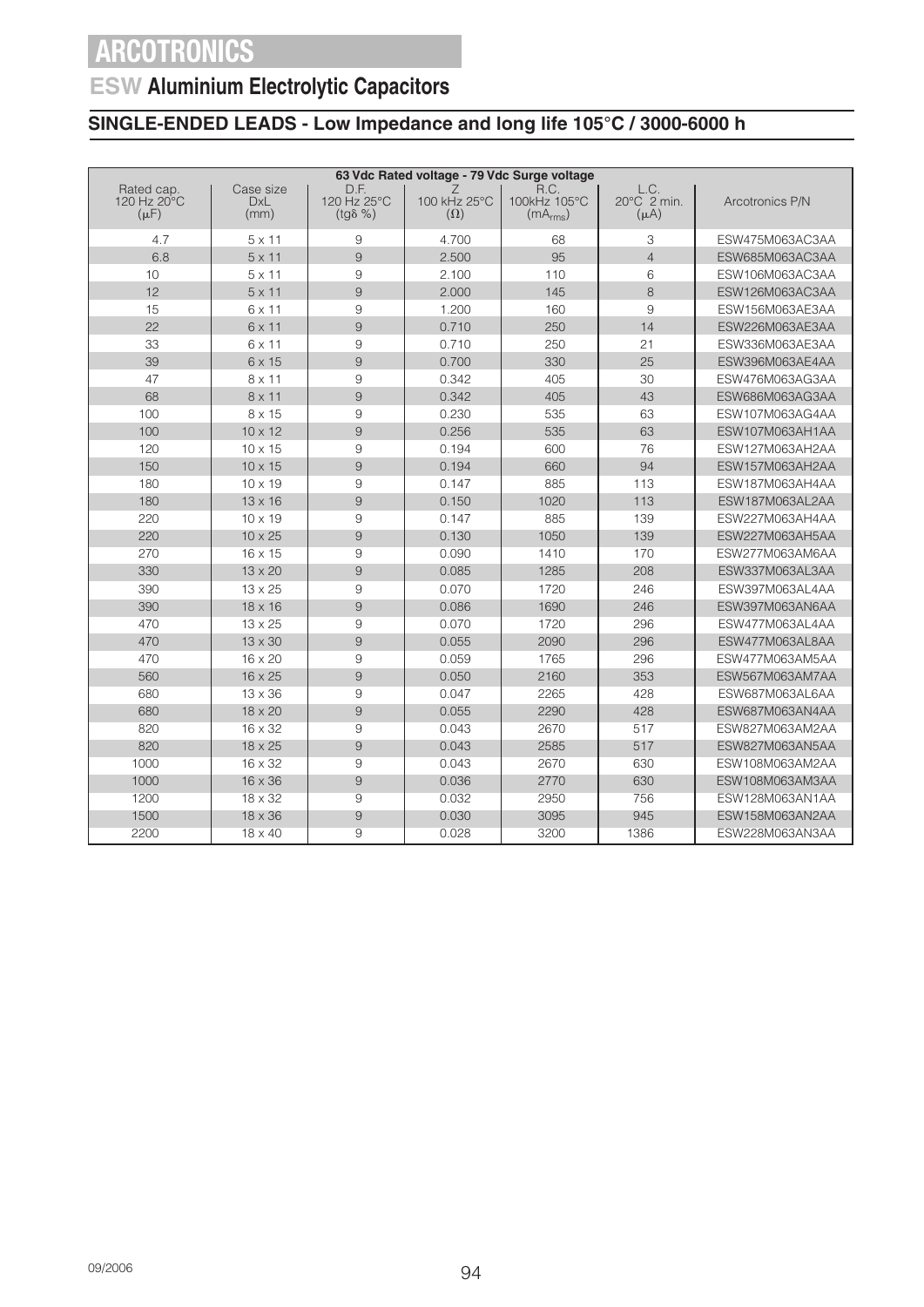## **ESW Aluminium Electrolytic Capacitors**

|                                        | 100 Vdc Rated voltage - 125 Vdc Surge voltage |                                         |                                 |                                              |                                  |                 |  |  |
|----------------------------------------|-----------------------------------------------|-----------------------------------------|---------------------------------|----------------------------------------------|----------------------------------|-----------------|--|--|
| Rated cap.<br>120 Hz 20°C<br>$(\mu F)$ | Case size<br><b>DxL</b><br>(mm)               | D.F.<br>120 Hz 25°C<br>$(tq\delta \% )$ | Z<br>100 kHz 25°C<br>$(\Omega)$ | R.C.<br>100kHz 105°C<br>(mA <sub>rms</sub> ) | L.C.<br>20°C 2 min.<br>$(\mu A)$ | Arcotronics P/N |  |  |
| 0.47                                   | $5 \times 11$                                 | 8                                       | 43                              | 20                                           | 3                                | ESW474M100AC3AA |  |  |
| $\mathbf{1}$                           | $5 \times 11$                                 | 8                                       | 20                              | 30                                           | 3                                | ESW105M100AC3AA |  |  |
| 2.2                                    | $5 \times 11$                                 | 8                                       | 9.800                           | 44                                           | 3                                | ESW225M100AC3AA |  |  |
| 3.3                                    | $5 \times 11$                                 | 8                                       | 6.600                           | 58                                           | 3                                | ESW335M100AC3AA |  |  |
| 4.7                                    | $5 \times 11$                                 | 8                                       | 4.600                           | 74                                           | 5                                | ESW475M100AC3AA |  |  |
| 6.8                                    | $5 \times 11$                                 | 8                                       | 3.500                           | 95                                           | $\overline{7}$                   | ESW685M100AC3AA |  |  |
| 10                                     | 6 x 11                                        | 8                                       | 1.800                           | 130                                          | 10                               | ESW106M100AE3AA |  |  |
| 15                                     | $8 \times 11$                                 | 8                                       | 0.830                           | 180                                          | 15                               | ESW156M100AG3AA |  |  |
| 18                                     | 6 x 15                                        | 8                                       | 0.800                           | 200                                          | 18                               | ESW186M100AE4AA |  |  |
| 22                                     | $8 \times 11$                                 | 8                                       | 0.680                           | 230                                          | 22                               | ESW226M100AG3AA |  |  |
| 33                                     | 8 x 15                                        | 8                                       | 0.450                           | 360                                          | 33                               | ESW336M100AG4AA |  |  |
| 33                                     | $10 \times 12$                                | 8                                       | 0.460                           | 320                                          | 33                               | ESW336M100AH1AA |  |  |
| 47                                     | 8 x 20                                        | 8                                       | 0.370                           | 420                                          | 47                               | ESW476M100AG6AA |  |  |
| 47                                     | $10 \times 15$                                | 8                                       | 0.370                           | 420                                          | 47                               | ESW476M100AH2AA |  |  |
| 68                                     | $10 \times 19$                                | 8                                       | 0.300                           | 490                                          | 68                               | ESW686M100AH4AA |  |  |
| 82                                     | $10 \times 25$                                | 8                                       | 0.250                           | 540                                          | 82                               | ESW826M100AH5AA |  |  |
| 100                                    | $13 \times 20$                                | 8                                       | 0.180                           | 580                                          | 100                              | ESW107M100AL3AA |  |  |
| 150                                    | $13 \times 25$                                | 8                                       | 0.130                           | 710                                          | 150                              | ESW157M100AL4AA |  |  |
| 180                                    | $13 \times 30$                                | 8                                       | 0.120                           | 790                                          | 180                              | ESW187M100AL8AA |  |  |
| 180                                    | $16 \times 20$                                | 8                                       | 0.130                           | 750                                          | 180                              | ESW187M100AM5AA |  |  |
| 220                                    | $16 \times 25$                                | 8                                       | 0.100                           | 890                                          | 220                              | ESW227M100AM7AA |  |  |
| 220                                    | 18 x 20                                       | 8                                       | 0.110                           | 850                                          | 220                              | ESW227M100AN4AA |  |  |
| 330                                    | $16 \times 25$                                | 8                                       | 0.090                           | 1080                                         | 330                              | ESW337M100AM7AA |  |  |
| 390                                    | 18 x 25                                       | 8                                       | 0.083                           | 1260                                         | 390                              | ESW397M100AN5AA |  |  |
| 470                                    | $16 \times 32$                                | 8                                       | 0.076                           | 1310                                         | 470                              | ESW477M100AM2AA |  |  |
| 560                                    | $18 \times 32$                                | 8                                       | 0.068                           | 1370                                         | 560                              | ESW567M100AN1AA |  |  |
| 560                                    | $18 \times 36$                                | 8                                       | 0.064                           | 1410                                         | 560                              | ESW567M100AN2AA |  |  |
| 820                                    | $18 \times 40$                                | 8                                       | 0.047                           | 1520                                         | 820                              | ESW827M100AN3AA |  |  |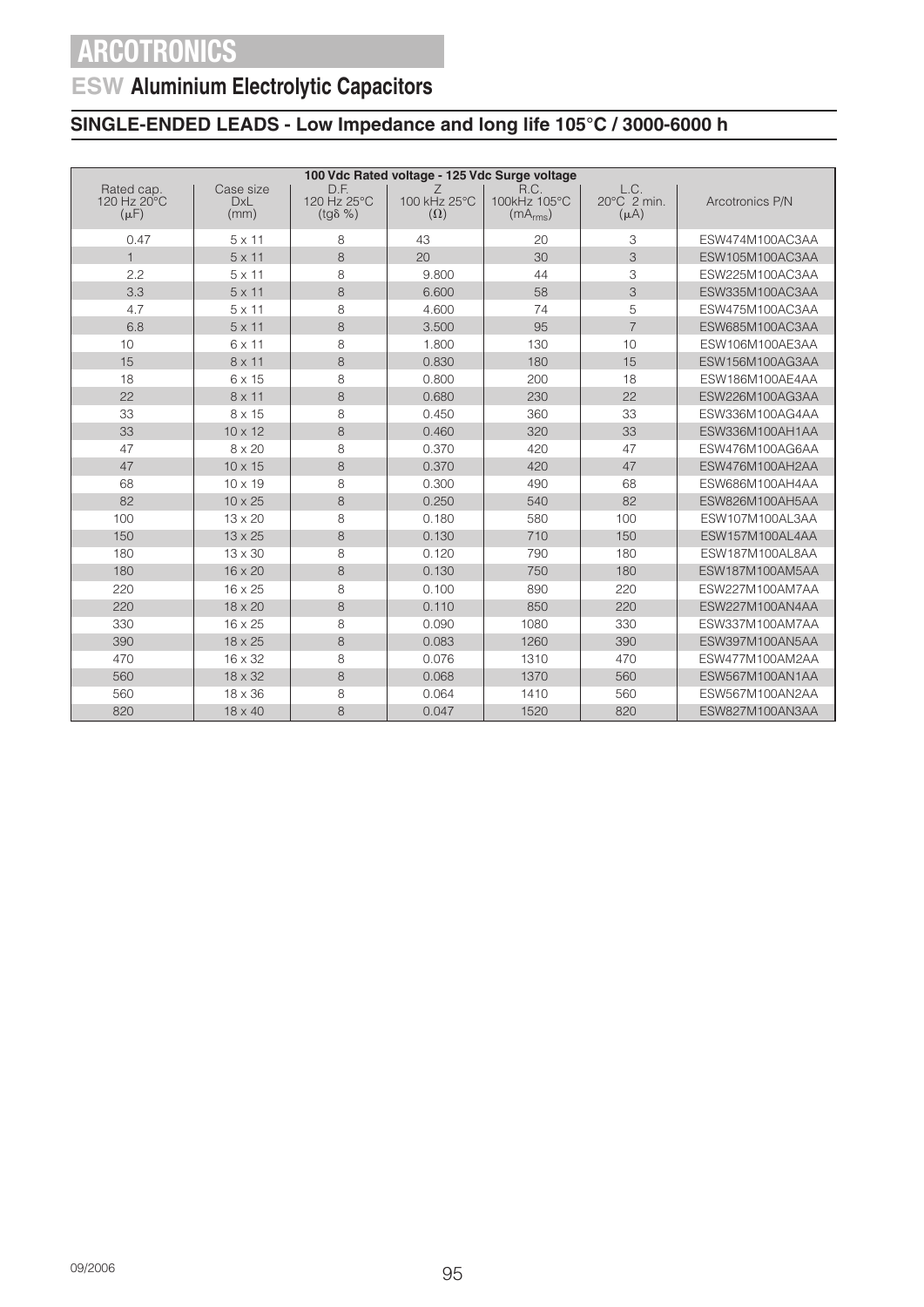### **ESF Aluminium Electrolytic Capacitors**

### **SINGLE-ENDED LEADS – Low Impedance and long life 105°C / 3000-10000 h**

#### **Description**

Long life 3000-10000 hours and high reliability.

#### **Applications**

High frequency switching mode circuits.

#### **Features**

Case with  $ØD \ge 6.0$  mm has the safety vent at the bottom. Different case size available for capacitance value.

#### **Diagram of dimensions** (Units=mm)

### **Marking**

ARCOTRONICS' logo Series: (ESF), Operating temperature: (105°C) Capacitance  $(\mu F)$ , Rated voltage: (Vdc), Negative polarity: (white line), Date code



#### **Electrical characteristics**

| Rated voltage         | 6.3 to 35 Vdc                                                              |
|-----------------------|----------------------------------------------------------------------------|
| Operating temperature | $-40$ to $+105^{\circ}$ C                                                  |
| Capacitance range     | $27 \mu$ F to 6800 $\mu$ F                                                 |
| Capacitance tolerance | $\pm$ 20% at 120Hz / 20°C                                                  |
| Endurance test        | 3000 to 10000 h (see conditions in Test method and performance)            |
|                       | $I = 0.01$ CV ( $\mu$ A) or $3\mu$ A whichever is greater                  |
| Leakage current       | C = rated capacitance ( $\mu$ F); V = rated voltage (Vdc)                  |
|                       | (after than D.C. rated working voltage at 20°C has been applied for 2 min) |

#### **Impedance Z characteristics at 120 Hz**

| Rated voltage (Vdc)                                                             | ,, |  | --<br>ບປ |
|---------------------------------------------------------------------------------|----|--|----------|
| 0000<br>ے<br>◡<br>∼<br>∸<br>∸                                                   |    |  |          |
| $\cap$<br>$-4$<br>ℸ◡<br>$\overline{\phantom{0}}$<br>$\checkmark$<br>$\sim$<br>∸ |    |  |          |

#### **Compensation factor of ripple current (R.C.) vs. frequency**

| Capacitance range | 120 Hz | <b>KHz</b> | <b>10 KHz</b> | <b>100 KHz</b> |
|-------------------|--------|------------|---------------|----------------|
| 22µF to 33µF      | 0.55   |            | 0.90          | .00            |
| 39uF to 330uF     | 0.70   | 0.85       | 0.95          | .00.           |
| 390µF to 1000µF   | 0.80   | 0.90       | 0.98          | .00            |
| $\leq 6800 \mu F$ | 0.90   | 0.95       | .00           | .00            |

#### **Compensation factor of ripple current (R.C.) vs. temperature**

|                   | $\sim$ $\sim$<br>υ. | 0.50<br>ິ    | $n \in \mathbb{C}$<br>I U. |
|-------------------|---------------------|--------------|----------------------------|
| Mu<br>.<br>.<br>. |                     | $\mathbf{r}$ |                            |

#### **Test method and performance**

| <b>Conditions</b>   | <b>Load life test</b>                                  |                             | <b>Shelf life test</b>                                                                                  |
|---------------------|--------------------------------------------------------|-----------------------------|---------------------------------------------------------------------------------------------------------|
| Temperature:        | $105^{\circ}$ C                                        |                             | $105^{\circ}$ C                                                                                         |
| Test duration:      | 6.3 to 10 Vdc                                          | 16 to 35 Vdc                | 1000 hours                                                                                              |
|                     | $\leq$ 6.0mm: 3000 h                                   | $\leq$ 6.0mm: 4000 h        |                                                                                                         |
|                     | $\varnothing$ 8.0 - 10.0mm: 6000 h                     | $\varnothing$ 8.0mm: 6000 h |                                                                                                         |
|                     | ≥Ø 13.0mm: 8000 h                                      | Ø 10.0mm: 8000 h            |                                                                                                         |
|                     |                                                        | $\geq$ 13.0mm: 10000 h      |                                                                                                         |
|                     |                                                        |                             |                                                                                                         |
| Ripple current:     | max ripple current at 100KHz 105°C specified in table. |                             | no ripple current applied.                                                                              |
| Voltage:            | the sum of D.C. voltage and the peak A.C. voltage      |                             | no voltage applied.                                                                                     |
|                     | must not exceed the rated voltage of capacitor.        |                             |                                                                                                         |
| <b>Performance</b>  |                                                        |                             | The following specifications will be satisfied w hen the capacitors will be restored at $25^{\circ}$ C. |
| Capacitance change: | within 25% of initial value.                           |                             | within 25% of initial value.                                                                            |
| Dissipation factor: | not exceed 200% of the initial requirement.            |                             | not exceed 200% of the initial requirement.                                                             |
| Leakage current:    | not exceed initial requirement.                        |                             | not exceed initial requirement.                                                                         |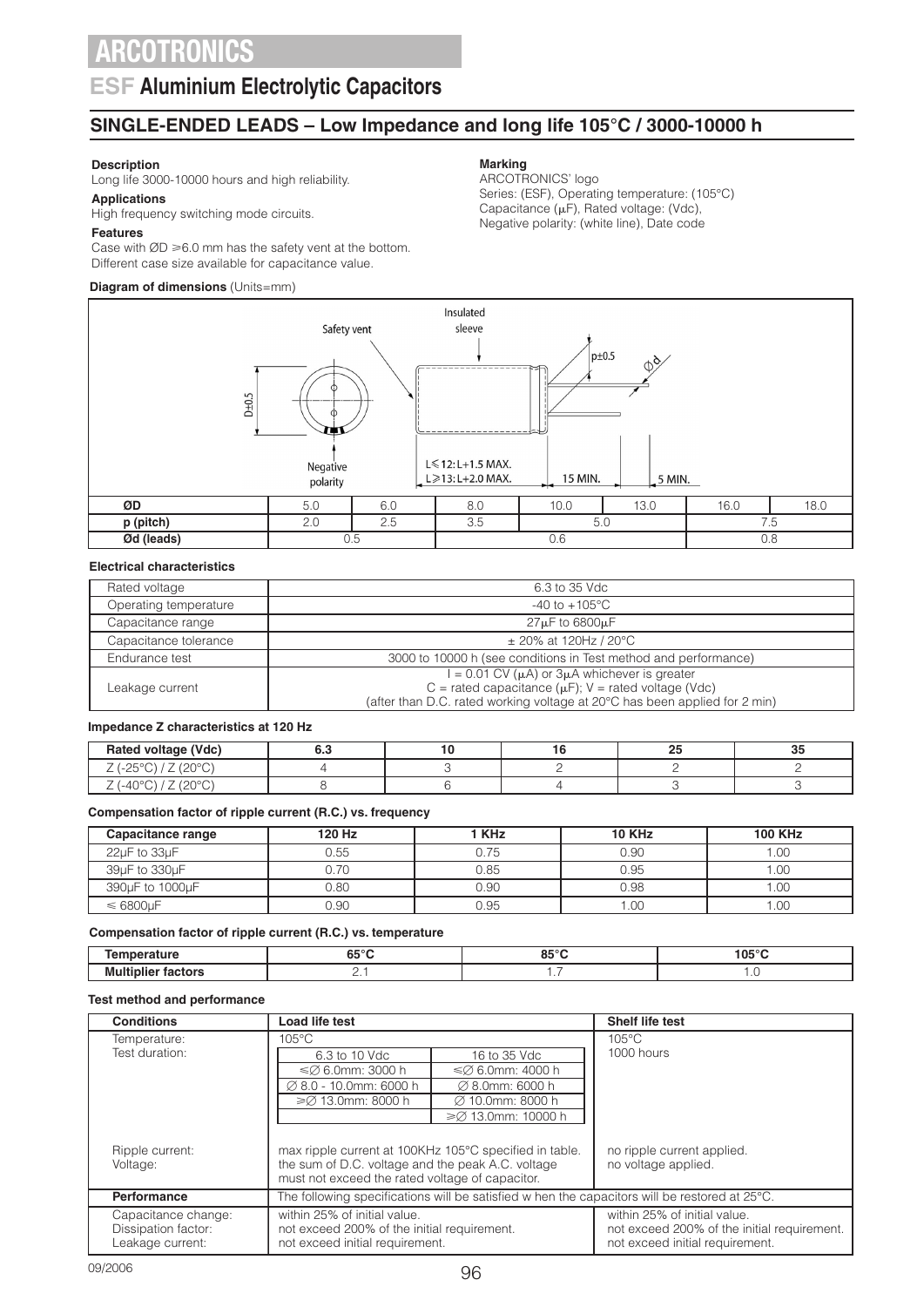## **ESF Aluminium Electrolytic Capacitors**

### **SINGLE-ENDED LEADS – Low Impedance and long life 105°C / 3000-10000 h**

### **Technical data and ordering codes**

| 6.3 Vdc Rated voltage - 8 Vdc Surge voltage        |                                 |                                         |                            |                                              |                                  |                 |  |  |
|----------------------------------------------------|---------------------------------|-----------------------------------------|----------------------------|----------------------------------------------|----------------------------------|-----------------|--|--|
| Rated cap.<br>$120$ Hz $20^{\circ}$ C<br>$(\mu F)$ | Case size<br><b>DxL</b><br>(mm) | D.F.<br>120 Hz 25°C<br>$(tg\delta \% )$ | 100 kHz 25°C<br>$(\Omega)$ | R.C.<br>100kHz 105°C<br>(mA <sub>rms</sub> ) | L.C.<br>20°C 2 min.<br>$(\mu A)$ | Arcotronics P/N |  |  |
| 120                                                | $5 \times 11$                   | 22                                      | 0.720                      | 165                                          | 8                                | ESF127M6R3AC3AA |  |  |
| 220                                                | 6 x 11                          | 22                                      | 0.380                      | 255                                          | 14                               | ESF227M6R3AE3AA |  |  |
| 330                                                | 6 x 15                          | 22                                      | 0.270                      | 330                                          | 21                               | ESF337M6R3AE4AA |  |  |
| 390                                                | $8 \times 11$                   | 22                                      | 0.200                      | 415                                          | 25                               | ESF397M6R3AG3AA |  |  |
| 470                                                | $10 \times 12$                  | 22                                      | 0.120                      | 625                                          | 30                               | ESF477M6R3AH1AA |  |  |
| 560                                                | 8 x 15                          | 22                                      | 0.160                      | 495                                          | 35                               | ESF567M6R3AG4AA |  |  |
| 680                                                | $10 \times 15$                  | 22                                      | 0.084                      | 825                                          | 43                               | ESF687M6R3AH2AA |  |  |
| 820                                                | $8 \times 20$                   | 22                                      | 0.110                      | 640                                          | 52                               | ESF827M6R3AG6AA |  |  |
| 1200                                               | $10 \times 19$                  | 22                                      | 0.062                      | 1040                                         | 76                               | ESF128M6R3AH4AA |  |  |
| 1500                                               | $10 \times 25$                  | 22                                      | 0.052                      | 1260                                         | 94                               | ESF158M6R3AH5AA |  |  |
| 2200                                               | $10 \times 30$                  | 22                                      | 0.044                      | 1440                                         | 139                              | ESF228M6R3AH6AA |  |  |
| 2200                                               | $13 \times 20$                  | 22                                      | 0.046                      | 1340                                         | 139                              | ESF228M6R3AL3AA |  |  |
| 2700                                               | $13 \times 25$                  | 22                                      | 0.034                      | 1690                                         | 170                              | ESF278M6R3AL4AA |  |  |
| 3900                                               | $13 \times 30$                  | 22                                      | 0.030                      | 1950                                         | 246                              | ESF398M6R3AL8AA |  |  |
| 4700                                               | $13 \times 36$                  | 22                                      | 0.027                      | 2200                                         | 296                              | ESF478M6R3AL6AA |  |  |
| 5600                                               | $13 \times 40$                  | 22                                      | 0.024                      | 2390                                         | 353                              | ESF568M6R3AL7AA |  |  |
| 5600                                               | $16 \times 25$                  | 22                                      | 0.028                      | 2070                                         | 353                              | ESF568M6R3AM7AA |  |  |
| 6800                                               | $16 \times 32$                  | 22                                      | 0.025                      | 2350                                         | 428                              | ESF688M6R3AM2AA |  |  |

| 10 Vdc Rated voltage - 13 Vdc Surge voltage |                          |                                         |                            |                                              |                                  |                 |  |  |
|---------------------------------------------|--------------------------|-----------------------------------------|----------------------------|----------------------------------------------|----------------------------------|-----------------|--|--|
| Rated cap.<br>120 Hz 20°C<br>$(\mu F)$      | Case size<br>DxL<br>(mm) | D.F.<br>120 Hz 25°C<br>$(tq\delta \% )$ | 100 kHz 25°C<br>$(\Omega)$ | R.C.<br>100kHz 105°C<br>(mA <sub>rms</sub> ) | L.C.<br>20°C 2 min.<br>$(\mu A)$ | Arcotronics P/N |  |  |
| 82                                          | $5 \times 11$            | 19                                      | 0.720                      | 165                                          | 8                                | ESF826M010AC3AA |  |  |
| 180                                         | 6 x 11                   | 19                                      | 0.380                      | 255                                          | 18                               | ESF187M010AE3AA |  |  |
| 270                                         | 6 x 15                   | 19                                      | 0.270                      | 330                                          | 27                               | ESF277M010AE4AA |  |  |
| 330                                         | $8 \times 11$            | 19                                      | 0.200                      | 415                                          | 33                               | ESF337M010AG3AA |  |  |
| 390                                         | $10 \times 12$           | 19                                      | 0.120                      | 625                                          | 39                               | ESF397M010AH1AA |  |  |
| 470                                         | 8 x 15                   | 19                                      | 0.160                      | 495                                          | 47                               | ESF477M010AG4AA |  |  |
| 680                                         | 8 x 20                   | 19                                      | 0.110                      | 640                                          | 68                               | ESF687M010AG6AA |  |  |
| 680                                         | $10 \times 15$           | 19                                      | 0.084                      | 825                                          | 68                               | ESF687M010AH2AA |  |  |
| 1000                                        | $10 \times 19$           | 19                                      | 0.062                      | 1040                                         | 100                              | ESF108M010AH4AA |  |  |
| 1200                                        | $10 \times 25$           | 19                                      | 0.052                      | 1260                                         | 120                              | ESF128M010AH5AA |  |  |
| 1500                                        | $10 \times 30$           | 19                                      | 0.044                      | 1440                                         | 150                              | ESF158M010AH6AA |  |  |
| 1800                                        | $13 \times 20$           | 19                                      | 0.046                      | 1340                                         | 180                              | ESF188M010AL3AA |  |  |
| 2200                                        | $13 \times 25$           | 19                                      | 0.034                      | 1690                                         | 220                              | ESF228M010AL4AA |  |  |
| 2700                                        | $13 \times 30$           | 19                                      | 0.030                      | 1950                                         | 270                              | ESF278M010AL8AA |  |  |
| 3300                                        | 13 x 36                  | 19                                      | 0.027                      | 2200                                         | 330                              | ESF338M010AL6AA |  |  |
| 3900                                        | $13 \times 40$           | 19                                      | 0.024                      | 2390                                         | 390                              | ESF398M010AL7AA |  |  |
| 3900                                        | $16 \times 25$           | 19                                      | 0.028                      | 2070                                         | 390                              | ESF398M010AM7AA |  |  |
| 5600                                        | $16 \times 32$           | 19                                      | 0.025                      | 2350                                         | 560                              | ESF568M010AM2AA |  |  |
| 6800                                        | 16 x 36                  | 19                                      | 0.022                      | 2550                                         | 680                              | ESF688M010AM3AA |  |  |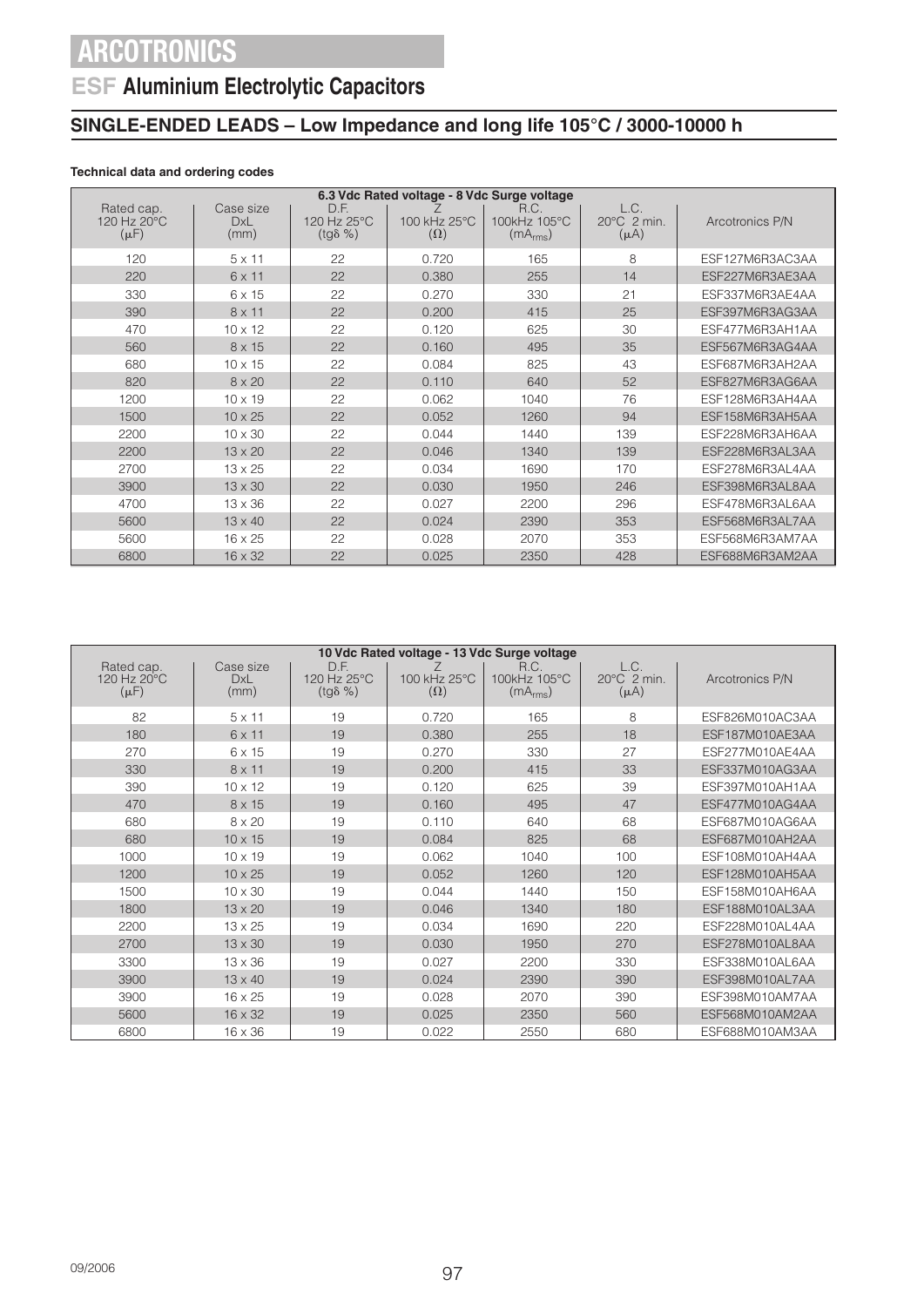## **ESF Aluminium Electrolytic Capacitors**

|                                        |                                 |                                         | 16 Vdc Rated voltage - 20 Vdc Surge voltage |                                              |                                              |                 |
|----------------------------------------|---------------------------------|-----------------------------------------|---------------------------------------------|----------------------------------------------|----------------------------------------------|-----------------|
| Rated cap.<br>120 Hz 20°C<br>$(\mu F)$ | Case size<br><b>DxL</b><br>(mm) | D.F.<br>120 Hz 25°C<br>$(tg\delta \% )$ | 100 kHz 25°C<br>$(\Omega)$                  | R.C.<br>100kHz 105°C<br>(mA <sub>rms</sub> ) | L.C.<br>$20^{\circ}$ C $2$ min.<br>$(\mu A)$ | Arcotronics P/N |
| 56                                     | $5 \times 11$                   | 16                                      | 0.720                                       | 165                                          | 9                                            | ESF566M016AC3AA |
| 120                                    | 6 x 11                          | 16                                      | 0.380                                       | 255                                          | 19                                           | ESF127M016AE3AA |
| 180                                    | 6 x 15                          | 16                                      | 0.270                                       | 330                                          | 29                                           | ESF187M016AE4AA |
| 270                                    | $8 \times 11$                   | 16                                      | 0.200                                       | 415                                          | 43                                           | ESF277M016AG3AA |
| 270                                    | $10 \times 12$                  | 16                                      | 0.120                                       | 625                                          | 43                                           | ESF277M016AH1AA |
| 330                                    | 8 x 15                          | 16                                      | 0.160                                       | 495                                          | 53                                           | ESF337M016AG4AA |
| 470                                    | $8 \times 20$                   | 16                                      | 0.110                                       | 640                                          | 75                                           | ESF477M016AG6AA |
| 470                                    | $10 \times 15$                  | 16                                      | 0.084                                       | 825                                          | 75                                           | ESF477M016AH2AA |
| 680                                    | $10 \times 19$                  | 16                                      | 0.062                                       | 1040                                         | 109                                          | ESF687M016AH4AA |
| 820                                    | $10 \times 25$                  | 16                                      | 0.052                                       | 1260                                         | 131                                          | ESF827M016AH5AA |
| 1200                                   | $10 \times 30$                  | 16                                      | 0.044                                       | 1440                                         | 192                                          | ESF128M016AH6AA |
| 1200                                   | $13 \times 20$                  | 16                                      | 0.046                                       | 1340                                         | 192                                          | ESF128M016AL3AA |
| 1500                                   | $13 \times 25$                  | 16                                      | 0.034                                       | 1690                                         | 240                                          | ESF158M016AL4AA |
| 2200                                   | $13 \times 30$                  | 16                                      | 0.030                                       | 1950                                         | 352                                          | ESF228M016AL8AA |
| 2700                                   | $13 \times 36$                  | 16                                      | 0.027                                       | 2200                                         | 432                                          | ESF278M016AL6AA |
| 2700                                   | $16 \times 25$                  | 16                                      | 0.028                                       | 2070                                         | 432                                          | ESF278M016AM7AA |
| 3300                                   | 13 x 40                         | 16                                      | 0.024                                       | 2390                                         | 528                                          | ESF338M016AL7AA |
| 3900                                   | $16 \times 32$                  | 16                                      | 0.025                                       | 2350                                         | 624                                          | ESF398M016AM2AA |
| 4700                                   | $16 \times 36$                  | 16                                      | 0.022                                       | 2550                                         | 752                                          | ESF478M016AM3AA |
| 5600                                   | 16 x 40                         | 16                                      | 0.018                                       | 2900                                         | 896                                          | ESF568M016AM4AA |
| 6800                                   | $18 \times 36$                  | 16                                      | 0.021                                       | 2660                                         | 1088                                         | ESF688M016AN2AA |

|                                        |                                 |                                         | 25 Vdc Rated voltage - 32 Vdc Surge voltage |                                              |                                  |                 |
|----------------------------------------|---------------------------------|-----------------------------------------|---------------------------------------------|----------------------------------------------|----------------------------------|-----------------|
| Rated cap.<br>120 Hz 20°C<br>$(\mu F)$ | Case size<br><b>DxL</b><br>(mm) | D.F.<br>120 Hz 25°C<br>$(tg\delta \% )$ | 100 kHz 25°C<br>$(\Omega)$                  | R.C.<br>100kHz 105°C<br>(mA <sub>rms</sub> ) | L.C.<br>20°C 2 min.<br>$(\mu A)$ | Arcotronics P/N |
| 39                                     | $5 \times 11$                   | 14                                      | 0.720                                       | 165                                          | 10                               | ESF396M025AC3AA |
| 82                                     | $6 \times 11$                   | 14                                      | 0.380                                       | 255                                          | 20                               | ESF826M025AE3AA |
| 120                                    | 6 x 15                          | 14                                      | 0.270                                       | 330                                          | 30                               | ESF127M025AE4AA |
| 150                                    | $8 \times 11$                   | 14                                      | 0.200                                       | 415                                          | 37                               | ESF157M025AG3AA |
| 180                                    | $10 \times 12$                  | 14                                      | 0.120                                       | 625                                          | 45                               | ESF187M025AH1AA |
| 220                                    | 8 x 15                          | 14                                      | 0.160                                       | 495                                          | 55                               | ESF227M025AG4AA |
| 330                                    | 8 x 20                          | 14                                      | 0.110                                       | 640                                          | 82                               | ESF337M025AG6AA |
| 330                                    | $10 \times 15$                  | 14                                      | 0.084                                       | 825                                          | 82                               | ESF337M025AH2AA |
| 470                                    | $10 \times 19$                  | 14                                      | 0.062                                       | 1040                                         | 117                              | ESF477M025AH4AA |
| 560                                    | $10 \times 25$                  | 14                                      | 0.052                                       | 1260                                         | 140                              | ESF567M025AH5AA |
| 820                                    | $10 \times 30$                  | 14                                      | 0.044                                       | 1440                                         | 205                              | ESF827M025AH6AA |
| 820                                    | $13 \times 20$                  | 14                                      | 0.046                                       | 1340                                         | 205                              | ESF827M025AL3AA |
| 1000                                   | $13 \times 25$                  | 14                                      | 0.034                                       | 1690                                         | 250                              | ESF108M025AL4AA |
| 1500                                   | $13 \times 30$                  | 14                                      | 0.030                                       | 1950                                         | 375                              | ESF158M025AL8AA |
| 1800                                   | $13 \times 36$                  | 14                                      | 0.027                                       | 2200                                         | 450                              | ESF188M025AL6AA |
| 1800                                   | $16 \times 25$                  | 14                                      | 0.028                                       | 2070                                         | 450                              | ESF188M025AM7AA |
| 2200                                   | $13 \times 40$                  | 14                                      | 0.024                                       | 2390                                         | 550                              | ESF228M025AL7AA |
| 2700                                   | $16 \times 32$                  | 14                                      | 0.025                                       | 2350                                         | 675                              | ESF278M025AM2AA |
| 3300                                   | $16 \times 36$                  | 14                                      | 0.022                                       | 2550                                         | 825                              | ESF338M025AM3AA |
| 3900                                   | 16 x 40                         | 14                                      | 0.018                                       | 2900                                         | 975                              | ESF398M025AM4AA |
| 3900                                   | $18 \times 36$                  | 14                                      | 0.021                                       | 2660                                         | 975                              | ESF398M025AN2AA |
| 4700                                   | 18 x 40                         | 14                                      | 0.017                                       | 3010                                         | 1175                             | ESF478M025AN3AA |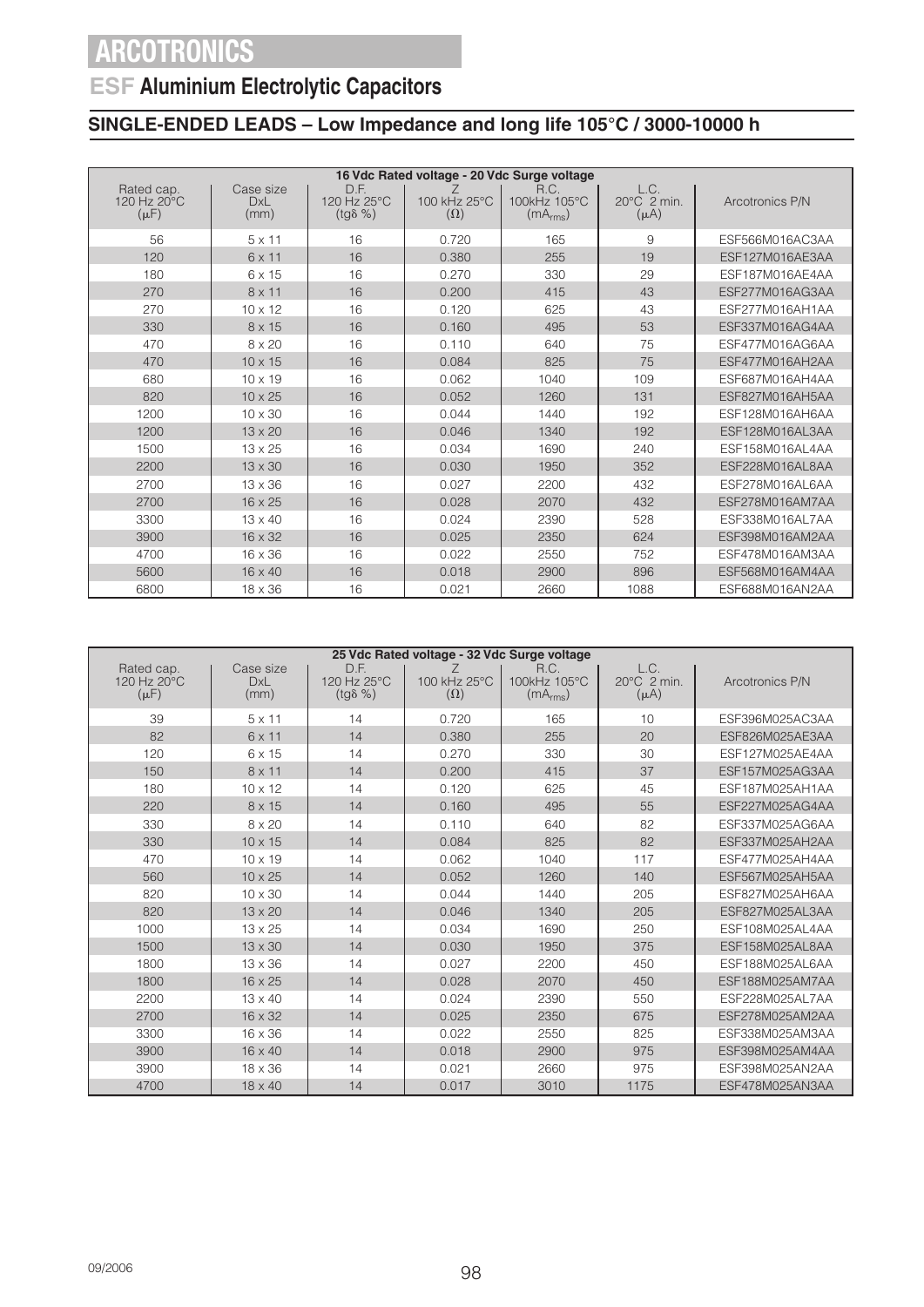## **ESF Aluminium Electrolytic Capacitors**

|                                        | 35 Vdc Rated voltage - 44 Vdc Surge voltage |                                         |                            |                                              |                                            |                 |  |  |  |
|----------------------------------------|---------------------------------------------|-----------------------------------------|----------------------------|----------------------------------------------|--------------------------------------------|-----------------|--|--|--|
| Rated cap.<br>120 Hz 20°C<br>$(\mu F)$ | Case size<br><b>DxL</b><br>(mm)             | D.F.<br>120 Hz 25°C<br>$(tq\delta \% )$ | 100 kHz 25°C<br>$(\Omega)$ | R.C.<br>100kHz 105°C<br>(mA <sub>rms</sub> ) | L.C.<br>$20^{\circ}$ C 2 min.<br>$(\mu A)$ | Arcotronics P/N |  |  |  |
| 27                                     | $5 \times 11$                               | 12                                      | 0.720                      | 165                                          | 9                                          | ESF276M035AC3AA |  |  |  |
| 56                                     | 6 x 11                                      | 12                                      | 0.380                      | 255                                          | 20                                         | ESF566M035AE3AA |  |  |  |
| 82                                     | 6 x 15                                      | 12                                      | 0.270                      | 330                                          | 29                                         | ESF826M035AE4AA |  |  |  |
| 120                                    | $8 \times 11$                               | 12                                      | 0.200                      | 415                                          | 42                                         | ESF127M035AG3AA |  |  |  |
| 120                                    | $10 \times 12$                              | 12                                      | 0.120                      | 625                                          | 42                                         | ESF127M035AH1AA |  |  |  |
| 180                                    | 8 x 15                                      | 12                                      | 0.160                      | 495                                          | 63                                         | ESF187M035AG4AA |  |  |  |
| 220                                    | 8 x 20                                      | 12                                      | 0.110                      | 640                                          | 77                                         | ESF227M035AG6AA |  |  |  |
| 220                                    | $10 \times 15$                              | 12                                      | 0.084                      | 825                                          | 77                                         | ESF227M035AH2AA |  |  |  |
| 330                                    | $10 \times 19$                              | 12                                      | 0.062                      | 1040                                         | 115                                        | ESF337M035AH4AA |  |  |  |
| 390                                    | $10 \times 25$                              | 12                                      | 0.052                      | 1260                                         | 136                                        | ESF397M035AH5AA |  |  |  |
| 560                                    | 10 x 30                                     | 12                                      | 0.040                      | 1440                                         | 196                                        | ESF567M035AH6AA |  |  |  |
| 560                                    | $13 \times 20$                              | 12                                      | 0.046                      | 1340                                         | 196                                        | ESF567M035AL3AA |  |  |  |
| 680                                    | $13 \times 25$                              | 12                                      | 0.034                      | 1690                                         | 238                                        | ESF687M035AL4AA |  |  |  |
| 1000                                   | $13 \times 30$                              | 12                                      | 0.030                      | 1950                                         | 350                                        | ESF108M035AL8AA |  |  |  |
| 1200                                   | $13 \times 36$                              | 12                                      | 0.027                      | 2200                                         | 420                                        | ESF128M035AL6AA |  |  |  |
| 1200                                   | $16 \times 25$                              | 12                                      | 0.028                      | 2070                                         | 420                                        | ESF128M035AM7AA |  |  |  |
| 1500                                   | 13 x 40                                     | 12                                      | 0.024                      | 2390                                         | 525                                        | ESF158M035AL7AA |  |  |  |
| 1800                                   | $16 \times 32$                              | 12                                      | 0.025                      | 2350                                         | 630                                        | ESF188M035AM2AA |  |  |  |
| 2200                                   | 16 x 36                                     | 12                                      | 0.022                      | 2550                                         | 770                                        | ESF228M035AM3AA |  |  |  |
| 2700                                   | $16 \times 40$                              | 12                                      | 0.018                      | 2900                                         | 945                                        | ESF278M035AM4AA |  |  |  |
| 2700                                   | $18 \times 36$                              | 12                                      | 0.021                      | 2660                                         | 945                                        | ESF278M035AN2AA |  |  |  |
| 3300                                   | $18 \times 40$                              | 12                                      | 0.010                      | 3010                                         | 1155                                       | ESF338M035AN3AA |  |  |  |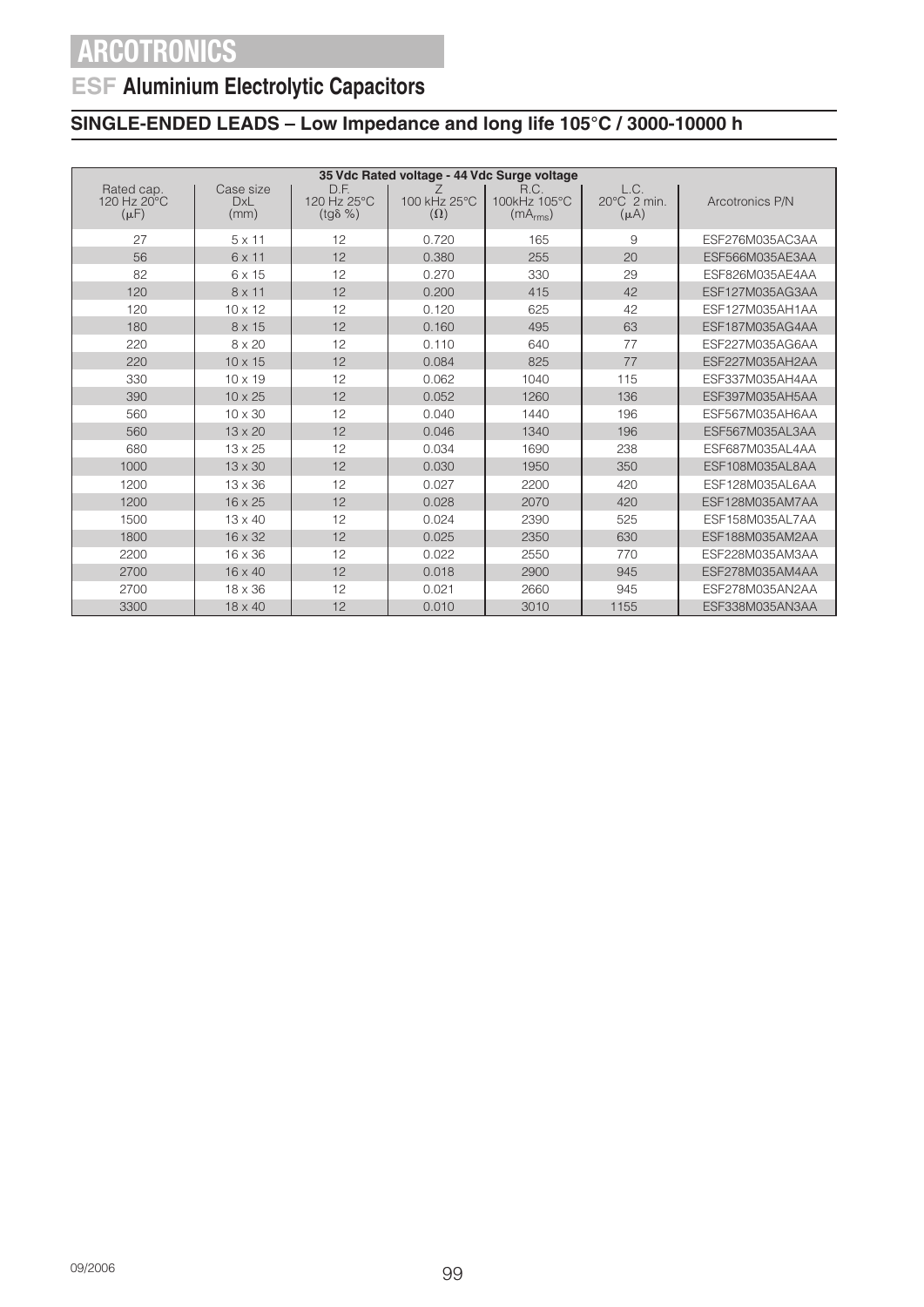### **ESZ Aluminium Electrolytic Capacitors**

### **SINGLE-ENDED LEADS – Low Impedance and long life 105°C / 8000-10000 h**

#### **Description**

Long life 8000-10000 hours and high reliability.

### **Applications**

Electronic ballast and other long life equipment.

#### **Features**

Case with  $ØD \ge 6.0$  mm has the safety vent at the bottom. Different case size available for capacitance value.

#### **Diagram of dimensions** (Units=mm)

### **Marking**

ARCOTRONICS' logo Series: (ESZ), Operating temperature: (105°C) Capacitance ( $\mu$ F), Rated voltage: (Vdc), Negative polarity: (white line), Date code



#### **Electrical characteristics**

| Rated voltage         | 160 to 400 Vdc                                                                                                                                                                    | 450 Vdc                   |  |  |  |
|-----------------------|-----------------------------------------------------------------------------------------------------------------------------------------------------------------------------------|---------------------------|--|--|--|
| Operating temperature | -40 to $+105^{\circ}$ C                                                                                                                                                           | $-25$ to $+105^{\circ}$ C |  |  |  |
| Capacitance range     |                                                                                                                                                                                   | $3.3\mu$ F to $330\mu$ F  |  |  |  |
| Capacitance tolerance | $\pm$ 20% at 120Hz / 20°C                                                                                                                                                         |                           |  |  |  |
| Endurance test        | 8000 to 10000 h (see conditions in Test method and performance)                                                                                                                   |                           |  |  |  |
| Leakage current       | $I = 0.04$ CV ( $\mu$ A) + 100 $\mu$ A<br>C = rated capacitance ( $\mu$ F); V = rated voltage (Vdc)<br>(after than D.C. rated working voltage at 20°C has been applied for 2 min) |                           |  |  |  |

#### **Impedance Z characteristics at 120 Hz**

| Rated voltage (Vdc)<br>-                                                | 160 | 200 | 400 | $= -$<br>45 L |
|-------------------------------------------------------------------------|-----|-----|-----|---------------|
| $\sim$<br>$\sim$ $\sim$ $\sim$<br>ب<br>$\checkmark$<br>∸<br>◡<br>$\sim$ |     |     |     |               |
| ∩∩∩∩<br>$\sim$ $\sim$<br>'−4∪<br>$\check{ }$<br>∸<br>◡<br><u>_</u>      |     |     |     |               |

#### **Compensation factor of ripple current (R.C.) vs. frequency**

|           | 100L<br>. | பே<br>. .<br>I N 14 | <b>10KH</b><br>--<br>\П4 | $\sim$<br>ю |
|-----------|-----------|---------------------|--------------------------|-------------|
| --<br>IVІ | ◡.        |                     | v.J                      |             |

#### **Compensation factor of ripple current (R.C.) vs. temperature**

| ---<br>.    | CE <sub>0</sub><br>כס<br>. | <br>105°0<br>___ |
|-------------|----------------------------|------------------|
| .<br>.<br>. | .                          |                  |

#### **Test method and performance**

| <b>Conditions</b>                                              | Load life test                                                                                                                                                                             | Shelf life test                                                                                                |
|----------------------------------------------------------------|--------------------------------------------------------------------------------------------------------------------------------------------------------------------------------------------|----------------------------------------------------------------------------------------------------------------|
| Temperature:                                                   | $105^{\circ}$ C                                                                                                                                                                            | $105^{\circ}$ C                                                                                                |
| Test duration:                                                 | Ø 10.0mm: 8000 hours                                                                                                                                                                       | 1000 hours                                                                                                     |
| Ripple current:<br>Voltage:                                    | $\geq$ 2.0mm: 10000 hours<br>max ripple current at 100kHz 105°C specified in table<br>the sum of D.C. voltage and the peak A.C. voltage<br>must not exceed the rated voltage of capacitor. | no ripple current applied.<br>no voltage applied.                                                              |
| Performance                                                    | The following specifications will be satisfied when the capacitors will be restored at $25^{\circ}$ C.                                                                                     |                                                                                                                |
| Capacitance change:<br>Dissipation factor:<br>Leakage current: | within 20% of initial value.<br>not exceed 200% of the initial requirement.<br>not exceed initial requirement.                                                                             | within 20% of initial value.<br>not exceed 200% of the initial requirement.<br>not exceed initial requirement. |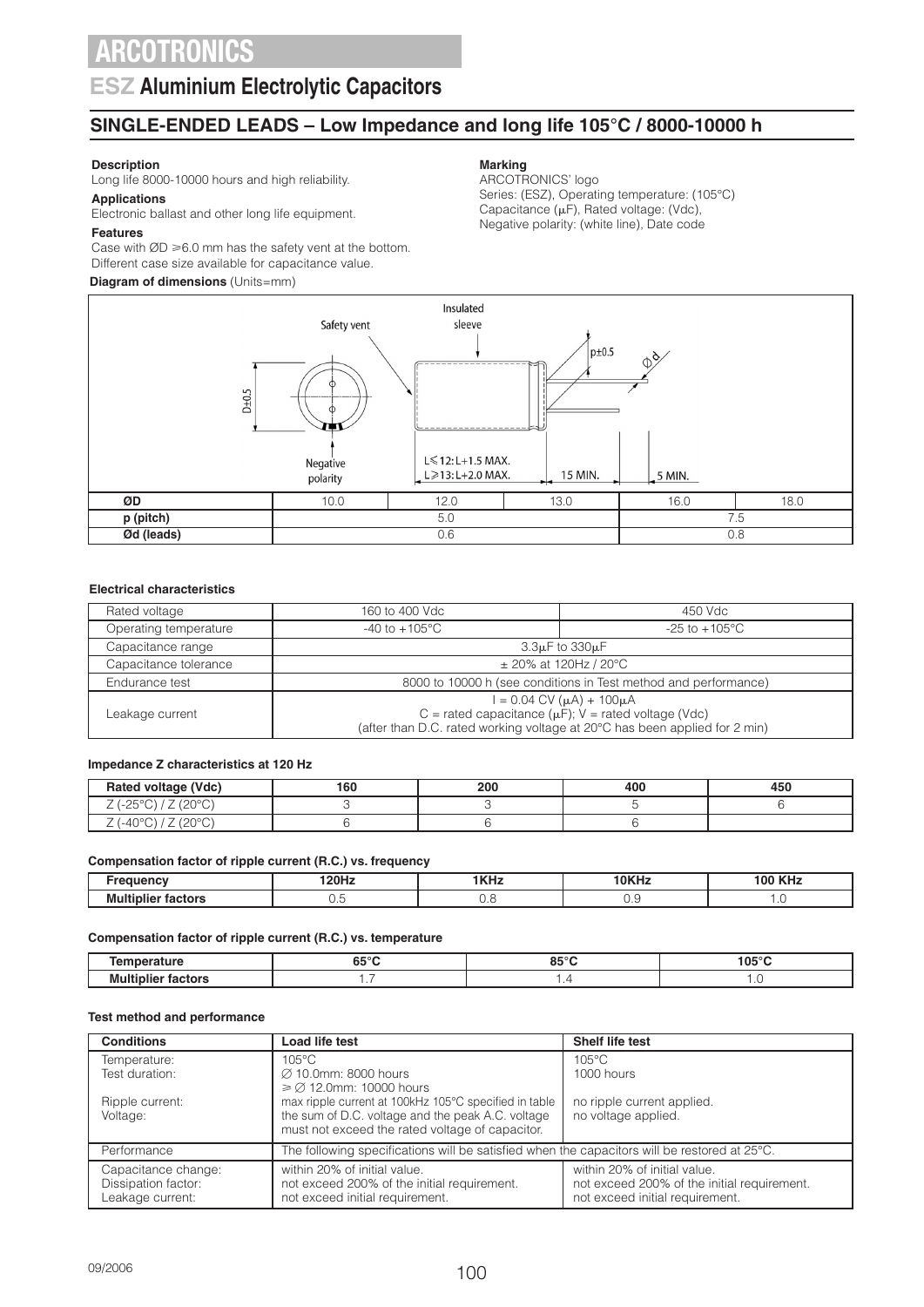## **ESZ Aluminium Electrolytic Capacitors**

### **SINGLE-ENDED LEADS – Low Impedance and long life 105°C / 8000-10000 h**

### **Technical data and ordering codes**

| 160 Vdc Rated voltage - 200 Vdc Surge voltage |                                 |                                         |                            |                                              |                                            |                 |  |
|-----------------------------------------------|---------------------------------|-----------------------------------------|----------------------------|----------------------------------------------|--------------------------------------------|-----------------|--|
| Rated cap.<br>120 Hz 20°C<br>$(\mu F)$        | Case size<br><b>DxL</b><br>(mm) | D.F.<br>120 Hz 25°C<br>$(tq\delta \% )$ | 100 kHz 25°C<br>$(\Omega)$ | R.C.<br>100kHz 105°C<br>(mA <sub>rms</sub> ) | L.C.<br>$20^{\circ}$ C 2 min.<br>$(\mu A)$ | Arcotronics P/N |  |
| 33                                            | $10 \times 19$                  | 20                                      | 1.30                       | 500                                          | 311                                        | ESZ336M160AH4AA |  |
| 47                                            | $10 \times 19$                  | 20                                      | 0.96                       | 580                                          | 401                                        | ESZ476M160AH4AA |  |
| 47                                            | $13 \times 20$                  | 20                                      | 0.96                       | 660                                          | 401                                        | ESZ476M160AL3AA |  |
| 68                                            | $12 \times 25$                  | 20                                      | 0.64                       | 720                                          | 535                                        | ESZ686M160AK1AA |  |
| 68                                            | $16 \times 20$                  | 20                                      | 0.64                       | 760                                          | 535                                        | ESZ686M160AM5AA |  |
| 100                                           | $13 \times 25$                  | 20                                      | 0.48                       | 970                                          | 740                                        | ESZ107M160AL4AA |  |
| 100                                           | $16 \times 20$                  | 20                                      | 0.56                       | 1120                                         | 740                                        | ESZ107M160AM5AA |  |
| 100                                           | $16 \times 25$                  | 20                                      | 0.48                       | 1120                                         | 740                                        | ESZ107M160AM7AA |  |
| 100                                           | $18 \times 20$                  | 20                                      | 0.56                       | 1120                                         | 740                                        | ESZ107M160AN4AA |  |
| 150                                           | $16 \times 25$                  | 20                                      | 0.40                       | 1200                                         | 1060                                       | ESZ157M160AM7AA |  |
| 150                                           | $16 \times 32$                  | 20                                      | 0.40                       | 1300                                         | 1060                                       | ESZ157M160AM2AA |  |
| 150                                           | $18 \times 25$                  | 20                                      | 0.40                       | 1300                                         | 1060                                       | ESZ157M160AN5AA |  |
| 220                                           | $16 \times 32$                  | 20                                      | 0.27                       | 1300                                         | 1508                                       | ESZ227M160AM2AA |  |
| 220                                           | $18 \times 25$                  | 20                                      | 0.36                       | 1300                                         | 1508                                       | ESZ227M160AN5AA |  |
| 330                                           | $18 \times 36$                  | 20                                      | 0.21                       | 1380                                         | 2212                                       | ESZ337M160AN2AA |  |

| 200 Vdc Rated voltage - 250 Vdc Surge voltage    |                          |                                         |                            |                                              |                                              |                 |
|--------------------------------------------------|--------------------------|-----------------------------------------|----------------------------|----------------------------------------------|----------------------------------------------|-----------------|
| Rated cap.<br>120 Hz $20^{\circ}$ C<br>$(\mu F)$ | Case size<br>DxL<br>(mm) | D.F.<br>120 Hz 25°C<br>$(tq\delta \% )$ | 100 kHz 25°C<br>$(\Omega)$ | R.C.<br>100kHz 105°C<br>(mA <sub>rms</sub> ) | L.C.<br>$20^{\circ}$ C $2$ min.<br>$(\mu A)$ | Arcotronics P/N |
| 22                                               | $10 \times 19$           | 20                                      | 1.30                       | 440                                          | 276                                          | ESZ226M200AH4AA |
| 33                                               | $10 \times 19$           | 20                                      | 0.91                       | 520                                          | 364                                          | ESZ336M200AH4AA |
| 33                                               | $13 \times 20$           | 20                                      | 0.91                       | 580                                          | 364                                          | ESZ336M200AL3AA |
| 47                                               | $13 \times 20$           | 20                                      | 0.91                       | 660                                          | 476                                          | ESZ476M200AL3AA |
| 68                                               | 13 x 25                  | 20                                      | 0.63                       | 720                                          | 644                                          | ESZ686M200AL4AA |
| 68                                               | $16 \times 20$           | 20                                      | 0.56                       | 760                                          | 644                                          | ESZ686M200AM5AA |
| 100                                              | $16 \times 25$           | 20                                      | 0.27                       | 1120                                         | 900                                          | ESZ107M200AM7AA |
| 150                                              | $16 \times 32$           | 20                                      | 0.22                       | 1280                                         | 1300                                         | ESZ157M200AM2AA |

|                                        | 400 Vdc Rated voltage - 450 Vdc Surge voltage |                                         |                            |                                              |                                              |                 |  |  |
|----------------------------------------|-----------------------------------------------|-----------------------------------------|----------------------------|----------------------------------------------|----------------------------------------------|-----------------|--|--|
| Rated cap.<br>120 Hz 20°C<br>$(\mu F)$ | Case size<br>DxL<br>(mm)                      | D.F.<br>120 Hz 25°C<br>$(tq\delta \% )$ | 100 kHz 25°C<br>$(\Omega)$ | R.C.<br>100kHz 105°C<br>(mA <sub>rms</sub> ) | L.C.<br>$20^{\circ}$ C $2$ min.<br>$(\mu A)$ | Arcotronics P/N |  |  |
| 2.2                                    | $10 \times 15$                                | 24                                      | 8.50                       | 50                                           | 135                                          | ESZ225M400AH2AA |  |  |
| 3.3                                    | $10 \times 15$                                | 24                                      | 8.30                       | 60                                           | 153                                          | ESZ335M400AH2AA |  |  |
| 4.7                                    | $10 \times 15$                                | 24                                      | 5.10                       | 100                                          | 175                                          | ESZ475M400AH2AA |  |  |
| 6.8                                    | $10 \times 19$                                | 24                                      | 4.80                       | 150                                          | 209                                          | ESZ685M400AH4AA |  |  |
| 10                                     | $10 \times 19$                                | 24                                      | 2.90                       | 180                                          | 260                                          | ESZ106M400AH4AA |  |  |
| 22                                     | $16 \times 20$                                | 24                                      | 0.95                       | 300                                          | 452                                          | ESZ226M400AM5AA |  |  |
| 33                                     | $16 \times 25$                                | 24                                      | 0.91                       | 520                                          | 628                                          | ESZ336M400AM7AA |  |  |
| 47                                     | $16 \times 32$                                | 24                                      | 0.68                       | 700                                          | 852                                          | ESZ476M400AM2AA |  |  |
| 68                                     | 18 x 32                                       | 24                                      | 0.63                       | 870                                          | 1188                                         | ESZ686M400AN1AA |  |  |

| 450 Vdc Rated voltage - 500 Vdc Surge voltage |                          |                                         |                            |                                              |                                            |                 |  |
|-----------------------------------------------|--------------------------|-----------------------------------------|----------------------------|----------------------------------------------|--------------------------------------------|-----------------|--|
| Rated cap.<br>120 Hz 20°C<br>$(\mu F)$        | Case size<br>DxL<br>(mm) | D.F.<br>120 Hz 25°C<br>$(tq\delta \% )$ | 100 kHz 25°C<br>$(\Omega)$ | R.C.<br>100kHz 105°C<br>(mA <sub>rms</sub> ) | L.C.<br>$20^{\circ}$ C 2 min.<br>$(\mu A)$ | Arcotronics P/N |  |
| 3.3                                           | $10 \times 15$           | 24                                      | 7.00                       | 100                                          | 159                                        | ESZ335M450AH2AA |  |
| 4.7                                           | $10 \times 19$           | 24                                      | 5.10                       | 140                                          | 185                                        | ESZ475M450AH4AA |  |
| 6.8                                           | $10 \times 19$           | 24                                      | 4.80                       | 150                                          | 222                                        | ESZ685M450AH4AA |  |
| 6.8                                           | $13 \times 20$           | 24                                      | 4.20                       | 180                                          | 222                                        | ESZ685M450AL3AA |  |
| 10                                            | $13 \times 20$           | 24                                      | 2.50                       | 310                                          | 280                                        | ESZ106M450AL3AA |  |
| 22                                            | $16 \times 25$           | 24                                      | 1.70                       | 560                                          | 496                                        | ESZ226M450AM7AA |  |
| 22                                            | $18 \times 20$           | 24                                      | 2.10                       | 550                                          | 496                                        | ESZ226M450AN4AA |  |
| 33                                            | $16 \times 32$           | 24                                      | 1.10                       | 620                                          | 694                                        | ESZ336M450AM2AA |  |
| 33                                            | $18 \times 25$           | 24                                      | 1.10                       | 590                                          | 694                                        | ESZ336M450AN5AA |  |
| 47                                            | $16 \times 36$           | 24                                      | 0.93                       | 880                                          | 946                                        | ESZ476M450AM3AA |  |
| 47                                            | 18 x 32                  | 24                                      | 0.93                       | 880                                          | 946                                        | ESZ476M450AN1AA |  |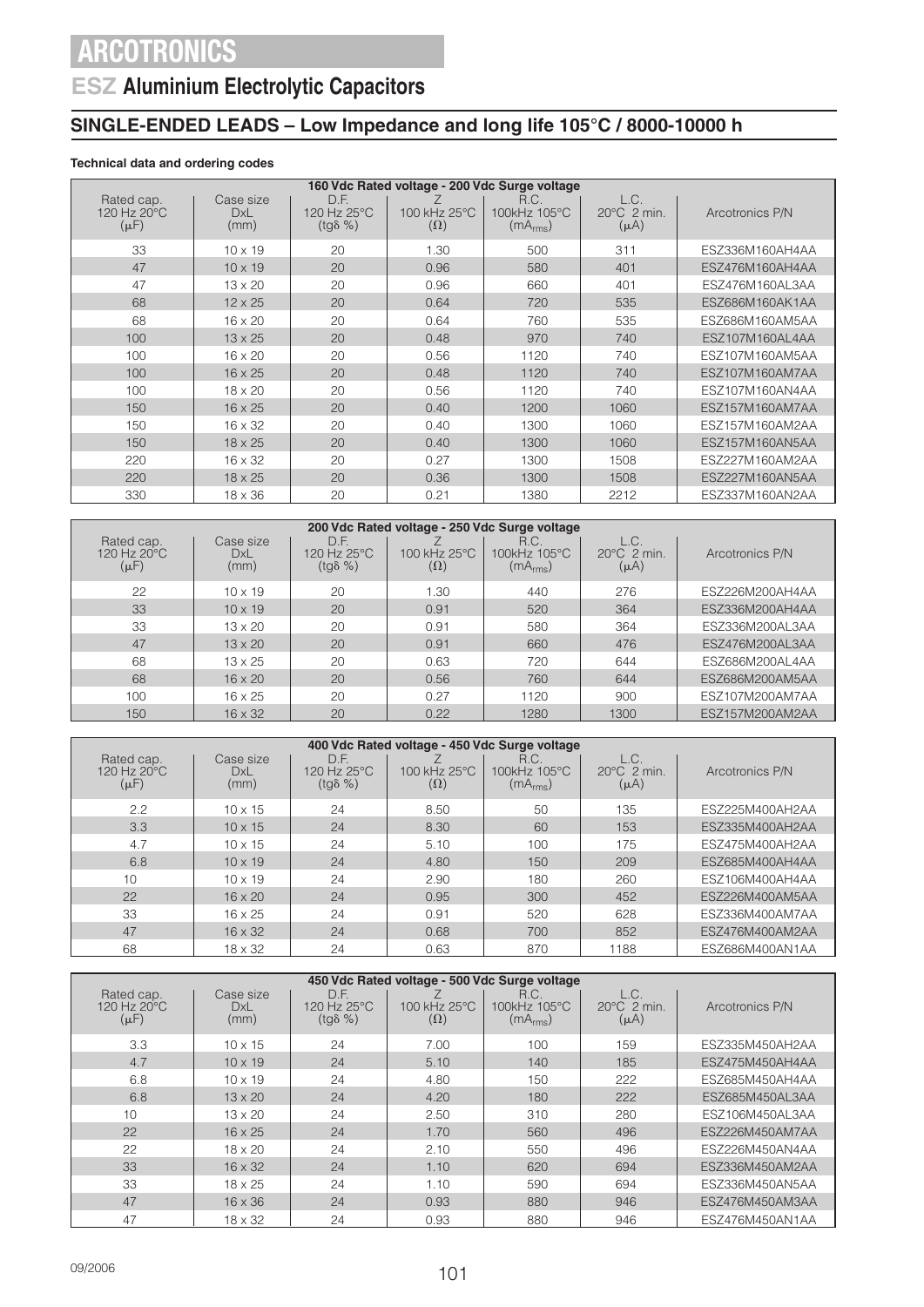### **ESB Aluminium Electrolytic Capacitors**

### **SINGLE-ENDED LEADS - Low leakage current 105°C / 1000 h**

### **Description**

Very low leakage current.

#### **Applications** Coupling, pre-amplifiers stage.

### **Features**

Case with  $ØD \ge 6.0$  mm has the safety vent at the bottom..

### **Diagram of dimensions** (Units=mm)

#### **Marking**

ARCOTRONICS' logo Series: (ESB), Operating temperature: (105°C) Capacitance ( $\mu$ F), Rated voltage: (Vdc), Negative polarity: (white line), Date code



#### **Electrical characteristics**

| Rated voltage         | 6.3 to 100 Vdc                                                                                                                                                                                           |
|-----------------------|----------------------------------------------------------------------------------------------------------------------------------------------------------------------------------------------------------|
| Operating temperature | $-40$ to $+105^{\circ}$ C                                                                                                                                                                                |
| Capacitance range     | $0.1\mu$ F to 4700 $\mu$ F                                                                                                                                                                               |
| Capacitance tolerance | $\pm$ 20% at 120Hz / 20°C                                                                                                                                                                                |
| Endurance test        | 1000 h (see conditions in Test method and performance)                                                                                                                                                   |
| Leakage current       | $I = 0.002$ CV ( $\mu$ A) or 0,4 $\mu$ A whichever is greater<br>C = rated capacitance ( $\mu$ F); V = rated voltage (Vdc)<br>(after than D.C. rated working voltage at 20°C has been applied for 2 min) |

#### **Impedance Z characteristics at 120 Hz**

| (Vdc)<br><b>Ratec</b><br>voltage                   | , and 10 | 100<br>τc |
|----------------------------------------------------|----------|-----------|
| 10000<br>$-40^{\circ}$<br>- 15<br>╯<br>∸<br>$\sim$ |          |           |

#### **Compensation factor of ripple current (R.C.) vs. frequency**

| <b>Rated voltage</b> | 60 Hz | 120 Hz | 300 Hz | 1 kHz | 10 to 100 kHz |
|----------------------|-------|--------|--------|-------|---------------|
| 6.3 to 25 Vdc        | 0.85  | .00.   | 1.04   | 1.08  | .19           |
| 35 to 50 Vdc         | 0.80  | .00    | 1.30   | .40   | .43           |
| 63 to 100 Vdc        | 577   | .00    | 1.34   | .43   | .48           |

#### **Compensation factor of ripple current (R.C.) vs. temperature**

| .  | ----<br>oə    | o⊏∘r<br>.                  | $105^\circ$ |
|----|---------------|----------------------------|-------------|
| Mu | $\sim$<br>ںں. | $\sim$<br>$\cdot$ . $\sim$ | .00         |

#### **Test method and performance**

| <b>Conditions</b>                                              | Load life test                                                                                                 | Shelf life test                                                                                                |  |  |
|----------------------------------------------------------------|----------------------------------------------------------------------------------------------------------------|----------------------------------------------------------------------------------------------------------------|--|--|
| Temperature:                                                   | $105^{\circ}$ C                                                                                                | $105^{\circ}$ C                                                                                                |  |  |
| Test duration:                                                 | 1000 hours                                                                                                     | 500 hours                                                                                                      |  |  |
| Ripple current:                                                | max ripple current at 120Hz 105°C<br>specified in table                                                        | no ripple current applied.                                                                                     |  |  |
| Voltage:                                                       | the sum of D.C. voltage and the peak A.C. voltage<br>must not exceed the rated voltage of capacitor.           | no voltage applied.                                                                                            |  |  |
| Performance                                                    | The following specifications will be satisfied when the capacitors will be restored at $20^{\circ}$ C.         |                                                                                                                |  |  |
| Capacitance change:<br>Dissipation factor:<br>Leakage current: | within 25% of initial value.<br>not exceed 200% of the initial requirement.<br>not exceed initial requirement. | within 25% of initial value.<br>not exceed 200% of the initial requirement.<br>not exceed initial requirement. |  |  |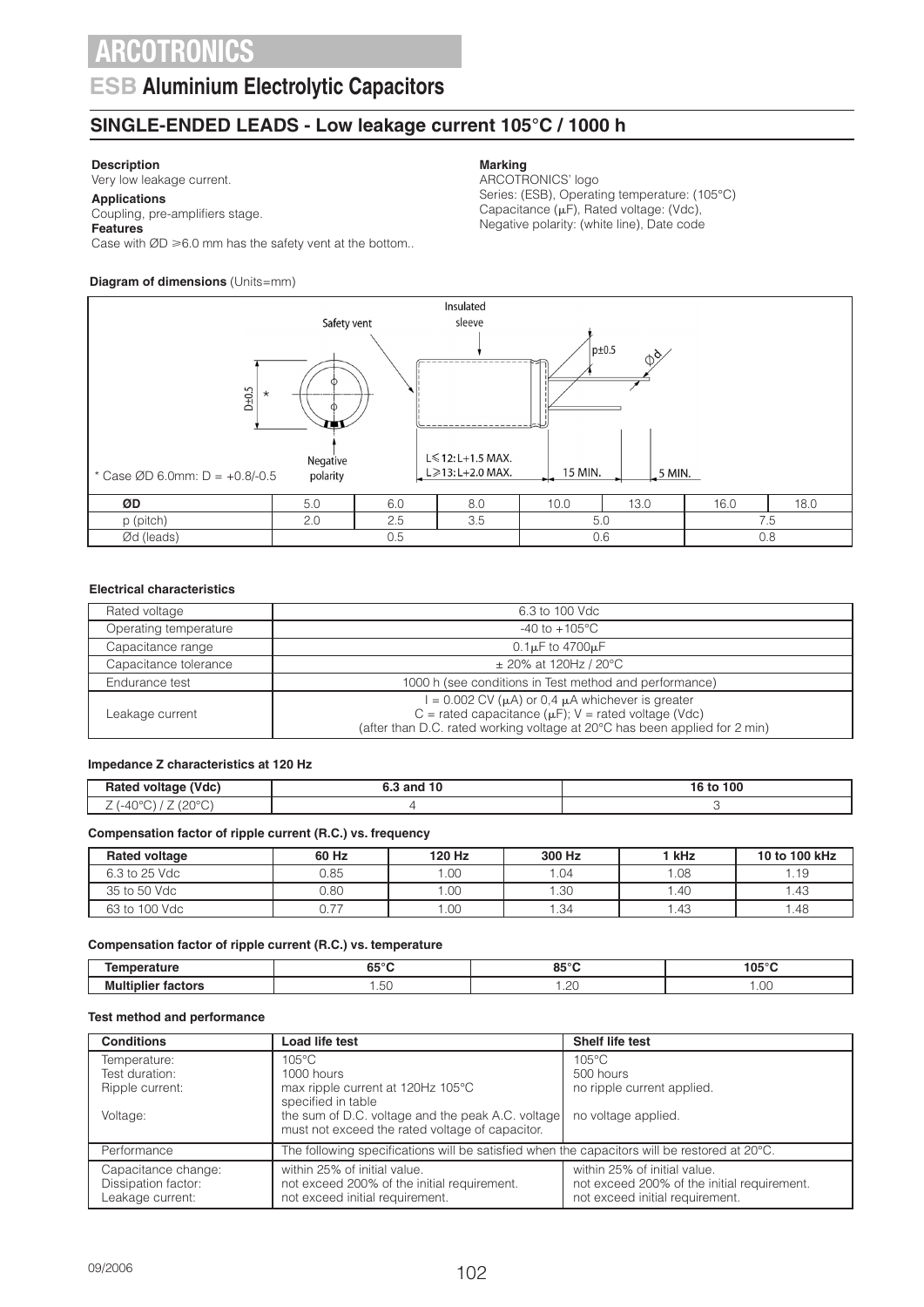### **ESB Aluminium Electrolytic Capacitors**

### **SINGLE-ENDED LEADS - Low leakage current 105°C / 1000 h**

### **Technical data and ordering codes**

|                                        | 6.3 Vdc Rated voltage - 8 Vdc Surge voltage |                                         |                                   |                            |                                              |                                            |                 |  |  |
|----------------------------------------|---------------------------------------------|-----------------------------------------|-----------------------------------|----------------------------|----------------------------------------------|--------------------------------------------|-----------------|--|--|
| Rated cap.<br>120 Hz 20°C<br>$(\mu F)$ | Case size<br>DxL<br>(mm)                    | D.F.<br>120 Hz 25°C<br>$(tq\delta \% )$ | E.S.R.<br>1kHz 25°C<br>$(\Omega)$ | 100 kHz 25°C<br>$(\Omega)$ | R.C.<br>120 Hz 105°C<br>(mA <sub>rms</sub> ) | L.C.<br>$20^{\circ}$ C 2 min.<br>$(\mu A)$ | Arcotronics P/N |  |  |
| 68                                     | $6 \times 11$                               | 18                                      | 2.00                              | 1.50                       | 80                                           | 0.9                                        | ESB686M6R3AE3AA |  |  |
| 100                                    | $6 \times 11$                               | 18                                      | 1.15                              | 0.88                       | 126                                          | 1.3                                        | ESB107M6R3AE3AA |  |  |
| 150                                    | $8 \times 11$                               | 18                                      | 0.77                              | 0.59                       | 196                                          | 1.9                                        | ESB157M6R3AG3AA |  |  |
| 220                                    | $10 \times 12$                              | 18                                      | 0.52                              | 0.40                       | 272                                          | 2.8                                        | ESB227M6R3AH1AA |  |  |
| 330                                    | $10 \times 15$                              | 18                                      | 0.34                              | 0.26                       | 388                                          | 4.2                                        | ESB337M6R3AH2AA |  |  |
| 470                                    | $10 \times 19$                              | 18                                      | 0.24                              | 0.18                       | 507                                          | 5.9                                        | ESB477M6R3AH4AA |  |  |
| 680                                    | $13 \times 20$                              | 18                                      | 0.16                              | 0.12                       | 700                                          | 8.6                                        | ESB687M6R3AL3AA |  |  |
| 820                                    | $13 \times 25$                              | 18                                      | 0.14                              | 0.11                       | 850                                          | 10.3                                       | ESB827M6R3AL4AA |  |  |
| 1000                                   | $13 \times 25$                              | 18                                      | 0.11                              | 0.08                       | 896                                          | 12.6                                       | ESB108M6R3AL4AA |  |  |
| 1500                                   | $13 \times 25$                              | 18                                      | 0.07                              | 0.05                       | 1204                                         | 18.9                                       | ESB158M6R3AL4AA |  |  |
| 2200                                   | $16 \times 25$                              | 18                                      | 0.06                              | 0.04                       | 1513                                         | 27.7                                       | ESB228M6R3AM7AA |  |  |
| 3300                                   | $16 \times 36$                              | 18                                      | 0.04                              | 0.04                       | 1902                                         | 41.6                                       | ESB338M6R3AM3AA |  |  |
| 4700                                   | $18 \times 36$                              | 18                                      | 0.03                              | 0.02                       | 2272                                         | 59.2                                       | ESB478M6R3AN2AA |  |  |

|                                        |                                 |                                         |                                                 | 10 Vdc Rated voltage - 13 Vdc Surge voltage |                                                           |                                            |                 |
|----------------------------------------|---------------------------------|-----------------------------------------|-------------------------------------------------|---------------------------------------------|-----------------------------------------------------------|--------------------------------------------|-----------------|
| Rated cap.<br>120 Hz 20°C<br>$(\mu F)$ | Case size<br><b>DxL</b><br>(mm) | D.F.<br>120 Hz 25°C<br>$(tq\delta \% )$ | E.S.R.<br>1 $k$ Hz 25 $\degree$ C<br>$(\Omega)$ | $(\Omega)$                                  | R.C.<br>100 kHz 25°C 120 Hz 105°C<br>(mA <sub>rms</sub> ) | L.C.<br>$20^{\circ}$ C 2 min.<br>$(\mu A)$ | Arcotronics P/N |
| 22                                     | $5 \times 11$                   | 16                                      | 5.22                                            | 4.01                                        | 68                                                        | 0.4                                        | ESB226M010AC3AA |
| 33                                     | 6 x 11                          | 16                                      | 3.48                                            | 2.67                                        | 78                                                        | 0.7                                        | ESB336M010AE3AA |
| 47                                     | 6 x 11                          | 16                                      | 2.44                                            | 1.87                                        | 106                                                       | 0.9                                        | ESB476M010AE3AA |
| 68                                     | 6 x 11                          | 16                                      | 1.68                                            | 1.29                                        | 142                                                       | 1.4                                        | ESB686M010AE3AA |
| 100                                    | $8 \times 11$                   | 16                                      | 1.14                                            | 0.87                                        | 179                                                       | $\mathfrak{D}$                             | ESB107M010AG3AA |
| 150                                    | $10 \times 12$                  | 16                                      | 0.76                                            | 0.58                                        | 280                                                       | 3                                          | ESB157M010AH1AA |
| 220                                    | $10 \times 15$                  | 16                                      | 0.52                                            | 0.40                                        | 355                                                       | 4.4                                        | ESB227M010AH2AA |
| 330                                    | $10 \times 19$                  | 16                                      | 0.34                                            | 0.26                                        | 480                                                       | 6.6                                        | ESB337M010AH4AA |
| 470                                    | $13 \times 20$                  | 16                                      | 0.24                                            | 0.18                                        | 640                                                       | 9.4                                        | ESB477M010AL3AA |
| 680                                    | $13 \times 20$                  | 16                                      | 0.16                                            | 0.12                                        | 848                                                       | 13.6                                       | ESB687M010AL3AA |
| 820                                    | $13 \times 25$                  | 16                                      | 0.14                                            | 0.11                                        | 980                                                       | 16.4                                       | ESB827M010AL4AA |
| 1000                                   | $13 \times 25$                  | 16                                      | 0.11                                            | 0.08                                        | 1081                                                      | 20                                         | ESB108M010AL4AA |
| 1500                                   | $16 \times 25$                  | 16                                      | 0.07                                            | 0.05                                        | 1376                                                      | 30                                         | ESB158M010AM7AA |
| 2200                                   | $16 \times 32$                  | 16                                      | 0.06                                            | 0.04                                        | 1680                                                      | 44                                         | ESB228M010AM2AA |
| 3300                                   | $16 \times 36$                  | 16                                      | 0.04                                            | 0.03                                        | 2155                                                      | 66                                         | ESB338M010AM3AA |
| 4700                                   | $18 \times 40$                  | 16                                      | 0.03                                            | 0.02                                        | 2560                                                      | 94                                         | ESB478M010AN3AA |

|                                        |                                 |                                        |                                   | 16 Vdc Rated voltage - 20 Vdc Surge voltage |                                              |                                  |                 |
|----------------------------------------|---------------------------------|----------------------------------------|-----------------------------------|---------------------------------------------|----------------------------------------------|----------------------------------|-----------------|
| Rated cap.<br>120 Hz 20°C<br>$(\mu F)$ | Case size<br><b>DxL</b><br>(mm) | D.F.<br>120 Hz 25°C<br>$(tg\delta\% )$ | E.S.R.<br>1kHz 25°C<br>$(\Omega)$ | 100 kHz 25°C<br>$(\Omega)$                  | R.C.<br>120 Hz 105°C<br>(mA <sub>rms</sub> ) | L.C.<br>20°C 2 min.<br>$(\mu A)$ | Arcotronics P/N |
| 10                                     | $5 \times 11$                   | 13                                     | 11.3                              | 5.00                                        | 40                                           | 0.4                              | ESB106M016AC3AA |
| 15                                     | $5 \times 11$                   | 13                                     | 7.07                              | 4.43                                        | 56                                           | 0.5                              | ESB156M016AC3AA |
| 22                                     | 6 x 11                          | 13                                     | 4.82                              | 3.70                                        | 70                                           | 0.7                              | ESB226M016AE3AA |
| 33                                     | 6 x 11                          | 13                                     | 3.21                              | 2.46                                        | 95                                           | 1.1                              | ESB336M016AE3AA |
| 47                                     | 6 x 11                          | 13                                     | 2.65                              | 2.04                                        | 100                                          | 1.5                              | ESB476M016AE3AA |
| 47                                     | $8 \times 11$                   | 13                                     | 2.25                              | 1.73                                        | 122                                          | 1.5                              | ESB476M016AG3AA |
| 68                                     | $8 \times 11$                   | 13                                     | 1.56                              | 1.20                                        | 168                                          | 2.2                              | ESB686M016AG3AA |
| 100                                    | $10 \times 12$                  | 13                                     | 1.06                              | 0.81                                        | 264                                          | 3.2                              | ESB107M016AH1AA |
| 150                                    | $10 \times 15$                  | 13                                     | 0.70                              | 0.53                                        | 416                                          | 4.8                              | ESB157M016AH2AA |
| 220                                    | $10 \times 19$                  | 13                                     | 0.48                              | 0.36                                        | 553                                          | $\overline{7}$                   | ESB227M016AH4AA |
| 330                                    | $13 \times 20$                  | 13                                     | 0.32                              | 0.24                                        | 732                                          | 10.6                             | ESB337M016AL3AA |
| 470                                    | $13 \times 20$                  | 13                                     | 0.22                              | 0.16                                        | 1040                                         | 15                               | ESB477M016AL3AA |
| 680                                    | $13 \times 25$                  | 13                                     | 0.15                              | 0.11                                        | 1280                                         | 21.8                             | ESB687M016AL4AA |
| 820                                    | $16 \times 25$                  | 13                                     | 0.12                              | 0.09                                        | 1450                                         | 26.2                             | ESB827M016AM7AA |
| 1000                                   | $16 \times 25$                  | 13                                     | 0.10                              | 0.06                                        | 1700                                         | 32                               | ESB108M016AM7AA |
| 1500                                   | $16 \times 32$                  | 13                                     | 0.06                              | 0.06                                        | 1750                                         | 48                               | ESB158M016AM2AA |
| 2200                                   | $18 \times 36$                  | 13                                     | 0.06                              | 0.05                                        | 1900                                         | 70.4                             | ESB228M016AN2AA |
| 3300                                   | $18 \times 40$                  | 13                                     | 0.04                              | 0.04                                        | 2250                                         | 105.6                            | ESB338M016AN3AA |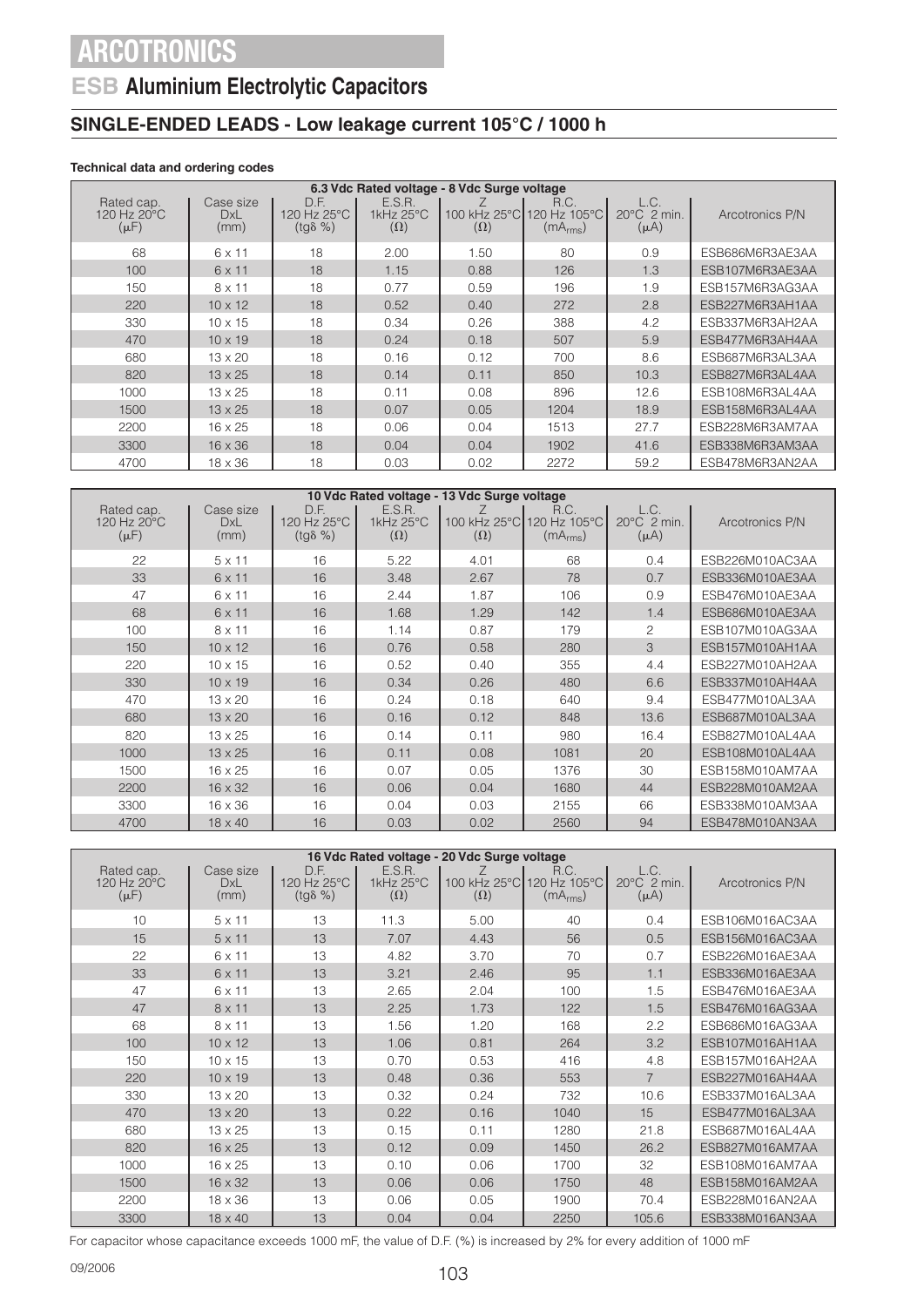## **ESB Aluminium Electrolytic Capacitors**

### **SINGLE-ENDED LEADS - Low leakage current 105°C / 1000 h**

|                                        |                                 |                                         |                                   | 25 Vdc Rated voltage - 32 Vdc Surge voltage |                                                           |                                  |                 |
|----------------------------------------|---------------------------------|-----------------------------------------|-----------------------------------|---------------------------------------------|-----------------------------------------------------------|----------------------------------|-----------------|
| Rated cap.<br>120 Hz 20°C<br>$(\mu F)$ | Case size<br><b>DxL</b><br>(mm) | D.F.<br>120 Hz 25°C<br>$(tg\delta \% )$ | E.S.R.<br>1kHz 25°C<br>$(\Omega)$ | $(\Omega)$                                  | R.C.<br>100 kHz 25°C 120 Hz 105°C<br>(mA <sub>rms</sub> ) | L.C.<br>20°C 2 min.<br>$(\mu A)$ | Arcotronics P/N |
| 4.7                                    | $5 \times 11$                   | 12                                      | 13.0                              | 8.00                                        | 27                                                        | 0.4                              | ESB475M025AC3AA |
| 6.8                                    | $5 \times 11$                   | 12                                      | 11.0                              | 7.60                                        | 42                                                        | 0.4                              | ESB685M025AC3AA |
| 10                                     | $6 \times 11$                   | 12                                      | 8.84                              | 6.80                                        | 63                                                        | 0.5                              | ESB106M025AE3AA |
| 15                                     | $6 \times 11$                   | 12                                      | 5.89                              | 4.53                                        | 67                                                        | 0.8                              | ESB156M025AE3AA |
| 22                                     | $8 \times 11$                   | 12                                      | 4.01                              | 3.08                                        | 84                                                        | 1.1                              | ESB226M025AG3AA |
| 33                                     | $8 \times 11$                   | 12                                      | 2.67                              | 2.05                                        | 102                                                       | 1.7                              | ESB336M025AG3AA |
| 47                                     | $10 \times 12$                  | 12                                      | 1.88                              | 1.44                                        | 141                                                       | 2.4                              | ESB476M025AH1AA |
| 68                                     | $10 \times 12$                  | 12                                      | 1.30                              | 1.00                                        | 190                                                       | 3.4                              | ESB686M025AH1AA |
| 100                                    | $10 \times 15$                  | 12                                      | 0.88                              | 0.67                                        | 277                                                       | 5                                | ESB107M025AH2AA |
| 150                                    | $10 \times 19$                  | 12                                      | 0.58                              | 0.44                                        | 455                                                       | 7.5                              | ESB157M025AH4AA |
| 220                                    | $13 \times 20$                  | 12                                      | 0.40                              | 0.30                                        | 590                                                       | 11                               | ESB227M025AL3AA |
| 330                                    | $13 \times 25$                  | 12                                      | 0.26                              | 0.20                                        | 754                                                       | 16.5                             | ESB337M025AL4AA |
| 470                                    | 16 x 25                         | 12                                      | 0.18                              | 0.13                                        | 1110                                                      | 23.5                             | ESB477M025AM7AA |
| 680                                    | $16 \times 32$                  | 12                                      | 0.12                              | 0.09                                        | 1385                                                      | 34                               | ESB687M025AM2AA |
| 820                                    | $16 \times 32$                  | 12                                      | 0.10                              | 0.08                                        | 1540                                                      | 41                               | ESB827M025AM2AA |
| 1000                                   | 16 x 36                         | 12                                      | 0.08                              | 0.06                                        | 1710                                                      | 50                               | ESB108M025AM3AA |
| 1500                                   | $16 \times 36$                  | 12                                      | 0.05                              | 0.03                                        | 1779                                                      | 75                               | ESB158M025AM3AA |
| 2200                                   | $18 \times 40$                  | 12                                      | 0.04                              | 0.03                                        | 2174                                                      | 110                              | ESB228M025AN3AA |

| 35 Vdc Rated voltage - 44 Vdc Surge voltage        |                                 |                                         |                                   |                            |                                              |                                            |                 |
|----------------------------------------------------|---------------------------------|-----------------------------------------|-----------------------------------|----------------------------|----------------------------------------------|--------------------------------------------|-----------------|
| Rated cap.<br>$120$ Hz $20^{\circ}$ C<br>$(\mu F)$ | Case size<br><b>DxL</b><br>(mm) | D.F.<br>120 Hz 25°C<br>$(tq\delta \% )$ | E.S.R.<br>1kHz 25°C<br>$(\Omega)$ | 100 kHz 25°C<br>$(\Omega)$ | R.C.<br>120 Hz 105°C<br>(mA <sub>rms</sub> ) | L.C.<br>$20^{\circ}$ C 2 min.<br>$(\mu A)$ | Arcotronics P/N |
| 4.7                                                | $5 \times 11$                   | 10                                      | 18.8                              | 14.4                       | 40                                           | 0.4                                        | ESB475M035AC3AA |
| 6.8                                                | $5 \times 11$                   | 10                                      | 13.0                              | 10.0                       | 45                                           | 0.5                                        | ESB685M035AC3AA |
| 10                                                 | 6 x 11                          | 10                                      | 8.84                              | 6.80                       | 67                                           | 0.7                                        | ESB106M035AE3AA |
| 15                                                 | $8 \times 11$                   | 10                                      | 5.89                              | 4.53                       | 75                                           | 1.1                                        | ESB156M035AG3AA |
| 22                                                 | $8 \times 11$                   | 10                                      | 4.01                              | 3.08                       | 97                                           | 1.5                                        | ESB226M035AG3AA |
| 33                                                 | $10 \times 12$                  | 10                                      | 2.67                              | 2.05                       | 139                                          | 2.3                                        | ESB336M035AH1AA |
| 47                                                 | $10 \times 12$                  | 10                                      | 1.88                              | 1.44                       | 166                                          | 3.3                                        | ESB476M035AH1AA |
| 68                                                 | $10 \times 15$                  | 10                                      | 1.30                              | 1.00                       | 238                                          | 4.8                                        | ESB686M035AH2AA |
| 100                                                | $10 \times 19$                  | 10                                      | 0.88                              | 0.67                       | 310                                          |                                            | ESB107M035AH4AA |
| 150                                                | $13 \times 20$                  | 10                                      | 0.58                              | 0.44                       | 491                                          | 10.5                                       | ESB157M035AL3AA |
| 220                                                | $13 \times 25$                  | 10                                      | 0.40                              | 0.30                       | 630                                          | 15.4                                       | ESB227M035AL4AA |
| 330                                                | $16 \times 25$                  | 10                                      | 0.26                              | 0.20                       | 771                                          | 23.1                                       | ESB337M035AM7AA |
| 470                                                | $16 \times 25$                  | 10                                      | 0.18                              | 0.15                       | 1150                                         | 32.9                                       | ESB477M035AM7AA |
| 680                                                | $16 \times 32$                  | 10                                      | 0.12                              | 0.09                       | 1462                                         | 47.6                                       | ESB687M035AM2AA |
| 820                                                | $16 \times 36$                  | 10                                      | 0.10                              | 0.08                       | 1630                                         | 57.4                                       | ESB827M035AM3AA |
| 1000                                               | $18 \times 36$                  | 10                                      | 0.08                              | 0.06                       | 1723                                         | 70                                         | ESB108M035AN2AA |
| 1500                                               | $18 \times 40$                  | 10                                      | 0.05                              | 0.03                       | 2006                                         | 105                                        | ESB158M035AN3AA |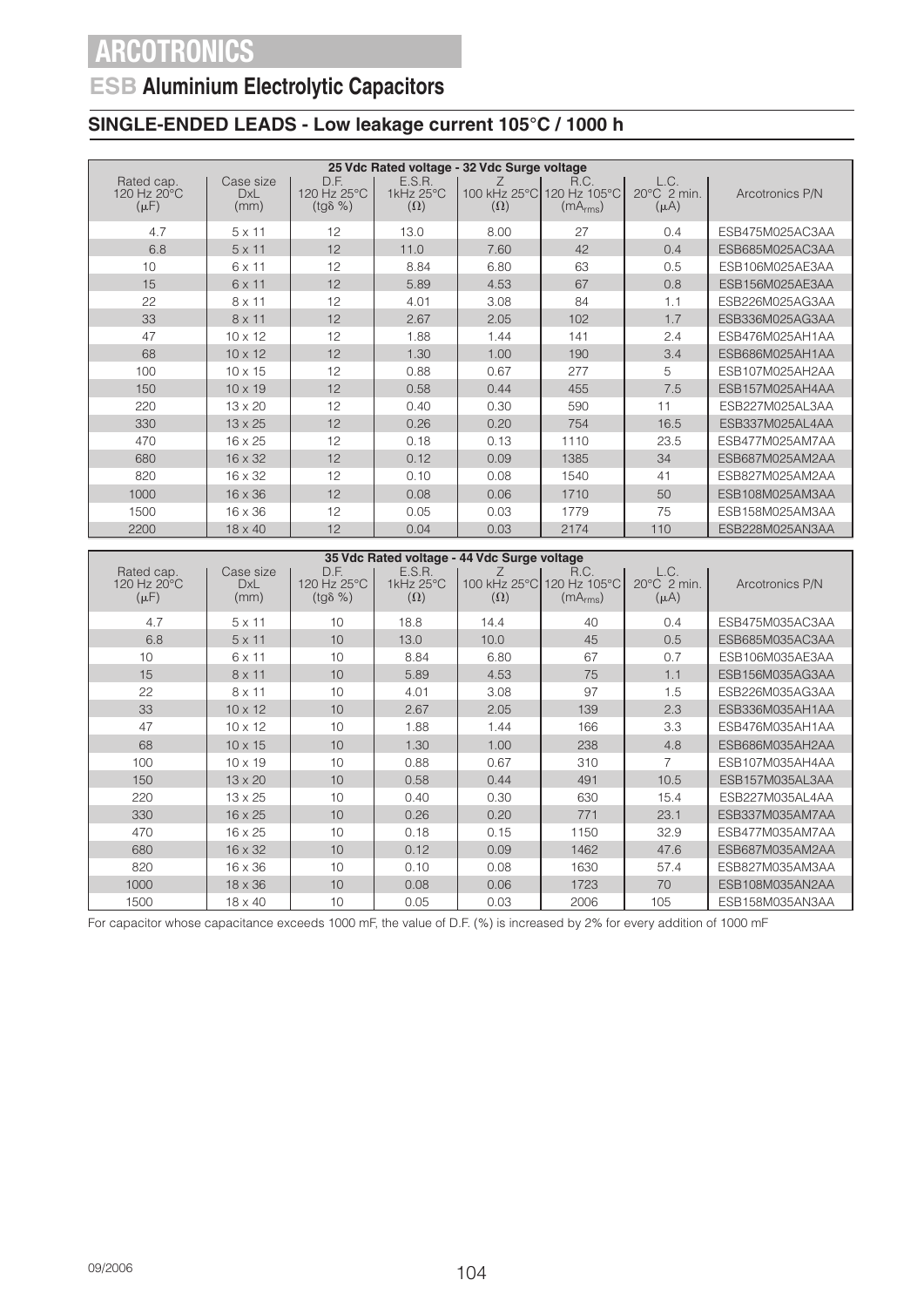## **ESB Aluminium Electrolytic Capacitors**

### **SINGLE-ENDED LEADS - Low leakage current 105°C / 1000 h**

|                                                  |                                 |                                         |                                   | 50 Vdc Rated voltage - 63 Vdc Surge voltage |                                                           |                                  |                 |
|--------------------------------------------------|---------------------------------|-----------------------------------------|-----------------------------------|---------------------------------------------|-----------------------------------------------------------|----------------------------------|-----------------|
| Rated cap.<br>120 Hz $20^{\circ}$ C<br>$(\mu F)$ | Case size<br><b>DxL</b><br>(mm) | D.F.<br>120 Hz 25°C<br>$(tq\delta \% )$ | E.S.R.<br>1kHz 25°C<br>$(\Omega)$ | Ζ<br>$(\Omega)$                             | R.C.<br>100 kHz 25°C 120 Hz 105°C<br>(mA <sub>rms</sub> ) | L.C.<br>20°C 2 min.<br>$(\mu A)$ | Arcotronics P/N |
| 0.10                                             | $5 \times 11$                   | 10                                      | 215                               | 323                                         | 1                                                         | 0.4                              | ESB104M050AC3AA |
| 0.15                                             | $5 \times 11$                   | 10                                      | 126                               | 270                                         | $\overline{4}$                                            | 0.4                              | ESB154M050AC3AA |
| 0.22                                             | $5 \times 11$                   | 10                                      | 80.0                              | 235                                         | $\overline{4}$                                            | 0.4                              | ESB224M050AC3AA |
| 0.33                                             | $5 \times 11$                   | 10                                      | 65.2                              | 175                                         | 6                                                         | 0.4                              | ESB334M050AC3AA |
| 0.47                                             | $5 \times 11$                   | 10                                      | 45.7                              | 90.0                                        | $\overline{7}$                                            | 0.4                              | ESB474M050AC3AA |
| 0.56                                             | $5 \times 11$                   | 10                                      | 33.0                              | 40.0                                        | $\overline{7}$                                            | 0.4                              | ESB564M050AC3AA |
| 0.68                                             | $5 \times 11$                   | 10                                      | 31.2                              | 38.5                                        | 9                                                         | 0.4                              | ESB684M050AC3AA |
| 1.0                                              | $5 \times 11$                   | 10                                      | 25.3                              | 32.7                                        | 18                                                        | 0.4                              | ESB105M050AC3AA |
| 1.5                                              | $5 \times 11$                   | 10                                      | 21.7                              | 28.5                                        | 24                                                        | 0.4                              | ESB155M050AC3AA |
| 2.2                                              | $5 \times 11$                   | 10                                      | 17.5                              | 22.4                                        | 30                                                        | 0.4                              | ESB225M050AC3AA |
| 3.3                                              | $5 \times 11$                   | 10                                      | 13.2                              | 17.4                                        | 36                                                        | 0.4                              | ESB335M050AC3AA |
| 4.7                                              | $6 \times 11$                   | 10                                      | 9.20                              | 12.5                                        | 45                                                        | 0.5                              | ESB475M050AE3AA |
| 6.8                                              | 6 x 11                          | 10                                      | 9.00                              | 10.0                                        | 55                                                        | 0.7                              | ESB685M050AE3AA |
| 10                                               | $8 \times 11$                   | 10                                      | 8.84                              | 6.80                                        | 82                                                        | $\mathbf{1}$                     | ESB106M050AG3AA |
| 15                                               | 8 x 11                          | 10                                      | 5.89                              | 4.56                                        | 97                                                        | 1.5                              | ESB156M050AG3AA |
| 22                                               | $10 \times 12$                  | 10                                      | 4.01                              | 3.08                                        | 127                                                       | 2.2                              | ESB226M050AH1AA |
| 33                                               | $10 \times 15$                  | 10                                      | 2.67                              | 2.05                                        | 156                                                       | 3.3                              | ESB336M050AH2AA |
| 47                                               | $10 \times 15$                  | 10                                      | 1.88                              | 1.44                                        | 217                                                       | 4.7                              | ESB476M050AH2AA |
| 68                                               | $10 \times 19$                  | 10                                      | 1.30                              | 1.00                                        | 300                                                       | 6.8                              | ESB686M050AH4AA |
| 100                                              | $13 \times 20$                  | 10                                      | 0.88                              | 0.67                                        | 390                                                       | 10                               | ESB107M050AL3AA |
| 150                                              | $13 \times 25$                  | 10                                      | 0.58                              | 0.44                                        | 569                                                       | 15                               | ESB157M050AL4AA |
| 220                                              | $16 \times 25$                  | 10                                      | 0.40                              | 0.30                                        | 910                                                       | 22                               | ESB227M050AM7AA |
| 330                                              | $16 \times 32$                  | 10                                      | 0.26                              | 0.20                                        | 986                                                       | 33                               | ESB337M050AM2AA |
| 470                                              | $16 \times 36$                  | 10                                      | 0.18                              | 0.13                                        | 1249                                                      | 47                               | ESB477M050AM3AA |
| 680                                              | 16 x 36                         | 10                                      | 0.12                              | 0.09                                        | 1870                                                      | 68                               | ESB687M050AM3AA |
| 820                                              | $16 \times 36$                  | 10                                      | 0.10                              | 0.08                                        | 1950                                                      | 82                               | ESB827M050AM3AA |
| 1000                                             | $18 \times 40$                  | 10                                      | 0.08                              | 0.06                                        | 2070                                                      | 100                              | ESB108M050AN3AA |

|                                        | 63 Vdc Rated voltage - 79 Vdc Surge voltage |                                         |                                   |                 |                                                           |                                  |                 |  |
|----------------------------------------|---------------------------------------------|-----------------------------------------|-----------------------------------|-----------------|-----------------------------------------------------------|----------------------------------|-----------------|--|
| Rated cap.<br>120 Hz 20°C<br>$(\mu F)$ | Case size<br><b>DxL</b><br>(mm)             | D.F.<br>120 Hz 25°C<br>$(tq\delta \% )$ | E.S.R.<br>1kHz 25°C<br>$(\Omega)$ | Ζ<br>$(\Omega)$ | R.C.<br>100 kHz 25°C 120 Hz 105°C<br>(mA <sub>rms</sub> ) | L.C.<br>20°C 2 min.<br>$(\mu A)$ | Arcotronics P/N |  |
| 0.10                                   | $5 \times 11$                               | 10                                      | 204.0                             | 306.0           | 1                                                         | 0.4                              | ESB104M063AC3AA |  |
| 0.15                                   | $5 \times 11$                               | 10                                      | 120.0                             | 256.0           | $\overline{4}$                                            | 0.4                              | ESB154M063AC3AA |  |
| 0.22                                   | $5 \times 11$                               | 10                                      | 76.0                              | 223.0           | $\overline{4}$                                            | 0.4                              | ESB224M063AC3AA |  |
| 0.33                                   | $5 \times 11$                               | 10                                      | 61.9                              | 166.0           | 6                                                         | 0.4                              | ESB334M063AC3AA |  |
| 0.47                                   | $5 \times 11$                               | 10                                      | 43.4                              | 85.5            | $\overline{7}$                                            | 0.4                              | ESB474M063AC3AA |  |
| 0.56                                   | $5 \times 11$                               | 10                                      | 31.3                              | 38.0            | $\overline{7}$                                            | 0.4                              | ESB564M063AC3AA |  |
| 0.68                                   | $5 \times 11$                               | 10                                      | 29.6                              | 36.5            | 9                                                         | 0.4                              | ESB684M063AC3AA |  |
| 1.0                                    | $5 \times 11$                               | 10                                      | 24.0                              | 31.0            | 18                                                        | 0.4                              | ESB105M063AC3AA |  |
| 1.5                                    | $5 \times 11$                               | 10                                      | 20.6                              | 27.0            | 24                                                        | 0.4                              | ESB155M063AC3AA |  |
| 2.2                                    | $5 \times 11$                               | 10                                      | 16.6                              | 21.2            | 30                                                        | 0.4                              | ESB225M063AC3AA |  |
| 3.3                                    | $5 \times 11$                               | 10                                      | 12.5                              | 16.5            | 36                                                        | 0.4                              | ESB335M063AC3AA |  |
| 4.7                                    | 6 x 11                                      | 10                                      | 8.74                              | 11.8            | 45                                                        | 0.6                              | ESB475M063AE3AA |  |
| 6.8                                    | 6 x 11                                      | 10                                      | 8.55                              | 9.50            | 55                                                        | 0.9                              | ESB685M063AE3AA |  |
| 10                                     | $8 \times 11$                               | 10                                      | 8.39                              | 6.46            | 82                                                        | 1.3                              | ESB106M063AG3AA |  |
| 15                                     | $10 \times 12$                              | 10                                      | 5.59                              | 4.30            | 103                                                       | 1.9                              | ESB156M063AH1AA |  |
| 22                                     | $10 \times 15$                              | 10                                      | 3.80                              | 2.92            | 178                                                       | 2.8                              | ESB226M063AH2AA |  |
| 33                                     | $10 \times 15$                              | 10                                      | 2.53                              | 1.94            | 210                                                       | 4.2                              | ESB336M063AH2AA |  |
| 47                                     | $10 \times 19$                              | 10                                      | 1.78                              | 1.36            | 240                                                       | 5.9                              | ESB476M063AH4AA |  |
| 68                                     | $10 \times 19$                              | 10                                      | 1.23                              | 0.95            | 328                                                       | 8.6                              | ESB686M063AH4AA |  |
| 100                                    | $13 \times 25$                              | 10                                      | 0.83                              | 0.63            | 420                                                       | 12.6                             | ESB107M063AL4AA |  |
| 150                                    | 13 x 25                                     | 10                                      | 0.55                              | 0.41            | 648                                                       | 18.9                             | ESB157M063AL4AA |  |
| 220                                    | 16 x 32                                     | 10                                      | 0.38                              | 0.28            | 930                                                       | 27.7                             | ESB227M063AM2AA |  |
| 330                                    | 16 x 36                                     | 10                                      | 0.24                              | 0.19            | 1088                                                      | 41.6                             | ESB337M063AM3AA |  |
| 470                                    | $18 \times 36$                              | 10                                      | 0.17                              | 0.12            | 1385                                                      | 59.2                             | ESB477M063AN2AA |  |
| 680                                    | $18 \times 36$                              | 10                                      | 0.11                              | 0.08            | 1870                                                      | 85.7                             | ESB687M063AN2AA |  |
| 820                                    | 18 x 40                                     | 10                                      | 0.10                              | 0.08            | 1950                                                      | 103.3                            | ESB827M063AN3AA |  |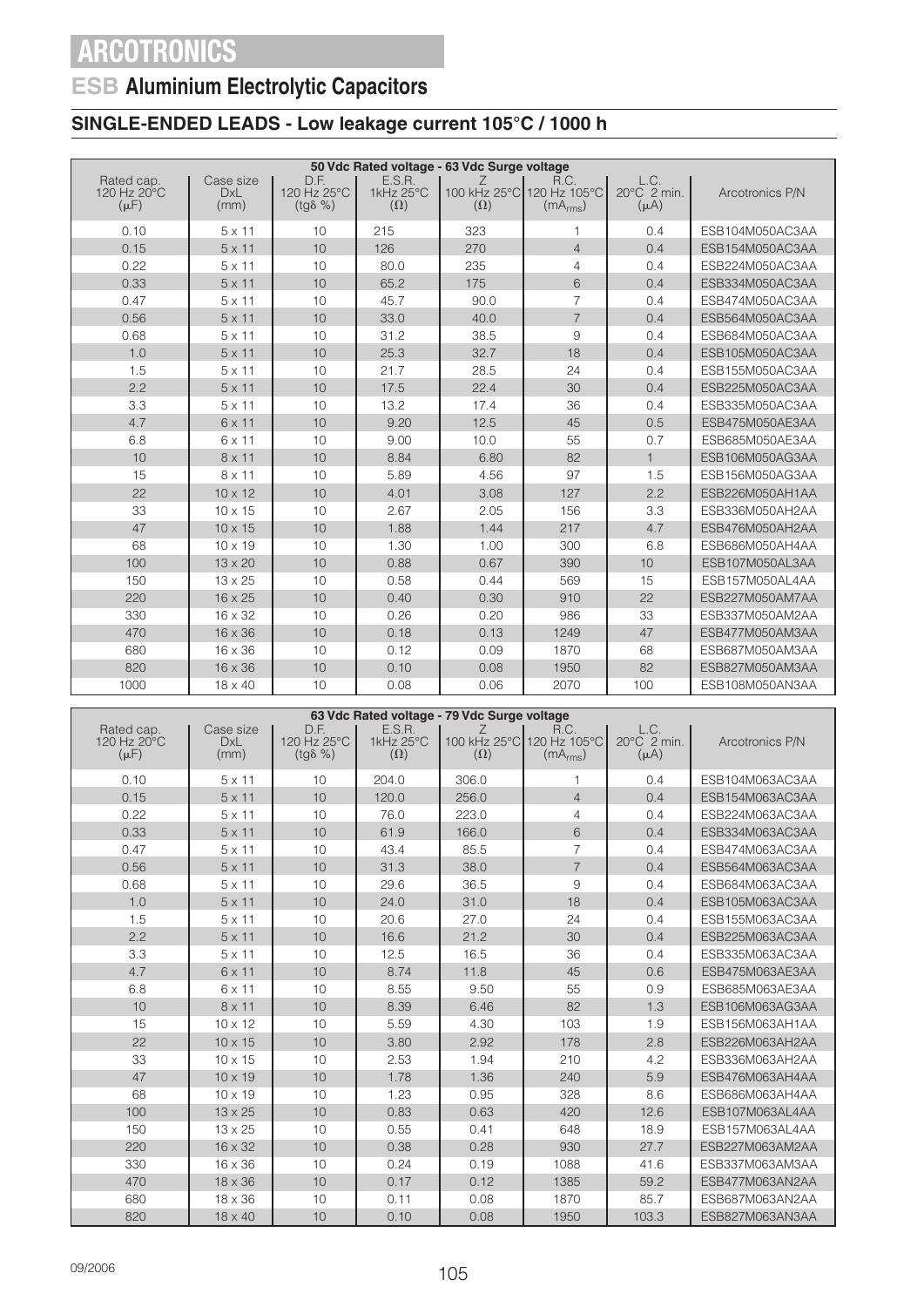## **ESB Aluminium Electrolytic Capacitors**

### **SINGLE-ENDED LEADS - Low leakage current 105°C / 1000 h**

|                                        |                                 |                                         |                                   | 80 Vdc Rated voltage - 100 Vdc Surge voltage |                                                           |                                              |                 |
|----------------------------------------|---------------------------------|-----------------------------------------|-----------------------------------|----------------------------------------------|-----------------------------------------------------------|----------------------------------------------|-----------------|
| Rated cap.<br>120 Hz 20°C<br>$(\mu F)$ | Case size<br><b>DxL</b><br>(mm) | D.F.<br>120 Hz 25°C<br>$(tg\delta \% )$ | E.S.R.<br>1kHz 25°C<br>$(\Omega)$ | Ζ<br>$(\Omega)$                              | R.C.<br>100 kHz 25°C 120 Hz 105°C<br>(mA <sub>rms</sub> ) | L.C.<br>$20^{\circ}$ C $2$ min.<br>$(\mu A)$ | Arcotronics P/N |
| 0.10                                   | $5 \times 11$                   | 10                                      | 193.0                             | 290.0                                        | $\overline{\phantom{a}}$                                  | 0.4                                          | ESB104M080AC3AA |
| 0.15                                   | $5 \times 11$                   | 10                                      | 113.0                             | 243.0                                        | $\overline{4}$                                            | 0.4                                          | ESB154M080AC3AA |
| 0.22                                   | $5 \times 11$                   | 10                                      | 72.0                              | 211.0                                        | 4                                                         | 0.4                                          | ESB224M080AC3AA |
| 0.33                                   | $5 \times 11$                   | 10                                      | 58.6                              | 157.0                                        | 6                                                         | 0.4                                          | ESB334M080AC3AA |
| 0.47                                   | $5 \times 11$                   | 10                                      | 41.1                              | 81.0                                         | $\overline{7}$                                            | 0.4                                          | ESB474M080AC3AA |
| 0.56                                   | $5 \times 11$                   | 10                                      | 29.7                              | 36.0                                         | $\overline{7}$                                            | 0.4                                          | ESB564M080AC3AA |
| 0.68                                   | $5 \times 11$                   | 10                                      | 28.0                              | 34.6                                         | 9                                                         | 0.4                                          | ESB684M080AC3AA |
| 1.0                                    | $5 \times 11$                   | 10                                      | 22.7                              | 29.4                                         | 18                                                        | 0.4                                          | ESB105M080AC3AA |
| 1.5                                    | $5 \times 11$                   | 10                                      | 19.5                              | 25.6                                         | 24                                                        | 0.4                                          | ESB155M080AC3AA |
| 2.2                                    | $5 \times 11$                   | 10                                      | 15.7                              | 20.1                                         | 30                                                        | 0.4                                          | ESB225M080AC3AA |
| 3.3                                    | 6 x 11                          | 10                                      | 11.8                              | 15.6                                         | 36                                                        | 0.5                                          | ESB335M080AE3AA |
| 4.7                                    | 6 x 11                          | 10                                      | 8.28                              | 11.2                                         | 45                                                        | 0.8                                          | ESB475M080AE3AA |
| 6.8                                    | 8 x 11                          | 10                                      | 8.10                              | 9.00                                         | 60                                                        | 1.1                                          | ESB685M080AG3AA |
| 10                                     | $10 \times 12$                  | 10                                      | 7.95                              | 6.12                                         | 90                                                        | 1.6                                          | ESB106M080AH1AA |
| 15                                     | $10 \times 15$                  | 10                                      | 5.30                              | 4.07                                         | 112                                                       | 2.4                                          | ESB156M080AH2AA |
| 22                                     | $10 \times 15$                  | 10                                      | 3.60                              | 2.77                                         | 165                                                       | 3.5                                          | ESB226M080AH2AA |
| 33                                     | $10 \times 19$                  | 10                                      | 2.40                              | 1.84                                         | 217                                                       | 5.3                                          | ESB336M080AH4AA |
| 47                                     | $10 \times 19$                  | 10                                      | 1.69                              | 1.29                                         | 276                                                       | 7.5                                          | ESB476M080AH4AA |
| 68                                     | $13 \times 20$                  | 10                                      | 1.17                              | 0.90                                         | 361                                                       | 10.9                                         | ESB686M080AL3AA |
| 100                                    | $13 \times 25$                  | 10                                      | 0.79                              | 0.68                                         | 447                                                       | 16                                           | ESB107M080AL4AA |
| 150                                    | $16 \times 25$                  | 10                                      | 0.52                              | 0.39                                         | 663                                                       | 24                                           | ESB157M080AM7AA |
| 220                                    | 16 x 32                         | 10                                      | 0.36                              | 0.27                                         | 970                                                       | 35.2                                         | ESB227M080AM2AA |
| 330                                    | 16 x 36                         | 10                                      | 0.23                              | 0.18                                         | 1198                                                      | 52.8                                         | ESB337M080AM3AA |
| 470                                    | $18 \times 36$                  | 10                                      | 0.16                              | 0.11                                         | 1509                                                      | 75.2                                         | ESB477M080AN2AA |

|                                        |                                 |                                         |                                   | 100 Vdc Rated voltage - 125 Vdc Surge voltage |                                                           |                                              |                 |
|----------------------------------------|---------------------------------|-----------------------------------------|-----------------------------------|-----------------------------------------------|-----------------------------------------------------------|----------------------------------------------|-----------------|
| Rated cap.<br>120 Hz 20°C<br>$(\mu F)$ | Case size<br><b>DxL</b><br>(mm) | D.F.<br>120 Hz 25°C<br>$(tq\delta \% )$ | E.S.R.<br>1kHz 25°C<br>$(\Omega)$ | Ζ<br>$(\Omega)$                               | R.C.<br>100 kHz 25°C 120 Hz 105°C<br>(mA <sub>rms</sub> ) | L.C.<br>$20^{\circ}$ C $2$ min.<br>$(\mu A)$ | Arcotronics P/N |
| 0.10                                   | $5 \times 11$                   | 10                                      | 182.0                             | 274.0                                         | 1                                                         | 0.4                                          | ESB104M100AC3AA |
| 0.15                                   | $5 \times 11$                   | 10                                      | 107.0                             | 229.0                                         | $\overline{4}$                                            | 0.4                                          | ESB154M100AC3AA |
| 0.22                                   | $5 \times 11$                   | 10                                      | 68.0                              | 199.0                                         | $\overline{4}$                                            | 0.4                                          | ESB224M100AC3AA |
| 0.33                                   | $5 \times 11$                   | 10                                      | 55.4                              | 148.0                                         | 6                                                         | 0.4                                          | ESB334M100AC3AA |
| 0.47                                   | $5 \times 11$                   | 10                                      | 38.8                              | 76.5                                          | $\overline{7}$                                            | 0.4                                          | ESB474M100AC3AA |
| 0.56                                   | $5 \times 11$                   | 10                                      | 28.0                              | 34.0                                          | $\overline{7}$                                            | 0.4                                          | ESB564M100AC3AA |
| 0.68                                   | $5 \times 11$                   | 10                                      | 26.5                              | 32.7                                          | 9                                                         | 0.4                                          | ESB684M100AC3AA |
| 1.0                                    | $5 \times 11$                   | 10                                      | 21.5                              | 27.7                                          | 18                                                        | 0.4                                          | ESB105M100AC3AA |
| 1.5                                    | $5 \times 11$                   | 10                                      | 18.4                              | 24.2                                          | 24                                                        | 0.4                                          | ESB155M100AC3AA |
| 2.2                                    | 6 x 11                          | 10                                      | 14.8                              | 19.3                                          | 30                                                        | 0.4                                          | ESB225M100AE3AA |
| 3.3                                    | $8 \times 11$                   | 10                                      | 11.2                              | 14.7                                          | 36                                                        | 0.7                                          | ESB335M100AG3AA |
| 4.7                                    | $8 \times 11$                   | 10                                      | 7.82                              | 10.6                                          | 60                                                        | 0.9                                          | ESB475M100AG3AA |
| 6.8                                    | $10 \times 12$                  | 10                                      | 7.65                              | 8.50                                          | 67                                                        | 1.4                                          | ESB685M100AH1AA |
| 10                                     | $10 \times 15$                  | 10                                      | 7.51                              | 5.78                                          | 94                                                        | $\overline{2}$                               | ESB106M100AH2AA |
| 15                                     | $10 \times 19$                  | 10                                      | 5.00                              | 3.85                                          | 117                                                       | 3                                            | ESB156M100AH4AA |
| 22                                     | $10 \times 19$                  | 10                                      | 3.40                              | 2.61                                          | 187                                                       | 4.4                                          | ESB226M100AH4AA |
| 33                                     | $13 \times 20$                  | 10                                      | 2.26                              | 1.74                                          | 225                                                       | 6.6                                          | ESB336M100AL3AA |
| 47                                     | $13 \times 25$                  | 10                                      | 1.59                              | 1.22                                          | 285                                                       | 9.4                                          | ESB476M100AL4AA |
| 68                                     | 13 x 25                         | 10                                      | 1.10                              | 0.85                                          | 375                                                       | 13.6                                         | ESB686M100AL4AA |
| 100                                    | $16 \times 25$                  | 10                                      | 0.74                              | 0.56                                          | 456                                                       | 20                                           | ESB107M100AM7AA |
| 150                                    | $16 \times 32$                  | 10                                      | 0.49                              | 0.37                                          | 707                                                       | 30                                           | ESB157M100AM2AA |
| 220                                    | $18 \times 36$                  | 10                                      | 0.34                              | 0.25                                          | 1010                                                      | 44                                           | ESB227M100AN2AA |
| 330                                    | $18 \times 40$                  | 10                                      | 0.22                              | 0.17                                          | 1377                                                      | 66                                           | ESB337M100AN3AA |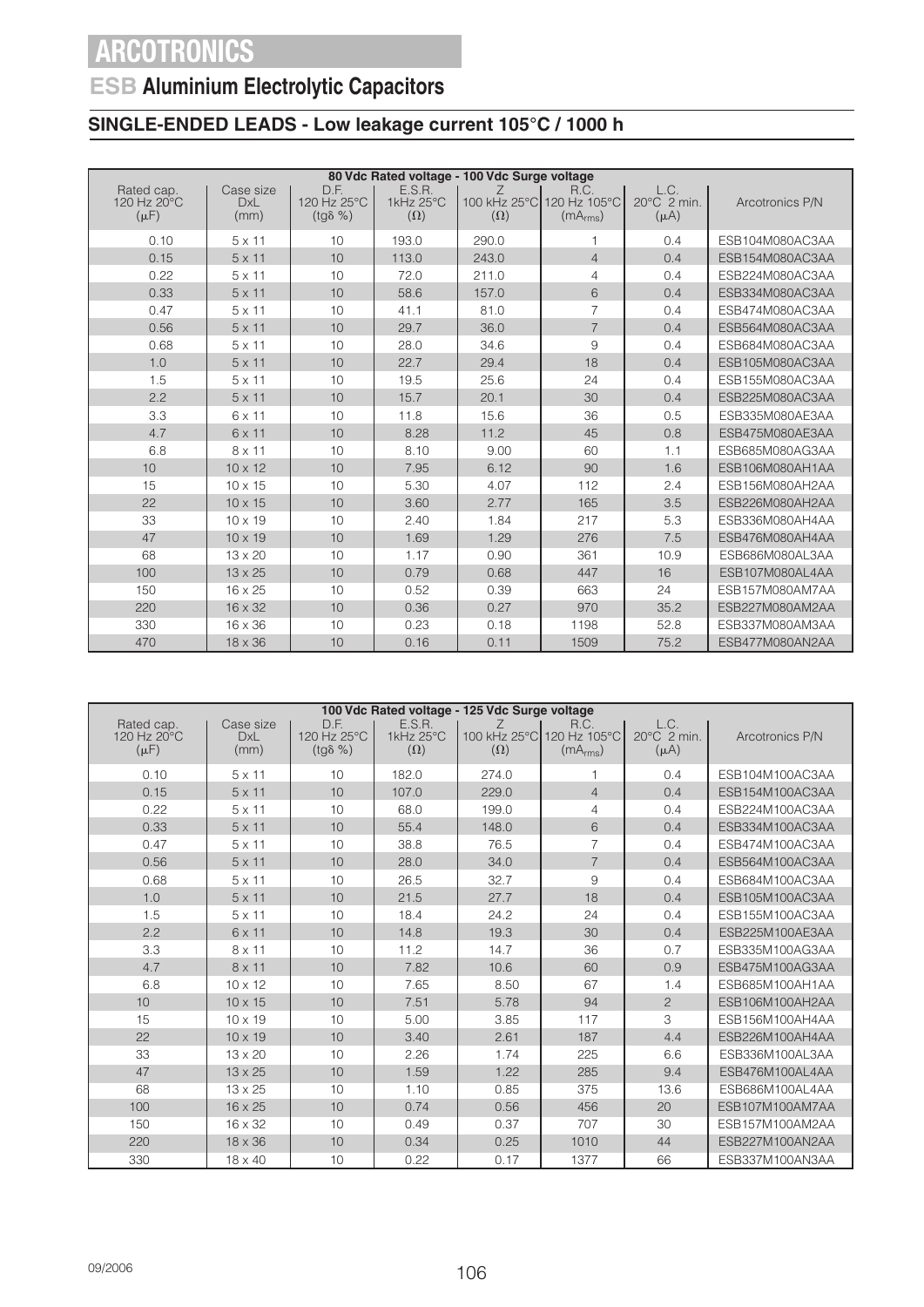### **ESN Aluminium Electrolytic Capacitors**

### **SINGLE-ENDED LEADS - Bi-polar 105°C / 1000 h**

#### **Description**

Bi-polar miniature type.

#### **Applications** To be used with reversing polarity.

### **Features**

Case with  $ØD \ge 6.0$  mm has the safety vent at the bottom..

### **Diagram of dimensions** (Units=mm)

# Date code.



**Marking**

ARCOTRONICS' logo

Series: (ESN), Operating temperature: (105°C) Rated capacitance  $(\mu F)$ , Rated voltage: (Vdc),

#### **Electrical characteristics**

| Rated voltage         | 6.3 to 100 Vdc                                                                                                                                                                  |
|-----------------------|---------------------------------------------------------------------------------------------------------------------------------------------------------------------------------|
| Operating temperature | $-40$ to $+105^{\circ}$ C                                                                                                                                                       |
| Capacitance range     | $0.47\mu$ F to 2200 $\mu$ F                                                                                                                                                     |
| Capacitance tolerance | $\pm$ 20% at 120Hz / 20°C                                                                                                                                                       |
| Endurance test        | 1000 h (see conditions in Test method and performance)                                                                                                                          |
| Leakage current       | $I = 0.03$ CV ( $\mu$ A) + 3 $\mu$ A<br>C = rated capacitance ( $\mu$ F); V = rated voltage (Vdc)<br>(after than D.C. rated working voltage at 20°C has been applied for 5 min) |

#### **Compensation factor of ripple current (R.C.) vs. frequency**

| מחמוומנ                 | 60 Hz                              | 120 H:<br>п4            | 300 Hz<br>. .      | kHz              | 100 kH<br>ּ״         |
|-------------------------|------------------------------------|-------------------------|--------------------|------------------|----------------------|
| .<br>Multiplier factors | $\overline{\phantom{a}}$<br>$\sim$ | $\sim$ $\sim$<br>. . UU | $\cap$<br>╯<br>تے. | $\cap$<br>ے بی ا | $\sim$ $-$<br>. . UU |

#### **Compensation factor of ripple current (R.C.) vs. temperature**

| --------<br>.      | $C = 0$<br>כס<br>$ -$ | 0.50C<br>.                              | $105^\circ$ r        |
|--------------------|-----------------------|-----------------------------------------|----------------------|
| Mυ<br><br>---<br>. | .<br>__               | $\cap$<br>$\cdot$ . $\sim$ $\sim$<br>__ | $\sim$<br>.uu<br>___ |

#### **Test method and performance**

| <b>Conditions</b>                                              | Load life test                                                                                                 | <b>Shelf life test</b>                                                                                         |  |  |
|----------------------------------------------------------------|----------------------------------------------------------------------------------------------------------------|----------------------------------------------------------------------------------------------------------------|--|--|
| Temperature:                                                   | $105^{\circ}$ C                                                                                                | $105^{\circ}$ C                                                                                                |  |  |
| Test duration:                                                 | 1000 hours with the polarity inverted every 250 hours                                                          | 500 hours                                                                                                      |  |  |
| Ripple current:                                                | max ripple current at 120 Hz 105°C<br>specified in table                                                       | no ripple current applied.                                                                                     |  |  |
| Voltage:                                                       | the sum of D.C. voltage and the peak A.C. voltage<br>must not exceed the rated voltage of capacitor.           | no voltage applied.                                                                                            |  |  |
| Performance                                                    | The following specifications will be satisfied when the capacitors will be restored at $20^{\circ}$ C.         |                                                                                                                |  |  |
| Capacitance change:<br>Dissipation factor:<br>Leakage current: | within 25% of initial value.<br>not exceed 150% of the initial requirement.<br>not exceed initial requirement. | within 25% of initial value.<br>not exceed 200% of the initial requirement.<br>not exceed initial requirement. |  |  |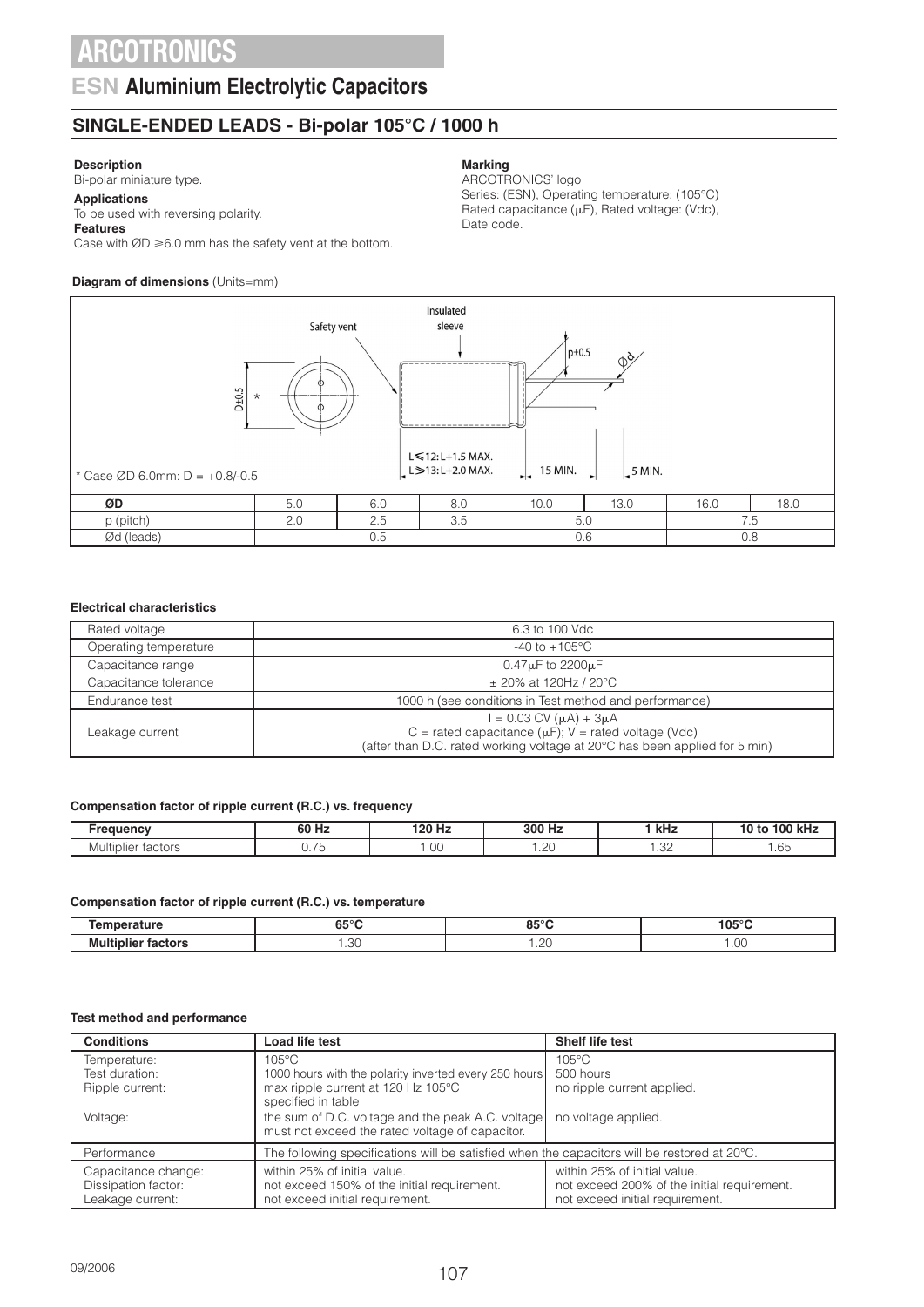## **ESN Aluminium Electrolytic Capacitors**

### **SINGLE-ENDED LEADS - Bi-polar 105°C / 1000 h**

### **Technical data and ordering codes**

|                | 6.3 Vdc Rated voltage - 8 Vdc Surge voltage |                  |                      |                |                 |  |  |  |  |
|----------------|---------------------------------------------|------------------|----------------------|----------------|-----------------|--|--|--|--|
| Rated cap.     | Case                                        | D.F.             | R.C.                 | L.C.           |                 |  |  |  |  |
| 120 Hz         | size                                        | $120$ Hz         | $120$ Hz             | $20^{\circ}$ C | Arcotronics P/N |  |  |  |  |
| $20^{\circ}$ C | DxL                                         | $25^{\circ}$ C   | $105^{\circ}$ C      | 5 min.         |                 |  |  |  |  |
| $(\mu F)$      | (mm)                                        | $(tq\delta \% )$ | (mA <sub>rms</sub> ) | $(\mu A)$      |                 |  |  |  |  |
| 33             | $5 \times 11$                               | 24               | 63                   | 9              | ESN336M6R3AC3AA |  |  |  |  |
| 47             | 6 x 11                                      | 24               | 84                   | 12             | ESN476M6R3AE3AA |  |  |  |  |
| 100            | 8 x 11                                      | 24               | 140                  | 22             | ESN107M6R3AG3AA |  |  |  |  |
| 220            | $10 \times 12$                              | 24               | 235                  | 45             | ESN227M6R3AH1AA |  |  |  |  |
| 330            | $10 \times 15$                              | 24               | 310                  | 65             | ESN337M6R3AH2AA |  |  |  |  |
| 470            | $10 \times 19$                              | 24               | 400                  | 92             | ESN477M6R3AH4AA |  |  |  |  |
| 1000           | $13 \times 25$                              | 24               | 690                  | 192            | ESN108M6R3AL4AA |  |  |  |  |
| 2200           | $16 \times 32$                              | 24               | 1250                 | 419            | ESN228M6R3AM2AA |  |  |  |  |

| 16 Vdc Rated voltage - 20 Vdc Surge voltage           |                                    |                                                      |                                                             |                                               |                 |  |  |  |
|-------------------------------------------------------|------------------------------------|------------------------------------------------------|-------------------------------------------------------------|-----------------------------------------------|-----------------|--|--|--|
| Rated cap.<br>$120$ Hz<br>$20^{\circ}$ C<br>$(\mu F)$ | Case<br>size<br><b>DxL</b><br>(mm) | D.F.<br>120 Hz<br>$25^{\circ}$ C<br>$(tq\delta \% )$ | R.C.<br>$120$ Hz<br>$105^{\circ}$ C<br>(mA <sub>rms</sub> ) | L.C.<br>$20^{\circ}$ C<br>5 min.<br>$(\mu A)$ | Arcotronics P/N |  |  |  |
| 10                                                    | $6 \times 11$                      | 17                                                   | 42                                                          | 8                                             | ESN106M016AE3AA |  |  |  |
| 22                                                    | $5 \times 11$                      | 17                                                   | 59                                                          | 14                                            | ESN226M016AC3AA |  |  |  |
| 22                                                    | 6 x 11                             | 17                                                   | 69                                                          | 14                                            | ESN226M016AE3AA |  |  |  |
| 33                                                    | $8 \times 11$                      | 17                                                   | 98                                                          | 19                                            | ESN336M016AG3AA |  |  |  |
| 47                                                    | 8 x 11                             | 17                                                   | 115                                                         | 26                                            | ESN476M016AG3AA |  |  |  |
| 100                                                   | $10 \times 12$                     | 17                                                   | 175                                                         | 51                                            | ESN107M016AH1AA |  |  |  |
| 100                                                   | $10 \times 15$                     | 17                                                   | 205                                                         | 51                                            | ESN107M016AH2AA |  |  |  |
| 220                                                   | $10 \times 19$                     | 17                                                   | 330                                                         | 109                                           | ESN227M016AH4AA |  |  |  |
| 330                                                   | $13 \times 20$                     | 17                                                   | 445                                                         | 161                                           | ESN337M016AL3AA |  |  |  |
| 470                                                   | $13 \times 25$                     | 17                                                   | 570                                                         | 229                                           | ESN477M016AL4AA |  |  |  |
| 1000                                                  | 16 x 32                            | 17                                                   | 1020                                                        | 483                                           | ESN108M016AM2AA |  |  |  |

| 35 Vdc Rated voltage - 44 Vdc Surge voltage         |                                     |                                                        |                                                             |                                                 |                 |  |  |  |
|-----------------------------------------------------|-------------------------------------|--------------------------------------------------------|-------------------------------------------------------------|-------------------------------------------------|-----------------|--|--|--|
| Rated cap.<br>120 Hz<br>$20^{\circ}$ C<br>$(\mu F)$ | Case<br>size.<br><b>DxL</b><br>(mm) | D.E.<br>$120$ Hz<br>$25^{\circ}$ C<br>$(tq\delta \% )$ | R.C.<br>$120$ Hz<br>$105^{\circ}$ C<br>(mA <sub>rms</sub> ) | L.C.<br>$20^{\circ}$ C<br>$5$ min.<br>$(\mu A)$ | Arcotronics P/N |  |  |  |
| 4.7                                                 | $5 \times 11$                       | 14                                                     | 34                                                          | 8                                               | ESN475M035AC3AA |  |  |  |
| 10                                                  | $6 \times 11$                       | 14                                                     | 54                                                          | 13                                              | ESN106M035AE3AA |  |  |  |
| 22                                                  | 8 x 11                              | 14                                                     | 94                                                          | 26                                              | ESN226M035AG3AA |  |  |  |
| 33                                                  | $10 \times 12$                      | 14                                                     | 125                                                         | 38                                              | ESN336M035AH1AA |  |  |  |
| 47                                                  | $10 \times 15$                      | 14                                                     | 165                                                         | 52                                              | ESN476M035AH2AA |  |  |  |
| 100                                                 | $13 \times 20$                      | 14                                                     | 285                                                         | 108                                             | ESN107M035AL3AA |  |  |  |
| 220                                                 | $16 \times 25$                      | 14                                                     | 520                                                         | 234                                             | ESN227M035AM7AA |  |  |  |
| 330                                                 | $16 \times 25$                      | 14                                                     | 630                                                         | 349                                             | ESN337M035AM7AA |  |  |  |
| 470                                                 | $16 \times 32$                      | 14                                                     | 820                                                         | 496                                             | ESN477M035AM2AA |  |  |  |

| 63 Vdc Rated voltage - 79 Vdc Surge voltage           |                             |                                                      |                                                             |                                               |                 |  |  |
|-------------------------------------------------------|-----------------------------|------------------------------------------------------|-------------------------------------------------------------|-----------------------------------------------|-----------------|--|--|
| Rated cap.<br>$120$ Hz<br>$20^{\circ}$ C<br>$(\mu F)$ | Case<br>size<br>DxL<br>(mm) | D.E.<br>120 Hz<br>$25^{\circ}$ C<br>$(tq\delta \% )$ | R.C.<br>$120$ Hz<br>$105^{\circ}$ C<br>(mA <sub>rms</sub> ) | L.C.<br>$20^{\circ}$ C<br>5 min.<br>$(\mu A)$ | Arcotronics P/N |  |  |
| 0.47                                                  | $5 \times 11$               | 10                                                   | 11                                                          | 4                                             | ESN474M063AC3AA |  |  |
| 1.0                                                   | $5 \times 11$               | 10                                                   | 17                                                          | 5                                             | ESN105M063AC3AA |  |  |
| 2.2                                                   | $5 \times 11$               | 10                                                   | 25                                                          | 7                                             | ESN225M063AC3AA |  |  |
| 3.3                                                   | 6 x 11                      | 10                                                   | 37                                                          | 9                                             | ESN335M063AE3AA |  |  |
| 4.7                                                   | $5 \times 11$               | 10                                                   | 37                                                          | 12                                            | ESN475M063AC3AA |  |  |
| 4.7                                                   | 6 x 11                      | 10                                                   | 44                                                          | 12                                            | ESN475M063AE3AA |  |  |
| 10                                                    | $8 \times 11$               | 10                                                   | 74                                                          | 22                                            | ESN106M063AG3AA |  |  |
| 22                                                    | $10 \times 15$              | 10                                                   | 130                                                         | 45                                            | ESN226M063AH2AA |  |  |
| 33                                                    | $10 \times 19$              | 10                                                   | 175                                                         | 65                                            | ESN336M063AH4AA |  |  |
| 47                                                    | $13 \times 20$              | 10                                                   | 230                                                         | 92                                            | ESN476M063AL3AA |  |  |
| 100                                                   | $16 \times 25$              | 10                                                   | 410                                                         | 192                                           | ESN107M063AM7AA |  |  |
| 220                                                   | 16 x 32                     | 10                                                   | 660                                                         | 419                                           | ESN227M063AM2AA |  |  |

|                                                         | 10 Vdc Rated voltage - 13 Vdc Surge voltage |                                                       |                                                             |                                                 |                 |  |  |  |  |
|---------------------------------------------------------|---------------------------------------------|-------------------------------------------------------|-------------------------------------------------------------|-------------------------------------------------|-----------------|--|--|--|--|
| Rated cap.  <br>$120$ Hz<br>$20^{\circ}$ C<br>$(\mu F)$ | Case<br>size<br><b>DxL</b><br>(mm)          | D E<br>$120$ Hz<br>$25^{\circ}$ C<br>$(tq\delta \% )$ | R.C.<br>$120$ Hz<br>$105^{\circ}$ C<br>(mA <sub>rms</sub> ) | L.C.<br>$20^{\circ}$ C<br>$5$ min.<br>$(\mu A)$ | Arcotronics P/N |  |  |  |  |
| 22                                                      | $5 \times 11$                               | 20                                                    | 57                                                          | 10                                              | ESN226M010AC3AA |  |  |  |  |
| 33                                                      | $6 \times 11$                               | 20                                                    | 77                                                          | 12                                              | ESN336M010AE3AA |  |  |  |  |
| 47                                                      | $6 \times 11$                               | 20                                                    | 93                                                          | 17                                              | ESN476M010AE3AA |  |  |  |  |
| 100                                                     | $8 \times 11$                               | 20                                                    | 193                                                         | 33                                              | ESN107M010AG3AA |  |  |  |  |
| 220                                                     | $10 \times 15$                              | 20                                                    | 255                                                         | 69                                              | ESN227M010AH2AA |  |  |  |  |
| 330                                                     | $10 \times 19$                              | 20                                                    | 380                                                         | 10 <sub>2</sub>                                 | ESN337M010AH4AA |  |  |  |  |
| 470                                                     | $13 \times 20$                              | 20                                                    | 470                                                         | 144                                             | ESN477M010AL3AA |  |  |  |  |
| 1000                                                    | $16 \times 25$                              | 20                                                    | 885                                                         | 303                                             | ESN108M010AM7AA |  |  |  |  |
| 2200                                                    | 16 x 36                                     | 20                                                    | 1450                                                        | 663                                             | ESN228M010AM3AA |  |  |  |  |

|                                                     | 25 Vdc Rated voltage - 32 Vdc Surge voltage |                                                        |                                                             |                                                 |                        |  |  |  |  |
|-----------------------------------------------------|---------------------------------------------|--------------------------------------------------------|-------------------------------------------------------------|-------------------------------------------------|------------------------|--|--|--|--|
| Rated cap.<br>120 Hz<br>$20^{\circ}$ C<br>$(\mu F)$ | Case<br>size<br>DxL<br>(mm)                 | D.E.<br>$120$ Hz<br>$25^{\circ}$ C<br>$(tq\delta \% )$ | R.C.<br>$120$ Hz<br>$105^{\circ}$ C<br>(mA <sub>rms</sub> ) | L.C.<br>$20^{\circ}$ C<br>$5$ min.<br>$(\mu A)$ | Arcotronics P/N        |  |  |  |  |
| 10                                                  | $5 \times 11$                               | 15                                                     | 42                                                          | 10                                              | ESN106M025AC3AA        |  |  |  |  |
| 10                                                  | $6 \times 11$                               | 15                                                     | 50                                                          | 10                                              | ESN106M025AE3AA        |  |  |  |  |
| 22                                                  | $6 \times 11$                               | 15                                                     | 69                                                          | 19                                              | ESN226M025AE3AA        |  |  |  |  |
| 22                                                  | $8 \times 11$                               | 15                                                     | 86                                                          | 19                                              | ESN226M025AG3AA        |  |  |  |  |
| 33                                                  | $8 \times 11$                               | 15                                                     | 105                                                         | 28                                              | ESN336M025AG3AA        |  |  |  |  |
| 47                                                  | $10 \times 12$                              | 15                                                     | 140                                                         | 38                                              | ESN476M025AH1AA        |  |  |  |  |
| 100                                                 | $10 \times 19$                              | 15                                                     | 240                                                         | 78                                              | ESN107M025AH4AA        |  |  |  |  |
| 220                                                 | $13 \times 20$                              | 15                                                     | 390                                                         | 168                                             | <b>FSN227M025AL3AA</b> |  |  |  |  |
| 330                                                 | $16 \times 25$                              | 15                                                     | 580                                                         | 250                                             | ESN337M025AM7AA        |  |  |  |  |
| 470                                                 | $16 \times 25$                              | 15                                                     | 690                                                         | 355                                             | FSN477M025AM7AA        |  |  |  |  |

|                                                     | 50 Vdc Rated voltage - 63 Vdc Surge voltage |                                                      |                                                           |                                               |                 |  |  |  |  |
|-----------------------------------------------------|---------------------------------------------|------------------------------------------------------|-----------------------------------------------------------|-----------------------------------------------|-----------------|--|--|--|--|
| Rated cap.<br>120 Hz<br>$20^{\circ}$ C<br>$(\mu F)$ | Case<br>size<br>DxL<br>(mm)                 | D.F.<br>120 Hz<br>$25^{\circ}$ C<br>$(tq\delta \% )$ | R.C.<br>120 Hz<br>$105^{\circ}$ C<br>(mA <sub>rms</sub> ) | L.C.<br>$20^{\circ}$ C<br>5 min.<br>$(\mu A)$ | Arcotronics P/N |  |  |  |  |
| 0.47                                                | $5 \times 11$                               | 12                                                   | 11                                                        | 4                                             | ESN474M050AC3AA |  |  |  |  |
| 1.0                                                 | $5 \times 11$                               | 12                                                   | 17                                                        | 5                                             | ESN105M050AC3AA |  |  |  |  |
| 2.2                                                 | $5 \times 11$                               | 12                                                   | 25                                                        | 6                                             | ESN225M050AC3AA |  |  |  |  |
| 3.3                                                 | 6 x 11                                      | 12                                                   | 31                                                        | 8                                             | ESN335M050AE3AA |  |  |  |  |
| 4.7                                                 | $5 \times 11$                               | 12                                                   | 34                                                        | 10                                            | ESN475M050AC3AA |  |  |  |  |
| 4.7                                                 | $6 \times 11$                               | 12                                                   | 41                                                        | 10                                            | ESN475M050AE3AA |  |  |  |  |
| 10                                                  | 6 x 11                                      | 12                                                   | 56                                                        | 18                                            | ESN106M050AE3AA |  |  |  |  |
| 10                                                  | $8 \times 11$                               | 12                                                   | 70                                                        | 18                                            | ESN106M050AG3AA |  |  |  |  |
| 22                                                  | 8 x 11                                      | 12                                                   | 97                                                        | 36                                            | ESN226M050AG3AA |  |  |  |  |
| 22                                                  | $10 \times 12$                              | 12                                                   | 115                                                       | 36                                            | ESN226M050AH1AA |  |  |  |  |
| 33                                                  | $10 \times 15$                              | 12                                                   | 150                                                       | 52                                            | ESN336M050AH2AA |  |  |  |  |
| 47                                                  | $10 \times 19$                              | 12                                                   | 190                                                       | 73                                            | ESN476M050AH4AA |  |  |  |  |
| 100                                                 | $13 \times 20$                              | 12                                                   | 310                                                       | 153                                           | ESN107M050AL3AA |  |  |  |  |
| 220                                                 | $16 \times 25$                              | 12                                                   | 570                                                       | 333                                           | ESN227M050AM7AA |  |  |  |  |
| 330                                                 | 16 x 36                                     | 12                                                   | 790                                                       | 498                                           | ESN337M050AM3AA |  |  |  |  |

|                                                       |                              |                                                        | 80 Vdc Rated voltage - 100 Vdc Surge voltage                |                                                 |                 |
|-------------------------------------------------------|------------------------------|--------------------------------------------------------|-------------------------------------------------------------|-------------------------------------------------|-----------------|
| Rated cap.<br>$120$ Hz<br>$20^{\circ}$ C<br>$(\mu F)$ | Case<br>size.<br>DxL<br>(mm) | D.E.<br>$120$ Hz<br>$25^{\circ}$ C<br>$(tq\delta \% )$ | R.C.<br>$120$ Hz<br>$105^{\circ}$ C<br>(mA <sub>rms</sub> ) | L.C.<br>$20^{\circ}$ C<br>$5$ min.<br>$(\mu A)$ | Arcotronics P/N |
| 0.47                                                  | $5 \times 11$                | 10                                                     | 11                                                          | 4                                               | ESN474M080AC3AA |
| 1.0                                                   | $5 \times 11$                | 10                                                     | 17                                                          | 5                                               | ESN105M080AC3AA |
| 2.2                                                   | $5 \times 11$                | 10                                                     | 29                                                          | 8                                               | ESN225M080AC3AA |
| 3.3                                                   | 6 x 11                       | 10                                                     | 39                                                          | 11                                              | ESN335M080AE3AA |
| 4.7                                                   | $8 \times 11$                | 10                                                     | 47                                                          | 14                                              | ESN475M080AG3AA |
| 10                                                    | $10 \times 12$               | 10                                                     | 88                                                          | 27                                              | ESN106M080AH1AA |
| 22                                                    | $10 \times 19$               | 10                                                     | 150                                                         | 56                                              | ESN226M080AH4AA |
| 33                                                    | $13 \times 20$               | 10                                                     | 205                                                         | 82                                              | ESN336M080AL3AA |
| 47                                                    | $13 \times 20$               | 10                                                     | 245                                                         | 116                                             | ESN476M080AL3AA |
| 100                                                   | $16 \times 25$               | 10                                                     | 435                                                         | 243                                             | ESN107M080AM7AA |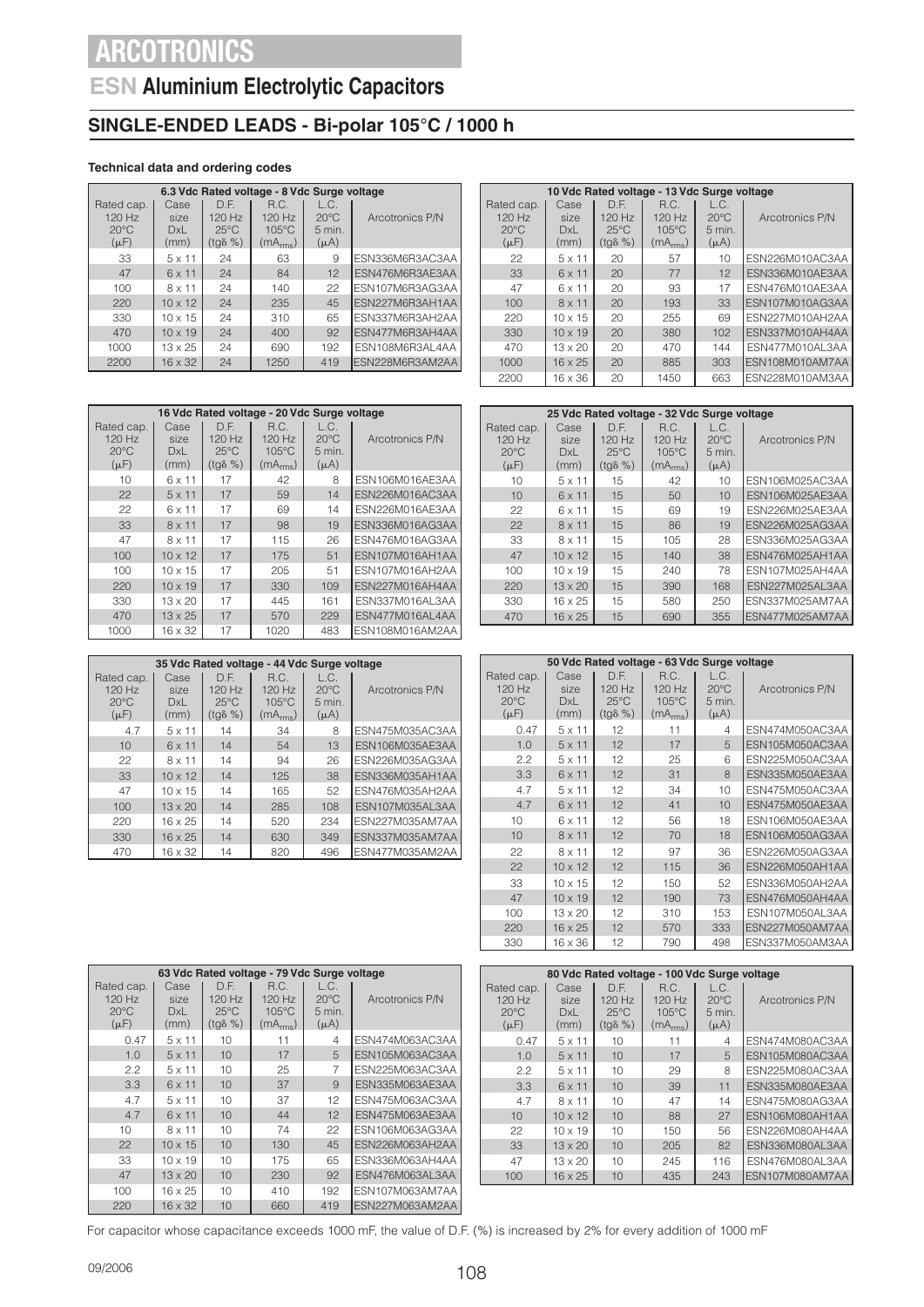## **ESN Aluminium Electrolytic Capacitors**

### **SINGLE-ENDED LEADS - Bi-polar 105°C / 1000 h**

|                                                     | 100 Vdc Rated voltage - 125 Vdc Surge voltage |                                                      |                                                           |                                               |                 |  |  |  |  |
|-----------------------------------------------------|-----------------------------------------------|------------------------------------------------------|-----------------------------------------------------------|-----------------------------------------------|-----------------|--|--|--|--|
| Rated cap.<br>120 Hz<br>$20^{\circ}$ C<br>$(\mu F)$ | Case<br>size<br>DxL<br>(mm)                   | D.F.<br>120 Hz<br>$25^{\circ}$ C<br>$(tq\delta \% )$ | R.C.<br>120 Hz<br>$105^{\circ}$ C<br>(mA <sub>rms</sub> ) | L.C.<br>$20^{\circ}$ C<br>5 min.<br>$(\mu A)$ | Arcotronics P/N |  |  |  |  |
| 0.47                                                | $5 \times 11$                                 | 10                                                   | 14                                                        | 5                                             | ESN474M100AC3AA |  |  |  |  |
| 1.0                                                 | $5 \times 11$                                 | 10                                                   | 21                                                        | 6                                             | ESN105M100AC3AA |  |  |  |  |
| 2.2                                                 | 6 x 11                                        | 10                                                   | 34                                                        | 10                                            | ESN225M100AE3AA |  |  |  |  |
| 3.3                                                 | $8 \times 11$                                 | 10                                                   | 49                                                        | 13                                            | ESN335M100AG3AA |  |  |  |  |
| 4.7                                                 | 8 x 11                                        | 10                                                   | 58                                                        | 17                                            | ESN475M100AG3AA |  |  |  |  |
| 10                                                  | $8 \times 11$                                 | 10                                                   | 80                                                        | 33                                            | ESN106M100AG3AA |  |  |  |  |
| $10^{-1}$                                           | $10 \times 12$                                | 10                                                   | 100                                                       | 33                                            | ESN106M100AH1AA |  |  |  |  |
| 22                                                  | $13 \times 20$                                | 10                                                   | 180                                                       | 69                                            | ESN226M100AL3AA |  |  |  |  |
| 33                                                  | $13 \times 20$                                | 10                                                   | 220                                                       | 102                                           | ESN336M100AL3AA |  |  |  |  |
| 47                                                  | 13 x 25                                       | 10                                                   | 285                                                       | 144                                           | ESN476M100AL4AA |  |  |  |  |
| 100                                                 | 16 x 32                                       | 10                                                   | 510                                                       | 303                                           | ESN107M100AM2AA |  |  |  |  |